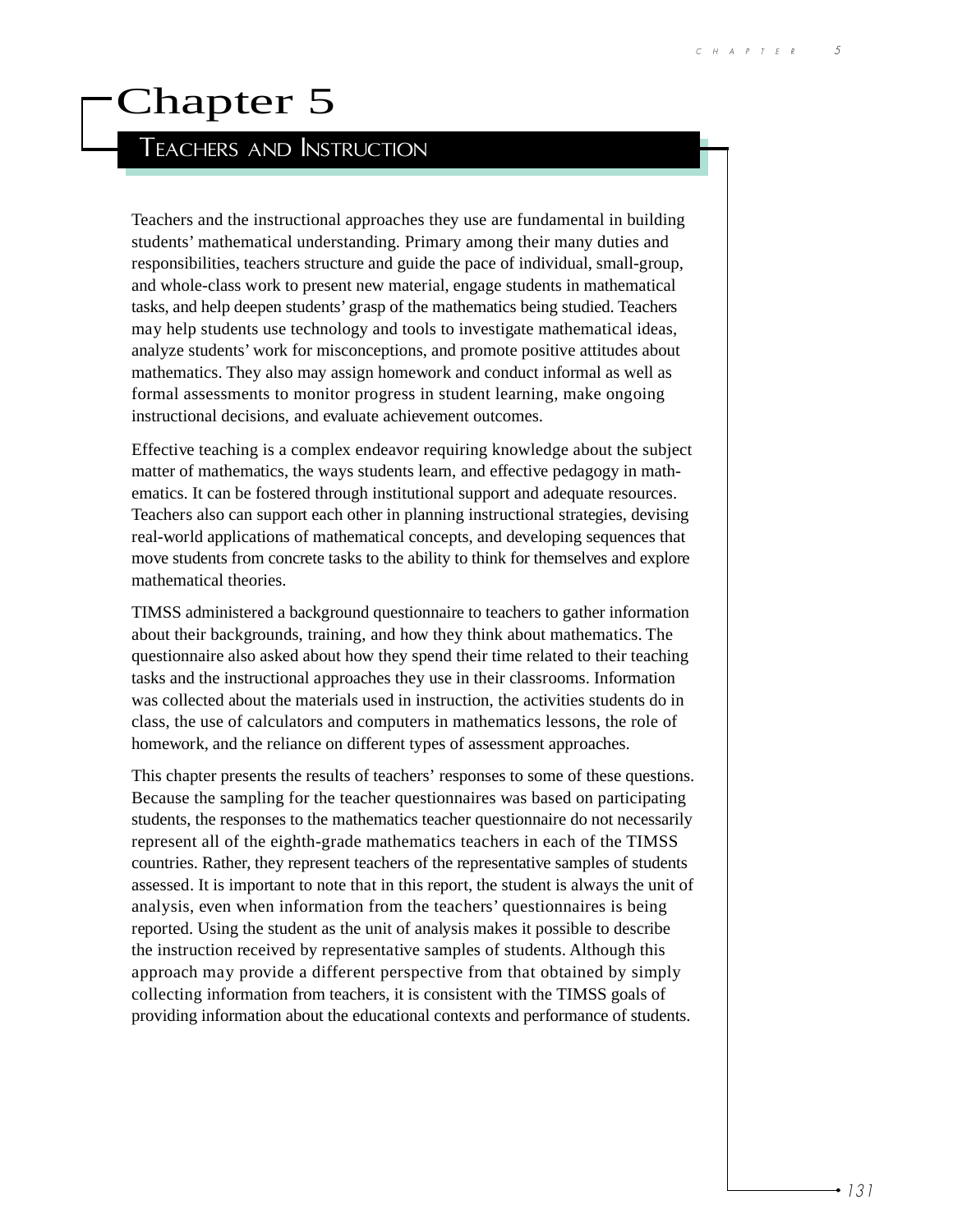Because countries were required to sample two classes (from adjacent grades), it was possible for an individual to be the mathematics or science teacher of both classes. In order to keep the response burden for teachers to a minimum, no teacher was asked to respond to more than one questionnaire, even where that teacher taught mathematics or science to more than one of the sampled classes. This, together with the fact that teachers sometimes did not complete the questionnaire assigned to them, meant that each country had some percentage of students for whom no teacher questionnaire information was available. The tables in this chapter contain special notation regarding the availability of teacher responses. For a country where teacher responses are available for 70% to 84% of the students, an "r" is included next to the data for that country. When teacher responses are available for 50% to 69% of the students, an "s" is included next to the data for that country. When teacher responses are available for less than 50% of the students, an "x" replaces the data.1

### WHO DELIVERS MATHEMATICS INSTRUCTION?

This section provides information about the mathematics teaching force in each of the participating countries, in terms of certification, degrees, age, gender, and years of teaching experience.

Table 5.1 summarizes information gathered from each country about the requirements for certification held by the majority of the seventh- and eighth-grade teachers. In many countries, the type of education required for qualification includes a university degree. In other countries, study at a teacher training institution is required, or even both a university degree and study at a teacher training institution. The number of years of post secondary education required for a teaching qualification ranged from two years in Iran to as much as six years in Canada, although many countries reported four years. All of the countries except Colombia, Cyprus, Greece, and Lithuania reported that teaching practice was required. A large number of countries reported that an evaluation or examination was required for certification. Those countries not having such a requirement included Canada, Colombia, Cyprus, Greece, Iran, Israel, Korea, Portugal, and the United States.

Table 5.2 contains teachers' reports on their age and gender. If a constant supply of teachers were entering the teaching force, devoting their careers to the classroom, and then retiring, one might expect approximately equivalent percentages of students taught by teachers in their 20s, 30s, 40s, and 50s. However, this does not appear to hold for most countries. In most countries, the majority of the eighth-grade students were taught by teachers in their 30s or 40s. Very few countries seemed to have a comparatively younger teaching force, but those that did included Hong Kong, Iran, Kuwait, and Portugal. In these four countries, 40% or more of the students had mathematics teachers 29 years or younger and 70% had teachers in their 30s or younger. According to teachers' reports, the teaching force in eighth-grade mathematics was comparatively older in a number of countries. The TIMSS participants

<sup>&</sup>lt;sup>1</sup> Similar to Chapter 4, background data are not available for Bulgaria and South Africa.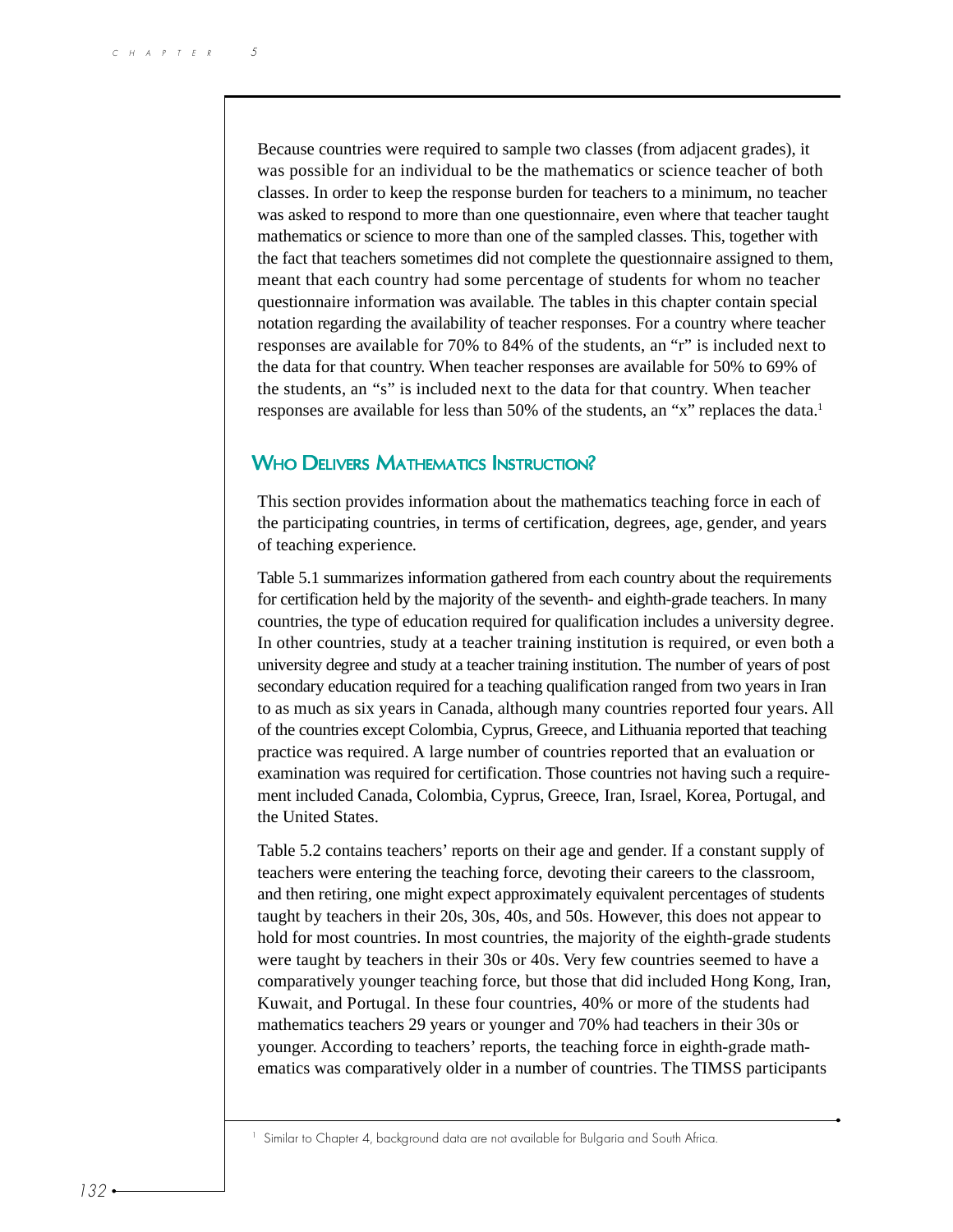where 70% or more of the eighth-grade students had mathematics teachers in their 40s or older included the Czech Republic, Denmark, France, Germany, Norway, Romania, the Slovak Republic, and Spain.

In about one-fourth of the countries, approximately equivalent percentages of eighthgrade students were taught mathematics by male teachers and female teachers. However, at least 70% of the eighth-grade students had female mathematics teachers in the Czech Republic, Hungary, Israel, Latvia (LSS), Lithuania, the Russian Federation, the Slovak Republic, and Slovenia. In contrast, at least 70% of the students had male teachers in Greece, Japan, the Netherlands, and Switzerland.

As might be expected from the differences in teachers' ages from country to country, the TIMSS data indicate differences in teachers' longevity across countries (see Table 5.3). Those countries with younger teaching forces tended to have more students taught by less experienced teachers. At least half the eighth-grade students had mathematics teachers with 10 years or less of experience in Hong Kong, Iran, Korea, Kuwait, Portugal, and Thailand. In contrast, at least half the students had mathematics teachers with more than 20 years of experience in Belgium (French), the Czech Republic, France, Romania, the Slovak Republic, and Spain.

The relationship between years of teaching experience and mathematics achievement was not consistent across countries. In about one-fourth of the countries, the eighthgrade students with the most experienced teachers (more than 20 years) had higher mathematics achievement than did those with less experienced teachers (5 years or fewer). This may reflect the practice of giving teachers with more seniority the more advanced classes. However, in several countries, this pattern of higher student performance for the more experienced teachers was reversed. For another one-fourth of the countries or so, there was essentially no difference in student performance in relation to years of teaching experience. For the remaining countries, there were inconsistent patterns of performance differences in relation to years of teaching experience.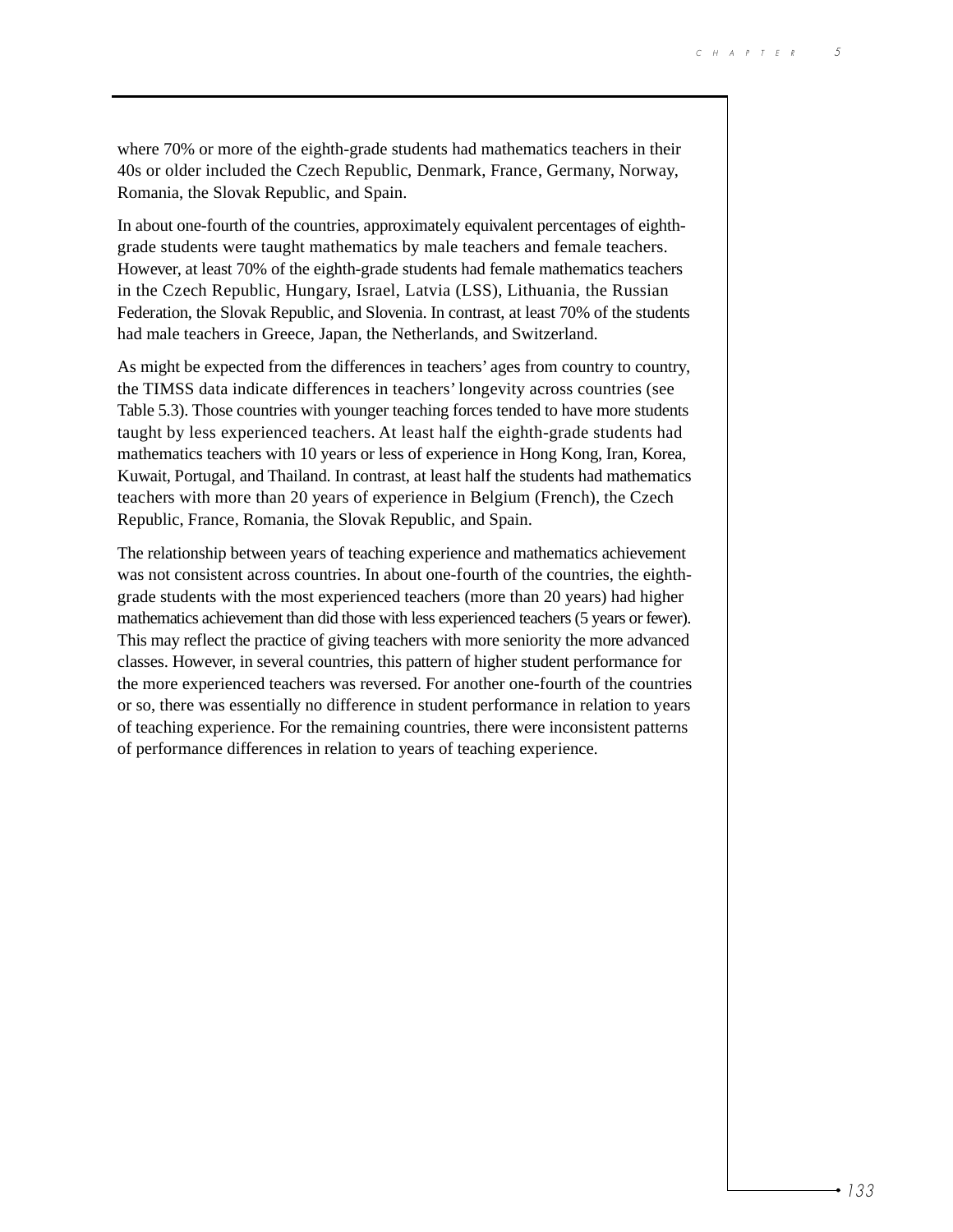### **Requirements for Certification Held by the Majority of Lower- and Upper-Grade (Seventh and Eighth Grade\*) Teachers1**

| <b>Country</b>  | <b>Type of Education Required for Qualification</b>                                                                                                                                                                                                                                                                                                                                                                                                                | <b>Number of</b><br><b>Years of Post-</b><br><b>Secondary</b><br><b>Education</b><br><b>Required</b> | <b>Teaching or</b><br><b>Practice</b><br><b>Experience</b><br><b>Required</b> | <b>Evaluation</b><br>or<br><b>Examination</b><br><b>Required</b> |
|-----------------|--------------------------------------------------------------------------------------------------------------------------------------------------------------------------------------------------------------------------------------------------------------------------------------------------------------------------------------------------------------------------------------------------------------------------------------------------------------------|------------------------------------------------------------------------------------------------------|-------------------------------------------------------------------------------|------------------------------------------------------------------|
| Australia       | University or Teacher Training Institution                                                                                                                                                                                                                                                                                                                                                                                                                         | 4                                                                                                    | yes                                                                           | yes                                                              |
| Austria         | Teacher Training Institution: Teachers in the general secondary schools<br>(70%) are required to have an education from a teacher training<br>institution. Teachers in the academic secondary schools (30%) are<br>required to have a university education.                                                                                                                                                                                                        | $3 - 5$                                                                                              | yes                                                                           | yes                                                              |
| Belgium (FI)    | <b>Teacher Training Institution</b>                                                                                                                                                                                                                                                                                                                                                                                                                                | 3                                                                                                    | yes                                                                           | yes                                                              |
| Belgium (Fr)    | <b>Teacher Training Institution</b>                                                                                                                                                                                                                                                                                                                                                                                                                                | 3                                                                                                    | yes                                                                           | yes                                                              |
| <b>Bulgaria</b> | University                                                                                                                                                                                                                                                                                                                                                                                                                                                         | 5                                                                                                    | yes                                                                           | yes                                                              |
| Canada          | University                                                                                                                                                                                                                                                                                                                                                                                                                                                         | $5 - 6$                                                                                              | yes                                                                           | no                                                               |
| Colombia        | University                                                                                                                                                                                                                                                                                                                                                                                                                                                         | $\overline{4}$                                                                                       | no                                                                            | no                                                               |
| Cyprus          | University                                                                                                                                                                                                                                                                                                                                                                                                                                                         | $\overline{4}$                                                                                       | no                                                                            | no                                                               |
| Czech Republic  | University                                                                                                                                                                                                                                                                                                                                                                                                                                                         | $4 - 5$                                                                                              | yes                                                                           | yes                                                              |
| Denmark         | <b>Teacher Training Institution</b>                                                                                                                                                                                                                                                                                                                                                                                                                                | $\overline{4}$                                                                                       | yes                                                                           | yes                                                              |
| England         | University or Higher Education Institution: Teachers of lower- and upper-<br>grade students normally study their specialist subject area for their degree<br>for 3 or 4 years. This is followed by a one-year post graduate course.<br>However, some teachers study education and specialty concurrently. All<br>teachers who qualified since 1975 are graduates. Some teachers who<br>qualified before this date hold teacher certificates but are not graduates. | $3 - 5$                                                                                              | yes                                                                           | yes                                                              |
| France          | University and Teacher Training: As of 1991, teachers of lower- and upper-<br>grade students are required to have a 3-year university diploma, followed by<br>a competitive examination and professional training. The majority of<br>teachers (more than 50%) meet the requirements (more in the public<br>schools than in the private sector). Yet, there are still many teachers<br>recruited before 1991 who do not have the same level of qualification.      | 4 or 5                                                                                               | yes                                                                           | yes                                                              |
| Germany         | University and Post-University Teacher Training Institution                                                                                                                                                                                                                                                                                                                                                                                                        | $3-5+2$ years                                                                                        | yes                                                                           | yes                                                              |
| Greece          | University                                                                                                                                                                                                                                                                                                                                                                                                                                                         | $\overline{4}$                                                                                       | no                                                                            | no                                                               |
| Hong Kong       | University and one year Post-Graduate training                                                                                                                                                                                                                                                                                                                                                                                                                     | $\overline{4}$                                                                                       | yes                                                                           | yes                                                              |
| Hungary         | <b>Teacher Training Institution</b>                                                                                                                                                                                                                                                                                                                                                                                                                                | 4                                                                                                    | yes                                                                           | yes                                                              |
| Iceland         | University                                                                                                                                                                                                                                                                                                                                                                                                                                                         | 3                                                                                                    | yes                                                                           | yes                                                              |
| Iran            | <b>Teacher Training Institution</b>                                                                                                                                                                                                                                                                                                                                                                                                                                | 2                                                                                                    | yes                                                                           | no                                                               |
| Ireland         | University with Post Graduate University Training                                                                                                                                                                                                                                                                                                                                                                                                                  | $4 - 5$                                                                                              | yes                                                                           | yes                                                              |
| Israel          | University                                                                                                                                                                                                                                                                                                                                                                                                                                                         | $\overline{4}$                                                                                       | yes                                                                           | no                                                               |
| Japan           | University                                                                                                                                                                                                                                                                                                                                                                                                                                                         | $\overline{\mathbf{A}}$                                                                              | ves                                                                           | yes                                                              |

\*Seventh and eighth grades in most countries; see Table 2 for more information about the grades tested in each country.

1 Certification pertains to the majority (more than 50%) of teachers of lower- and upper-grade students in each country.

SOURCE: IEA Third International Mathematics and Science Study (TIMSS), 1994-95. Information provided by TIMSS National Research Coordinators.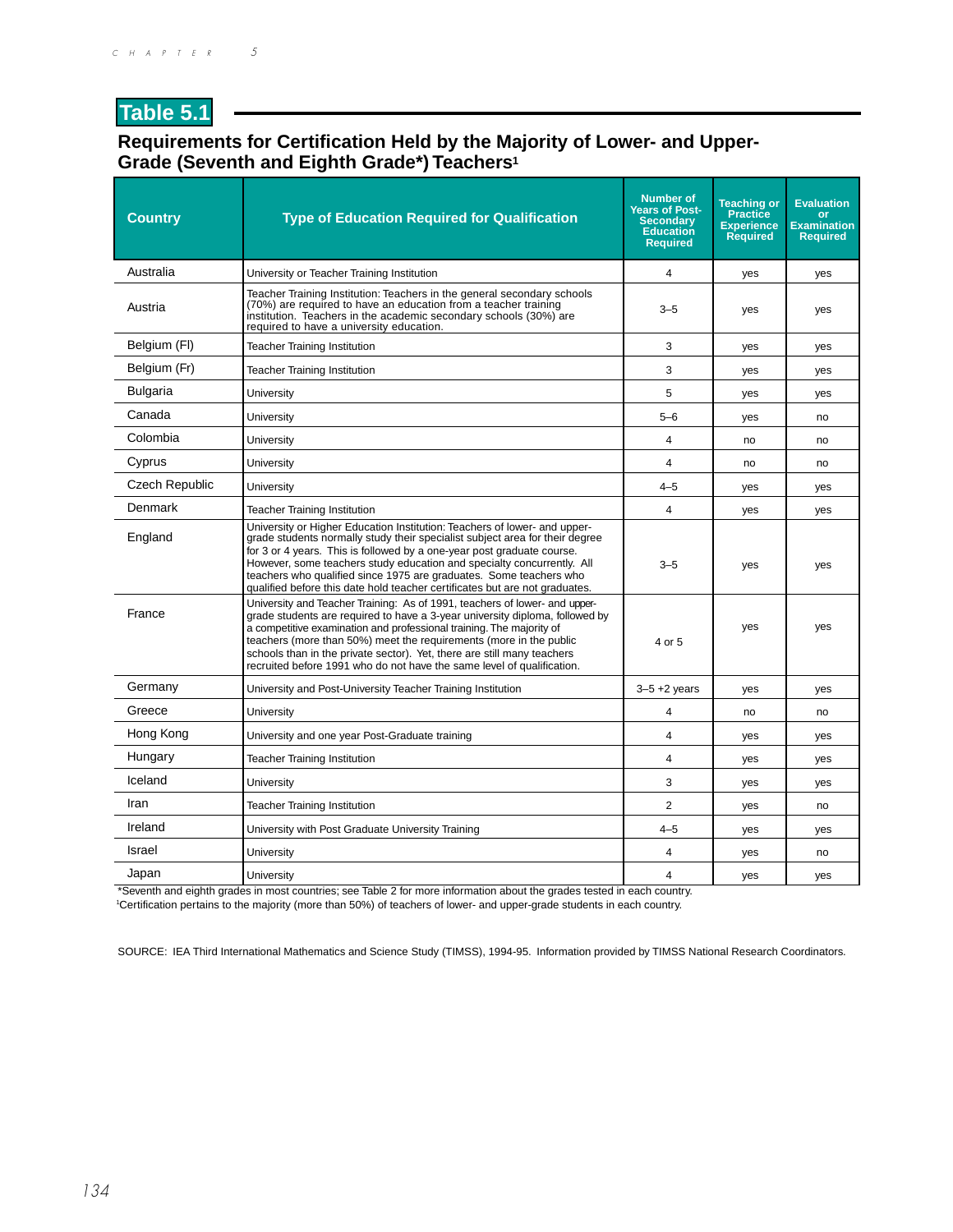# **Table 5.1 (Continued) Requirements for Certification Held by the Majority of Lower- and Upper-Grade (Seventh and Eighth Grade\*) Teachers1**

| <b>Country</b>            | <b>Type of Education Required for Qualification</b>                                                                                                                                                                                                                                                                                        | <b>Number of</b><br><b>Years of Post-</b><br><b>Secondary</b><br><b>Education</b><br><b>Required</b> | <b>Teaching or</b><br><b>Practice</b><br><b>Experience</b><br><b>Required</b> | <b>Evaluation</b><br>or<br><b>Examination</b><br><b>Required</b> |
|---------------------------|--------------------------------------------------------------------------------------------------------------------------------------------------------------------------------------------------------------------------------------------------------------------------------------------------------------------------------------------|------------------------------------------------------------------------------------------------------|-------------------------------------------------------------------------------|------------------------------------------------------------------|
| Korea                     | University                                                                                                                                                                                                                                                                                                                                 | 4                                                                                                    | yes                                                                           | no                                                               |
| Kuwait                    | University                                                                                                                                                                                                                                                                                                                                 | 4                                                                                                    | yes                                                                           | yes                                                              |
| Latvia                    | Pedagogical Institution                                                                                                                                                                                                                                                                                                                    | 4                                                                                                    | yes                                                                           | yes                                                              |
| Lithuania                 | University or Teacher Training Institution                                                                                                                                                                                                                                                                                                 | 5                                                                                                    | no                                                                            | yes                                                              |
| Netherlands               | <b>Teacher Training Institution</b>                                                                                                                                                                                                                                                                                                        | 4                                                                                                    | yes                                                                           | yes                                                              |
| New Zealand               | Teacher Training Institution or University with Teacher Training Institution:<br>Teachers of students in the lower grade are required to attend a teacher<br>training institution. Teachers in the upper grade are required to have<br>a university and teacher training institution education.                                            | 3 (lower gr.)<br>4 (upper gr.)                                                                       | yes                                                                           | yes                                                              |
| Norway                    | Teacher Training Institution or University: Most teachers of students in the<br>lower grade have a certificate from a teacher training institution. For<br>teachers of students in the upper grade there is about an equal<br>distribution between those who attended a teacher training institution and<br>those who attended university. | $3 - 4^2$                                                                                            | yes                                                                           | yes                                                              |
| Philippines               | Teacher Training Institution or University                                                                                                                                                                                                                                                                                                 | 4                                                                                                    | yes                                                                           | yes                                                              |
| Portugal                  | University                                                                                                                                                                                                                                                                                                                                 | $3 - 5$                                                                                              | yes                                                                           | no                                                               |
| Romania                   | University                                                                                                                                                                                                                                                                                                                                 | $4 - 5$                                                                                              | yes                                                                           | yes                                                              |
| <b>Russian Federation</b> | University or Teacher Training Institution or Post-Graduate University<br>Training                                                                                                                                                                                                                                                         | $4 - 5$                                                                                              | yes                                                                           | yes                                                              |
| Scotland                  | University or Teacher Training Institution                                                                                                                                                                                                                                                                                                 | 4                                                                                                    | yes                                                                           | yes                                                              |
| Singapore                 | Post-Graduate University Training                                                                                                                                                                                                                                                                                                          | $4 - 5$                                                                                              | yes                                                                           | yes                                                              |
| Slovak Republic           | Teacher Training Institution or University                                                                                                                                                                                                                                                                                                 | $4 - 5^3$                                                                                            | yes                                                                           | yes                                                              |
| Slovenia                  | University                                                                                                                                                                                                                                                                                                                                 | $4 - 5$                                                                                              | yes                                                                           | yes                                                              |
| South Africa              | <b>Teacher Training Institution</b>                                                                                                                                                                                                                                                                                                        | 3                                                                                                    | yes                                                                           | yes                                                              |
| Spain                     | Teacher Training Institution or University                                                                                                                                                                                                                                                                                                 | 3                                                                                                    | yes                                                                           | yes                                                              |
| Sweden                    | Teacher Training Institution (lower grade) University (upper grade)                                                                                                                                                                                                                                                                        | 3-3.5 (lower gr.) $4$<br>4-4.5 (upper gr.)                                                           | yes                                                                           | yes                                                              |
| Switzerland               | University or Teacher Training Institution                                                                                                                                                                                                                                                                                                 | $2 - 4$                                                                                              | yes                                                                           | yes                                                              |
| Thailand                  | Teacher Training Institution or University                                                                                                                                                                                                                                                                                                 | 4                                                                                                    | yes                                                                           | yes                                                              |
| <b>United States</b>      | University                                                                                                                                                                                                                                                                                                                                 | 4                                                                                                    | yes                                                                           | no                                                               |

\*Seventh and eighth grades in most countries; see Table 2 for more information about the grades tested in each country.

1 Certification pertains to the majority (more than 50%) of teachers of lower- and upper-grade students in each country.

2 Norway: Until 1965 2 years of post-secondary education were required. Between 1965 and 1995 3 years were required.

As of 1996, new certified teachers are required to have completed 4 years of post-secondary education.

3 Slovak Republic: In the past, 4 years of study at a teacher training institution were required. Currently, the requirement is 5 years at a teacher training institution or university.

4 Sweden: Until 1988 3 years of post-secondary education were required for lower-grade teachers and 4 years for upper-grade teachers.

Since 1988 3.5 years of post-secondary education are required for lower-grade teachers and 4-4.5 years are required for upper-grade teachers.

SOURCE: IEA Third International Mathematics and Science Study (TIMSS), 1994-95. Information provided by TIMSS National Research Coordinators.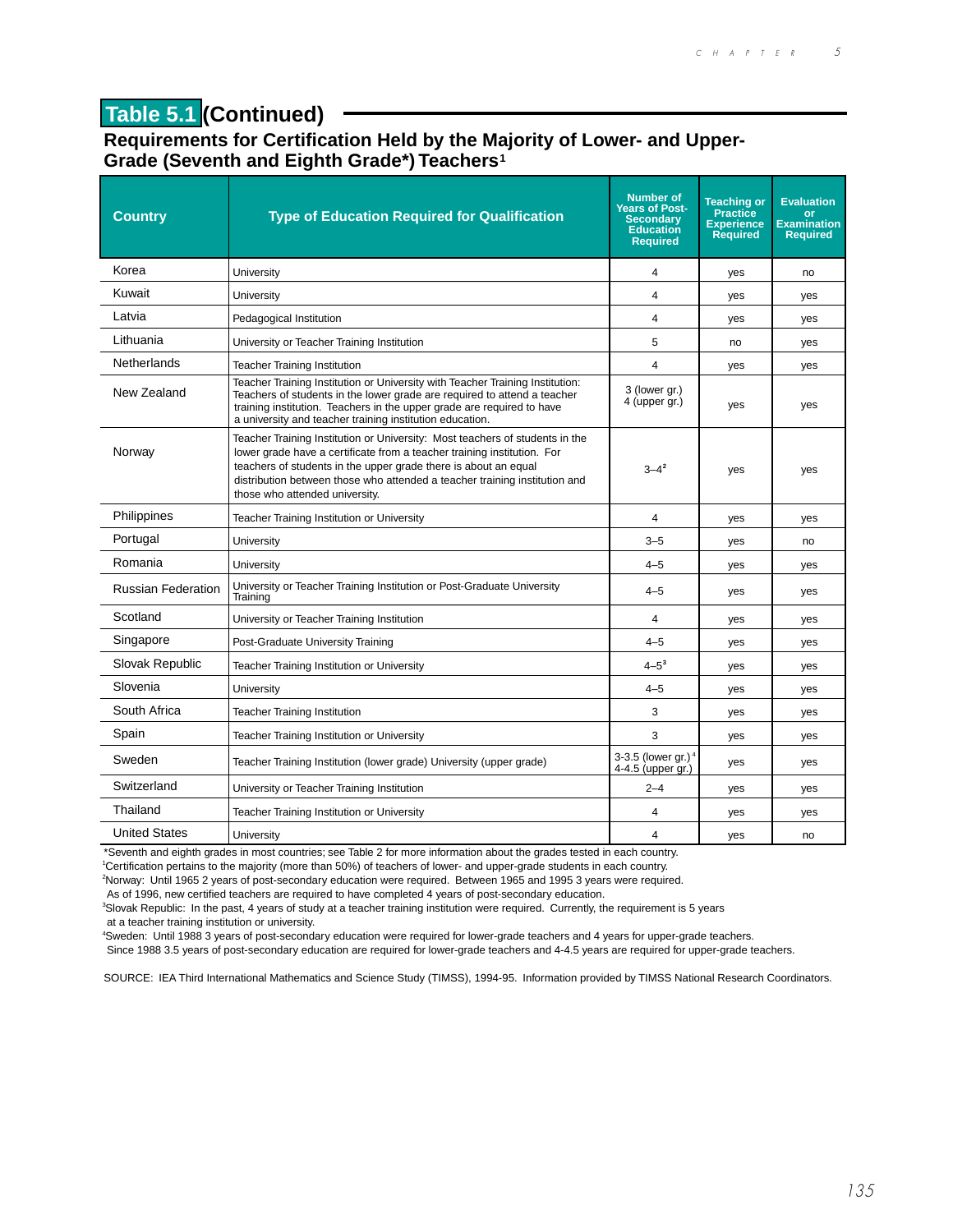#### **Teachers' Reports on Their Age and Gender Mathematics - Upper Grade (Eighth Grade\*)**

|                           |                      | <b>Percent of Students Taught by Teachers</b> | <b>Percent of Students</b><br><b>Taught by Teachers</b> |                      |                             |             |
|---------------------------|----------------------|-----------------------------------------------|---------------------------------------------------------|----------------------|-----------------------------|-------------|
| <b>Country</b>            | 29 Years or<br>Under | $30 - 39$<br><b>Years</b>                     | $40 - 49$<br><b>Years</b>                               | 50 Years or<br>Older | <b>Female</b>               | <b>Male</b> |
| Australia                 | 22(2.6)              | 27 (3.2)                                      | 41 (3.3)                                                | 10(1.9)              | 44 (3.3)                    | 56 (3.3)    |
| Austria                   | 9(2.6)<br>r          | 38 (3.8)                                      | 42 (4.6)                                                | 10(2.7)              | 48 (4.4)<br>$\mathsf{r}$    | 52 (4.4)    |
| Belgium (FI)              | 13(3.1)              | 28<br>(4.2)                                   | 30 (4.2)                                                | 29<br>(4.9)          | 66<br>(4.3)                 | 34 (4.3)    |
| Belgium (Fr)              | 5 (2.3)<br>S         | 26(5.0)                                       | 46 (6.0)                                                | 23 (5.1)             | (5.5)<br>51<br>s            | 49 (5.5)    |
| Canada                    | 15(2.4)              | 21(3.1)                                       | 39 (3.9)                                                | 26 (3.2)             | 38 (4.3)                    | 62 (4.3)    |
| Colombia                  | 23(4.4)              | 25(4.1)                                       | 40<br>(4.5)                                             | 12(2.9)              | (4.2)<br>34                 | 66 (4.2)    |
| Cyprus                    | 0(0.0)               | 38 (4.7)                                      | 47 (5.2)                                                | 15 (3.5)             | r<br>61<br>(5.6)            | 39 (5.6)    |
| <b>Czech Republic</b>     | 8(2.4)               | 20(3.6)                                       | 41<br>(4.7)                                             | 31 (4.8)             | (3.2)<br>82                 | 18(3.2)     |
| Denmark                   | 2 (1.4)              | 22(4.0)                                       | 52 (4.7)                                                | 24 (4.0)             | (4.5)<br>35                 | 65<br>(4.5) |
| <b>England</b>            | 17 (2.5)<br>s        | 23(3.1)                                       | (2.8)<br>43                                             | 17(2.4)              | s<br>45<br>(3.6)            | 55<br>(3.6) |
| France                    | 11(2.7)              | 17(3.7)                                       | (5.0)<br>48                                             | 24 (3.8)             | 43 (4.5)                    | 57 (4.5)    |
| Germany                   | 0(0.0)<br>s          | 13<br>(3.5)                                   | (5.2)<br>36                                             | 51 (5.3)             | (4.9)<br>33<br>s            | 67 (4.9)    |
| Greece                    | 0(0.4)               | 33 (4.4)                                      | (4.2)<br>54                                             | 12 (4.2)             | 30 (3.8)                    | (3.8)<br>70 |
| <b>Hong Kong</b>          | 48 (6.1)             | 29(5.1)                                       | (3.7)<br>11                                             | 12(3.8)              | 40 (5.2)                    | 60 (5.2)    |
| Hungary                   | 10(2.5)              | (4.4)<br>31                                   | 42 (4.4)                                                | 18(3.1)              | (3.1)<br>87                 | 13(3.1)     |
| Iceland                   | r<br>12<br>(4.9)     | 39 (7.0)                                      | 29<br>(6.0)                                             | 20<br>(6.9)          | $\mathsf{r}$<br>39<br>(5.6) | 61<br>(5.6) |
| Iran, Islamic Rep.        | 44 (4.8)             | 36(5.1)                                       | 17(3.0)                                                 | 2(1.6)               | 37 (4.8)                    | 63 (4.8)    |
| Ireland                   | 17 (3.6)             | 34(4.3)                                       | 35<br>(4.1)                                             | 14(3.1)              | 58<br>(4.0)                 | 42 (4.0)    |
| <b>Israel</b>             | r<br>12(4.8)         | 27 (7.3)                                      | 41 (7.8)                                                | 20 (6.3)             | r<br>95<br>(2.4)            | 5(2.4)      |
| Japan                     | 22 (3.2)             | 43 (3.7)                                      | 25 (3.5)                                                | 10(2.5)              | 28 (3.8)                    | 72 (3.8)    |
| Korea                     | (3.7)<br>26          | 43<br>(4.4)                                   | (3.2)<br>12                                             | 19<br>(3.0)          | (3.9)<br>45                 | 55 (3.9)    |
| Kuwait                    | 40 (8.1)             | 40 (7.6)                                      | 16 (3.5)                                                | 3(2.8)               | 51<br>(7.8)                 | 49 (7.8)    |
| Latvia (LSS)              | 15(3.5)              | (5.1)<br>41                                   | 20 (3.8)                                                | 24 (4.2)             | 90(2.8)                     | 10(2.8)     |
| Lithuania                 | 8(2.3)               | 36 (4.1)                                      | 22 (3.5)                                                | 34 (4.4)             | (2.6)<br>87                 | (2.6)<br>13 |
| <b>Netherlands</b>        | 6(2.5)               | 33 (5.2)                                      | (5.2)<br>50                                             | 11(2.9)              | 22<br>(4.1)                 | 78<br>(4.1) |
| <b>New Zealand</b>        | 12(2.5)              | 38 (4.2)                                      | (3.8)<br>35                                             | (3.3)<br>15          | 42 (4.1)                    | 58 (4.1)    |
| <b>Norway</b>             | 7(2.1)               | 23(3.8)                                       | 39<br>(4.1)                                             | 31 (3.5)             | 32(3.9)                     | (3.9)<br>68 |
| Portugal                  | 45 (4.5)             | 35(4.1)                                       | 14 (2.2)                                                | 6(2.2)               | 68<br>(3.8)                 | 32 (3.8)    |
| Romania                   | 11(2.4)              | 18(3.1)                                       | 41 (4.3)                                                | 30 (4.0)             | 64 (4.0)                    | 36 (4.0)    |
| <b>Russian Federation</b> | 18(3.6)              | (3.3)<br>29                                   | 33(3.1)                                                 | 21<br>(3.2)          | (1.2)<br>97                 | 3(1.2)      |
| Scotland                  | 14<br>(3.3)          | 28<br>(4.4)                                   | 40<br>(4.9)                                             | (3.2)<br>18          | 45<br>(4.6)                 | 55 (4.6)    |
| Singapore                 | 26(4.1)              | 18(3.2)                                       | 33 (4.6)                                                | 23(3.8)              | (4.5)<br>60                 | 40 (4.5)    |
| <b>Slovak Republic</b>    | 7(2.0)               | 22 (3.6)                                      | 50<br>(4.7)                                             | 22 (3.7)             | (3.9)<br>79                 | 21<br>(3.9) |
| Slovenia                  | 9(3.0)<br>r          | 59 (4.9)                                      | 22 (4.4)                                                | 10(2.5)              | (3.6)<br>r<br>87            | 13(3.6)     |
| <b>Spain</b>              | 0(0.4)               | 24 (3.6)                                      | 48 (4.3)                                                | 28 (3.7)             | (4.1)<br>37                 | 63 (4.1)    |
| <b>Sweden</b>             | (2.2)<br>10          | 22<br>(3.5)                                   | 27<br>(3.2)                                             | (4.3)<br>41          | 33<br>(3.3)                 | (3.3)<br>67 |
| <b>Switzerland</b>        | (3.5)<br>10          | 27 (3.9)                                      | 37<br>(4.4)                                             | 25 (3.9)             | (2.3)<br>13                 | 87 (2.3)    |
| Thailand                  | (5.0)<br>25          | (6.2)<br>43                                   | 29<br>(6.2)                                             | 3(2.3)               | (6.2)<br>61<br>r            | 39<br>(6.2) |
| <b>United States</b>      | 17(3.0)              | 19<br>(3.2)                                   | 44 (4.4)                                                | 19(2.9)              | 65<br>(4.0)                 | 35 (4.0)    |

\*Eighth grade in most countries; see Table 2 for more information about the grades tested in each country.

Countries shown in italics did not satisfy one or more guidelines for sample participation rates, age/grade specifications, or classroom

sampling procedures (see Figure A.3). Background data for Bulgaria and South Africa are unavailable.

Because population coverage falls below 65%, Latvia is annotated LSS for Latvian Speaking Schools only. ( ) Standard errors appear in parentheses. Because results are rounded to the nearest whole number, some totals may appear

inconsistent.

An "r" indicates teacher response data available for 70-84% of students. An "s" indicates teacher response data available for 50-69% of students.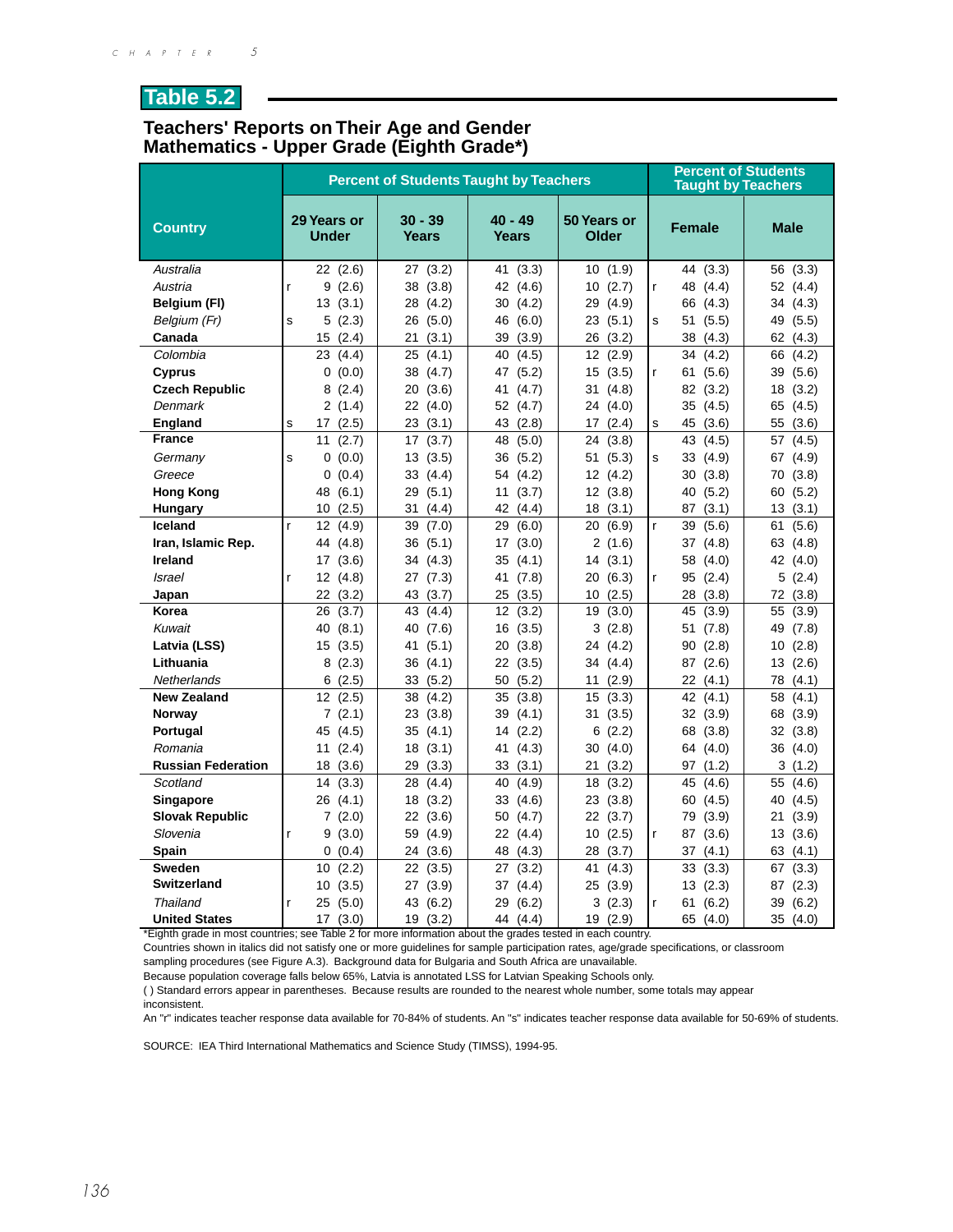#### **Teachers' Reports on Their Years of Teaching Experience Mathematics - Upper Grade (Eighth Grade\*)**

|                           | $0 - 5$ Years                        |    |         |     |                                        |    |                               | 6-10 Years |                                 |    | <b>11-20 Years</b>                   |     |                                        | <b>More than 20 Years</b> |                                      |     |                                        |  |  |
|---------------------------|--------------------------------------|----|---------|-----|----------------------------------------|----|-------------------------------|------------|---------------------------------|----|--------------------------------------|-----|----------------------------------------|---------------------------|--------------------------------------|-----|----------------------------------------|--|--|
| <b>Country</b>            | <b>Percent of</b><br><b>Students</b> |    |         |     | <b>Mean</b><br><b>Achieve-</b><br>ment |    | Percent of<br><b>Students</b> |            | Mean<br><b>Achieve-</b><br>ment |    | <b>Percent of</b><br><b>Students</b> |     | <b>Mean</b><br><b>Achieve-</b><br>ment |                           | <b>Percent of</b><br><b>Students</b> |     | <b>Mean</b><br><b>Achieve-</b><br>ment |  |  |
| Australia                 |                                      | 18 | (2.3)   | 517 | (8.5)                                  | 19 | (2.6)                         | 528        | (11.6)                          | 35 | (2.7)                                | 540 | (8.5)                                  | 28                        | (2.6)                                | 533 | (8.5)                                  |  |  |
| Austria                   | r                                    | 7  | (2.3)   | 516 | (19.7)                                 | 13 | (2.5)                         | 546        | (9.5)                           | 51 | (4.0)                                | 554 | (6.7)                                  | 28                        | (3.6)                                | 549 | (8.8)                                  |  |  |
| Belgium (FI)              |                                      | 10 | (2.8)   | 556 | (17.9)                                 | 9  | (2.2)                         | 590        | (14.5)                          | 32 | (4.8)                                | 554 | (13.4)                                 | 49                        | (4.9)                                | 575 | (10.6)                                 |  |  |
| Belgium (Fr)              | s                                    | 8  | (3.2)   | 536 | (12.3)                                 | 8  | (2.3)                         | 528        | (13.8)                          | 31 | (5.2)                                | 558 | (7.0)                                  | 54                        | (4.8)                                | 543 | (6.4)                                  |  |  |
| Canada                    |                                      | 17 | (2.6)   | 527 | (6.7)                                  | 15 | (2.9)                         | 527        | (5.0)                           |    | 22 (3.6)                             | 526 | (7.6)                                  | 46                        | (3.8)                                | 528 | (3.8)                                  |  |  |
| Colombia                  |                                      | 18 | (3.0)   | 409 | (7.7)                                  | 22 | (5.0)                         | 375        | (11.7)                          | 27 | (4.3)                                | 385 | (6.0)                                  | 33                        | (4.2)                                | 385 | (5.0)                                  |  |  |
| <b>Cyprus</b>             | r                                    | 30 | (4.6)   | 474 | (4.6)                                  | 19 | (4.3)                         | 474        | (7.6)                           | 25 | (5.0)                                | 467 | (6.4)                                  | 26                        | (4.7)                                | 471 | (5.5)                                  |  |  |
| <b>Czech Republic</b>     |                                      |    | 12(3.1) | 566 | (17.7)                                 | 9  | (1.9)                         | 538        | (8.6)                           | 17 | (4.1)                                | 584 | (11.4)                                 | 62                        | (4.7)                                | 562 | (5.7)                                  |  |  |
| Denmark                   |                                      | 4  | (1.9)   | 487 | (2.6)                                  | 4  | (2.0)                         | 493        | (14.4)                          | 47 | (4.9)                                | 504 | (3.3)                                  | 45                        | (4.8)                                | 508 | (4.4)                                  |  |  |
| <b>England</b>            | s                                    | 19 | (2.5)   | 522 | (10.8)                                 | 11 | (2.1)                         | 518        | (13.5)                          | 39 | (3.5)                                | 512 | (8.1)                                  | 31                        | (3.0)                                | 515 | (11.3)                                 |  |  |
| <b>France</b>             |                                      | 11 | (2.5)   | 539 | (8.1)                                  | 11 | (3.1)                         | 529        | (10.2)                          | 26 | (4.6)                                | 540 | (8.8)                                  | 52                        | (4.3)                                | 538 | (5.4)                                  |  |  |
| Germany                   | s                                    | 10 | (2.2)   | 534 | (14.5)                                 | 14 | (4.3)                         | 471        | (12.1)                          | 32 | (5.1)                                | 521 | (10.6)                                 | 44                        | (5.5)                                | 516 | (9.3)                                  |  |  |
| Greece                    |                                      | 16 | (3.1)   | 464 | (7.2)                                  | 20 | (3.4)                         | 469        | (5.3)                           | 47 | (4.3)                                | 490 | (3.5)                                  | 17                        | (4.4)                                | 503 | (11.9)                                 |  |  |
| <b>Hong Kong</b>          |                                      | 53 | (5.9)   | 585 | (9.7)                                  | 14 | (3.3)                         | 606        | (16.3)                          | 18 | (4.2)                                | 574 | (19.2)                                 | 15                        | (3.9)                                | 596 | (19.8)                                 |  |  |
| <b>Hungary</b>            |                                      | 13 | (2.9)   | 530 | (12.7)                                 | 10 | (2.8)                         | 510        | (7.4)                           | 38 | (4.1)                                | 537 | (5.6)                                  | 38                        | (4.1)                                | 547 | (5.2)                                  |  |  |
| <b>Iceland</b>            | r                                    | 19 | (5.1)   | 478 | (5.3)                                  | 14 | (3.8)                         | 480        | (8.5)                           | 33 | (7.1)                                | 492 | (7.3)                                  | 35                        | (7.7)                                | 496 | (10.6)                                 |  |  |
| Iran, Islamic Rep.        |                                      | 38 | (4.5)   | 417 | (3.7)                                  | 24 | (4.8)                         | 437        | (3.8)                           | 24 | (4.3)                                | 433 | (3.2)                                  | 14                        | (3.0)                                | 440 | (4.8)                                  |  |  |
| Ireland                   |                                      | 13 | (3.0)   | 513 | (16.3)                                 | 18 | (3.5)                         | 512        | (12.5)                          | 42 | (4.5)                                | 535 | (8.4)                                  | 28                        | (4.5)                                | 523 | (10.0)                                 |  |  |
| Israel                    | r                                    | 16 | (6.1)   | 490 | (9.1)                                  | 12 | (4.3)                         | 555        | (15.9)                          | 45 | (7.4)                                | 510 | (8.3)                                  | 27                        | (7.4)                                | 548 | (13.7)                                 |  |  |
| Japan                     |                                      | 19 | (3.3)   | 606 | (5.0)                                  | 25 | (3.5)                         | 607        | (4.3)                           | 36 | (3.8)                                | 598 | (3.5)                                  | 19                        | (2.9)                                | 614 | (4.0)                                  |  |  |
| Korea                     |                                      | 28 | (3.5)   | 610 | (4.7)                                  | 29 | (3.9)                         | 622        | (5.6)                           | 23 | (3.7)                                | 597 | (5.6)                                  | 20                        | (3.1)                                | 606 | (5.5)                                  |  |  |
| Kuwait                    | r                                    | 30 | (6.7)   | 397 | (3.3)                                  | 33 | (5.5)                         | 388        | (3.4)                           | 31 | (7.0)                                | 388 | (4.1)                                  | 6                         | (4.1)                                | 418 | (8.5)                                  |  |  |
| Latvia (LSS)              |                                      | 12 | (3.4)   | 496 | (7.0)                                  | 16 | (3.4)                         | 482        | (8.8)                           | 38 | (5.0)                                | 496 | (5.5)                                  | 34                        | (5.1)                                | 490 | (5.8)                                  |  |  |
| Lithuania                 | r                                    | 5  | (1.8)   | 455 | (9.2)                                  | 15 | (3.3)                         | 465        | (11.0)                          | 33 | (4.2)                                | 482 | (8.4)                                  | 47                        | (4.3)                                | 481 | (5.2)                                  |  |  |
| Netherlands               |                                      | 13 | (3.6)   | 530 | (19.5)                                 | 21 | (3.6)                         | 525        | (10.2)                          | 42 | (5.3)                                | 548 | (17.8)                                 | 24                        | (4.0)                                | 556 | (9.3)                                  |  |  |
| <b>New Zealand</b>        |                                      | 17 | (3.1)   | 497 | (7.5)                                  | 28 | (4.0)                         | 515        | (7.9)                           | 34 | (4.1)                                | 517 | (9.2)                                  | 20                        | (3.4)                                | 487 | (9.4)                                  |  |  |
| Norway                    |                                      | 12 | (2.7)   | 499 | (10.7)                                 | 10 | (2.5)                         | 500        | (6.1)                           | 35 | (4.0)                                | 508 | (4.0)                                  | 43                        | (4.6)                                | 503 | (3.4)                                  |  |  |
| Portugal                  |                                      | 51 | (4.7)   | 449 | (3.0)                                  | 16 | (3.1)                         | 447        | (5.4)                           | 27 | (3.9)                                | 462 | (4.3)                                  | 6                         | (2.3)                                | 477 | (8.6)                                  |  |  |
| Romania                   |                                      | 10 | (2.3)   | 452 | (14.2)                                 | 15 | (3.1)                         | 466        | (9.9)                           | 14 | (3.1)                                | 496 | (12.8)                                 | 61                        | (4.2)                                | 486 | (5.7)                                  |  |  |
| <b>Russian Federation</b> |                                      | 16 | (3.7)   | 541 | (25.2)                                 | 14 | (2.5)                         | 532        | (9.7)                           | 29 | (4.0)                                | 526 | (7.1)                                  | 41                        | (5.0)                                | 538 | (6.6)                                  |  |  |
| Scotland                  |                                      | 17 | (3.4)   | 483 | (9.2)                                  | 12 | (3.2)                         | 484        | (14.3)                          | 42 | (4.4)                                | 496 | (8.5)                                  | 29                        | (4.3)                                | 507 | (12.3)                                 |  |  |
| <b>Singapore</b>          |                                      | 30 | (4.5)   | 617 | (9.4)                                  | 11 | (2.8)                         | 658        | (14.0)                          | 11 | (3.0)                                | 664 | (13.4)                                 | 48                        | (4.6)                                | 652 | (7.0)                                  |  |  |
| <b>Slovak Republic</b>    |                                      | 6  | (1.9)   | 556 | (13.3)                                 | 15 | (3.3)                         | 531        | (8.5)                           | 21 | (3.5)                                | 539 | (8.2)                                  | 58                        | (4.5)                                | 553 | (4.6)                                  |  |  |
| Slovenia                  | r                                    | 4  | (1.9)   | 537 | (23.2)                                 | 19 | (4.0)                         | 533        | (6.0)                           | 55 | (5.0)                                | 542 | (5.5)                                  | 22                        | (3.8)                                | 550 | (6.2)                                  |  |  |
| <b>Spain</b>              |                                      | 3  | (0.8)   | 472 | (17.7)                                 | 8  | (2.4)                         | 487        | (7.6)                           | 39 | (4.3)                                | 488 | (3.8)                                  | 50                        | (4.3)                                | 488 | (3.1)                                  |  |  |
| <b>Sweden</b>             |                                      | 16 | (2.4)   | 529 | (7.1)                                  | 15 | (2.8)                         | 512        | (9.5)                           | 26 | (3.1)                                | 518 | (6.2)                                  | 44                        | (4.1)                                | 520 | (4.4)                                  |  |  |
| <b>Switzerland</b>        |                                      | 14 | (3.3)   | 540 | (10.1)                                 | 6  | (1.8)                         | 545        | (19.0)                          | 37 | (4.6)                                | 549 | (8.4)                                  | 42                        | (4.9)                                | 548 | (7.4)                                  |  |  |
| Thailand                  | s                                    | 48 | (6.6)   | 517 | (8.9)                                  | 12 | (2.6)                         | 499        | (9.3)                           | 35 | (6.2)                                | 540 | (10.9)                                 | 5                         | (3.4)                                | 615 | (17.7)                                 |  |  |
| <b>United States</b>      |                                      | 25 | (3.4)   | 484 | (6.3)                                  | 14 | (2.7)                         | 488        | (9.8)                           | 25 | (3.2)                                | 501 | (7.3)                                  | 36                        | (3.3)                                | 513 | (7.5)                                  |  |  |

\*Eighth grade in most countries; see Table 2 for more information about the grades tested in each country.

Countries shown in italics did not satisfy one or more guidelines for sample participation rates, age/grade specifications, or classroom

sampling procedures (see Figure A.3). Background data for Bulgaria and South Africa are unavailable.

Because population coverage falls below 65%, Latvia is annotated LSS for Latvian Speaking Schools only.

( ) Standard errors appear in parentheses. Because results are rounded to the nearest whole number, some totals may appear inconsistent.

An "r" indicates teacher response data available for 70-84% of students. An "s" indicates teacher response data available for 50-69% of students.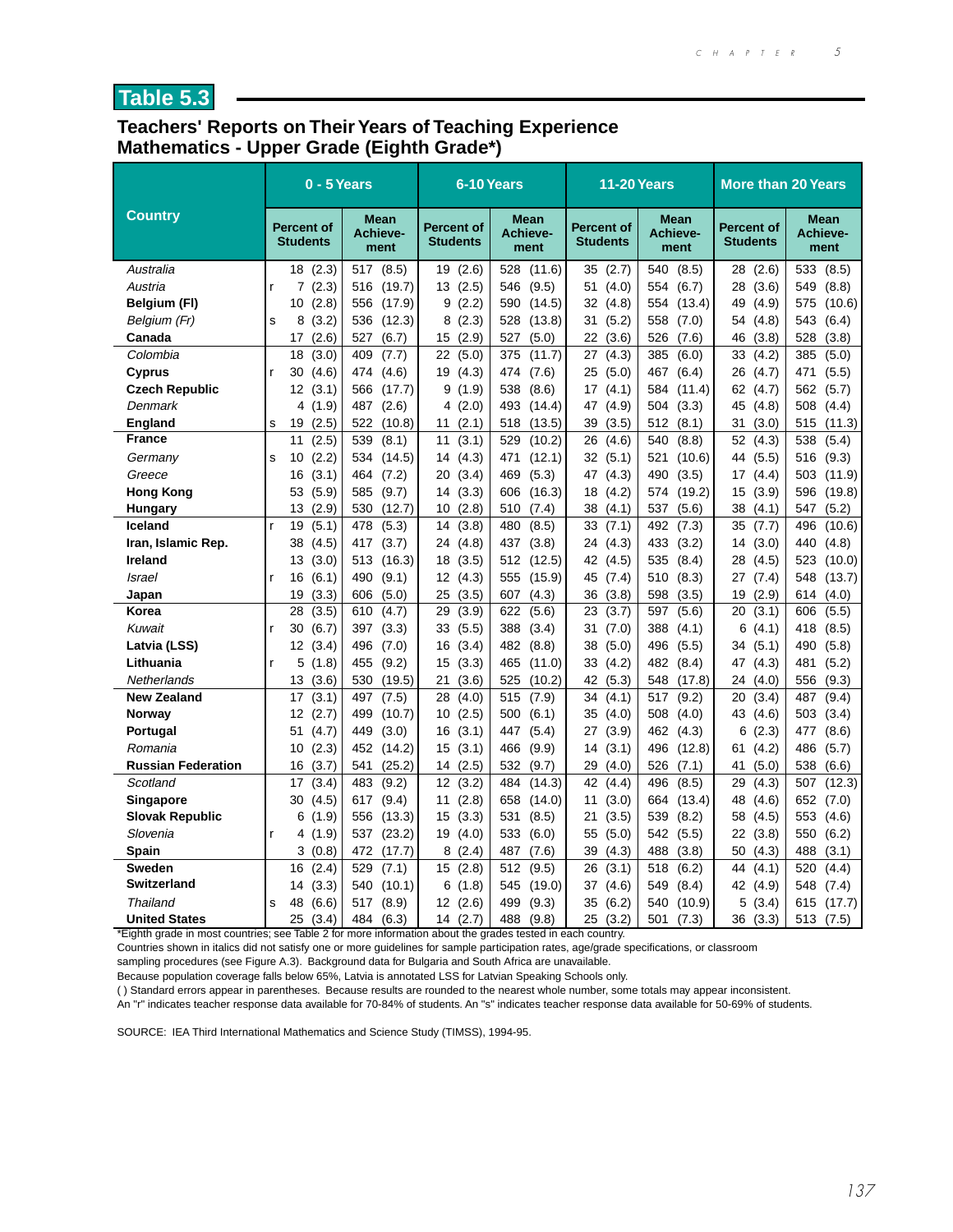# WHAT ARE TEACHERS' PERCEPTIONS ABOUT MATHEMATICS?

Figure 5.1 depicts the percentages of eighth-grade students whose mathematics teachers reported certain beliefs about mathematics and the way mathematics should be taught. Teachers in many countries indicated a fairly practical view of mathematics, seeing it essentially as a way of modeling the real world. However, there was variation across countries in the amount of agreement with this view of the nature of mathematics. In Thailand and Iran, nearly all students had teachers who agreed or strongly agreed that mathematics is primarily a formal way of representing the real world, while in several of the Central or Eastern European countries (Slovenia, the Russian Federation, the Czech Republic, and Hungary), about 40% or fewer of the students' mathematics teachers agreed with this view.

There also appeared to be nearly uniform agreement by teachers across countries about the inherent nature of mathematical abilities. In most countries, 80% or more of the students had teachers who agreed that some students have a natural talent for mathematics.

Regarding perceptions about how to teach mathematics, teachers' opinions varied across countries concerning whether or not more practice during class is an effective approach to help students having difficulty. At least 80% of the eighth-grade students in the Czech Republic, Cyprus, Greece, Iran, the Slovak Republic, Thailand, Kuwait, Portugal, and Romania had teachers who agreed or strongly agreed with this approach. Conversely, fewer than 20% of the students in the Russian Federation and Norway had teachers who agreed with this approach.

There was nearly complete agreement by teachers across countries, however, that more than one representation should be used in teaching a mathematics topic. In only Hungary and Thailand did fewer than 80% of the eighth-grade students have teachers that agreed with this approach. This instructional approach is particularly useful in helping students with different learning styles understand key ideas. Also, using data in different formats reinforces the idea of mathematics as a network of interconnected concepts and procedures.

TIMSS also queried teachers about the cognitive demands of mathematics, asking them to rate the importance of various skills for success in the discipline. Figure 5.2 shows the percentages of students whose teachers rated each of four different skills as very important. Across the participating countries, the fewest students had teachers who felt the ability to remember formulas and procedures was very important. There was a range, however, with teachers of approximately 70% of the eighth-grade students in Kuwait and Ireland rating this ability as very important compared to those of fewer than 20% of the students in Slovenia, Sweden, Korea, Austria, Portugal, Israel, Denmark, the Czech Republic, and Switzerland.

Internationally, most mathematics teachers felt it was very important for students to be able to think creatively, to understand how mathematics is used in the real world, and to be able to provide reasons to support their solutions. However, there was some variation across countries. Fewer than 40% of the eighth-grade students in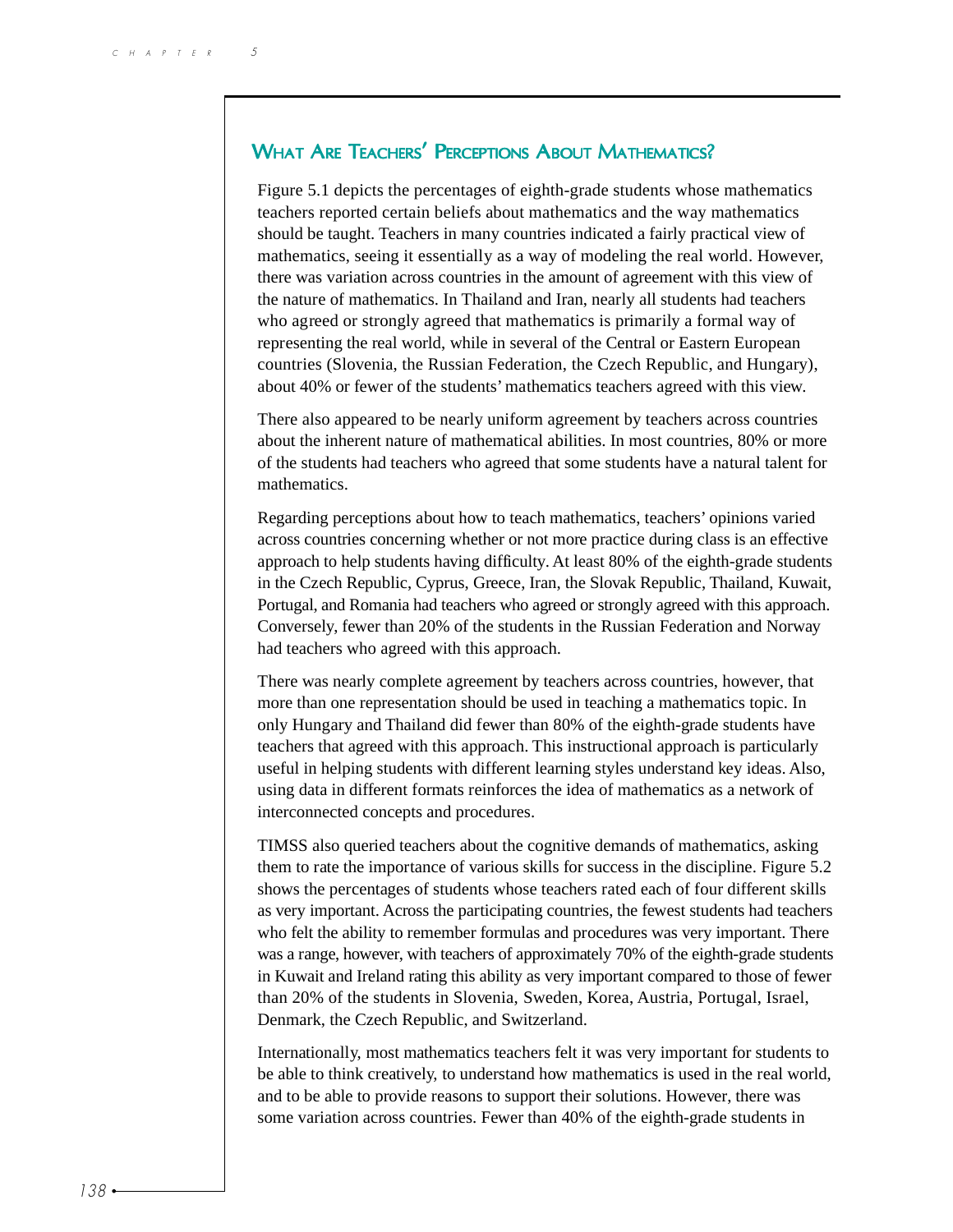Israel, Austria, Belgium (Flemish), Switzerland, Ireland, England, and France had teachers who felt it was very important to think creatively, and fewer than 40% in Latvia (LSS), Korea, Thailand, Belgium (Flemish), Hong Kong, France, Israel, the Netherlands, Switzerland, and Ireland had teachers who felt it was very important to understand how mathematics is used in the real world. With the current calls from business and industry for helping students improve their ability to apply mathematics and solve practical problems in job-related situations, it might be rather surprising that teachers in these countries do not place more importance on these latter two aspects of mathematics. In all countries except the Czech Republic, Switzerland, the Netherlands, and Austria, the majority of students had teachers who felt it was very important to be able to provide reasons to support mathematical solutions.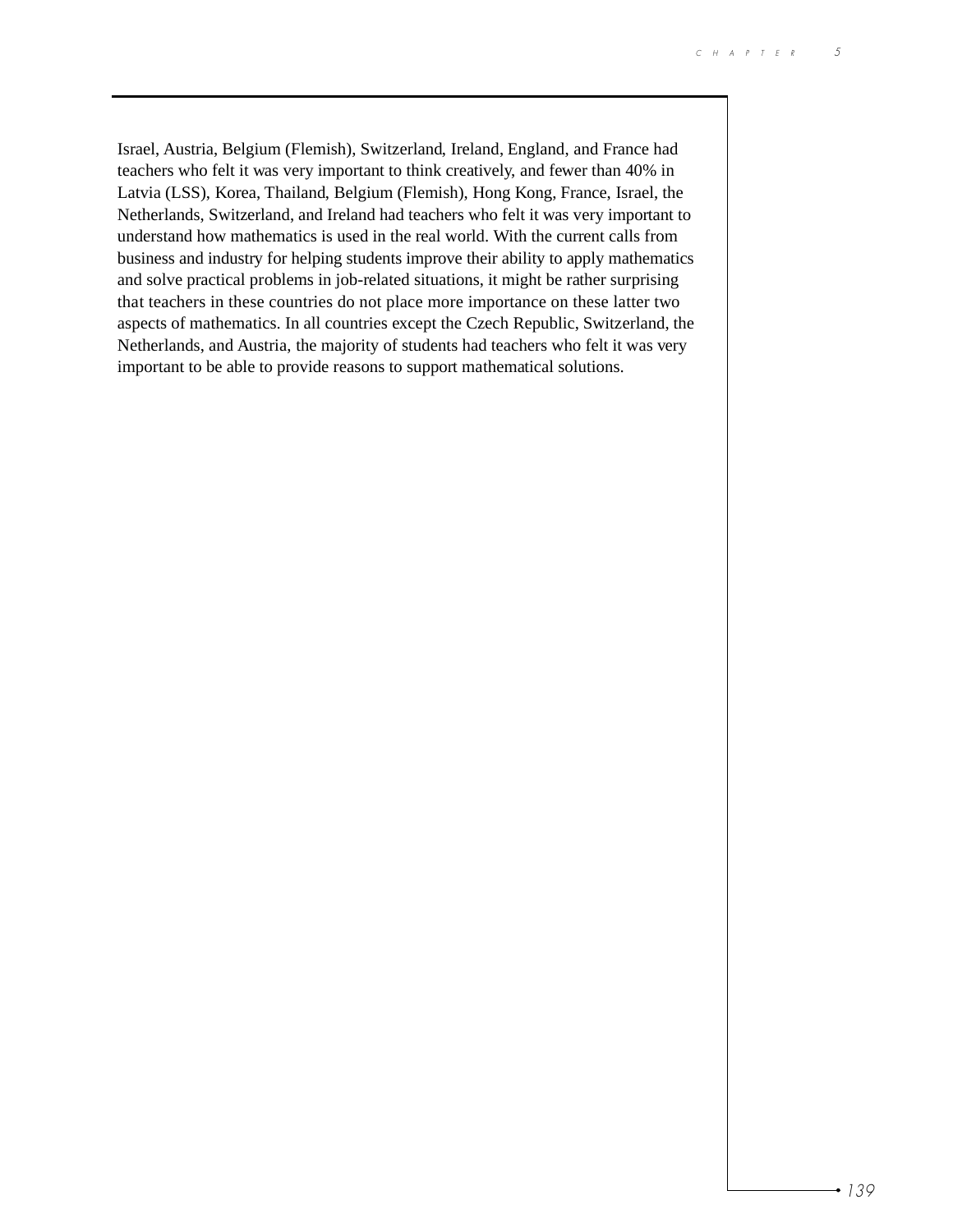# **Figure 5.1**

#### **Percent of Students Whose Mathematics Teachers Agree or Strongly Agree with Statements About the Nature of Mathematics and Mathematics Teaching Upper Grade (Eighth Grade\*)**

| <b>Mathematics is Primarily a Formal</b><br><b>Country</b><br><b>Way of Representing the Real World</b> | <b>Country</b>            |
|---------------------------------------------------------------------------------------------------------|---------------------------|
| <b>Thailand</b><br>r                                                                                    | <b>Czech Republic</b>     |
| Iran, Islamic Rep.                                                                                      | Romania                   |
| Canada<br>r                                                                                             | Latvia (LSS)              |
| Singapore                                                                                               | Cyprus                    |
| Portugal                                                                                                | Lithuania                 |
| Kuwait                                                                                                  | Austria                   |
| <b>United States</b>                                                                                    | Ireland                   |
| <b>Cyprus</b>                                                                                           | <b>Slovak Republic</b>    |
| Lithuania                                                                                               | <b>Israel</b>             |
| Colombia                                                                                                | <b>Russian Federation</b> |
| <b>Spain</b>                                                                                            | Greece                    |
| <b>Hong Kong</b>                                                                                        | Germany                   |
| Australia                                                                                               | Australia                 |
| Greece                                                                                                  | Slovenia                  |
| <b>Denmark</b><br>r                                                                                     | Kuwait                    |
| <b>France</b>                                                                                           | <b>Thailand</b>           |
| <b>New Zealand</b>                                                                                      | Belgium (FI)              |
| Latvia (LSS)<br>r                                                                                       | <b>New Zealand</b>        |
| Romania                                                                                                 | Sweden                    |
| <b>Israel</b><br>r                                                                                      | <b>England</b>            |
| <b>Netherlands</b>                                                                                      | Belgium (Fr)              |
| <b>England</b>                                                                                          | <b>Switzerland</b>        |
| Austria                                                                                                 | Norway                    |
| Japan                                                                                                   | Hungary                   |
| <b>Switzerland</b><br>S                                                                                 | Singapore                 |
| Germany                                                                                                 | Colombia                  |
| Belgium (Fr)                                                                                            | Spain                     |
| Norway                                                                                                  | <b>United States</b>      |
| Sweden                                                                                                  | Canada                    |
| Belgium (FI)                                                                                            | Iceland                   |
| <b>Slovak Republic</b>                                                                                  | <b>France</b>             |
| Ireland<br>r                                                                                            | Portugal                  |
| Iceland                                                                                                 | <b>Hong Kong</b>          |
| Korea                                                                                                   | Netherlands               |
| Slovenia<br>$\mathsf{r}$                                                                                | Japan                     |
| <b>Russian Federation</b>                                                                               | Iran, Islamic Rep.        |
|                                                                                                         | Korea                     |
| <b>Czech Republic</b>                                                                                   |                           |

\*Eighth grade in most countries; see Table 2 for more information about the grades tested in each country.

Countries shown in italics did not satisfy one or more guidelines for sample participation rates, age/grade specifications, or classroom

sampling procedures (see Figure A.3). Background data for Bulgaria and South Africa are unavailable.

Because population coverage falls below 65%, Latvia is annotated LSS for Latvian Speaking Schools only.

An "r" indicates teacher response data available for 70-84% of students. An "s" indicates teacher response data available for 50-69% of students. Scotland did not ask these questions.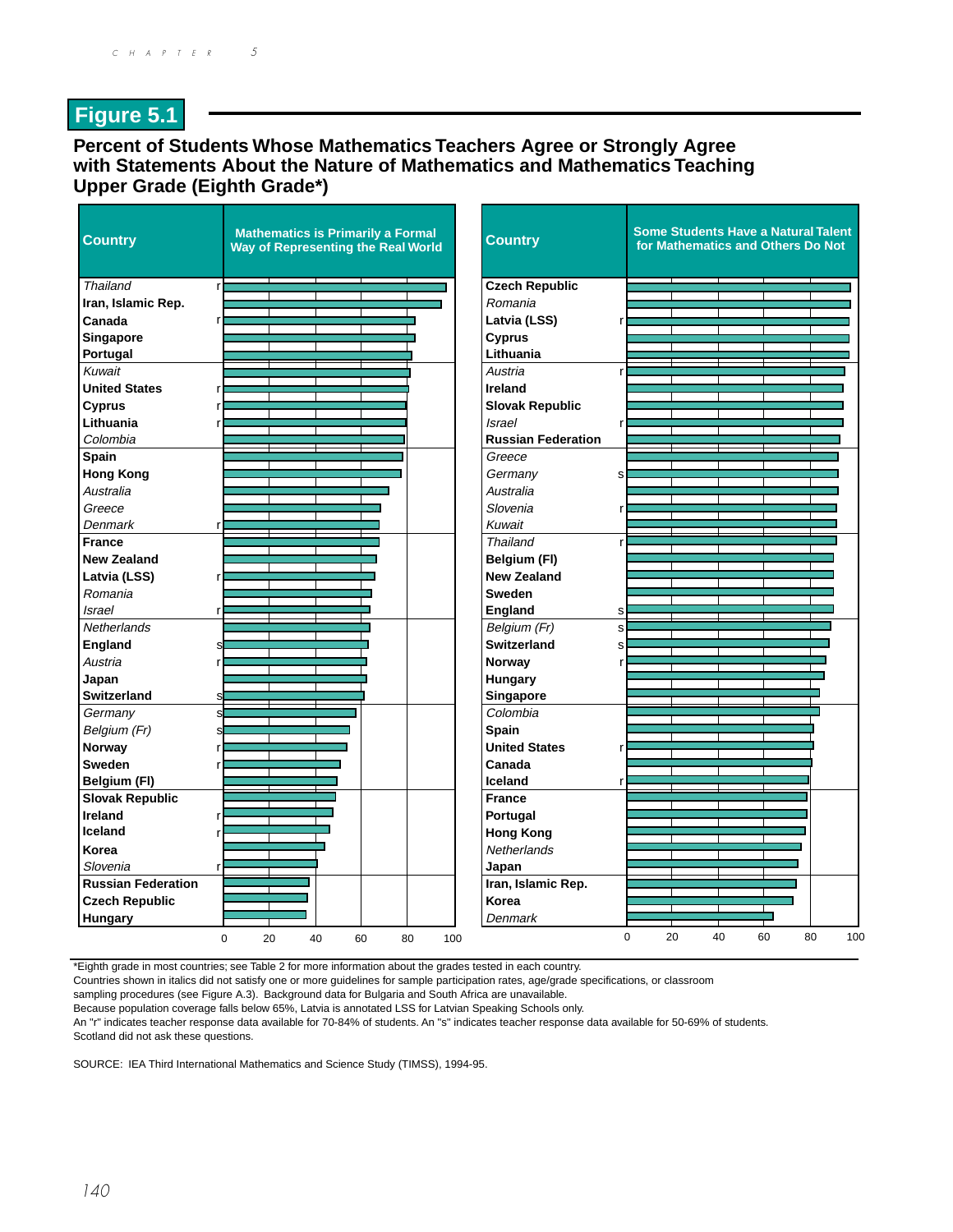# **Figure 5.1 (Continued)**

### **Percent of Students Whose Mathematics Teachers Agree or Strongly Agree with Statements About the Nature of Mathematics and Mathematics Teaching Upper Grade (Eighth Grade\*)**

| <b>Country</b>            | If Students Are Having Difficulty, an<br><b>Effective Approach Is to Give Them</b><br><b>More Practice by Themselves</b><br><b>During Class</b> | <b>Country</b>            | <b>More Than One Representation</b><br>(Picture, Concrete Materials,<br>Symbol, etc.) Should Be Used in<br><b>Teaching a Mathematics Topic</b> |
|---------------------------|-------------------------------------------------------------------------------------------------------------------------------------------------|---------------------------|------------------------------------------------------------------------------------------------------------------------------------------------|
| Czech Republic            |                                                                                                                                                 | <b>France</b>             |                                                                                                                                                |
| Cyprus                    |                                                                                                                                                 | <b>Russian Federation</b> |                                                                                                                                                |
| Greece                    |                                                                                                                                                 | Sweden                    |                                                                                                                                                |
| Iran, Islamic Rep.        |                                                                                                                                                 | <b>Czech Republic</b>     |                                                                                                                                                |
| <b>Slovak Republic</b>    |                                                                                                                                                 | Portugal                  |                                                                                                                                                |
| <b>Thailand</b>           | r                                                                                                                                               | <b>United States</b>      |                                                                                                                                                |
| Kuwait                    |                                                                                                                                                 | Canada                    |                                                                                                                                                |
| Portugal                  |                                                                                                                                                 | Japan                     |                                                                                                                                                |
| Romania                   |                                                                                                                                                 | Norway                    |                                                                                                                                                |
| <b>Ireland</b>            | r                                                                                                                                               | Australia                 |                                                                                                                                                |
| <b>Hong Kong</b>          |                                                                                                                                                 | <b>New Zealand</b>        |                                                                                                                                                |
| Germany                   |                                                                                                                                                 | Spain                     |                                                                                                                                                |
| Netherlands               |                                                                                                                                                 | Germany                   |                                                                                                                                                |
| <b>Switzerland</b>        |                                                                                                                                                 | Singapore                 |                                                                                                                                                |
| Austria                   |                                                                                                                                                 | Iran, Islamic Rep.        |                                                                                                                                                |
| <b>Israel</b>             |                                                                                                                                                 | Colombia                  |                                                                                                                                                |
| Belgium (Fr)              |                                                                                                                                                 | <b>Hong Kong</b>          |                                                                                                                                                |
| Latvia (LSS)              |                                                                                                                                                 | <b>Slovak Republic</b>    |                                                                                                                                                |
| Colombia                  |                                                                                                                                                 | <b>Switzerland</b>        |                                                                                                                                                |
| Singapore                 |                                                                                                                                                 | Slovenia                  |                                                                                                                                                |
| Belgium (FI)              |                                                                                                                                                 | England                   |                                                                                                                                                |
| Korea                     |                                                                                                                                                 | Greece                    |                                                                                                                                                |
| <b>England</b>            |                                                                                                                                                 | Korea                     |                                                                                                                                                |
| Iceland                   |                                                                                                                                                 | Ireland                   |                                                                                                                                                |
| Lithuania                 |                                                                                                                                                 | Romania                   |                                                                                                                                                |
| Canada                    |                                                                                                                                                 | Iceland                   |                                                                                                                                                |
| <b>New Zealand</b>        |                                                                                                                                                 | <b>Netherlands</b>        |                                                                                                                                                |
| <b>Spain</b>              |                                                                                                                                                 | <b>Cyprus</b>             |                                                                                                                                                |
| Australia                 |                                                                                                                                                 | Austria                   |                                                                                                                                                |
| Sweden                    | r                                                                                                                                               | <b>Israel</b>             |                                                                                                                                                |
| Denmark                   |                                                                                                                                                 | <b>Denmark</b>            |                                                                                                                                                |
| Slovenia                  | r                                                                                                                                               | Latvia (LSS)              |                                                                                                                                                |
| Japan                     |                                                                                                                                                 | Kuwait                    |                                                                                                                                                |
| <b>France</b>             |                                                                                                                                                 | Belgium (Fr)              |                                                                                                                                                |
| <b>United States</b>      | r                                                                                                                                               | Belgium (FI)              |                                                                                                                                                |
| <b>Russian Federation</b> |                                                                                                                                                 | Lithuania                 |                                                                                                                                                |
| Norway                    | r                                                                                                                                               | Hungary                   |                                                                                                                                                |
|                           |                                                                                                                                                 | Thailand                  |                                                                                                                                                |

\*Eighth grade in most countries; see Table 2 for more information about the grades tested in each country.

Countries shown in italics did not satisfy one or more guidelines for sample participation rates, age/grade specifications, or classroom

sampling procedures (see Figure A.3). Background data for Bulgaria and South Africa are unavailable.

Because population coverage falls below 65%, Latvia is annotated LSS for Latvian Speaking Schools only.

An "r" indicates teacher response data available for 70-84% of students. An "s" indicates teacher response data available for 50-69% of students. Scotland did not ask these questions. Hungary did not ask teachers their opinions about the effectiveness of more individual practice.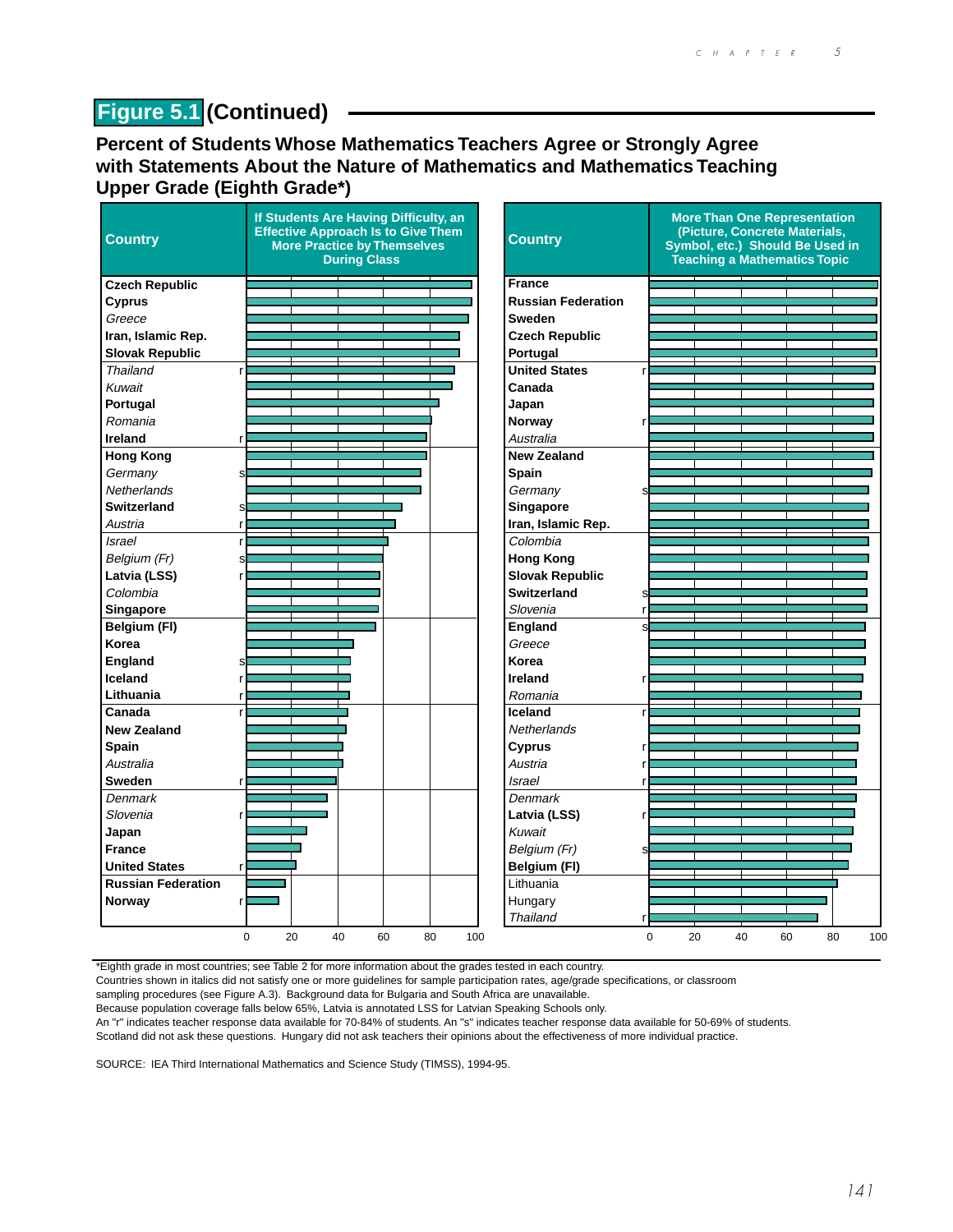# **Figure 5.2**

#### **Percent of Students Whose Mathematics Teachers Think Particular Abilities Are Very Important for Students' Success in Mathematics in School - Upper Grade (Eighth Grade\*)**

| <b>Country</b>            | <b>Remember Formulas and</b><br><b>Procedures</b> | <b>Country</b>            | <b>Be Able to Think Creatively</b> |
|---------------------------|---------------------------------------------------|---------------------------|------------------------------------|
| Kuwait                    |                                                   | <b>Cyprus</b>             |                                    |
| Ireland                   |                                                   | Greece                    |                                    |
| <b>Cyprus</b>             |                                                   | <b>Slovak Republic</b>    |                                    |
| <b>Russian Federation</b> |                                                   | Hungary                   |                                    |
| Japan                     |                                                   | Romania                   |                                    |
| Lithuania                 |                                                   | Colombia                  |                                    |
| Germany                   |                                                   | Latvia (LSS)              |                                    |
| <b>Thailand</b>           |                                                   | Slovenia                  |                                    |
| Iran, Islamic Rep.        |                                                   | Japan                     |                                    |
| Latvia (LSS)              |                                                   | Korea                     |                                    |
| Belgium (Fr)              |                                                   | Norway                    |                                    |
| Belgium (FI)              |                                                   | Lithuania                 |                                    |
| Singapore                 |                                                   | Spain                     |                                    |
| Hungary                   |                                                   | <b>Sweden</b>             |                                    |
| Norway<br>r               |                                                   | Iran, Islamic Rep.        |                                    |
| <b>Hong Kong</b>          |                                                   | <b>Denmark</b>            |                                    |
| Romania                   |                                                   | <b>Czech Republic</b>     |                                    |
| <b>France</b>             |                                                   | Canada                    |                                    |
| Australia                 |                                                   | Iceland                   |                                    |
| Greece                    |                                                   | <b>United States</b>      |                                    |
| Netherlands               |                                                   | Portugal                  |                                    |
| Canada                    |                                                   | Germany                   |                                    |
| <b>England</b>            |                                                   | Kuwait                    |                                    |
| <b>United States</b>      |                                                   | Australia                 |                                    |
| Iceland<br>r              |                                                   | <b>Russian Federation</b> |                                    |
| Colombia                  |                                                   | <b>Hong Kong</b>          |                                    |
| Spain                     |                                                   | Singapore                 |                                    |
| <b>New Zealand</b>        |                                                   | <b>New Zealand</b>        |                                    |
| <b>Slovak Republic</b>    |                                                   | <b>Netherlands</b>        |                                    |
| Slovenia<br>r             |                                                   | Belgium (Fr)              |                                    |
| Sweden                    |                                                   | <b>Thailand</b>           |                                    |
| Korea                     |                                                   | <b>Israel</b>             |                                    |
| Austria                   |                                                   | Austria                   |                                    |
| Portugal                  |                                                   | Belgium (FI)              |                                    |
| <b>Israel</b>             |                                                   | <b>Switzerland</b>        |                                    |
| <b>Denmark</b>            |                                                   | Ireland                   |                                    |
| <b>Czech Republic</b>     |                                                   | England                   |                                    |
| <b>Switzerland</b>        | s⊟                                                | <b>France</b>             |                                    |

\*Eighth grade in most countries; see Table 2 for more information about the grades tested in each country.

Countries shown in italics did not satisfy one or more guidelines for sample participation rates, age/grade specifications, or classroom

sampling procedures (see Figure A.3). Background data for Bulgaria and South Africa are unavailable.

Because population coverage falls below 65%, Latvia is annotated LSS for Latvian Speaking Schools only.

An "r" indicates teacher response data available for 70-84% of students. An "s" indicates teacher response data available for 50-69% of students. Scotland did not ask these questions.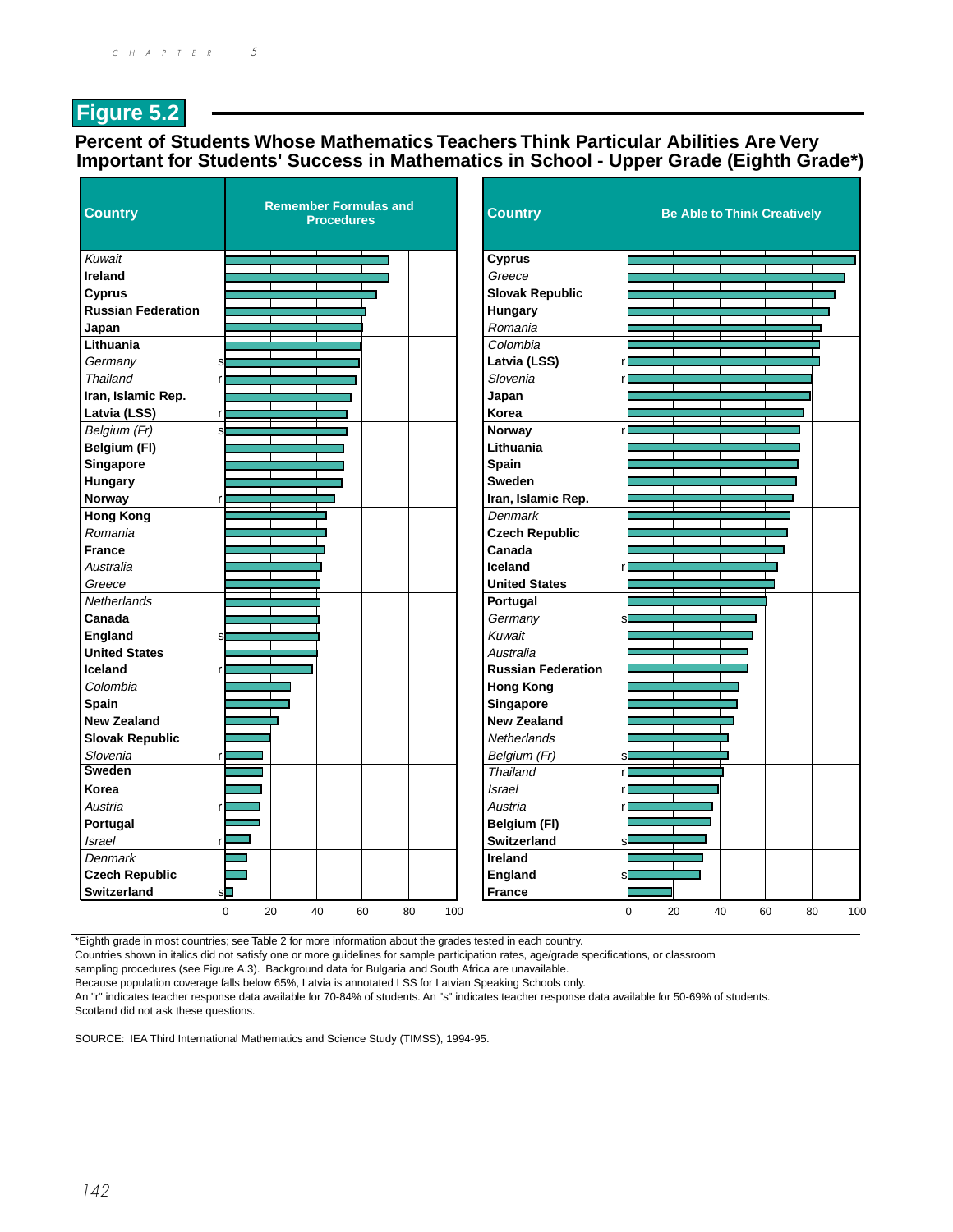# **Figure 5.2 (Continued)**

**Percent of Students Whose Mathematics Teachers Think Particular Abilities Are Very Important for Students' Success in Mathematics in School - Upper Grade (Eighth Grade\*)**

| <b>Country</b>            | <b>Understand How Mathematics Is</b><br><b>Used in the Real World</b> | <b>Country</b>            |
|---------------------------|-----------------------------------------------------------------------|---------------------------|
| Greece                    |                                                                       | Greece                    |
| Canada                    |                                                                       | Canada                    |
| <b>United States</b>      |                                                                       | Cyprus                    |
| <b>Spain</b>              |                                                                       | Spain                     |
| Iceland<br>r              |                                                                       | <b>Russian Federation</b> |
| Hungary                   |                                                                       | Iran, Islamic Rep.        |
| Cyprus                    |                                                                       | Iceland                   |
| <b>Denmark</b>            |                                                                       | Colombia                  |
| Romania                   |                                                                       | <b>United States</b>      |
| Lithuania                 |                                                                       | <b>France</b>             |
| Portugal                  |                                                                       | Romania                   |
| Norway                    |                                                                       | Norway                    |
| <b>Slovak Republic</b>    |                                                                       | Germany                   |
| Colombia                  |                                                                       | Portugal                  |
| Kuwait                    |                                                                       | Singapore                 |
| Slovenia<br>r             |                                                                       | Belgium (Fr)<br>S         |
| Sweden                    |                                                                       | Australia                 |
| Iran, Islamic Rep.        |                                                                       | England                   |
| <b>New Zealand</b>        |                                                                       | Japan                     |
| Germany<br>S              |                                                                       | <b>Sweden</b>             |
| Australia                 |                                                                       | Slovenia                  |
| Belgium (Fr)              |                                                                       | <b>New Zealand</b>        |
| <b>Czech Republic</b>     |                                                                       | Lithuania                 |
| Japan                     |                                                                       | Hungary                   |
| Austria<br>r              |                                                                       | Belgium (FI)              |
| <b>Russian Federation</b> |                                                                       | <b>Denmark</b>            |
| <b>England</b>            |                                                                       | <b>Slovak Republic</b>    |
| Singapore                 |                                                                       | Thailand                  |
| Latvia (LSS)<br>r         |                                                                       | <b>Israel</b>             |
| Korea                     |                                                                       | Latvia (LSS)              |
| <b>Thailand</b><br>r      |                                                                       | Ireland                   |
| Belgium (FI)              |                                                                       | Korea                     |
| <b>Hong Kong</b>          |                                                                       | <b>Hong Kong</b>          |
| <b>France</b>             |                                                                       | Kuwait                    |
| <b>Israel</b><br>r        |                                                                       | <b>Czech Republic</b>     |
| Netherlands               |                                                                       | <b>Switzerland</b><br>s   |
| <b>Switzerland</b><br>S   |                                                                       | Netherlands               |
| Ireland                   |                                                                       | Austria                   |

\*Eighth grade in most countries; see Table 2 for more information about the grades tested in each country.

Countries shown in italics did not satisfy one or more guidelines for sample participation rates, age/grade specifications, or classroom

sampling procedures (see Figure A.3). Background data for Bulgaria and South Africa are unavailable.

Because population coverage falls below 65%, Latvia is annotated LSS for Latvian Speaking Schools only.

An "r" indicates teacher response data available for 70-84% of students. An "s" indicates teacher response data available for 50-69% of students. Scotland did not ask these questions.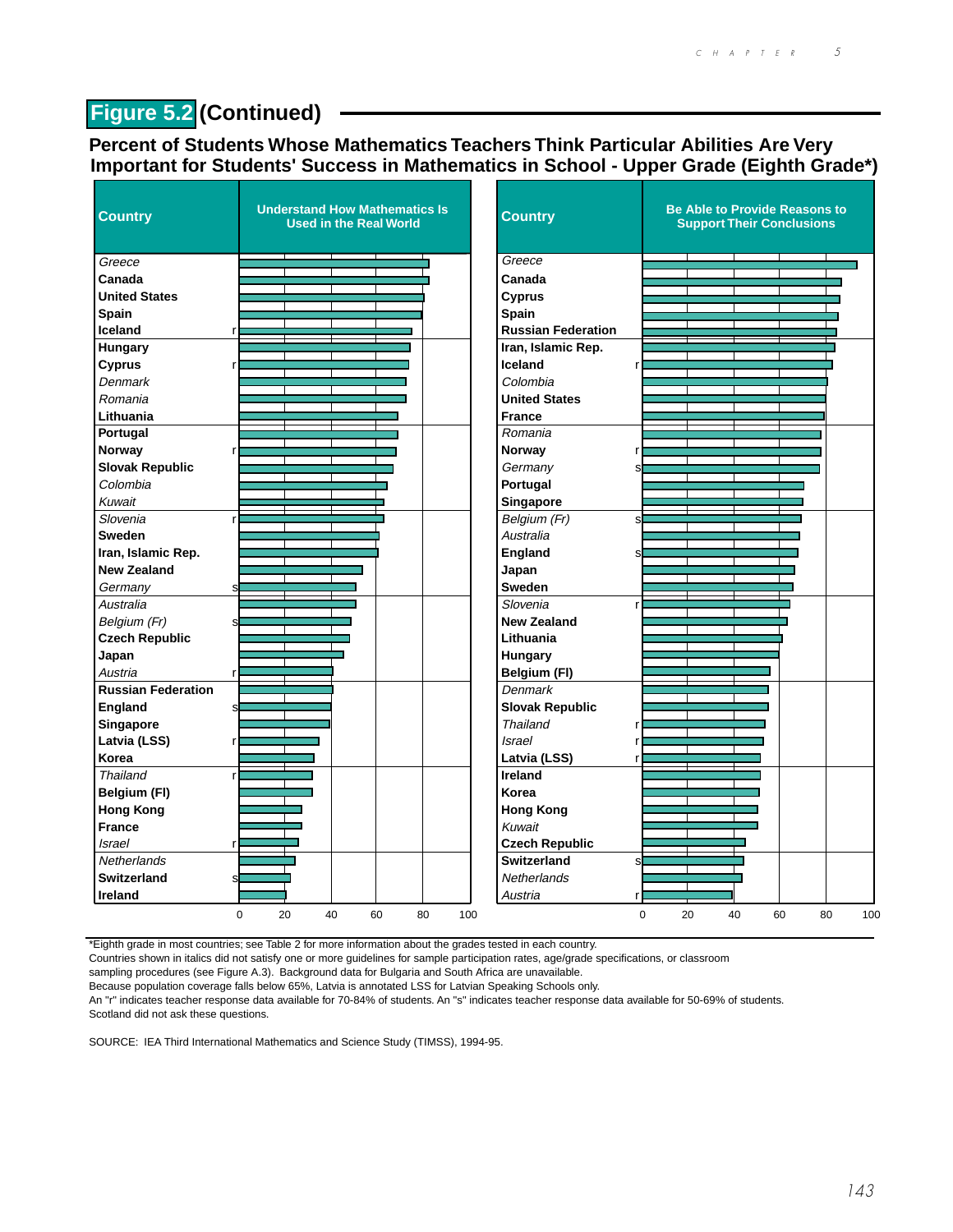#### HOW DO MATHEMATICS TEACHERS SPEND THEIR SCHOOL-RELATED TIME?

The data in Table 5.4 reveal that in a number of countries, eighth-grade mathematics teachers are specialists. In Belgium (Flemish), Belgium (French), Cyprus, England, France, Kuwait, Lithuania, the Netherlands, New Zealand, Portugal, the Russian Federation, Scotland, and Slovenia, the majority of eighth-grade students had teachers who spent at least 75% of their formally scheduled school time teaching mathematics.

For most participating countries, there was little difference in students' achievement according to whether they were taught by specialists. However, in some countries, such as Austria, England, France, Germany, Ireland, and Switzerland those students with specialists for teachers had higher average mathematics achievement. In Switzerland, this is at least partially because specialists teach the students in the higher tracks and generalists the students in lower tracks, and a similar situation may exist in the other countries displaying this relationship between achievement and degree of teaching specialization. Generally, it is important to keep in mind the complexity of the relationships between instruction and achievement. In tracked systems, many characteristics of instruction can be related to the track.

As shown in Table 5.5, teachers in most countries reported that mathematics classes typically meet for at least 2 hours per week, but less than 3.5 hours. However, from 3.5 up to nearly 5 hours of weekly class time was reported for 50% or more of the eighth-grade students in Belgium (Flemish), Belgium (French), Canada, Colombia, the Czech Republic, France, Hong Kong, Kuwait, Latvia (LSS), New Zealand, the Russian Federation, Scotland, the Slovak Republic, Spain, Switzerland, and the United States. The data reveal no clear pattern between the number of in-class instructional hours and mathematics achievement either across or between countries. Common sense and research both support the idea that increased time on task can yield commensurate increases in achievement, yet this time also can be spent outside of school on homework or in special tutoring. The ability to use straightforward analyses such as these to disentangle complicated relationships also is made difficult by the practice of providing additional in-school instruction for lower-performing students.

In addition to their formally scheduled duties, teachers were asked about the number of hours per week spent on selected school-related activities outside the regular school day. Table 5.6 presents the results. For example, on average, eighth-grade students in Australia had mathematics teachers who spent 2.3 hours per week preparing or grading tests, and another 1.8 hours per week reading and grading papers. Their teachers spent 2.6 hours per week on lesson planning and 1.7 hours combined on meetings with students and parents. They spent 0.9 hours on professional reading and development and 3 hours on record keeping and administrative tasks combined. Across countries, teachers reported that grading tests, grading student work, and lesson planning were the most time consuming activities, averaging as much as 10 hours per week in Singapore. In general, teachers also reported several hours per week spent on keeping students' records and other administrative tasks.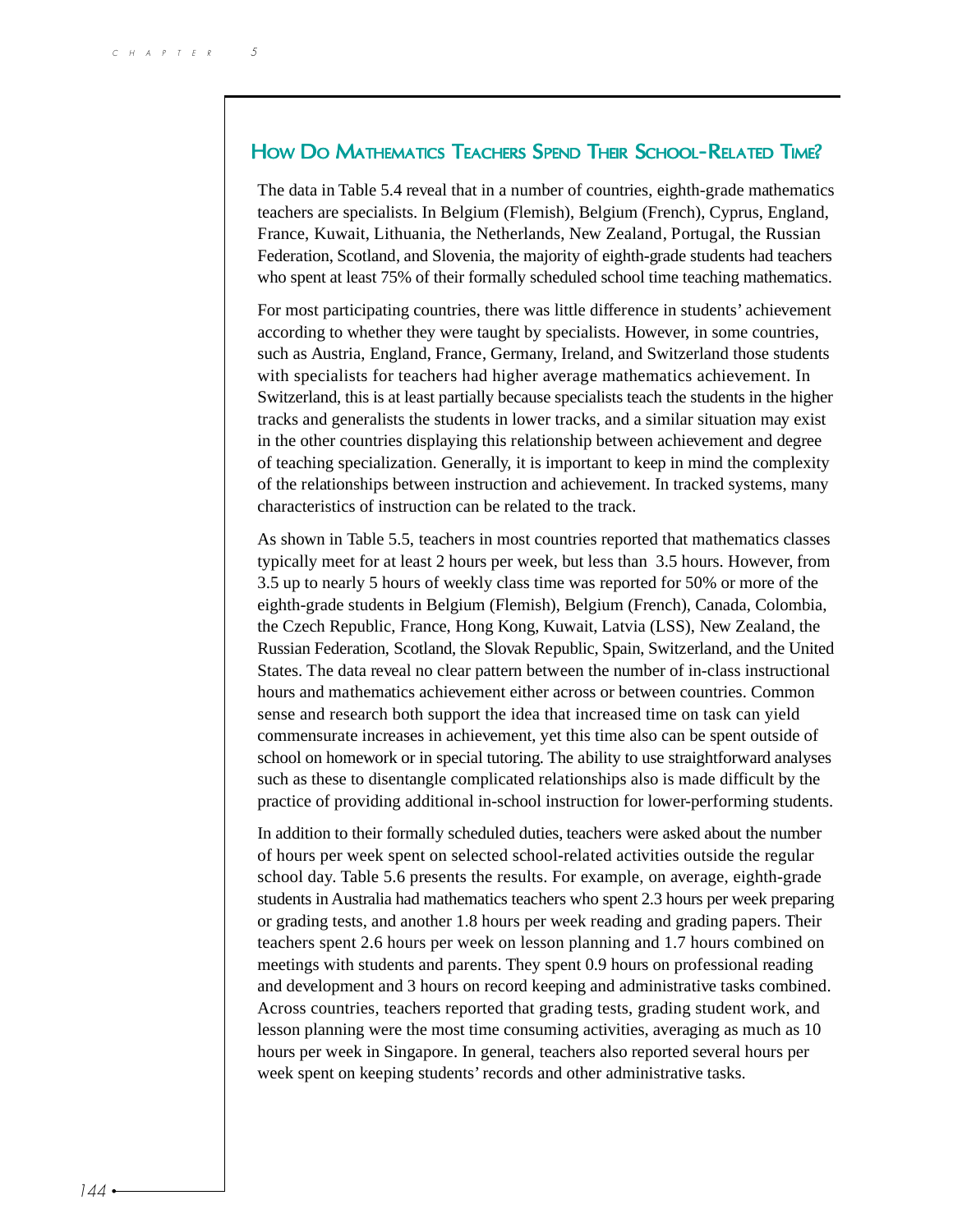Opportunities to meet with colleagues to plan curriculum or teaching approaches enable teachers to expand their views of mathematics, their resources for teaching, and their repertoire of teaching and learning skills. Table 5.7 contains teachers' reports on how often they meet with other teachers in their subject area to discuss and plan curriculum or teaching approaches. Teachers of the majority of the students reported weekly or even daily planning meetings in Belgium (French), Colombia, Cyprus, the Czech Republic, England, Hungary, Israel, Kuwait, Latvia (LSS), Lithuania, Norway, Scotland, the Slovak Republic, Slovenia, and Sweden. In the remaining countries, however, most students had mathematics teachers who reported only limited opportunities to plan curriculum or teaching approaches with other teachers (monthly or even yearly meetings).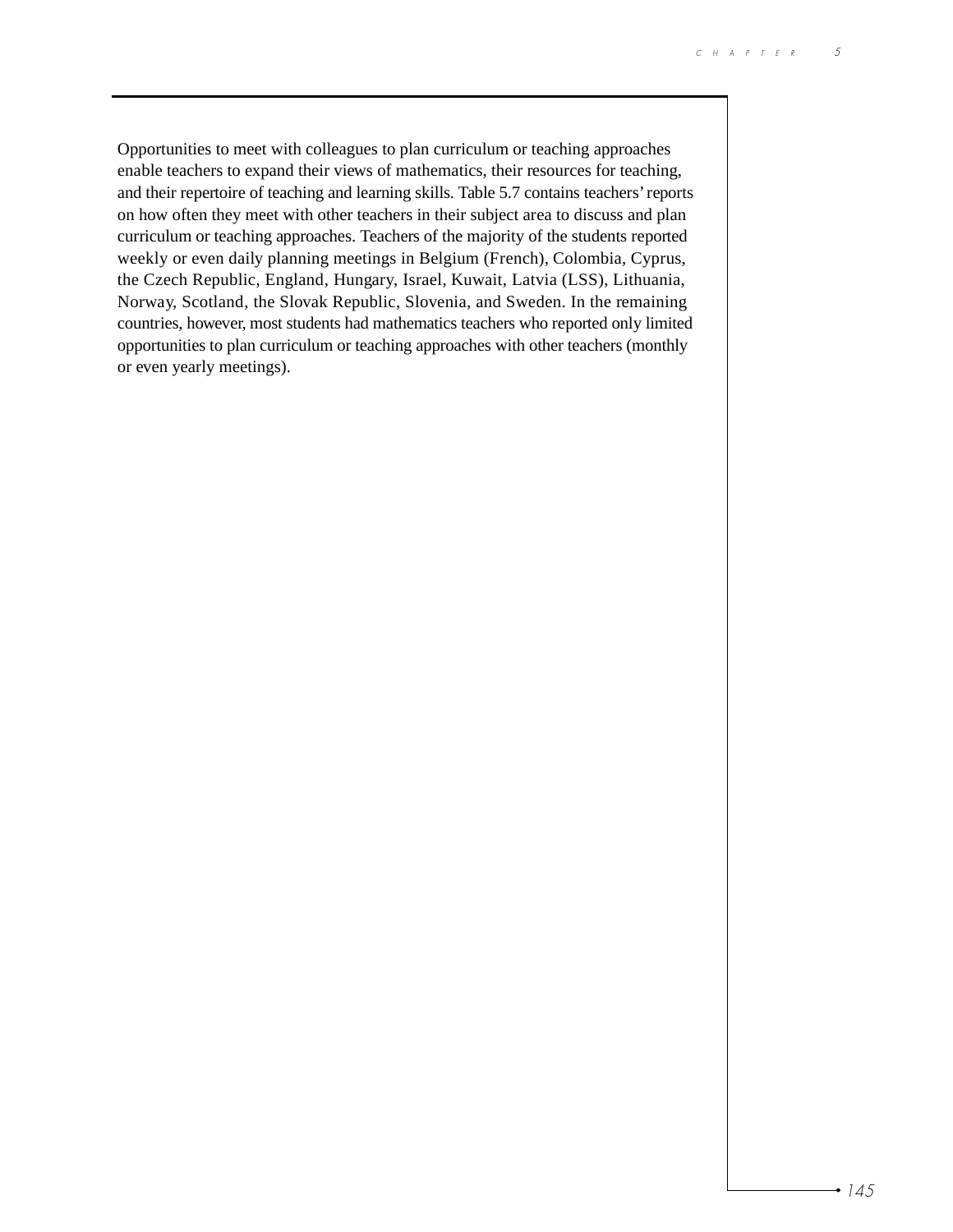### **Teachers' Reports on the Proportion of Their Formally Scheduled School Time Spent Teaching Mathematics<sup>1</sup> - Upper Grade (Eighth Grade\*)**

| <b>Country</b>                     |                                      | <b>Less Than 50 Percent</b>       | 50-74 Percent                        |                                   | <b>75-100 Percent</b>                |                                   |  |  |  |  |  |  |
|------------------------------------|--------------------------------------|-----------------------------------|--------------------------------------|-----------------------------------|--------------------------------------|-----------------------------------|--|--|--|--|--|--|
|                                    | <b>Percent of</b><br><b>Students</b> | <b>Mean</b><br><b>Achievement</b> | <b>Percent of</b><br><b>Students</b> | <b>Mean</b><br><b>Achievement</b> | <b>Percent of</b><br><b>Students</b> | <b>Mean</b><br><b>Achievement</b> |  |  |  |  |  |  |
| Australia                          | (3.1)<br>37                          | 527 (5.4)                         | 25 (3.2)                             | 526 (8.2)                         | 38<br>(3.6)                          | 541<br>(8.8)                      |  |  |  |  |  |  |
| Austria                            | 51<br>(3.3)<br>r                     | 537<br>(6.3)                      | 30(3.1)                              | 548 (7.8)                         | 19<br>(3.2)                          | 575<br>(13.8)                     |  |  |  |  |  |  |
| Belgium (FI)                       | 12 (3.0)                             | 573 (16.9)                        | 29 (4.4)                             | 543 (14.0)                        | 60 (4.4)                             | 579<br>(9.2)                      |  |  |  |  |  |  |
| Belgium (Fr)                       | 8(3.0)<br>s                          | 554<br>(9.6)                      | 12 (4.0)                             | 535 (14.1)                        | 80 (4.9)                             | 546<br>(4.5)                      |  |  |  |  |  |  |
| Canada                             | 59<br>(3.3)                          | 520<br>(3.2)                      | 26 (3.2)                             | 543<br>(7.7)                      | 15<br>(2.2)                          | 532<br>(7.2)                      |  |  |  |  |  |  |
| Colombia                           | 34 (3.5)                             | (3.8)<br>381                      | 36 (4.2)                             | 402<br>(4.2)                      | (4.1)<br>30                          | (5.5)<br>384                      |  |  |  |  |  |  |
| <b>Cyprus</b>                      | 3(2.0)<br>r                          | 472<br>(16.2)                     | 6(2.0)                               | 472 (8.4)                         | (2.8)<br>91                          | 471<br>(2.5)                      |  |  |  |  |  |  |
| <b>Czech Republic</b>              | 58 (4.7)                             | 565<br>(7.0)                      | 30(4.5)                              | 564 (9.7)                         | 12(3.3)                              | (7.8)<br>561                      |  |  |  |  |  |  |
| Denmark                            | 65 (4.6)                             | 505 (3.2)                         | 27 (4.2)                             | 499 (4.2)                         | 8(2.8)                               | 519 (10.4)                        |  |  |  |  |  |  |
| England                            | (2.0)<br>10<br>S                     | 495<br>(26.0)                     | 21<br>(2.9)                          | 499<br>(10.7)                     | 69<br>(2.8)                          | 524<br>(4.6)                      |  |  |  |  |  |  |
| <b>France</b>                      | 6(1.6)                               | 496 (15.2)                        | 9(2.6)                               | 529 (17.6)                        | 85 (2.9)                             | 542 (3.4)                         |  |  |  |  |  |  |
| Germany                            | S<br>49 (5.5)                        | 499 (9.5)                         | 35(5.2)                              | 518 (9.9)                         | 17 (3.3)                             | 552 (7.5)                         |  |  |  |  |  |  |
| Greece                             |                                      |                                   |                                      |                                   |                                      |                                   |  |  |  |  |  |  |
| <b>Hong Kong</b>                   | 42 (6.1)                             | 603 (10.0)                        | 21(5.1)                              | 570 (15.1)                        | 36 (4.8)                             | 580 (11.7)                        |  |  |  |  |  |  |
| Hungary                            | $\sim$ $\sim$                        | $\overline{a}$                    | $\sim$ $\sim$                        | ÷                                 | $\sim$                               |                                   |  |  |  |  |  |  |
| <b>Iceland</b>                     | r<br>56<br>(6.6)                     | (4.9)<br>486                      | 26 (8.2)                             | 494<br>(8.7)                      | 18<br>(6.5)                          | 492 (18.8)                        |  |  |  |  |  |  |
| Iran, Islamic Rep.                 | 23 (5.7)                             | 430<br>(5.6)                      | 32(5.2)                              | 431<br>(3.6)                      | 45 (5.0)                             | 430<br>(2.6)                      |  |  |  |  |  |  |
| <b>Ireland</b>                     | 37 (4.3)                             | 502 (9.5)                         | 24 (3.6)                             | 528 (10.7)                        | 39<br>(4.7)                          | 547<br>(8.9)                      |  |  |  |  |  |  |
| Israel                             | r<br>25<br>(6.7)                     | 520 (15.9)                        | 28 (7.8)                             | 514 (14.0)                        | 47 (8.4)                             | 531<br>(9.8)                      |  |  |  |  |  |  |
| Japan                              | 24 (3.3)                             | (6.0)<br>606                      | 40 (4.0)                             | 606 (4.5)                         | (3.5)<br>37                          | 603<br>(4.3)                      |  |  |  |  |  |  |
| Korea                              | 45<br>(4.5)                          | 607<br>(4.1)                      | 46<br>(4.5)                          | 610<br>(4.1)                      | 10<br>(2.6)                          | 623<br>(8.3)                      |  |  |  |  |  |  |
| Kuwait                             | r<br>17 (5.8)                        | 395<br>(5.5)                      | 28 (6.9)                             | 386 (3.9)                         | 55 (8.0)                             | 395<br>(4.3)                      |  |  |  |  |  |  |
| Latvia (LSS)                       | 23 (4.2)<br>r                        | (6.5)<br>484                      | 35 (4.5)                             | (6.4)<br>485                      | 43<br>(4.9)                          | 498<br>(4.5)                      |  |  |  |  |  |  |
| Lithuania                          | 8(1.9)                               | 498<br>(7.3)                      | 8(2.1)                               | 451<br>(9.4)                      | (2.9)<br>84                          | 478<br>(4.4)                      |  |  |  |  |  |  |
| Netherlands                        | 4(2.0)                               | 526 (44.0)                        | 18 (4.5)                             | 494 (25.9)                        | 79<br>(4.9)                          | 555 (6.8)                         |  |  |  |  |  |  |
| <b>New Zealand</b>                 | 28 (3.5)                             | 493<br>(8.2)                      | 18 (3.4)                             | 526<br>(12.6)                     | 54<br>(4.0)                          | 511<br>(6.1)                      |  |  |  |  |  |  |
| Norway                             | 49 (4.4)                             | 504<br>(3.5)                      | 39 (4.5)                             | 503 (3.6)                         | 12 (2.5)                             | 506<br>(3.9)                      |  |  |  |  |  |  |
| Portugal                           | 5(2.0)                               | 452<br>(7.0)                      | 15(3.1)                              | 447 (6.9)                         | 80 (3.6)                             | (2.9)<br>456                      |  |  |  |  |  |  |
| Romania                            | 73 (4.2)                             | 485<br>(5.2)                      | 20 (3.7)                             | 480<br>(9.2)                      | 6(2.2)                               | 437<br>(8.2)                      |  |  |  |  |  |  |
| <b>Russian Federation</b>          | 0<br>(0.2)                           | $\tilde{\phantom{a}}$             | 2(1.2)                               | $\overline{ }$                    | 98<br>(1.2)                          | (5.4)<br>536                      |  |  |  |  |  |  |
| Scotland                           | 2(1.3)                               | $\sim$                            | 6(2.4)                               | 479 (36.5)                        | 92(2.7)                              | 495<br>(6.4)                      |  |  |  |  |  |  |
| Singapore                          | 22 (3.4)                             | 626 (9.6)                         | 53(5.1)                              | 658<br>(7.2)                      | 25<br>(4.5)                          | 630<br>(7.5)                      |  |  |  |  |  |  |
| <b>Slovak Republic</b><br>Slovenia | 61 (4.0)<br>r                        | 547 (3.8)                         | 26<br>(3.6)                          | 544<br>(7.3)                      | 13 (3.3)                             | 553<br>(10.7)                     |  |  |  |  |  |  |
|                                    | 14<br>(3.6)<br>69                    | 550<br>(8.6)<br>487               | 22 (3.8)                             | 531<br>(6.4)<br>486               | 63 (4.4)                             | 543 (4.6)<br>499                  |  |  |  |  |  |  |
| <b>Spain</b><br><b>Sweden</b>      | (4.1)<br>89                          | (2.6)                             | 26 (4.0)                             | (5.0)<br>524                      | 5(2.0)<br>$\mathbf{1}$               | (17.3)                            |  |  |  |  |  |  |
| <b>Switzerland</b>                 | (2.3)<br>52 (4.0)                    | 519<br>(3.2)<br>532<br>(5.2)      | 10(2.1)<br>30 (3.9)                  | (10.2)<br>552<br>(9.7)            | (0.8)<br>18<br>(2.2)                 | 579                               |  |  |  |  |  |  |
| Thailand                           | 26<br>(5.6)<br>r                     | 521<br>(14.6)                     | 30<br>(5.0)                          | (11.8)<br>525                     | (5.9)<br>44                          | (7.3)<br>533<br>(9.7)             |  |  |  |  |  |  |
| <b>United States</b>               | 38 (3.7)                             | (5.4)<br>494                      | 31<br>(4.0)                          | 506 (8.9)                         | (3.7)<br>31                          | 501<br>(6.8)                      |  |  |  |  |  |  |

\*Eighth grade in most countries; see Table 2 for more information about the grades tested in each country.

1 Formally scheduled school time included time scheduled for teaching all subjects, as well as student supervision, student

counseling/appraisal, administrative duties, individual curriculum planning, cooperative curriculum planning, and other non-student contact time.

Countries shown in italics did not satisfy one or more guidelines for sample participation rates, age/grade specifications, or classroom

sampling procedures (see Figure A.3). Background data for Bulgaria and South Africa are unavailable.

Because population coverage falls below 65%, Latvia is annotated LSS for Latvian Speaking Schools only.

( ) Standard errors appear in parentheses. Because results are rounded to the nearest whole number, some totals may appear inconsistent.

A dash (-) indicates data are not available. A tilde (~) indicates insufficient data to report achievement.

An "r" indicates teacher response data available for 70-84% of students. An "s" indicates teacher response data available for 50-69% of students.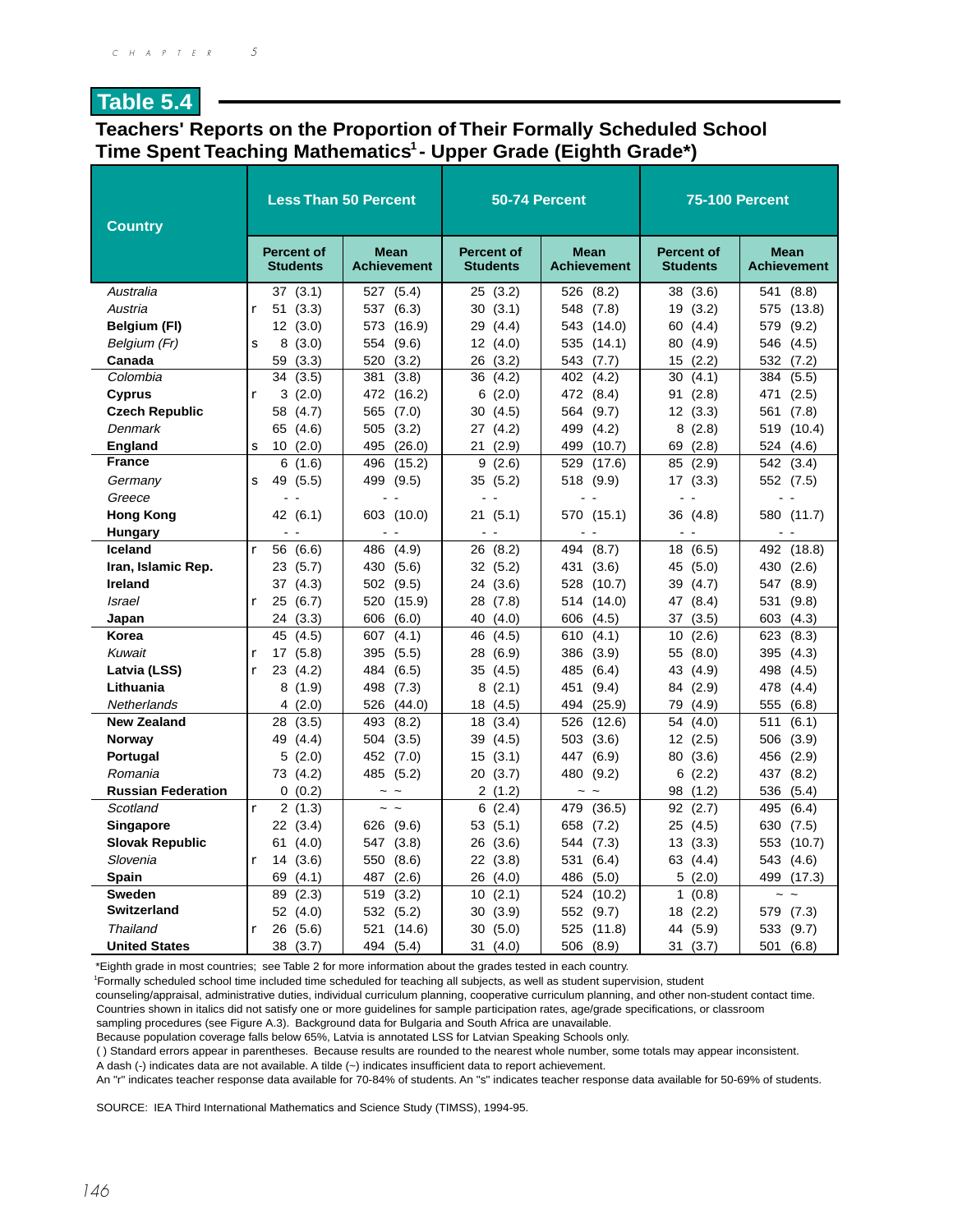#### **Teachers' Reports on Average Number of Hours Mathematics Is Taught Weekly to Their Mathematics Classes - Upper Grade (Eighth Grade\*)**

| <b>Country</b>            |   |                                      | <b>Less Than 2 Hours</b>           |                               | <b>2 Hours to <math>&lt; 3.5</math></b> |                               | 3.5 Hours to $< 5$                                 | <b>5 Hours or More</b>               |                                        |  |  |  |  |  |
|---------------------------|---|--------------------------------------|------------------------------------|-------------------------------|-----------------------------------------|-------------------------------|----------------------------------------------------|--------------------------------------|----------------------------------------|--|--|--|--|--|
|                           |   | <b>Percent of</b><br><b>Students</b> | Mean<br><b>Achieve-</b><br>ment    | Percent of<br><b>Students</b> | <b>Mean</b><br><b>Achieve-</b><br>ment  | Percent of<br><b>Students</b> | Mean<br><b>Achieve-</b><br>ment                    | <b>Percent of</b><br><b>Students</b> | <b>Mean</b><br><b>Achieve-</b><br>ment |  |  |  |  |  |
| Australia                 | r | 5(1.7)                               | 528 (19.5)                         | 50<br>(3.7)                   | 518<br>(6.2)                            | 44<br>(3.7)                   | 552 (7.6)                                          | 1(0.7)                               | $\sim$ $\sim$                          |  |  |  |  |  |
| Austria                   | r | 0(0.0)                               | $\sim$ $\sim$                      | 99<br>(0.1)                   | 549 (4.1)                               | 1<br>(0.1)                    | $\sim$                                             | 0(0.0)                               |                                        |  |  |  |  |  |
| Belgium (FI)              | s | 0(0.0)                               | $\sim$ $\sim$                      | 50<br>(4.4)                   | 572 (5.6)                               | 50<br>(4.4)                   | 603 (5.4)                                          | (0.0)<br>0                           | $\sim$                                 |  |  |  |  |  |
| Belgium (Fr)              | s | 0(0.0)                               | $\sim$ $\sim$                      | 3<br>(1.8)                    | 486 (12.9)                              | 83<br>(4.2)                   | 544 (4.7)                                          | 14(3.8)                              | 564 (10.0)                             |  |  |  |  |  |
| Canada                    |   | 3(1.2)                               | 528 (11.8)                         | 31<br>(3.8)                   | 521 (5.0)                               | (3.6)<br>50                   | 537 (4.3)                                          | 17(3.1)                              | 520 (10.2)                             |  |  |  |  |  |
| Colombia                  | r | 4(2.0)                               | (8.2)<br>389                       | 25 (5.5)                      | 367 (8.8)                               | 58<br>(5.4)                   | 397 (3.9)                                          | 13(3.3)                              | 390 (8.2)                              |  |  |  |  |  |
| Cyprus                    |   | x x                                  | x x                                | $x \times$                    | $x \times$                              | $X$ $X$                       | $X$ $X$                                            | $X$ $X$                              | $x \times$                             |  |  |  |  |  |
| <b>Czech Republic</b>     |   | 1(0.9)                               | $\sim$ $\sim$                      | 6(2.0)                        | 587 (17.2)                              | 90(2.7)                       | 561 (5.1)                                          | 3(1.6)                               | 535 (10.2)                             |  |  |  |  |  |
| Denmark                   |   | $\sim$ $\sim$                        | $\sim$ $\sim$                      | $\sim$ $\sim$                 | $\sim$ $\sim$                           | $ -$                          | $ -$                                               | $\sim$                               | - -                                    |  |  |  |  |  |
| <b>England</b>            |   | $\sim$                               | $\sim$ $\sim$                      | ٠.                            | $\sim$ $-$                              | $\sim$ $\sim$                 | $\sim$                                             | $\sim$ $-$                           | $ -$                                   |  |  |  |  |  |
| <b>France</b>             | r | 2(1.4)                               | $\sim$ $\sim$                      | 10(3.2)                       | 532 (13.4)                              | 87 (3.3)                      | (3.9)<br>539                                       | 2(1.3)                               |                                        |  |  |  |  |  |
| Germany                   | s | 2(1.5)                               | $\sim$ $\sim$                      | 85<br>(3.1)                   | 523 (5.3)                               | 12(2.9)                       | 463 (13.3)                                         | 1(0.9)                               | $\sim$                                 |  |  |  |  |  |
| Greece                    |   | 4 (1.7)                              | 459 (10.8)                         | 88<br>(2.8)                   | 486 (3.5)                               | 3(1.6)                        | 459<br>(12.3)                                      | 4 (1.6)                              | 480 (8.9)                              |  |  |  |  |  |
| <b>Hong Kong</b>          |   | 5(2.4)                               | 612 (47.4)                         | 26 (5.2)                      | 590 (19.5)                              | 63 (5.8)                      | (7.6)<br>590                                       | 6(2.9)                               | 567 (30.1)                             |  |  |  |  |  |
| Hungary                   |   | (0.0)<br>0                           | $\sim$ $\sim$                      | (3.6)<br>75                   | 538 (3.9)                               | 23<br>(3.6)                   | 536<br>(7.0)                                       | 1(1.0)                               |                                        |  |  |  |  |  |
| <b>Iceland</b>            | r | 0(0.0)                               | $\sim$ $\sim$                      | 90(2.9)                       | 492 (5.3)                               | 8(2.9)                        | 467<br>(3.5)                                       | 1(0.2)                               | $\sim$ $\sim$                          |  |  |  |  |  |
| Iran, Islamic Rep.        |   | $\mathbf{r}$                         | $ -$                               |                               |                                         |                               |                                                    | $\blacksquare$                       |                                        |  |  |  |  |  |
| <b>Ireland</b>            | r | 1 $(0.7)$                            | $\tilde{\phantom{a}}$<br>$\sim$    | (3.7)<br>86                   | 524 (6.4)                               | 12(3.4)                       | 555 (15.2)                                         | 1(1.1)                               | $\sim$                                 |  |  |  |  |  |
| <b>Israel</b>             | r | 6(4.1)                               | 523 (13.7)                         | 41<br>(8.0)                   | 520 (12.7)                              | 47 (8.1)                      | 514<br>(9.2)                                       | 6(3.7)                               | 579 (22.6)                             |  |  |  |  |  |
| Japan                     |   | 4 (1.8)                              | 607 (24.3)                         | (2.3)<br>91                   | 602 (2.7)                               | 4(1.4)                        | 649<br>(18.5)                                      | 0(0.5)                               | $\sim$                                 |  |  |  |  |  |
| Korea                     |   | 1(0.7)                               | $\sim$ $\sim$                      | (3.0)<br>90                   | 610(2.8)                                | 5<br>(1.8)                    | (13.8)<br>608                                      | 5(2.3)                               | 604 (19.5)                             |  |  |  |  |  |
| Kuwait                    |   | 2(1.6)                               | $\sim$ $\sim$                      | 21<br>(6.5)                   | 396 (6.8)                               | 76<br>(6.6)                   | 391<br>(2.3)                                       | 1(1.0)                               |                                        |  |  |  |  |  |
| Latvia (LSS)              |   | 1<br>(0.5)                           | $\sim$ $\sim$                      | (4.8)<br>30                   | 491 (5.8)                               | 62<br>(5.3)                   | 492 (4.3)                                          | 8(2.6)                               | 489 (15.0)                             |  |  |  |  |  |
| Lithuania                 |   | (0.8)<br>1                           | $\ddot{\phantom{1}}$<br>$\sim$     | (4.1)<br>61                   | 482 (5.0)                               | 29<br>(3.9)                   | 481 (7.5)                                          | 9(2.3)                               | 448 (13.8)                             |  |  |  |  |  |
| Netherlands               |   | 3(1.9)                               | 529 (54.2)                         | 97<br>(1.9)                   | 542 (8.1)                               | 0<br>(0.0)                    | $\widetilde{\phantom{m}}$<br>$\tilde{\phantom{a}}$ | 0(0.0)                               | $\tilde{}$<br>$\tilde{\phantom{a}}$    |  |  |  |  |  |
| <b>New Zealand</b>        |   | 5<br>(1.8)                           | 484<br>(11.6)                      | (4.3)<br>42                   | 514<br>(7.1)                            | (4.3)<br>50                   | 507<br>(6.4)                                       | 3(1.5)                               | 503 (27.3)                             |  |  |  |  |  |
| Norway                    | r | (2.6)<br>7                           | 502 (5.0)                          | 80 (3.9)                      | (3.1)<br>508                            | 8<br>(2.8)                    | 502 (7.7)                                          | 5(2.1)                               | 513 (7.7)                              |  |  |  |  |  |
| Portugal                  |   | $\mathbf{1}$<br>(0.8)                | $\ddot{\phantom{1}}$               | 89<br>(2.9)                   | 455<br>(2.7)                            | 10<br>(2.8)                   | 452 (7.8)                                          | 0(0.0)                               |                                        |  |  |  |  |  |
| Romania                   |   | 8(2.6)                               | 497 (17.6)                         | 80 (3.4)                      | 481 (5.0)                               | (2.5)<br>9                    | 482 (12.4)                                         | 2(0.6)                               |                                        |  |  |  |  |  |
| <b>Russian Federation</b> |   | (0.0)<br>0                           |                                    | 17 (3.6)                      | 519 (8.6)                               | (5.6)<br>70                   | 533<br>(5.1)                                       | 14(4.8)                              | 567 (18.0)                             |  |  |  |  |  |
| Scotland                  |   | 5<br>(2.0)                           | 473 (14.7)                         | 35<br>(4.4)                   | 500<br>(11.6)                           | 60<br>(4.6)                   | 494<br>(7.1)                                       | 0(0.0)                               | $\sim$                                 |  |  |  |  |  |
| Singapore                 |   | 0(0.0)                               | $\sim$ $\sim$                      | 52 (4.7)                      | 654 (6.9)                               | 48<br>(4.7)                   | 633<br>(7.6)                                       | 0(0.0)                               |                                        |  |  |  |  |  |
| <b>Slovak Republic</b>    |   | (0.0)<br>0                           |                                    | 2(1.3)                        | $\sim$                                  | 86<br>(3.0)                   | 544<br>(3.2)                                       | (2.9)<br>11                          | 561 (11.0)                             |  |  |  |  |  |
| Slovenia                  | r | 0<br>(0.0)                           | $\sim$ $\sim$                      | 87 (3.4)                      | 542 (4.0)                               | 12(3.3)                       | 525<br>(9.5)                                       | 1(0.8)                               |                                        |  |  |  |  |  |
| Spain                     | r | 2(1.1)                               | $\sim$                             | 28 (4.0)                      | 480 (5.5)                               | 62<br>(4.7)                   | 490 (3.6)                                          | 8(2.6)                               | 494 (9.2)                              |  |  |  |  |  |
| <b>Sweden</b>             | r | 3(1.2)                               | 506 (24.2)                         | 97 (1.3)                      | 520 (3.2)                               | (0.4)<br>0                    |                                                    | 0(0.3)                               |                                        |  |  |  |  |  |
| Switzerland               | S | 2(1.4)                               | $\overline{\phantom{0}}$<br>$\sim$ | 14 (3.4)                      | 520 (17.8)                              | 71<br>(3.5)                   | 557 (6.5)                                          | 13(3.0)                              | 566 (12.4)                             |  |  |  |  |  |
| <b>Thailand</b>           |   | $x \times$                           | x x                                | x x                           | x x                                     | x x                           | x x                                                | $x \times$                           | x x                                    |  |  |  |  |  |
| <b>United States</b>      | s | 8(1.4)                               | 492 (26.2)                         | 24 (3.4)                      | 501 (9.9)                               | 58<br>(4.4)                   | 507 (5.4)                                          | 11(2.8)                              | 498 (10.0)                             |  |  |  |  |  |

\*Eighth grade in most countries; see Table 2 for more information about the grades tested in each country.

Countries shown in italics did not satisfy one or more guidelines for sample participation rates, age/grade specifications, or classroom

sampling procedures (see Figure A.3). Background data for Bulgaria and South Africa are unavailable.

Because population coverage falls below 65%, Latvia is annotated LSS for Latvian Speaking Schools only.

( ) Standard errors appear in parentheses. Because results are rounded to the nearest whole number, some totals may appear inconsistent.

A dash (-) indicates data are not available. A tilde (~) indicates insufficient data to report achievement.

An "r" indicates teacher response data available for 70-84% of students. An "s" indicates teacher response data available for 50-69% of students. An "x" indicates teacher response data available for <50% of students.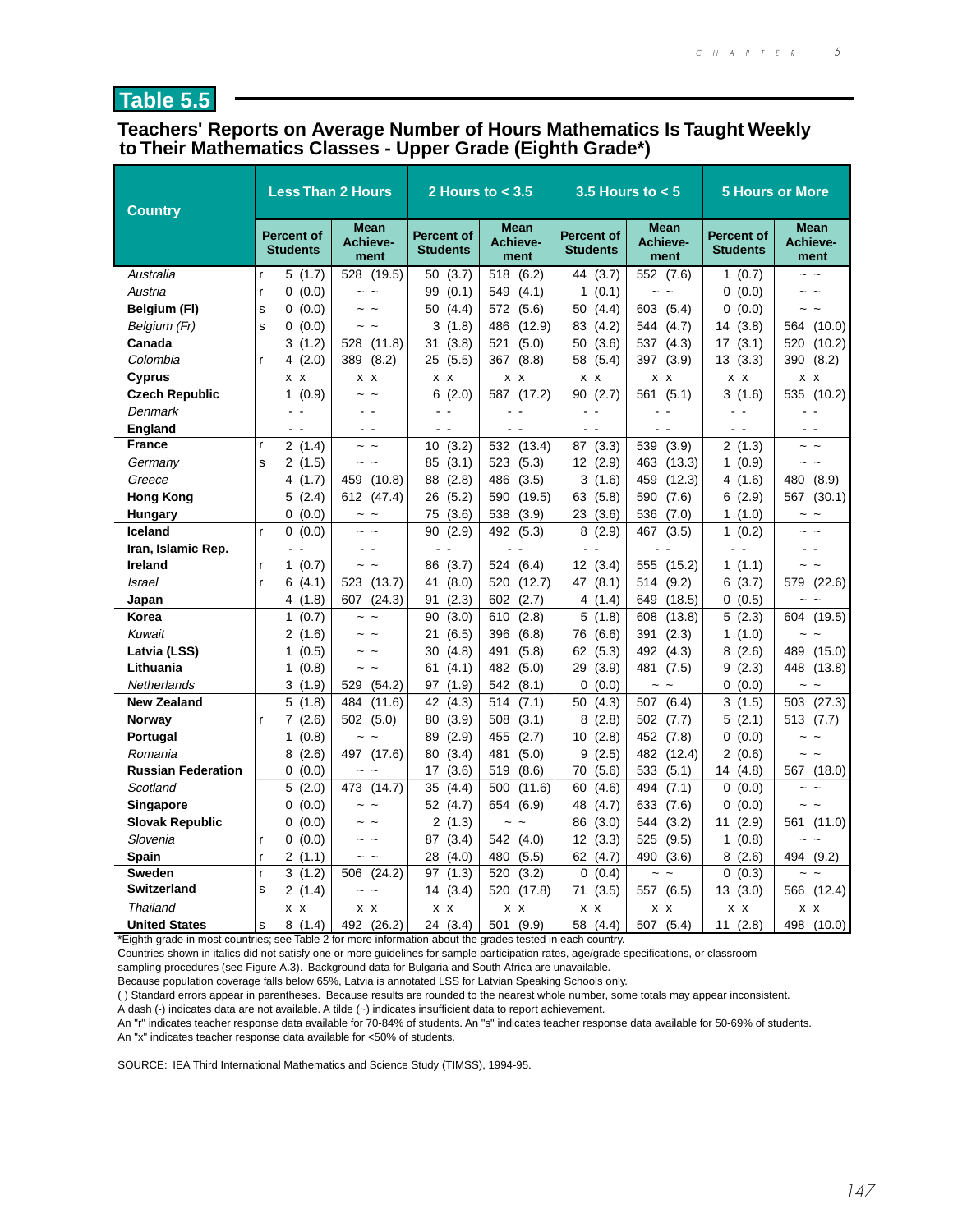Average Number of Hours<sup>1</sup> Students' Teachers Spend on Various School-**Related Activities Outside the Formal School Day During the School Week Mathematics - Upper Grade (Eighth Grade\*)**

| <b>Country</b>            |              |         | <b>Preparing</b><br>or Grading<br><b>Tests</b> |              | <b>Reading</b><br>and<br><b>Grading</b><br><b>Student</b><br><b>Work</b> |       |              | <b>Planning</b><br><b>Lessons</b><br>by Self |       |              | <b>Meeting</b><br>with<br><b>Students</b><br><b>Outside</b><br>Classroom<br>Time |             |                | <b>Meeting</b><br>with<br><b>Parents</b> |       |              | <b>Professional</b><br>Reading<br>and<br><b>Development</b> |       |              | Keeping<br><b>Students'</b><br><b>Records</b> |       | <b>Adminis-</b><br>trative<br><b>Tasks</b> |         |       |
|---------------------------|--------------|---------|------------------------------------------------|--------------|--------------------------------------------------------------------------|-------|--------------|----------------------------------------------|-------|--------------|----------------------------------------------------------------------------------|-------------|----------------|------------------------------------------|-------|--------------|-------------------------------------------------------------|-------|--------------|-----------------------------------------------|-------|--------------------------------------------|---------|-------|
| Australia                 |              | 2.3     | (0.1)                                          |              | 1.8                                                                      | (0.1) |              | 2.6                                          | (0.1) |              | 1.3                                                                              | (0.1)       |                | 0.4                                      | (0.0) |              | 0.9                                                         | (0.1) |              | 1.0                                           | (0.1) |                                            | 2.0     | (0.1) |
| Austria                   |              | $r$ 2.3 | (0.1)                                          |              | r 2.5                                                                    | (0.1) | r            | 3.6                                          | (0.1) |              | $r$ 0.4                                                                          | (0.1)       | r              | 0.6                                      | (0.0) | $\mathsf r$  | 1.5                                                         | (0.1) | $\mathsf{r}$ | 0.9                                           | (0.1) |                                            | $r$ 1.1 | (0.1) |
| Belgium (FI)              |              | 3.8     | (0.1)                                          |              | 2.3                                                                      | (0.1) |              | 2.9                                          | (0.2) |              | 0.8                                                                              | (0.1)       |                | 0.6                                      | (0.1) |              | 0.6                                                         | (0.1) |              | 0.5                                           | (0.0) |                                            | 1.2     | (0.1) |
| Belgium (Fr)              | s            | 3.4     | (0.2)                                          |              | s 1.6                                                                    | (0.1) | s            | 2.8                                          | (0.2) |              | $S$ 0.7                                                                          | (0.1)       | ls             | 0.5                                      | (0.1) | s            | 0.9                                                         | (0.1) |              | $S$ 0.7                                       | (0.1) |                                            | $s$ 1.2 | (0.1) |
| Canada                    |              | 2.3     | (0.1)                                          |              | 2.4                                                                      | (0.1) |              | 2.6                                          | (0.1) |              | 1.4                                                                              | (0.1)       |                | 0.5                                      | (0.0) |              | 0.8                                                         | (0.1) |              | 1.1                                           | (0.0) |                                            | 1.7     | (0.1) |
| Colombia                  |              | 2.8     | (0.1)                                          |              | r 1.8                                                                    | (0.1) |              | 3.1                                          | (0.1) |              | 1.2                                                                              | (0.1)       |                | 0.8                                      | (0.1) |              | 1.9                                                         | (0.2) | $\mathsf{r}$ | 0.8                                           | (0.1) |                                            | 1.1     | (0.1) |
| <b>Cyprus</b>             |              | 3.4     | (0.1)                                          |              | $r$ 1.3                                                                  | (0.2) | r            | 3.2                                          | (0.2) |              | $r$ 0.3                                                                          | $(0.1)$   r |                | 1.1                                      | (0.1) | l r          | 0.9                                                         | (0.1) | l r          | 0.5                                           | (0.0) | r                                          | 1.0     | (0.1) |
| <b>Czech Republic</b>     |              | 3.4     | (0.1)                                          |              | 1.6                                                                      | (0.1) |              | 4.0                                          | (0.1) |              | 1.2                                                                              | (0.1)       |                | 0.5                                      | (0.0) |              | 0.8                                                         | (0.1) |              | 0.9                                           | (0.1) |                                            | 1.3     | (0.1) |
| Denmark                   |              |         |                                                |              |                                                                          |       |              |                                              |       |              |                                                                                  |             |                |                                          |       |              |                                                             |       |              |                                               |       |                                            |         |       |
| England                   |              | $S$ 2.1 | (0.1)                                          |              | s 3.7                                                                    | (0.1) |              | $s$ 2.6                                      | (0.1) |              | $s$ 1.4                                                                          | (0.1)       | $\mathsf{I}$ s | 0.6                                      | (0.0) | S            | 0.9                                                         | (0.1) | s            | 0.7                                           | (0.1) |                                            | $s$ 2.2 | (0.1) |
| <b>France</b>             |              | 4.0     | (0.1)                                          |              | $r$ 1.1                                                                  | (0.1) |              | 3.4                                          | (0.2) |              | 0.7                                                                              | (0.1)       |                | 0.6                                      | (0.0) | $\mathsf{r}$ | 1.2                                                         | (0.1) |              | 0.7                                           | (0.0) |                                            | 1.0     | (0.1) |
| Germany                   |              | s 3.1   | (0.1)                                          |              | $s$ 2.2                                                                  | (0.2) |              | $s$ 4.2                                      | (0.1) |              | $s$ 0.8                                                                          | (0.1)       | l s            | 0.8                                      | (0.1) | s            | 1.8                                                         | (0.2) | s            | 1.1                                           | (0.1) |                                            | $s$ 1.7 | (0.1) |
| Greece                    |              | 2.4     | (0.1)                                          |              | 1.0                                                                      | (0.1) |              | 2.0                                          | (0.2) |              | 0.4                                                                              | (0.1)       |                | 0.9                                      | (0.1) |              | 2.1                                                         | (0.1) | $\mathsf{r}$ | 0.5                                           | (0.1) |                                            | 1.2     | (0.1) |
| <b>Hong Kong</b>          |              | 2.4     | (0.2)                                          |              | 3.1                                                                      | (0.2) |              | 2.2                                          | (0.2) |              | 1.7                                                                              | (0.2)       |                | 0.4                                      | (0.1) |              | 1.0                                                         | (0.2) |              | 0.7                                           | (0.1) |                                            | 1.2     | (0.1) |
| <b>Hungary</b>            |              | 3.0     | (0.1)                                          |              | 2.5                                                                      | (0.1) |              | 4.0                                          | (0.1) |              | 1.9                                                                              | (0.1)       |                | 0.8                                      | (0.1) |              | 1.8                                                         | (0.1) |              | 0.8                                           | (0.1) |                                            | 2.3     | (0.1) |
| Iceland                   | r            | 2.0     | (0.2)                                          | r            | 2.3                                                                      | (0.3) | r            | 3.0                                          | (0.2) | $\mathsf{r}$ | 0.9                                                                              | (0.1)       | $\mathsf{r}$   | 0.8                                      | (0.1) | $\mathsf{r}$ | 0.9                                                         | (0.1) | $\mathsf{r}$ | 1.3                                           | (0.2) |                                            | 2.2     | (0.2) |
| Iran, Islamic Rep.        |              | 2.6     | (0.2)                                          |              | 1.9                                                                      | (0.2) |              | 2.1                                          | (0.1) |              | 1.0                                                                              | (0.1)       |                | 0.8                                      | (0.1) |              | 0.5                                                         | (0.1) |              | 2.0                                           | (0.1) |                                            | 1.1     | (0.2) |
| <b>Ireland</b>            |              | 2.3     | (0.1)                                          |              | 1.6                                                                      | (0.1) |              | 2.3                                          | (0.1) |              | 0.8                                                                              | (0.1)       |                | 0.3                                      | (0.0) |              | 0.5                                                         | (0.1) |              | 0.7                                           | (0.0) |                                            | 1.3     | (0.1) |
| <b>Israel</b>             | $\mathsf{r}$ | 3.6     | (0.2)                                          |              | $r$ 1.7                                                                  | (0.2) | $\mathsf{r}$ | 2.9                                          | (0.3) |              | $r$ 1.5                                                                          | (0.2)       | l r            | 0.9                                      | (0.1) | $\mathsf{r}$ | 2.8                                                         | (0.3) | l r          | 1.1                                           | (0.2) | $\mathsf{r}$                               | 1.9     | (0.2) |
| Japan                     |              | 2.0     | (0.1)                                          |              | 1.8                                                                      | (0.1) |              | 2.9                                          | (0.1) |              | 1.8                                                                              | (0.1)       |                | 0.4                                      | (0.0) |              | 1.8                                                         | (0.1) |              | 1.4                                           | (0.1) |                                            | 2.6     | (0.2) |
| Korea                     |              | 1.7     | (0.1)                                          |              | 1.5                                                                      | (0.1) |              | 2.1                                          | (0.1) |              | 1.6                                                                              | (0.1)       |                | 0.4                                      | (0.0) |              | 1.2                                                         | (0.1) |              | 0.9                                           | (0.1) |                                            | 2.0     | (0.1) |
| Kuwait                    |              | 2.4     | (0.2)                                          |              | 2.1                                                                      | (0.3) |              | 2.7                                          | (0.2) |              | 0.4                                                                              | (0.1)       |                | 0.6                                      | (0.1) |              | 1.0                                                         | (0.2) |              | 0.9                                           | (0.2) |                                            | 0.9     | (0.2) |
| Latvia (LSS)              |              | 3.0     | (0.2)                                          |              | r 2.8                                                                    | (0.2) |              | 3.3                                          | (0.1) |              | $r$ 1.8                                                                          | $(0.1)$   r |                | 0.7                                      | (0.1) | $\mathsf r$  | 1.1                                                         | (0.1) | $\mathsf{r}$ | 0.4                                           | (0.1) |                                            | r 1.0   | (0.1) |
| Lithuania                 |              | 1.5     | (0.1)                                          |              | 2.7                                                                      | (0.2) |              | 3.1                                          | (0.1) |              | 1.6                                                                              | (0.1)       |                | 0.8                                      | (0.1) |              | 1.9                                                         | (0.1) |              | 0.8                                           | (0.1) | r.                                         | 0.6     | (0.1) |
| Netherlands               |              | 3.7     | (0.2)                                          |              | 0.7                                                                      | (0.1) |              | 2.5                                          | (0.2) |              | 1.0                                                                              | (0.1)       |                | 0.6                                      | (0.0) |              | 1.1                                                         | (0.1) |              | 0.4                                           | (0.0) |                                            | 1.1     | (0.1) |
| <b>New Zealand</b>        |              | 2.3     | (0.1)                                          |              | 1.7                                                                      | (0.1) |              | 3.0                                          | (0.1) |              | 1.3                                                                              | (0.1)       |                | 0.4                                      | (0.0) |              | 1.0                                                         | (0.1) |              | 0.8                                           | (0.0) |                                            | 2.3     | (0.1) |
| <b>Norway</b>             |              | 2.4     | (0.1)                                          |              | 1.6                                                                      | (0.1) |              | 3.6                                          | (0.1) |              | 0.8                                                                              | (0.1)       |                | 0.7                                      | (0.0) |              | 0.6                                                         | (0.1) |              | 0.9                                           | (0.1) |                                            | 1.8     | (0.1) |
| Portugal                  |              | 2.8     | (0.1)                                          |              | 1.9                                                                      | (0.1) |              | 3.3                                          | (0.1) |              | 0.9                                                                              | (0.1)       |                | 0.5                                      | (0.1) |              | 1.0                                                         | (0.1) |              | 0.9                                           | (0.1) |                                            | 1.2     | (0.1) |
| Romania                   |              | 2.8     | (0.1)                                          |              | 2.4                                                                      | (0.1) |              | 3.6                                          | (0.1) |              | 2.0                                                                              | (0.1)       |                | 1.0                                      | (0.1) |              | 1.3                                                         | (0.1) |              | 1.6                                           | (0.1) |                                            | $2.2\,$ | (0.1) |
| <b>Russian Federation</b> |              | 2.6     | (0.1)                                          |              | 3.4                                                                      | (0.1) |              | 3.5                                          | (0.2) |              | 2.4                                                                              | (0.1)       |                | 1.2                                      | (0.1) |              | 2.3                                                         | (0.1) |              | 1.0                                           | (0.1) |                                            | 2.1     | (0.1) |
| Scotland                  |              | 1.5     | (0.1)                                          | r            | 2.0                                                                      | (0.1) |              | 1.8                                          | (0.1) |              | 1.0                                                                              | (0.1)       |                | 0.5                                      | (0.1) |              | 0.8                                                         | (0.1) |              | 1.0                                           | (0.1) |                                            | 1.5     | (0.1) |
| Singapore                 |              | 3.4     | (0.1)                                          |              | 4.1                                                                      | (0.1) |              | 2.7                                          | (0.1) |              | 1.6                                                                              | (0.1)       |                | 0.4                                      | (0.0) |              | 1.1                                                         | (0.1) |              | 1.1                                           | (0.1) |                                            | 2.0     | (0.1) |
| <b>Slovak Republic</b>    |              | 2.9     | (0.1)                                          |              | 1.9                                                                      | (0.1) |              | 3.6                                          | (0.1) |              | 1.3                                                                              | (0.1)       |                | 0.7                                      | (0.0) |              | 0.9                                                         | (0.1) |              | 1.1                                           | (0.1) |                                            | 1.1     | (0.1) |
| Slovenia                  | r.           | 2.6     | (0.1)                                          |              | $r$ 1.0                                                                  | (0.1) | $\mathsf{r}$ | 3.7                                          | (0.1) |              | $r$ 1.2                                                                          | (0.1)       | 1r             | 1.2                                      | (0.1) | $\mathsf{r}$ | 1.7                                                         | (0.1) | $\mathsf{r}$ | 0.6                                           | (0.0) | r                                          | 1.8     | (0.1) |
| <b>Spain</b>              |              | 2.1     | (0.1)                                          |              | 1.4                                                                      | (0.1) |              | 1.8                                          | (0.1) |              | 0.9                                                                              | (0.1)       |                | 1.1                                      | (0.0) |              | 1.6                                                         | (0.1) |              | 0.8                                           | (0.0) |                                            | 1.7     | (0.1) |
| <b>Sweden</b>             |              | 2.2     | (0.1)                                          |              | 1.6                                                                      | (0.1) |              | 4.0                                          | (0.1) |              | 0.7                                                                              | (0.0)       |                | 0.8                                      | (0.0) |              | 1.3                                                         | (0.1) |              | 0.9                                           | (0.0) |                                            | 2.3     | (0.1) |
| <b>Switzerland</b>        |              | 3.0     | (0.1)                                          |              | $r$ 2.0                                                                  | (0.1) | r            | 3.9                                          | (0.1) |              | $r$ 0.9                                                                          | (0.1)       | r              | 0.8                                      | (0.1) | $\mathbf{r}$ | 1.8                                                         | (0.1) | $\mathsf{r}$ | 0.7                                           | (0.0) |                                            | 2.2     | (0.1) |
| Thailand                  |              | s 2.6   | (0.2)                                          |              | s 1.9                                                                    | (0.2) | r            | 1.8                                          | (0.2) |              | s 1.5                                                                            | (0.2)       | s              | 0.5                                      | (0.1) | s            | 1.3                                                         | (0.2) |              | $s$ 1.1                                       | (0.1) |                                            | s 1.5   | (0.2) |
| <b>United States</b>      |              | 2.7     | (0.1)                                          | $\mathsf{r}$ | 2.7                                                                      | (0.2) |              | 2.4                                          | (0.1) |              | 2.0                                                                              | (0.1)       |                | 0.7                                      | (0.0) |              | 0.9                                                         | (0.1) |              | 1.6                                           | (0.1) |                                            | 2.0     | (0.1) |

1 Average hours based on: No time=0, Less Than 1 Hour=.5, 1-2 Hours=1.5; 3-4 Hours=3.5; More Than 4 Hours=5.

\*Eighth grade in most countries; see Table 2 for more information about the grades tested in each country.

Countries shown in italics did not satisfy one or more guidelines for sample participation rates, age/grade specifications, or classroom

sampling procedures (see Figure A.3). Background data for Bulgaria and South Africa are unavailable.

Because population coverage falls below 65%, Latvia is annotated LSS for Latvian Speaking Schools only.

( ) Standard errors appear in parentheses. Because results are rounded to the nearest whole number, some totals may appear inconsistent.

A dash (-) indicates data are not available.

An "r" indicates teacher response data available for 70-84% of students. An "s" indicates teacher response data available for 50-69% of students.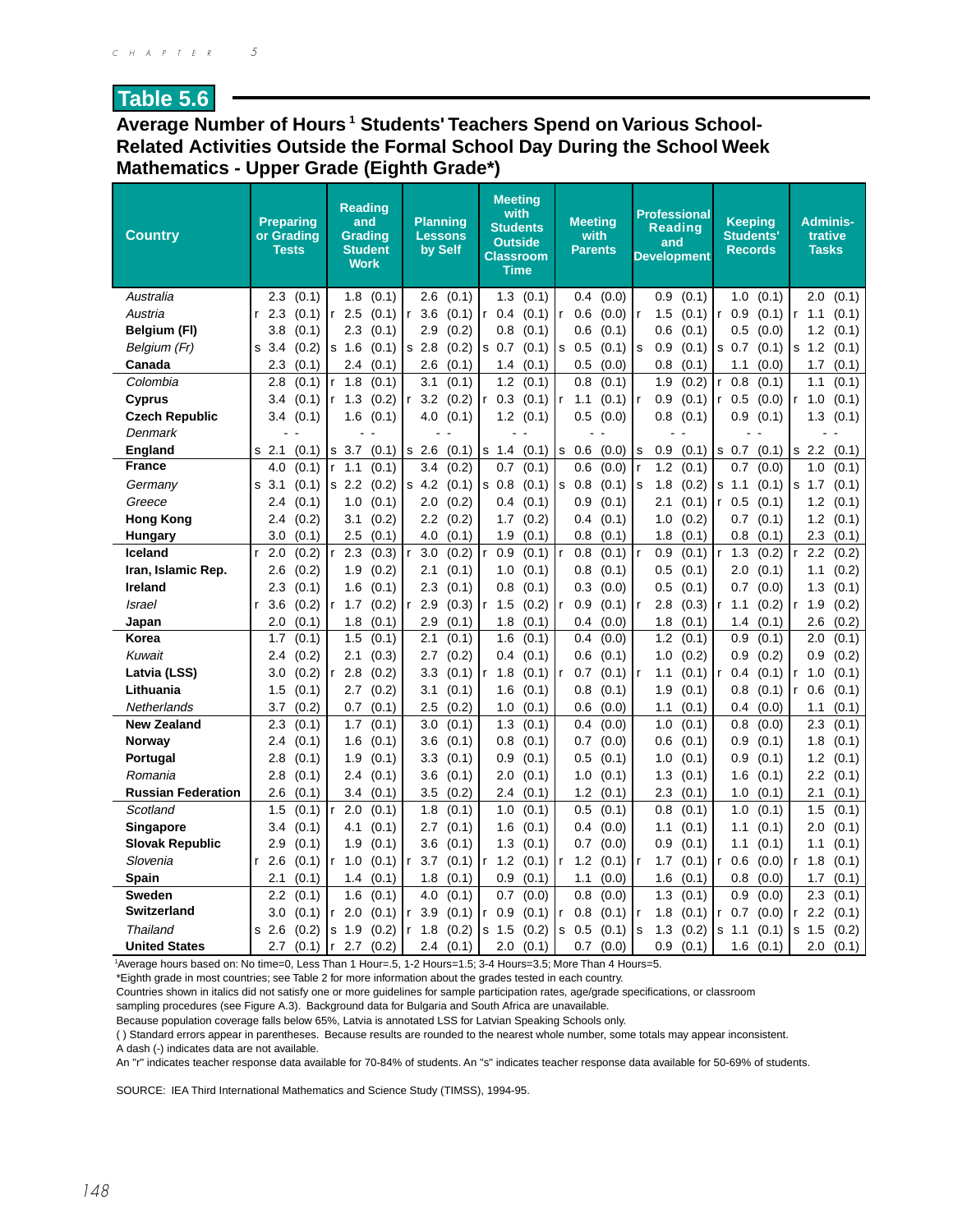### **Teachers' Reports on How Often They Meet with Other Teachers in Their Subject Area to Discuss and Plan Curriculum or Teaching Approaches Mathematics - Upper Grade (Eighth Grade\*)**

|                           | <b>Percent of Students Taught by Teachers</b>       |                                                       |                                                                       |                                           |  |  |  |  |  |  |  |  |
|---------------------------|-----------------------------------------------------|-------------------------------------------------------|-----------------------------------------------------------------------|-------------------------------------------|--|--|--|--|--|--|--|--|
| <b>Country</b>            | <b>Meeting Never or</b><br><b>Once/Twice a Year</b> | <b>Meeting Monthly or</b><br><b>Every Other Month</b> | <b>Meeting Once,</b><br><b>Twice, or Three</b><br><b>Times a Week</b> | <b>Meeting Almost</b><br><b>Every Day</b> |  |  |  |  |  |  |  |  |
| Australia                 | 12 (2.2)                                            | 52 (3.3)                                              | 24(2.8)                                                               | 12(2.4)                                   |  |  |  |  |  |  |  |  |
| Austria                   | 17 (2.9)<br>r                                       | 37(4.0)                                               | 36 (3.7)                                                              | 9(3.0)                                    |  |  |  |  |  |  |  |  |
| Belgium (FI)              | 52 (4.8)                                            | 29 (4.1)                                              | 15(3.3)                                                               | 4 (1.7)                                   |  |  |  |  |  |  |  |  |
| Belgium (Fr)              | 19(4.0)<br>s                                        | 29 (4.9)                                              | 41 (5.4)                                                              | 11(3.6)                                   |  |  |  |  |  |  |  |  |
| Canada                    | 29 (3.0)                                            | 33(3.2)                                               | 30(3.7)                                                               | 8(2.5)                                    |  |  |  |  |  |  |  |  |
| Colombia                  | $\overline{17}$ (3.6)                               | 32 (4.3)                                              | 48(4.6)                                                               | 4(1.7)                                    |  |  |  |  |  |  |  |  |
| Cyprus                    | 3(1.8)                                              | 4 (1.6)                                               | 77 (3.8)                                                              | 17(3.0)                                   |  |  |  |  |  |  |  |  |
| <b>Czech Republic</b>     | 12(2.7)                                             | 30 (4.8)                                              | 37 (5.3)                                                              | 21(3.9)                                   |  |  |  |  |  |  |  |  |
| <b>Denmark</b>            |                                                     |                                                       |                                                                       | $\Box$<br>$\blacksquare$                  |  |  |  |  |  |  |  |  |
| England                   | 7(1.7)<br>s                                         | 33(3.3)                                               | 52(3.8)                                                               | 9(1.4)                                    |  |  |  |  |  |  |  |  |
| <b>France</b>             | 35(5.2)                                             | 32(4.9)                                               | 30(4.5)                                                               | 3(1.9)                                    |  |  |  |  |  |  |  |  |
| Germany                   | 42 (5.8)<br>s                                       | 33 (4.8)                                              | 15 (3.9)                                                              | 10(3.1)                                   |  |  |  |  |  |  |  |  |
| Greece                    | 41 (4.1)                                            | 28 (4.9)                                              | 22 (3.9)                                                              | 9(2.5)                                    |  |  |  |  |  |  |  |  |
| <b>Hong Kong</b>          | 30(5.2)                                             | 53 (5.8)                                              | 16(4.1)                                                               | 1(1.2)                                    |  |  |  |  |  |  |  |  |
| Hungary                   | 2(1.3)                                              | 10(2.7)                                               | 41<br>(4.4)                                                           | 46 (4.2)                                  |  |  |  |  |  |  |  |  |
| <b>Iceland</b>            | r<br>23<br>(4.3)                                    | 31<br>(6.0)                                           | (7.2)<br>41                                                           | 4(3.7)                                    |  |  |  |  |  |  |  |  |
| Iran, Islamic Rep.        | 21(5.3)                                             | 38 (5.3)                                              | 35(4.3)                                                               | 6(2.3)                                    |  |  |  |  |  |  |  |  |
| <b>Ireland</b>            | 62 (4.4)                                            | 24 (4.0)                                              | 12(3.1)                                                               | 2(1.2)                                    |  |  |  |  |  |  |  |  |
| Israel                    | 5(3.5)<br>r                                         | 20(6.8)                                               | 53 (8.0)                                                              | 21(5.0)                                   |  |  |  |  |  |  |  |  |
| Japan                     | 23(3.6)                                             | 28 (3.8)                                              | 46 (4.3)                                                              | 3(1.3)                                    |  |  |  |  |  |  |  |  |
| Korea                     | 23 (3.6)                                            | 37(4.1)                                               | 37(4.4)                                                               | 3(1.8)                                    |  |  |  |  |  |  |  |  |
| Kuwait                    | 2(1.6)                                              | 2(2.2)                                                | 67 (6.2)                                                              | 29 (5.7)                                  |  |  |  |  |  |  |  |  |
| Latvia (LSS)              | 19(3.7)<br>r                                        | 31(3.8)                                               | 28 (4.1)                                                              | 22(3.8)                                   |  |  |  |  |  |  |  |  |
| Lithuania                 | 14(2.6)                                             | 29 (4.3)                                              | 26 (3.5)                                                              | 31(3.8)                                   |  |  |  |  |  |  |  |  |
| Netherlands               | 12(3.6)                                             | 65 (5.6)                                              | 21(4.2)                                                               | 1(1.4)                                    |  |  |  |  |  |  |  |  |
| <b>New Zealand</b>        | 10(2.5)                                             | 43 (4.0)                                              | 45 (4.0)                                                              | 2(1.0)                                    |  |  |  |  |  |  |  |  |
| <b>Norway</b>             | 6(2.1)                                              | 17(3.4)                                               | 71 (3.8)                                                              | 6(2.0)                                    |  |  |  |  |  |  |  |  |
| Portugal                  | 7(1.9)                                              | 72 (3.9)                                              | 18(3.2)                                                               | 3(1.7)                                    |  |  |  |  |  |  |  |  |
| Romania                   | 7(2.1)                                              | 45 (4.0)                                              | 24 (3.4)                                                              | 24 (3.4)                                  |  |  |  |  |  |  |  |  |
| <b>Russian Federation</b> | 8(3.0)                                              | 55 (4.3)                                              | 25(3.8)                                                               | 12(3.3)                                   |  |  |  |  |  |  |  |  |
| Scotland                  | 5(2.2)                                              | (3.9)<br>20                                           | (4.2)<br>69                                                           | 6(2.3)                                    |  |  |  |  |  |  |  |  |
| Singapore                 | 10(3.1)                                             | 68 (4.5)                                              | 16(3.4)                                                               | 6(2.4)                                    |  |  |  |  |  |  |  |  |
| <b>Slovak Republic</b>    | 3(1.4)                                              | 23(3.6)                                               | 30(4.1)                                                               | 44 (4.3)                                  |  |  |  |  |  |  |  |  |
| Slovenia                  | 2(1.4)<br>r                                         | 26 (4.5)                                              | 26 (4.2)                                                              | 46 (4.4)                                  |  |  |  |  |  |  |  |  |
| Spain                     | 16(3.0)                                             | 43 (4.4)                                              | 39 (4.6)                                                              | 2(1.2)                                    |  |  |  |  |  |  |  |  |
| Sweden                    | 9(2.3)                                              | 17(2.7)                                               | (3.9)<br>49                                                           | 24 (3.2)                                  |  |  |  |  |  |  |  |  |
| <b>Switzerland</b>        | r<br>38 (3.8)                                       | 33 (3.8)                                              | 26 (3.5)                                                              | 3(1.4)                                    |  |  |  |  |  |  |  |  |
| Thailand                  | 53<br>(6.2)<br>r                                    | (5.7)<br>31                                           | 12(4.1)                                                               | 4(2.6)                                    |  |  |  |  |  |  |  |  |
| <b>United States</b>      | 29 (3.7)                                            | 37 (3.9)                                              | 26 (3.7)                                                              | 8(2.4)                                    |  |  |  |  |  |  |  |  |

\*Eighth grade in most countries; see Table 2 for more information about the grades tested in each country.

Countries shown in italics did not satisfy one or more guidelines for sample participation rates, age/grade specifications, or classroom

sampling procedures (see Figure A.3). Background data for Bulgaria and South Africa are unavailable.

Because population coverage falls below 65%, Latvia is annotated LSS for Latvian Speaking Schools only.

( ) Standard errors appear in parentheses. Because results are rounded to the nearest whole number, some totals may appear inconsistent.

A dash (-) indicates data are not available.

An "r" indicates teacher response data available for 70-84% of students. An "s" indicates teacher response data available for 50-69% of students.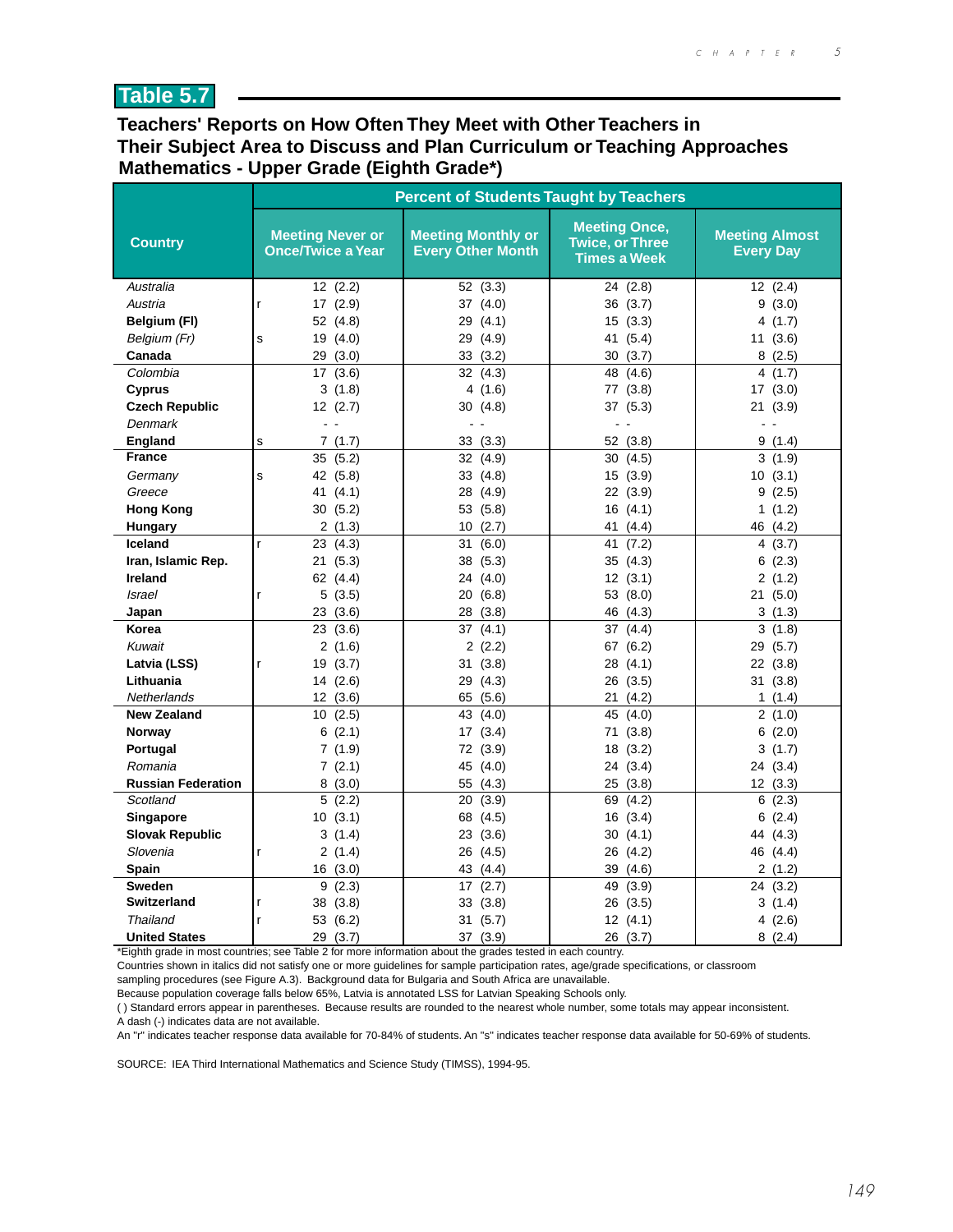#### C H A P T E R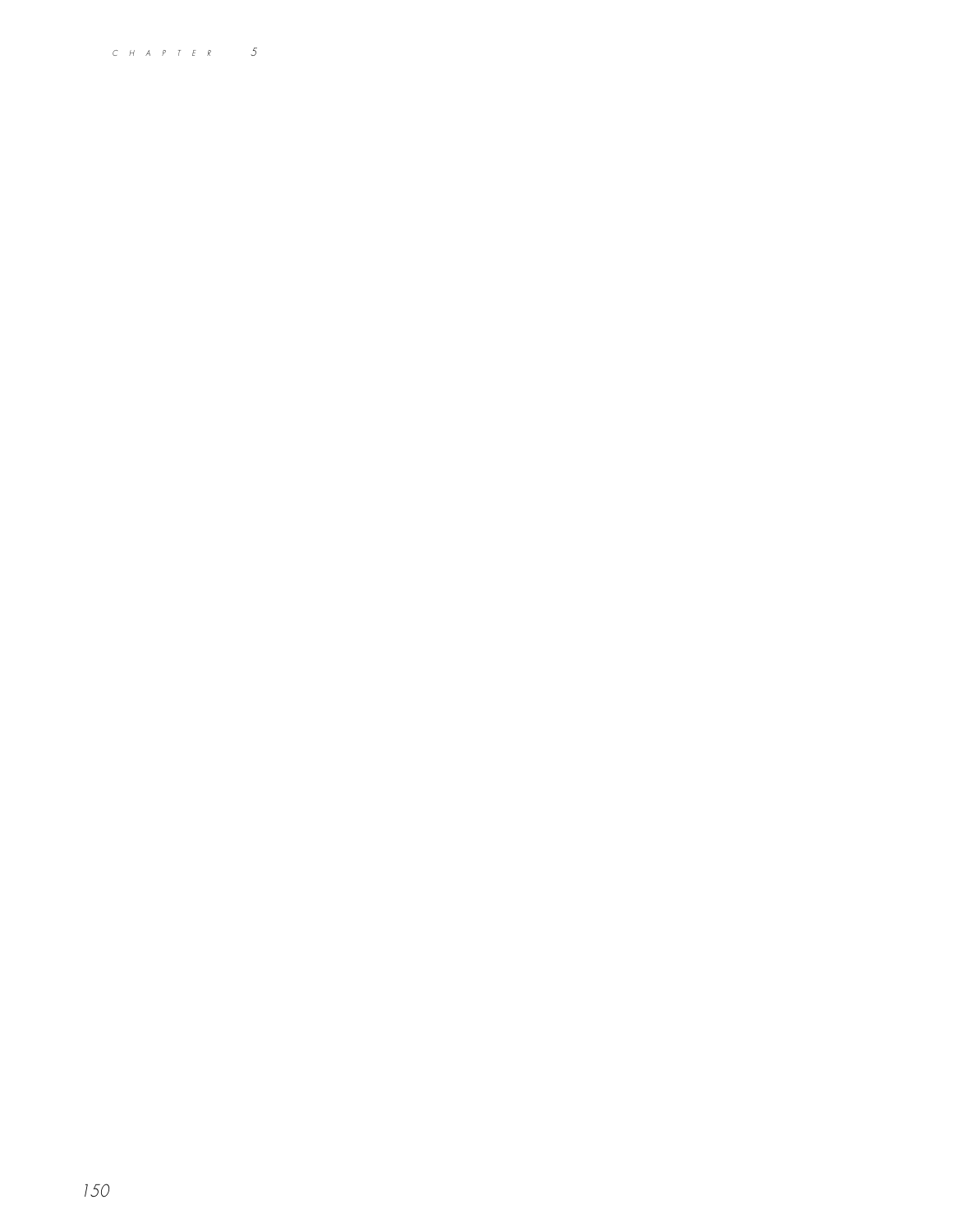#### HOW ARE MATHEMATICS CLASSES ORGANIZED?

Table 5.8 presents teachers' reports about the size of eighth-grade mathematics classes for the TIMSS countries. The data reveal rather large variations from country to country. According to teachers, mathematics classes were relatively small in a number of countries. For example, 90% or more of the students were in mathematics classes of 30 or fewer students in Belgium (Flemish), Belgium (French), the Czech Republic, Denmark, France, Germany, Hungary, Iceland, Latvia (LSS), Lithuania, the Netherlands, Norway, Portugal, the Russian Federation, Scotland, Slovenia, Sweden, and Switzerland. At the other end of the spectrum, 93% of the students in Korea and 48% in Colombia were in mathematics classes with more than 40 students. In Hong Kong, Japan, and Singapore, 90% of the students were in classes with more than 30 students. Extensive research about class size in relation to achievement indicates that the existence of such a relationship is dependent on the situation. Dramatic reductions in class size can be related to gains in achievement, but the chief effects of smaller classes often are in relation to teacher attitudes and instructional behaviors. The TIMSS data support the complexity of this issue. Across countries, the four highest-performing countries at the eighth grade – Singapore, Korea, Japan, and Hong Kong – are among those with the largest mathematics classes. Within countries, several show little or no relationship between achievement and class size, often because students are mostly all in classes of similar size. Within other countries, there appears to be a curvilinear relationship, or those students with higher achievement appear to be in larger classes. In some countries, larger classes may represent the more usual situation for mathematics teaching, with smaller classes used primarily for students needing remediation or for those students in the less-advanced tracks.

Teachers can adopt a variety of organizational and interactive approaches in mathematics class. Whole-class instruction can be very efficient, because it requires less time on management functions and provides more time for developing mathematics concepts. Teachers can make presentations, conduct discussions, or demonstrate procedures and applications to all students simultaneously. Both whole-class and independent work have been standard features of mathematics classrooms. Students also can benefit from the type of cooperative learning that occurs with effective use of small-group work. Because they can help each other, students in groups can often handle challenging situations beyond their individual capabilities. Further, the positive affective impact of working together mirrors the use of mathematics in the workplace.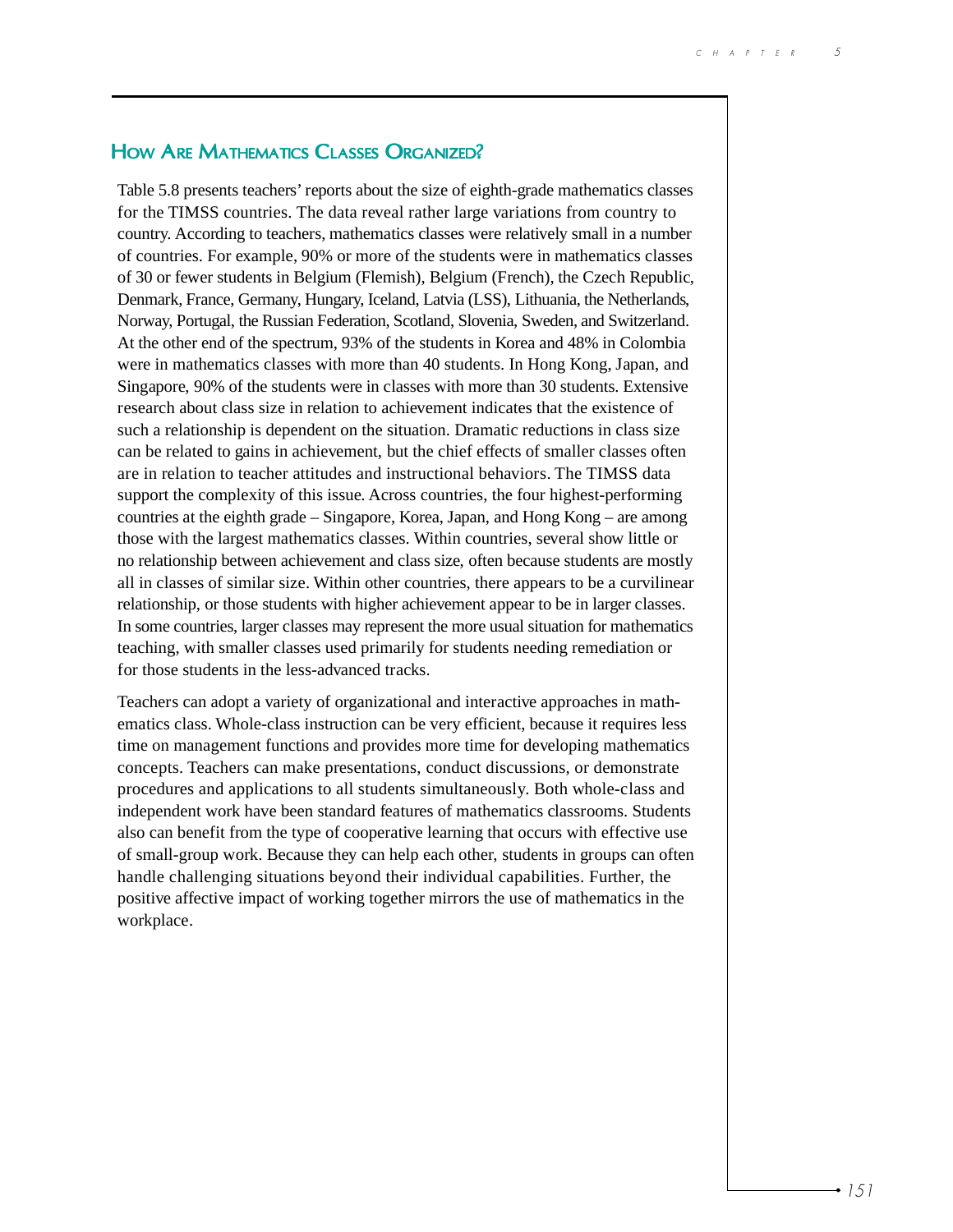# **Teachers' Reports on Average Size of Mathematics Class Upper Grade (Eighth Grade\*)**

| <b>Country</b>                                                                                                                     | 1 - 20 Students                      |                                        |                                      | 21 - 30 Students                                     | 31 - 40 Students        |                                 | <b>41 or More</b><br><b>Students</b> |                                        |  |
|------------------------------------------------------------------------------------------------------------------------------------|--------------------------------------|----------------------------------------|--------------------------------------|------------------------------------------------------|-------------------------|---------------------------------|--------------------------------------|----------------------------------------|--|
|                                                                                                                                    | <b>Percent of</b><br><b>Students</b> | <b>Mean</b><br><b>Achieve-</b><br>ment | <b>Percent of</b><br><b>Students</b> | Mean<br><b>Percent of</b><br><b>Achieve-</b><br>ment |                         | Mean<br><b>Achieve-</b><br>ment | <b>Percent of</b><br><b>Students</b> | Mean<br><b>Achieve-</b><br>ment        |  |
| Australia                                                                                                                          | 13(2.4)<br>$\mathbf{r}$              | 497 (14.6)                             | 71(3.3)                              | 528<br>(5.4)                                         | 16(2.6)                 | 583 (9.7)                       | 1(0.5)                               | ~ ~                                    |  |
| Austria                                                                                                                            | x x                                  | x x                                    | x x                                  | x x                                                  | x x                     | x x                             | x x                                  | x x                                    |  |
| Belgium (FI)                                                                                                                       | 49<br>(3.6)                          | 552<br>(8.2)                           | 51<br>(3.6)                          | 596<br>(4.4)                                         | 0<br>(0.0)              | $\sim$<br>$\sim$                | 0(0.0)                               | ∼                                      |  |
| Belgium (Fr)                                                                                                                       | (5.3)<br>43<br>s                     | (6.2)<br>535                           | (5.3)<br>57                          | 551<br>(6.1)                                         | (0.0)<br>0              | $\sim$<br>$\sim$                | 0(0.0)                               | ~~                                     |  |
| Canada                                                                                                                             | 11<br>(2.1)<br>$\mathbf{r}$          | (10.3)<br>524                          | 65<br>(4.0)                          | 527<br>(3.4)                                         | 23<br>(3.6)             | (11.7)<br>534                   | 1<br>(0.5)                           | $\sim$<br>÷                            |  |
| Colombia                                                                                                                           | 16<br>(4.2)<br>$\mathsf{r}$          | 400<br>(24.3)                          | 6<br>(2.2)                           | 361<br>(4.1)                                         | 29<br>(4.0)             | 394<br>(6.5)                    | 48<br>(4.6)                          | 384 (3.9)                              |  |
| <b>Cyprus</b>                                                                                                                      | (0.0)<br>1<br>r                      | $\sim$                                 | 37<br>(3.9)                          | 467<br>(4.3)                                         | 62 (3.9)                | (3.2)<br>474                    | 0(0.0)                               | $\sim$<br>÷                            |  |
| <b>Czech Republic</b>                                                                                                              | 13<br>(3.3)                          | 534<br>(6.2)                           | (5.3)<br>77                          | 564<br>(6.2)                                         | (4.5)<br>11             | (13.7)<br>591                   | 0(0.0)                               |                                        |  |
| <b>Denmark</b>                                                                                                                     | 49<br>(4.8)<br>r                     | 504<br>(3.8)                           | (4.8)<br>51                          | 506<br>(3.7)                                         | 0(0.0)                  | $\sim$                          | 0<br>(0.0)                           |                                        |  |
| <b>England</b>                                                                                                                     | s<br>18<br>(3.1)                     | 482<br>(12.2)                          | (3.7)<br>62                          | 511<br>(5.9)                                         | 20<br>(3.4)             | 554<br>(7.9)                    | (0.0)<br>0                           | ~~                                     |  |
| <b>France</b>                                                                                                                      | 11<br>(2.6)                          | 512<br>(8.8)                           | 86<br>(2.9)                          | 543<br>(3.9)                                         | 3<br>(1.8)              | (8.7)<br>519                    | 0<br>(0.0)                           | ~ ~                                    |  |
| Germany                                                                                                                            | 25<br>(4.4)<br>s                     | 493<br>(15.6)                          | 72 (4.5)                             | 522<br>(5.6)                                         | 3<br>(1.8)              | 558<br>(40.8)                   | 0(0.0)                               | $\sim$<br>$\sim$                       |  |
| Greece                                                                                                                             | 9<br>(2.3)                           | 462<br>(9.7)                           | 64<br>(4.4)                          | 489<br>(3.3)                                         | (3.9)<br>27             | 481<br>(7.2)                    | 0<br>(0.0)                           | ∼<br>$\sim$                            |  |
| <b>Hong Kong</b>                                                                                                                   | 3<br>(1.9)                           | 501<br>(63.7)                          | 4(2.2)                               | 605<br>(35.3)                                        | 56<br>(5.7)             | 584<br>(10.7)                   | 37 (5.9)                             | 606 (10.1)                             |  |
| <b>Hungary</b>                                                                                                                     | 37<br>(4.0)                          | (5.2)<br>528                           | (4.1)<br>57                          | 541<br>(4.9)                                         | (2.2)<br>6              | (17.8)<br>551                   | 0<br>(0.0)                           | $\ddot{ }$<br>$\sim$                   |  |
| <b>Iceland</b>                                                                                                                     | 36<br>(5.9)<br>r                     | 478<br>(4.8)                           | 64<br>(5.9)                          | 497<br>(7.1)                                         | $\mathbf 0$<br>(0.0)    | $\ddot{\phantom{1}}$            | 0<br>(0.0)                           | $\ddot{\phantom{0}}$<br>$\sim$         |  |
| Iran, Islamic Rep.                                                                                                                 | (0.9)<br>1<br>$\mathbf{r}$           |                                        | 26<br>(4.5)                          | 428<br>(6.3)                                         | (5.3)<br>54             | 431<br>(2.3)                    | 19 (4.4)                             | 424 (7.7)                              |  |
| Ireland                                                                                                                            | 12<br>(2.7)                          | 454<br>(8.5)                           | (4.5)<br>68                          | 526<br>(6.7)                                         | 20<br>(3.9)             | (9.5)<br>575                    | 0(0.0)                               | ∼<br>$\sim$                            |  |
| <b>Israel</b>                                                                                                                      | 14(5.1)<br>r                         | 495 (13.2)                             | 36<br>(7.4)                          | 524<br>(10.2)                                        | 49<br>(9.1)             | 529<br>(13.8)                   | 2(1.6)                               |                                        |  |
| Japan                                                                                                                              | 0(0.2)                               | $\sim$ $\sim$                          | 4(1.4)                               | 598<br>(8.5)                                         | (2.0)<br>88             | (2.2)<br>600                    | 8(1.5)                               | 667 (10.1)                             |  |
| Korea                                                                                                                              | 2<br>(1.2)                           | $\sim$                                 | 1<br>(1.0)                           |                                                      | 4<br>(1.5)              | 562<br>(6.6)                    | 93<br>(2.0)                          | (2.6)<br>611                           |  |
| Kuwait                                                                                                                             | 0<br>(0.0)                           | $\sim$<br>$\ddot{\phantom{1}}$         | 49<br>(6.5)                          | 395<br>(2.9)                                         | 49<br>(6.3)             | 390<br>(4.3)                    | 2(1.9)                               | ∼                                      |  |
| Latvia (LSS)                                                                                                                       | 41<br>(4.0)<br>r                     | 482<br>(5.1)                           | 51<br>(3.8)                          | 501<br>(4.3)                                         | (2.1)<br>4              | (23.4)<br>502                   | 4(2.0)                               | 469 (11.4)                             |  |
| Lithuania                                                                                                                          | 43<br>(3.8)                          | 461<br>(4.8)                           | (3.7)<br>54                          | 491<br>(5.7)                                         | 3<br>(1.6)              | (21.1)<br>502                   | 0(0.0)                               | $\tilde{}$<br>$\tilde{\phantom{a}}$    |  |
| Netherlands                                                                                                                        | 16 (4.7)                             | 467<br>(21.0)                          | 77<br>(5.6)                          | 549<br>(6.5)                                         | $\overline{7}$<br>(3.6) | 631<br>(18.1)                   | 0<br>(0.0)                           | $\sim$<br>∼                            |  |
| <b>New Zealand</b>                                                                                                                 | 11<br>(2.2)                          | (6.8)<br>460                           | 68<br>(3.8)                          | 508<br>(5.8)                                         | 21<br>(3.1)             | 536<br>(9.0)                    | 0<br>(0.0)                           | $\sim$ $\sim$                          |  |
| Norway                                                                                                                             | (3.5)<br>r<br>20                     | (6.2)<br>499                           | (3.7)<br>79                          | (2.9)<br>510                                         | (0.5)<br>1              | $\sim$                          | (0.8)<br>1.                          | $\overline{ }$                         |  |
| Portugal                                                                                                                           | 12(2.8)                              | 440<br>(4.4)                           | 80<br>(3.7)                          | 456<br>(3.1)                                         | 7<br>(2.6)              | 469<br>(12.1)                   | 0(0.0)                               |                                        |  |
| Romania                                                                                                                            | 23<br>(2.7)                          | (7.9)<br>462                           | 51<br>(4.3)                          | (5.3)<br>470                                         | 24<br>(4.1)             | (9.0)<br>516                    | 2(1.2)                               | ~ ~                                    |  |
| <b>Russian Federation</b>                                                                                                          | 15<br>(2.7)                          | (12.1)<br>514                          | (3.6)<br>75                          | 539<br>(5.8)                                         | 9<br>(2.3)              | (8.6)<br>544                    | 0<br>(0.0)                           | $\tilde{\phantom{a}}$                  |  |
| Scotland                                                                                                                           | r<br>12 <sup>2</sup><br>(2.8)        | (11.6)<br>455                          | (3.8)<br>80                          | 496<br>(6.9)                                         | 8<br>(2.7)              | (18.4)<br>543                   | 0(0.0)                               | $\overline{ }$<br>$\ddot{\phantom{0}}$ |  |
| Singapore                                                                                                                          | (0.7)<br>1                           |                                        | 10<br>(2.5)                          | 645<br>(13.2)                                        | 72<br>(4.3)             | 640<br>(6.2)                    | 18 (4.0)                             | 656 (8.8)                              |  |
| <b>Slovak Republic</b>                                                                                                             | 15(2.8)                              | (8.5)<br>526                           | 67 (4.2)                             | 546<br>(4.1)                                         | (3.6)<br>19             | (8.5)<br>556                    | 0(0.0)                               | ∼                                      |  |
| Slovenia                                                                                                                           | (3.1)<br>15                          | 513<br>(6.8)                           | (3.6)<br>80                          | 545<br>(4.0)                                         | 5<br>(1.8)              | (18.5)<br>554                   | 0(0.0)                               | $\sim$                                 |  |
| Spain                                                                                                                              | (2.8)<br>r<br>13                     | (5.9)<br>470                           | 48<br>(4.0)                          | 484<br>(4.5)                                         | 36<br>(4.2)             | 497<br>(4.6)                    | 4<br>(1.7)                           | 476 (10.9)                             |  |
| <b>Sweden</b>                                                                                                                      | 36<br>(3.9)<br>r                     | 492<br>(5.8)                           | 61<br>(4.0)                          | 534<br>(3.9)                                         | 2<br>(1.2)              | $\sim$                          | 0<br>(0.0)                           | ∼                                      |  |
| <b>Switzerland</b>                                                                                                                 | $\mathsf{s}$<br>56 (4.5)             | 543<br>(8.1)                           | (4.5)<br>44                          | 565<br>(6.6)                                         | 0<br>(0.0)              | $\tilde{\phantom{a}}$<br>$\sim$ | 0(0.0)                               | ~<br>$\sim$                            |  |
| <b>Thailand</b>                                                                                                                    | x x                                  | x x                                    | x x                                  | x x                                                  | x x                     | x x                             | x x                                  | x x                                    |  |
| <b>United States</b><br>*Eighth grade in most countries; see Table 2 for more information about the grades tested in each country. | 24(3.0)<br>s                         | 504 (9.6)                              | 59 (3.9)                             | 507<br>(5.7)                                         | 12(2.2)                 | 506<br>(17.0)                   | 4(1.8)                               | 490<br>(22.3)                          |  |

Countries shown in italics did not satisfy one or more guidelines for sample participation rates, age/grade specifications, or classroom

sampling procedures (see Figure A.3). Background data for Bulgaria and South Africa are unavailable.

Because population coverage falls below 65%, Latvia is annotated LSS for Latvian Speaking Schools only.

( ) Standard errors appear in parentheses. Because results are rounded to the nearest whole number, some totals may appear inconsistent.

A tilde (~) indicates insufficient data to report achievement.

An "r" indicates teacher response data available for 70-84% of students. An "s" indicates teacher response data available for 50-69% of students. An "x" indicates teacher response data available for <50% of students.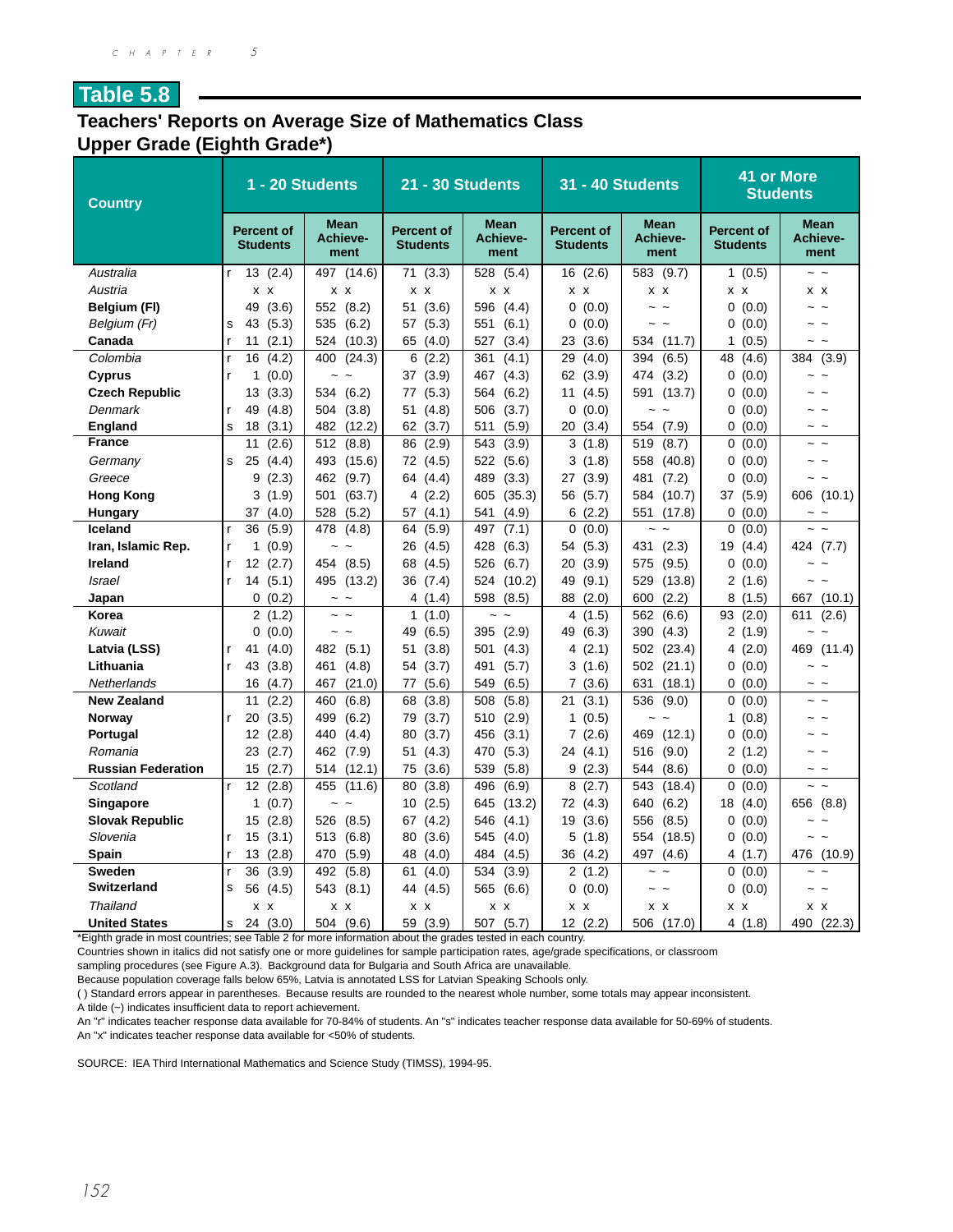Figure 5.3 provides a pictorial view of the emphasis on individual, small-group, and whole-class work as reported by the mathematics teachers in the TIMSS countries. Because learning may be enhanced with teacher guidance and monitoring individual and small-group activities, the frequency of lessons using each of these organizational approaches is shown both with and without assistance of the teacher. Internationally, teachers reported that students working together as a class with the teacher teaching the whole class is a frequently used instructional approach. In most countries, approximately 50% or even more of the eighth-grade students were taught this way during most or every lesson. In contrast, students working together as a class and responding to each other appeared to be a much less common approach, used for a third or fewer of the students on a frequent basis (except in Israel).

Equally as popular as having students working together as a class with the teacher teaching the whole class, was having students work individually with assistance from the teacher. Group work was reported to be the least frequent approach, but when such an approach was indicated, it was more often with than without the assistance of the teacher. In general, having students work without the assistance of the teacher, either individually or in groups, was not common in most countries, except Israel and possibly Latvia (LSS).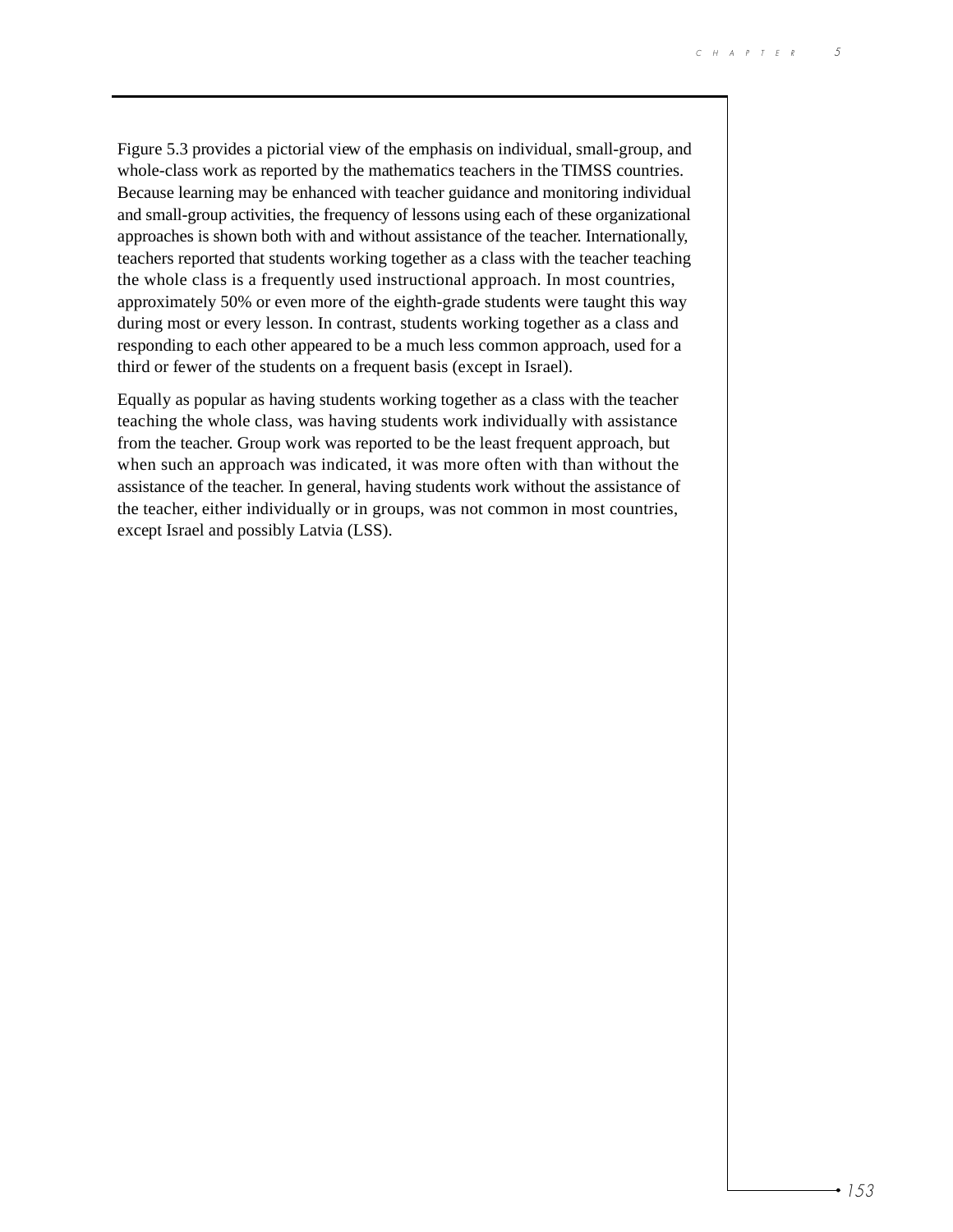# **Figure 5.3**

# **Teachers' Reports About Classroom Organization During Mathematics Lessons Upper Grade (Eighth Grade\*)**

|                       | Percent of Students Whose Teachers Report Using Each Organizational Approach "Most or Every Lesson"                                                                                                                                  |                                                                                       |                                                             |                                                                |                                                                                          |                                                                               |  |  |  |  |  |
|-----------------------|--------------------------------------------------------------------------------------------------------------------------------------------------------------------------------------------------------------------------------------|---------------------------------------------------------------------------------------|-------------------------------------------------------------|----------------------------------------------------------------|------------------------------------------------------------------------------------------|-------------------------------------------------------------------------------|--|--|--|--|--|
| <b>Country</b>        | <b>Work Together as</b><br>a Class with<br><b>Students</b><br><b>Responding to One</b><br>Another                                                                                                                                    | <b>Work Together as</b><br>a Class with<br><b>Teacher Teaching</b><br>the Whole Class | <b>Work Individually</b><br>with Assistance<br>from Teacher | <b>Work Individually</b><br>without Assistance<br>from Teacher | <b>Work in Pairs or</b><br><b>Small Groups with</b><br>Assistance from<br><b>Teacher</b> | Work in Pairs or<br><b>Small Groups</b><br>without Assistance<br>from Teacher |  |  |  |  |  |
| Australia             | $\bigodot$<br>14                                                                                                                                                                                                                     | r<br>46<br>D                                                                          | 64<br>L)                                                    | r<br>27<br>9                                                   | r<br>25                                                                                  | r<br>9                                                                        |  |  |  |  |  |
| Austria               | $\mathsf{r}$<br>6<br>$\left(\begin{smallmatrix} 1\\ 1\end{smallmatrix}\right)$                                                                                                                                                       | r.<br>52<br>$\big( \big  \big)$                                                       | r<br>51<br>H)                                               | r<br>$(\cdot)$<br>23                                           | r<br>19                                                                                  | r<br>$\overline{7}$                                                           |  |  |  |  |  |
| Belgium (FI)          | $\mathbf C$ )<br>10                                                                                                                                                                                                                  | D.<br>59                                                                              | 57<br>JU.                                                   | 36                                                             | 6                                                                                        | 5                                                                             |  |  |  |  |  |
| Belgium (Fr)          | $\mathbf S$<br>$\overline{7}$                                                                                                                                                                                                        | $\mathbf s$<br>$\left(\begin{smallmatrix} 1\\ 1\end{smallmatrix}\right)$<br>38        | $\mathsf{s}$<br>$\Box$<br>55                                | s<br>29<br>9                                                   | $\mathbf S$<br>11                                                                        | s<br>5                                                                        |  |  |  |  |  |
| Canada                | $\left(\begin{matrix} \bullet \\ \bullet \end{matrix}\right)$<br>12                                                                                                                                                                  | 37<br>J.                                                                              | 57<br>$\blacklozenge$                                       | 25<br>9                                                        | r<br>28                                                                                  | r<br>14                                                                       |  |  |  |  |  |
| Colombia              | 25<br>9)                                                                                                                                                                                                                             | 41<br>$\bm{O}$ )                                                                      | 55<br>$\Box$                                                | 19<br>$(\cdot)$                                                | 44                                                                                       | r<br>22                                                                       |  |  |  |  |  |
| Cyprus                | $\mathsf{r}$<br>13                                                                                                                                                                                                                   | r<br>$\cup$<br>61                                                                     | 73<br>$\blacklozenge$                                       | r<br>23                                                        | r<br>26                                                                                  | r<br>9                                                                        |  |  |  |  |  |
| <b>Czech Republic</b> | 5                                                                                                                                                                                                                                    | 47<br>$\cup$                                                                          | D<br>72                                                     | 42<br>75                                                       | 13                                                                                       | 8                                                                             |  |  |  |  |  |
| <b>Denmark</b>        | $\bigcirc$<br>5                                                                                                                                                                                                                      | $\bm{C}$<br>41                                                                        | D<br>74                                                     | $\left( \begin{matrix} \textbf{0} \end{matrix} \right)$<br>16  | 18                                                                                       | 4                                                                             |  |  |  |  |  |
| <b>England</b>        | ls.<br>$\bigcap$<br>19                                                                                                                                                                                                               | $\mathsf{s}$<br>D<br>46                                                               | $\mathbf S$<br>57<br>L)                                     | $\mathbf s$<br>9<br>25                                         | $\mathsf{s}$<br>14                                                                       | $\sf s$<br>8                                                                  |  |  |  |  |  |
| <b>France</b>         | $\left(\begin{smallmatrix} 1\\ 1\end{smallmatrix}\right)$<br>11                                                                                                                                                                      | 48<br>$\Box$                                                                          | 56<br>L)                                                    | 26                                                             | 17                                                                                       | 4                                                                             |  |  |  |  |  |
| Germany               | ls.<br>Α)<br>23                                                                                                                                                                                                                      | $\mathsf{s}$<br>L<br>70                                                               | $\mathbf s$<br>54<br>H.                                     | $\mathbf s$<br>15                                              | $\mathbf s$<br>20                                                                        | $\mathbf S$<br>9                                                              |  |  |  |  |  |
| Greece                | 4                                                                                                                                                                                                                                    | $\bigodot$<br>58                                                                      | 60<br>L)                                                    | 18                                                             | 14                                                                                       | 3                                                                             |  |  |  |  |  |
| <b>Hong Kong</b>      | $\left(\begin{matrix} \blacksquare \\ \blacksquare \end{matrix}\right)$<br>11                                                                                                                                                        | $(\cdot)$<br>37                                                                       | D)<br>62                                                    | $(\cdot)$<br>17                                                | 9                                                                                        | $\overline{4}$                                                                |  |  |  |  |  |
| Hungary               | $\left(\begin{smallmatrix} 1\\ 1\end{smallmatrix}\right)$<br>11                                                                                                                                                                      | $\cup$<br>60                                                                          | L)<br>65                                                    | 22                                                             | $\overline{7}$                                                                           | $\mathbf{1}$                                                                  |  |  |  |  |  |
| Iceland               | $\mathbf{2}$                                                                                                                                                                                                                         | $\bigodot$<br>39                                                                      | 82                                                          | 38<br>7.                                                       | r<br>32                                                                                  | r<br>17                                                                       |  |  |  |  |  |
| Iran, Islamic Rep.    | 33<br>2)                                                                                                                                                                                                                             | 66<br>L,                                                                              | 55<br>J)                                                    | 8                                                              | 42                                                                                       | 10                                                                            |  |  |  |  |  |
| Ireland               | $\overline{7}$                                                                                                                                                                                                                       | 67                                                                                    | 47                                                          | 37                                                             | 9                                                                                        | 6                                                                             |  |  |  |  |  |
| Israel                | 70<br>g and the second second second second second second second second second second second second second second second second second second second second second second second second second second second second second second se | 65                                                                                    | 35                                                          | 68                                                             | 51                                                                                       | r<br>62                                                                       |  |  |  |  |  |
| Japan                 | 22                                                                                                                                                                                                                                   | 78                                                                                    | 27                                                          | 15                                                             | $\overline{7}$                                                                           | 1                                                                             |  |  |  |  |  |
|                       |                                                                                                                                                                                                                                      |                                                                                       |                                                             |                                                                | Percent for "Most or Every Lesson" -                                                     | 7)                                                                            |  |  |  |  |  |

\*Eighth grade in most countries; see Table 2 for more information about the grades tested in each country.

Countries shown in italics did not satisfy one or more guidelines for sample participation rates, age/grade specifications, or classroom

sampling procedures (see Figure A.3). Background data for Bulgaria and South Africa are unavailable.

Because population coverage falls below 65%, Latvia is annotated LSS for Latvian Speaking Schools only.

An "r" indicates teacher response data available for 70-84% of students. An "s" indicates teacher response data available for 50-69% of students.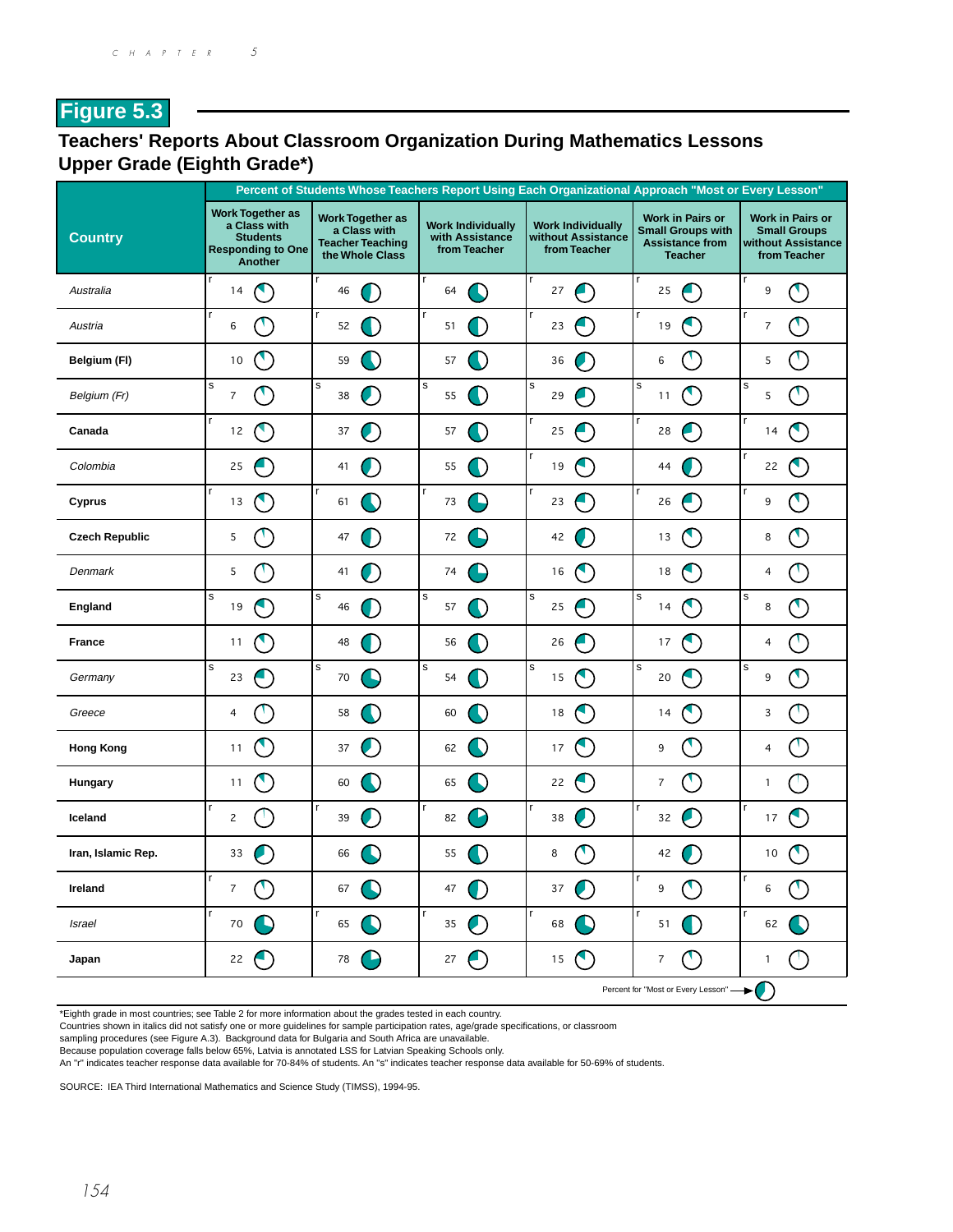# **Figure 5.3 (Continued)**

# **Teachers' Reports About Classroom Organization During Mathematics Lessons Upper Grade (Eighth Grade\*)**

|                           |                                                                                                   |                                                                                       |                                                             | Percent of Students Whose Teachers Report Using Each Organizational Approach "Most or Every Lesson" |                                                                                          |                                                                               |
|---------------------------|---------------------------------------------------------------------------------------------------|---------------------------------------------------------------------------------------|-------------------------------------------------------------|-----------------------------------------------------------------------------------------------------|------------------------------------------------------------------------------------------|-------------------------------------------------------------------------------|
| <b>Country</b>            | <b>Work Together as</b><br>a Class with<br><b>Students</b><br><b>Responding to One</b><br>Another | <b>Work Together as</b><br>a Class with<br><b>Teacher Teaching</b><br>the Whole Class | <b>Work Individually</b><br>with Assistance<br>from Teacher | <b>Work Individually</b><br>without Assistance<br>from Teacher                                      | Work in Pairs or<br><b>Small Groups with</b><br><b>Assistance from</b><br><b>Teacher</b> | Work in Pairs or<br><b>Small Groups</b><br>without Assistance<br>from Teacher |
| Korea                     | 39<br>2                                                                                           | Z<br>89                                                                               | $\blacklozenge$<br>41                                       | 30<br>2)                                                                                            | 12                                                                                       | 11                                                                            |
| Kuwait                    | 3                                                                                                 | 34<br>$\bm{\sigma}$                                                                   | 48<br>D                                                     | 14                                                                                                  | $\overline{\mathcal{L}}$                                                                 | 5                                                                             |
| Latvia (LSS)              | ∩<br>24                                                                                           | 86                                                                                    | 90                                                          | r<br>55<br>Ð                                                                                        | 28<br>$(\hspace{-0.1cm}\Box)$                                                            | 11                                                                            |
| Lithuania                 | $\mathbf{N}$ )<br>10                                                                              | D)<br>55                                                                              | D<br>72                                                     | 25                                                                                                  | 32<br>л,                                                                                 | 10                                                                            |
| Netherlands               | $\overline{7}$                                                                                    | 56<br>Ð                                                                               | 65                                                          | 38                                                                                                  | 49                                                                                       | 34                                                                            |
| <b>New Zealand</b>        | €<br>19                                                                                           | 52<br>D                                                                               | 63<br>L)                                                    | 28                                                                                                  | 25                                                                                       | 14                                                                            |
| Norway                    | $\mathsf{r}$<br>$\left(\begin{matrix} \bullet \\ \bullet \end{matrix}\right)$<br>17               | r<br>$\bigodot$<br>58                                                                 | r<br>D<br>71                                                | $\sf s$<br>$\overline{4}$                                                                           | r<br>36                                                                                  | s<br>6                                                                        |
| Portugal                  | 10                                                                                                | D<br>67                                                                               | D<br>69                                                     | 5                                                                                                   | 50<br>D                                                                                  | $\overline{4}$                                                                |
| Romania                   | 12                                                                                                | Z<br>86                                                                               | 56<br>J)                                                    | 19                                                                                                  | 18                                                                                       | 3                                                                             |
| <b>Russian Federation</b> | 6<br>P                                                                                            | 66<br>D                                                                               | 65<br>L)                                                    | 37<br>2                                                                                             | $(\hspace{-0.3ex}\bullet\hspace{-0.3ex})$<br>22                                          | 13                                                                            |
| Scotland                  | $\mathsf{r}$<br>5<br>$\mathcal{A}$                                                                | r<br>$\mathcal{O}$<br>34                                                              | r<br>62<br>L)                                               | r<br>9<br>28                                                                                        | r<br>$\overline{7}$                                                                      | 3                                                                             |
| Singapore                 | $\blacksquare$<br>15                                                                              | L)<br>61                                                                              | 48<br>Ð                                                     | 27<br>9                                                                                             | 20<br>$(\cdot)$                                                                          | 6                                                                             |
| <b>Slovak Republic</b>    | 35<br>5                                                                                           | 47<br>D                                                                               | 50<br>B                                                     | 31<br>9                                                                                             | 8                                                                                        | $\overline{7}$                                                                |
| Slovenia                  | <b>r</b><br>11                                                                                    | r<br>T)<br>60                                                                         | $\mathsf{r}$<br>87                                          | r<br>34<br>9                                                                                        | r<br>40<br>Л                                                                             | 11                                                                            |
| Spain                     | r.<br>$\bigcap$<br>15                                                                             | r<br>68<br>D                                                                          | r<br>58<br>$\blacklozenge$                                  | r<br>24<br>$\mathcal{L}$                                                                            | r<br>15                                                                                  | 10                                                                            |
| Sweden                    | 24<br>$\Box$                                                                                      | 50<br>$\Box$                                                                          | 72<br>$\blacklozenge$                                       | r<br>$\mathbf{1}$                                                                                   | 43<br>,                                                                                  | 5                                                                             |
| Switzerland               | s<br>$\overline{4}$                                                                               | s<br>48<br>D                                                                          | $\mathsf{s}$<br>61<br>L)                                    | $\mathbf s$<br>25<br>€                                                                              | $\mathsf{s}$<br>35<br>2                                                                  | s<br>20                                                                       |
| Thailand                  | r.<br>ŋ<br>19                                                                                     | s<br>58<br>U                                                                          | r<br>41<br>Л                                                | r<br>18                                                                                             | r<br>22<br>$(\overline{\phantom{a}})$                                                    | 5                                                                             |
| <b>United States</b>      | €.<br>22                                                                                          | 49<br>IJ                                                                              | 50<br>IJ                                                    | r<br>$\left( \begin{matrix} \bullet \\ \bullet \end{matrix} \right)$<br>19                          | r<br>26<br>9)                                                                            | 12                                                                            |

Percent for "Most or Every Lesson"  $\longrightarrow$ 

\*Eighth grade in most countries; see Table 2 for more information about the grades tested in each country.

Countries shown in italics did not satisfy one or more guidelines for sample participation rates, age/grade specifications, or classroom

sampling procedures (see Figure A.3). Background data for Bulgaria and South Africa are unavailable.

An "r" indicates teacher response data available for 70-84% of students. An "s" indicates teacher response data available for 50-69% of students.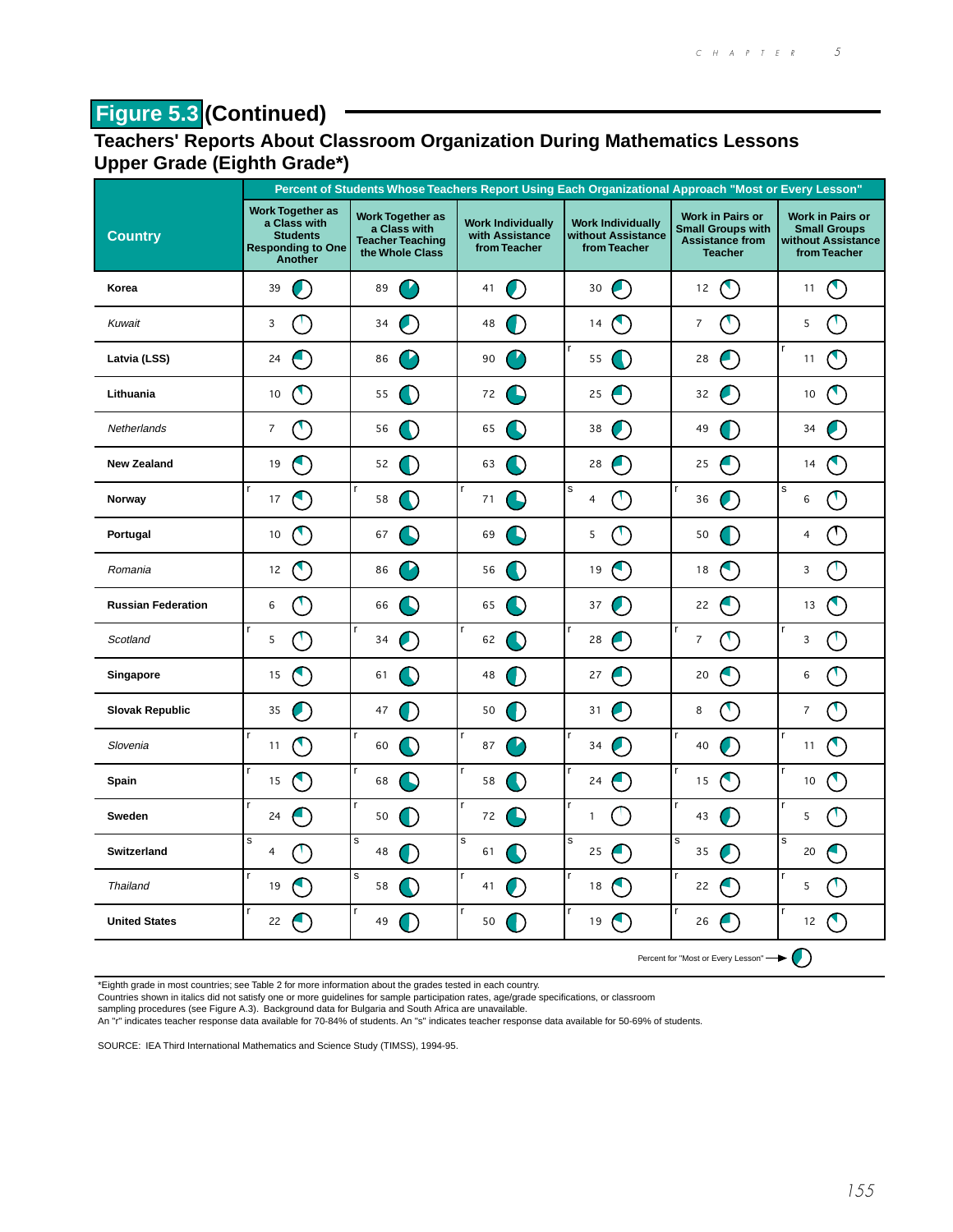### WHAT ACTIVITIES DO STUDENTS DO IN THEIR MATHEMATICS LESSONS?

As shown in Table 5.9, mathematics teachers in the participating countries generally reported heavier reliance on curriculum guides than textbooks or examination specifications in deciding which topics to teach. Only Japan, Korea, the Netherlands, Sweden, and Thailand used textbooks more for this purpose than both other sources of information. In contrast, in almost all countries, the textbook was the major written source mathematics teachers used in deciding how to present a topic to their classes. Internationally, the textbook appears to play a role in mathematics classrooms in many countries. For nearly all students in all countries, teachers reported using a textbook in their mathematics classes (see Figure 5.4).

The types of activities teachers asked eighth-grade students to do, however, varied from country to country. Teachers were asked how often they asked students to practice computational skills, and the responses are shown in Table 5.10. It appears that in most countries, the majority of the students practice computation in most or every lesson.

The data in Table 5.11 reveal that the majority of students in most countries were asked to do some type of mathematics reasoning tasks in most or every lesson. The activities TIMSS asked about included explaining the reasoning behind an idea, using tables, charts, or graphs to represent and analyze relationships, working on problems for which there is no immediately obvious solution, and/or writing equations to represent relationships. In Cyprus, Romania, and the Russian Federation, 55% or more of the students were asked to do at least one of these types of reasoning tasks in every lesson.

Teachers were not asked about the emphasis placed on using things from everyday life in solving mathematics problems, but students were (see Table 5.12). According to eighth-grade students, only a moderate emphasis is placed on doing these types of problems in mathematics class. Only in Canada, Cyprus, England, Greece, Iran, Latvia(LSS), New Zealand, Spain, and the United States did more than 50% of the students report being asked to do such problems on a frequent basis (pretty often or almost always).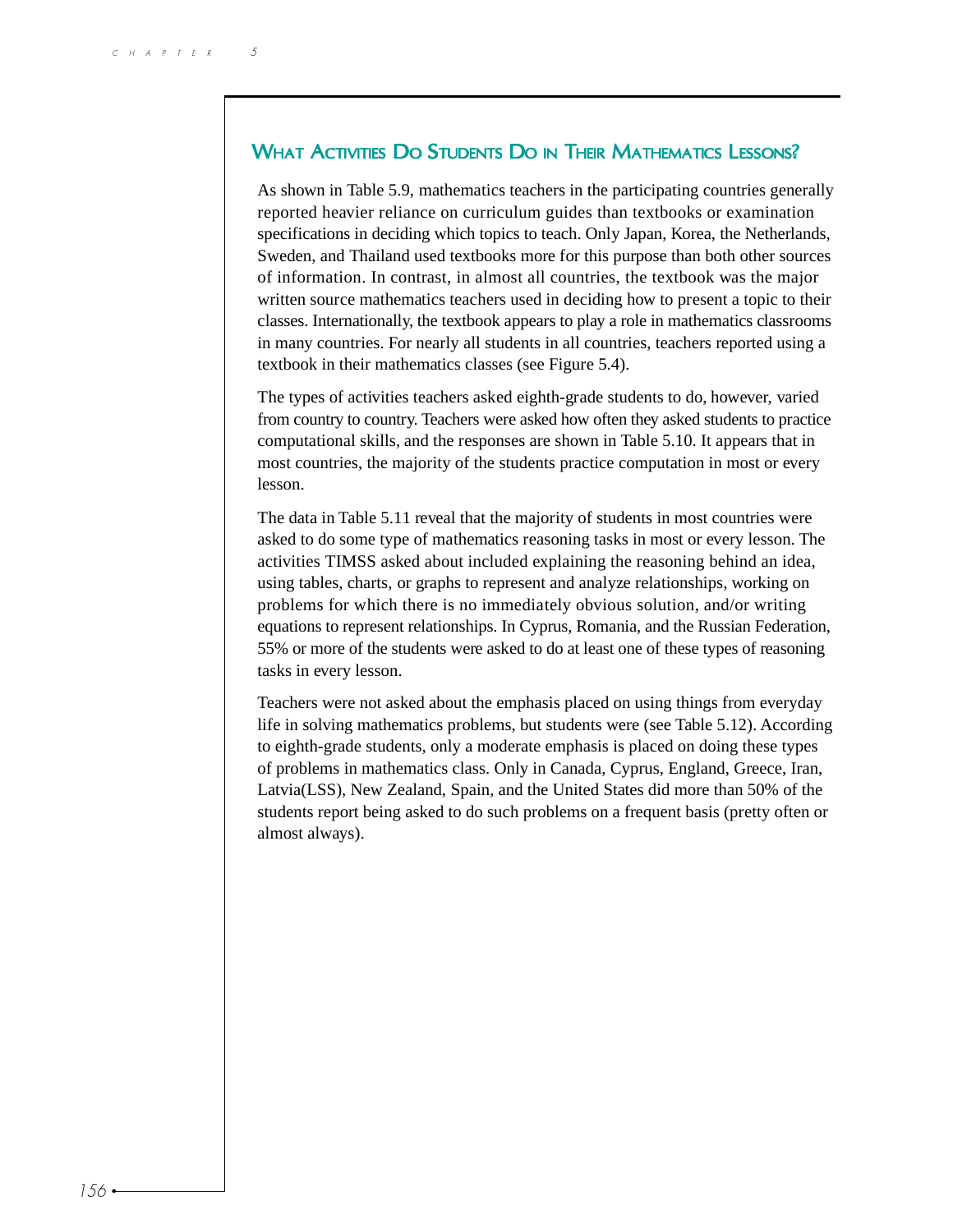# **Teachers' Reports on Their Main Sources of Written Information When Deciding Which Topics to Teach and How to Present a Topic Mathematics - Upper Grade (Eighth Grade\*)1**

|                           | <b>Percent of Students Taught by Teachers</b> |                                       |                                             |                            |                                        |                                             |  |  |  |  |  |  |
|---------------------------|-----------------------------------------------|---------------------------------------|---------------------------------------------|----------------------------|----------------------------------------|---------------------------------------------|--|--|--|--|--|--|
|                           |                                               | <b>Deciding Which Topics to Teach</b> |                                             |                            | <b>Deciding How to Present a Topic</b> |                                             |  |  |  |  |  |  |
| <b>Country</b>            | <b>Curriculum</b><br>Guide                    | <b>Textbook</b>                       | <b>Examination</b><br><b>Specifications</b> | <b>Curriculum</b><br>Guide | <b>Textbook</b>                        | <b>Examination</b><br><b>Specifications</b> |  |  |  |  |  |  |
| Australia                 | 91(2.0)<br>$\mathsf{r}$                       | 9(2.0)                                | $ -$                                        | $\mathsf{r}$<br>13(2.4)    | 87 (2.4)                               |                                             |  |  |  |  |  |  |
| Austria                   | $\mathbf{r}$<br>75 (4.2)                      | 25 (4.2)                              | 0(0.2)                                      | 28 (3.9)<br>$\mathsf{r}$   | 72 (3.8)                               | 0(0.2)                                      |  |  |  |  |  |  |
| Belgium (FI)              | 92 (2.7)                                      | 8(2.7)                                | ۰.                                          | 8(2.3)<br>$\mathsf{r}$     | 92 (2.3)                               | . .                                         |  |  |  |  |  |  |
| Belgium (Fr)              | 87 (4.6)<br>ls                                | 13 (4.6)                              |                                             | 2(1.4)<br>s                | 98 (1.4)                               |                                             |  |  |  |  |  |  |
| Canada                    | $\sim$ $\sim$                                 | $\blacksquare$                        |                                             | $\omega_{\rm c}$ .         | $\blacksquare$<br>$\blacksquare$       |                                             |  |  |  |  |  |  |
| Colombia                  | $\mathbf{r}$<br>63 (5.2)                      | 35 (5.1)                              | 3(1.3)                                      | r<br>43 (5.9)              | 56 (5.8)                               | 1(0.7)                                      |  |  |  |  |  |  |
| Cyprus                    | $\mathsf{r}$<br>67 (5.7)                      | 33 (5.7)                              | 0(0.0)                                      | $\mathsf{r}$<br>17(4.3)    | 83 (4.3)                               | 0(0.0)                                      |  |  |  |  |  |  |
| <b>Czech Republic</b>     | 79 (4.6)                                      | 21(4.6)                               |                                             | 9(3.4)                     | 91 (3.4)                               |                                             |  |  |  |  |  |  |
| Denmark                   | $\overline{a}$                                |                                       |                                             | 44                         | ä,                                     |                                             |  |  |  |  |  |  |
| England                   | . .                                           | $\sim$ $\sim$                         |                                             | 24                         | $\sim$ $\sim$                          |                                             |  |  |  |  |  |  |
| <b>France</b>             | (2.6)<br>89                                   | (2.4)<br>10                           | 1(0.9)                                      | 13 (2.9)<br>r              | (2.9)<br>87                            | 0(0.0)                                      |  |  |  |  |  |  |
| Germany                   | 80(4.1)<br>ls                                 | 20<br>(4.1)                           | $\sim$ $\sim$                               | 25 (5.4)<br>ls             | 75 (5.4)                               | - -                                         |  |  |  |  |  |  |
| Greece                    | 53 (4.1)                                      | (4.1)<br>47                           |                                             | 5(1.9)                     | 95<br>(1.9)                            |                                             |  |  |  |  |  |  |
| <b>Hong Kong</b>          | (6.3)<br>61                                   | (6.0)<br>30                           | (2.2)<br>9                                  | 15(4.5)                    | 85 (4.5)                               | 0(0.0)                                      |  |  |  |  |  |  |
| <b>Hungary</b>            | (3.1)<br>79                                   | (3.1)<br>19                           | 2(1.3)                                      | 18(3.2)                    | 81(3.1)                                | 1(0.8)                                      |  |  |  |  |  |  |
| <b>Iceland</b>            | (8.1)<br>s<br>63                              | (8.1)<br>36                           | 1<br>(0.1)                                  | 12(3.9)<br>ls              | (4.0)<br>87                            | 1(0.1)                                      |  |  |  |  |  |  |
| Iran, Islamic Rep.        | 64 (4.9)<br>$\mathbf{r}$                      | 31<br>(4.7)                           | 5<br>(2.1)                                  | 55 (5.9)<br>$\mathsf{r}$   | 36<br>(5.6)                            | 9(2.7)                                      |  |  |  |  |  |  |
| <b>Ireland</b>            | $\mathsf{r}$<br>65 (4.8)                      | 35<br>(4.8)                           |                                             | $\mathsf{r}$<br>14 (3.6)   | (3.6)<br>86                            | $\blacksquare$                              |  |  |  |  |  |  |
| <b>Israel</b>             | $\mathsf{r}$<br>91(4.9)                       | 5(3.1)                                | 5(3.6)                                      | $\mathsf{r}$<br>28 (6.5)   | 69 (7.2)                               | 3(3.3)                                      |  |  |  |  |  |  |
| Japan                     | 24 (3.4)                                      | 74 (3.5)                              | 1 $(1.1)$                                   | 11(2.4)                    | 87 (2.8)                               | 2(1.4)                                      |  |  |  |  |  |  |
| Korea                     | 22 (3.4)                                      | 76 (3.6)                              | 2(1.1)                                      | 22 (3.2)                   | 74 (3.5)                               | 4 (1.7)                                     |  |  |  |  |  |  |
| Kuwait                    | $\blacksquare$<br>$\overline{a}$              | $\overline{a}$                        |                                             | ä,                         | ä,<br>$\overline{a}$                   | $\blacksquare$                              |  |  |  |  |  |  |
| Latvia (LSS)              | 81 (4.0)<br>r                                 | 16<br>(3.7)                           | 3(1.5)                                      | $\mathsf{r}$<br>17(3.2)    | 80 (3.8)                               | 4 (1.8)                                     |  |  |  |  |  |  |
| Lithuania                 | $\mathsf{r}$<br>88 (3.1)                      | (2.8)<br>10                           | 2(1.3)                                      | $\mathsf{r}$<br>6(2.3)     | 93(2.2)                                | 1(0.9)                                      |  |  |  |  |  |  |
| Netherlands               | 2(1.3)                                        | 87 (4.0)                              | 12(3.8)                                     | 1(0.8)                     | 94 (2.8)                               | 5(2.7)                                      |  |  |  |  |  |  |
| <b>New Zealand</b>        | 91(2.6)                                       | 5(1.9)                                | 4 (1.7)                                     | 47 (4.3)                   | 53(4.3)                                | 0(0.0)                                      |  |  |  |  |  |  |
| Norway                    | 53 (4.8)<br>r                                 | 47 (4.8)                              |                                             | 9(2.9)<br>lls              | 91<br>(2.9)                            | . .                                         |  |  |  |  |  |  |
| Portugal                  | 86<br>(3.1)                                   | 14(3.1)                               |                                             | 64 (4.9)                   | 36<br>(4.9)                            |                                             |  |  |  |  |  |  |
| Romania                   | 94 (2.2)                                      | 3(1.5)                                | 3 (1.6)                                     | 28 (3.7)                   | 67 (3.8)                               | 5(2.1)                                      |  |  |  |  |  |  |
| <b>Russian Federation</b> | (4.4)<br>76                                   | (2.8)<br>13                           | 11<br>(3.2)                                 | 7(2.5)                     | (3.6)<br>86                            | 6(2.7)                                      |  |  |  |  |  |  |
| Scotland                  | 79<br>s<br>(4.3)                              | 10<br>(3.5)                           | (3.6)<br>11                                 | ls<br>28<br>(4.7)          | 68<br>(5.1)                            | 4(2.9)                                      |  |  |  |  |  |  |
| <b>Singapore</b>          | 82 (3.5)                                      | 18<br>(3.5)                           | (0.2)<br>0                                  | 10(2.8)                    | 89 (2.8)                               | 1(0.4)                                      |  |  |  |  |  |  |
| <b>Slovak Republic</b>    | 83 (3.6)                                      | 17(3.6)                               | 0<br>(0.0)                                  | 16(3.0)                    | (3.1)<br>83                            | 1(0.8)                                      |  |  |  |  |  |  |
| Slovenia                  | $\mathsf{r}$<br>87 (3.7)                      | 9(3.1)                                | 4 (2.0)                                     | $\mathsf{r}$<br>27 (4.5)   | 71 (4.8)                               | 2 (1.6)                                     |  |  |  |  |  |  |
| <b>Spain</b>              | $\sim$ $\sim$                                 | $\sim$ $\sim$                         |                                             | $\sim$ $\sim$              | ÷                                      | $\sim$ $\sim$                               |  |  |  |  |  |  |
| Sweden                    | $\mathbf{r}$<br>46 (3.8)                      | 54 (3.8)                              |                                             | $\mathbf{r}$<br>6(1.7)     | 94 (1.7)                               | $\sim$                                      |  |  |  |  |  |  |
| <b>Switzerland</b>        | ls<br>69 (4.6)                                | 30<br>(4.6)                           | 1<br>(0.6)                                  | $x \times$                 | x x                                    | x x                                         |  |  |  |  |  |  |
| Thailand                  | 44<br>(6.3)<br>ls                             | 50<br>(6.4)                           | 6<br>(3.3)                                  | 17(4.5)<br>r               | 83 (4.5)                               | 0(0.0)                                      |  |  |  |  |  |  |
| <b>United States</b>      | ls<br>64 (3.7)                                | 30<br>(3.3)                           | 6<br>(1.3)                                  | 9(2.3)<br>lls              | 88 (2.4)                               | 3(1.2)                                      |  |  |  |  |  |  |

\*Eighth grade in most countries; see Table 2 for more information about the grades tested in each country.

1 Curriculum Guides include national, regional, and school curriculum guides; Textbooks include teacher and student editions, as well as other resource books; and Examination Specifications include national and regional levels.

Countries shown in italics did not satisfy one or more guidelines for sample participation rates, age/grade specifications, or classroom

sampling procedures (see Figure A.3). Background data for Bulgaria and South Africa are unavailable.

Because population coverage falls below 65%, Latvia is annotated LSS for Latvian Speaking Schools only.

( ) Standard errors appear in parentheses. Because results are rounded to the nearest whole number, some totals may appear inconsistent.

A dash (-) indicates data are not available.

An "r" indicates teacher response data available for 70-84% of students. An "s" indicates teacher response data available for 50-69% of students. An "x" indicates teacher response data available for <50% of students.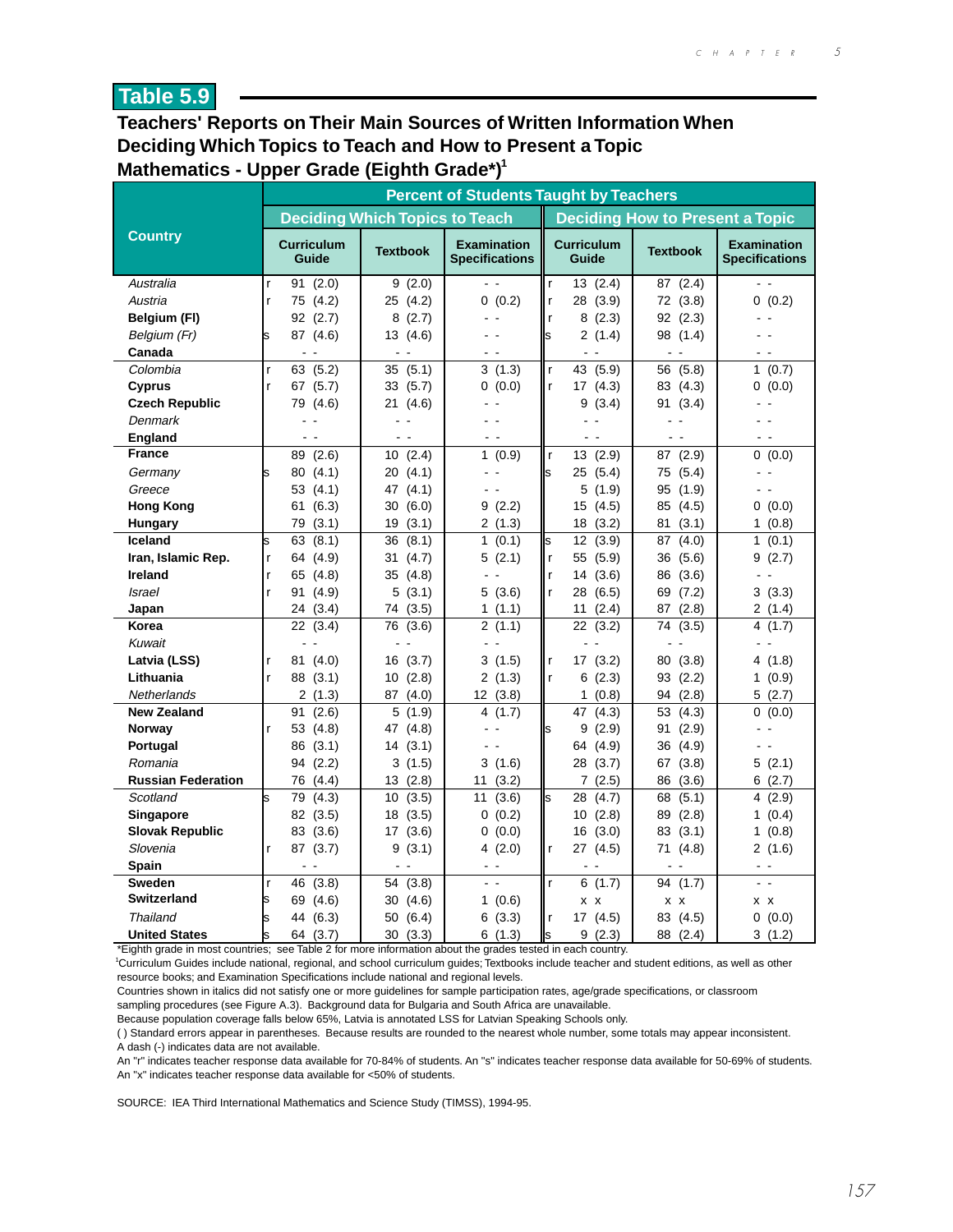#### **Figure 5.4**

### **Teachers' Reports About Using a Textbook in Teaching Mathematics Upper Grade (Eighth Grade\*)**

**Countries are classified by percentage of students whose teachers reported that they use a textbook in teaching their mathematics class.**



#### **Note: Seventy percent of students in Colombia, and 49 percent in <sup>s</sup>Belgium (French) had teachers who reported using a textbook in their mathematics class.**

\*Eighth grade in most countries; see Table 2 for more information about the grades tested in each country.

Countries shown in italics did not satisfy one or more guidelines for sample participation rates, age/grade specifications, or classroom

sampling procedures (see Figure A.3). Background data for Bulgaria and South Africa are unavailable.

Because population coverage falls below 65%, Latvia is annotated LSS for Latvian Speaking Schools only.

An "r" indicates teacher response data available for 70-84% of students. An "s" indicates teacher response data available for 50-69% of students. The Slovak Republic did not ask this question.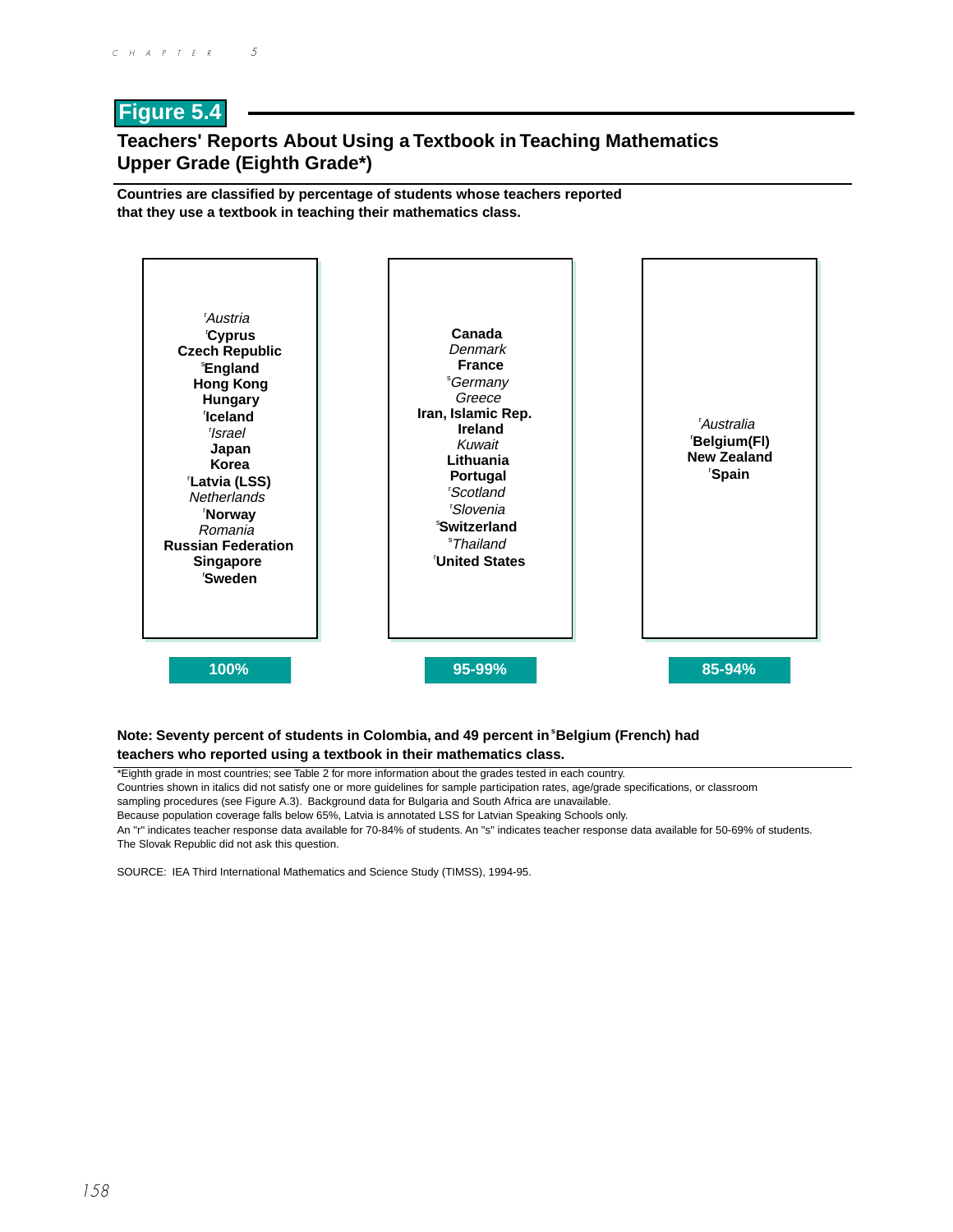# **Teachers' Reports on How Often They Ask Students to Practice Computational Skills Mathematics - Upper Grade (Eighth Grade\*)**

| <b>Country</b>            |                                      | <b>Never or Almost Never</b>                      | <b>Some Lessons</b>                  |                                        | <b>Most Lessons</b>                        |                                        | <b>Every Lesson</b>                        |                                 |  |
|---------------------------|--------------------------------------|---------------------------------------------------|--------------------------------------|----------------------------------------|--------------------------------------------|----------------------------------------|--------------------------------------------|---------------------------------|--|
|                           | <b>Percent of</b><br><b>Students</b> | <b>Mean</b><br><b>Achieve-</b><br>ment            | <b>Percent of</b><br><b>Students</b> | <b>Mean</b><br><b>Achieve-</b><br>ment | Percent of<br><b>Students</b>              | <b>Mean</b><br><b>Achieve-</b><br>ment | <b>Percent of</b><br><b>Students</b>       | <b>Mean</b><br>Achieve-<br>ment |  |
| Australia                 | 10(2.2)<br>$\mathsf{r}$              | 527 (16.0)                                        | 40<br>(3.4)                          | 544<br>(7.0)                           | 38<br>(3.5)                                | 529<br>(7.0)                           | 13(2.2)                                    | 507<br>(14.1)                   |  |
| Austria                   | 3(1.7)<br>$\mathbf{r}$               | 607 (12.8)                                        | 27 (3.6)                             | 568<br>(7.3)                           | (3.7)<br>49                                | (7.0)<br>546                           | 21 (2.7)                                   | 517 (10.3)                      |  |
| Belgium (FI)              | 0(0.0)                               | $\overline{\phantom{0}}$<br>$\tilde{\phantom{a}}$ | 33<br>(3.8)                          | 603<br>(6.6)                           | 49<br>(4.7)                                | (7.9)<br>574                           | 18 (3.8)                                   | 524<br>(17.4)                   |  |
| Belgium (Fr)              | 4(4.0)<br>s                          | 553 (0.0)                                         | 28<br>(5.2)                          | 530<br>(8.4)                           | 52<br>(6.0)                                | 548<br>(6.6)                           | 16(4.4)                                    | 551<br>(15.3)                   |  |
| Canada                    | 4(1.7)                               | 529 (5.1)                                         | 36<br>(4.0)                          | 527<br>(6.2)                           | 42<br>(4.1)                                | 531<br>(5.6)                           | 18(2.8)                                    | 525 (11.2)                      |  |
| Colombia                  | 2(1.2)                               | $\ddot{\phantom{0}}$                              | 13<br>(2.9)                          | 391<br>(8.7)                           | 50<br>(5.0)                                | 383<br>(3.9)                           | 35 (5.0)                                   | 391<br>(9.1)                    |  |
| Cyprus                    | 5(1.3)<br>r                          | 490 (24.7)                                        | 38<br>(5.3)                          | 464<br>(4.8)                           | (5.3)<br>43                                | 469<br>(3.8)                           | 15(4.1)                                    | 477<br>(11.2)                   |  |
| <b>Czech Republic</b>     | 0(0.0)                               | $\sim$ $\sim$                                     | 23 (4.8)                             | 558<br>(7.6)                           | (4.6)<br>37                                | (8.3)<br>567                           | 40 (5.2)                                   | 559<br>(8.2)                    |  |
| <b>Denmark</b>            | 2(1.4)                               | $\overline{ }$<br>$\sim$                          | 51<br>(4.1)                          | 507<br>(4.1)                           | 42<br>(4.3)                                | (3.6)<br>500                           | 6(2.1)                                     | 497<br>(14.9)                   |  |
| <b>England</b>            | 7(1.6)<br>s                          | 542 (20.8)                                        | (2.6)<br>52                          | 515<br>(6.0)                           | 34<br>(2.8)                                | 506<br>(8.0)                           | 8(1.9)                                     | 539<br>(17.3)                   |  |
| <b>France</b>             | (2.1)<br>6                           | 534<br>(10.2)                                     | 44<br>(4.8)                          | 549<br>(4.5)                           | (4.2)<br>44                                | 536<br>(5.4)                           | 7(2.1)                                     | 517<br>(15.7)                   |  |
| Germany                   | 17<br>(3.3)<br>s                     | 479<br>(12.1)                                     | (5.0)<br>51                          | 522<br>(8.4)                           | 25<br>(4.4)                                | 525<br>(11.2)                          | 7(2.8)                                     | (26.4)<br>501                   |  |
| Greece                    | 7(2.0)                               | (9.6)<br>456                                      | 52 (4.3)                             | 482<br>(4.8)                           | (3.8)<br>33                                | 491<br>(4.5)                           | 8(2.1)                                     | 491<br>(11.8)                   |  |
| <b>Hong Kong</b>          | (5.3)<br>21                          | 591 (16.1)                                        | 23 (4.9)                             | 598<br>(16.9)                          | (5.1)<br>35                                | (13.2)<br>575                          | 21 (4.4)                                   | 595 (15.4)                      |  |
| <b>Hungary</b>            | 0<br>(0.0)                           | $\sim$ $\sim$                                     | 13(3.1)                              | 543<br>(10.8)                          | 51<br>(4.3)                                | 536<br>(5.1)                           | 35 (4.3)                                   | 537<br>(5.5)                    |  |
| Iceland                   | r<br>0(0.0)                          | $\overline{\phantom{0}}$<br>$\sim$                | 12<br>(4.4)                          | 489<br>(6.5)                           | 40<br>(6.1)                                | 479<br>(6.9)                           | 49<br>(6.7)                                | 498<br>(7.7)                    |  |
| Iran, Islamic Rep.        | 7(2.8)                               | 416 (14.3)                                        | 51 (5.6)                             | 431<br>(2.3)                           | (5.3)<br>29                                | 432<br>(3.8)                           | 13(3.3)                                    | 432 (6.9)                       |  |
| <b>Ireland</b>            | 19<br>(3.9)                          | (14.8)<br>524                                     | 29<br>(4.2)                          | 527<br>(10.7)                          | 37<br>(4.5)                                | (9.7)<br>527                           | 15(3.1)                                    | 531 (19.1)                      |  |
| <b>Israel</b>             | 18 (5.9)<br>$\mathsf{r}$             | 518 (18.9)                                        | 36 (7.4)                             | 520 (11.2)                             | 41 (6.3)                                   | 522 (12.8)                             | 4 (2.6)                                    | 545 (44.6)                      |  |
| Japan                     | $\sim$ $\sim$                        | $ -$                                              | $\sim$ $\sim$                        | $\sim$ $\sim$                          | $\sim$ $\sim$                              | $\sim$ $\sim$                          | $\sim$ $\sim$                              | $\sim$ $\sim$                   |  |
| Korea                     | 19(3.4)                              | 610 (5.9)                                         | 53 (4.3)                             | 609<br>(3.7)                           | 24<br>(4.0)                                | (5.3)<br>613                           | 4(1.3)                                     | 603 (10.8)                      |  |
| Kuwait                    | 1(0.6)                               | $\sim$ $\sim$                                     | 28 (7.3)                             | 390 (3.6)                              | 51(8.1)                                    | 391 (2.9)                              | 20 (5.3)                                   | 393 (5.9)                       |  |
| Latvia (LSS)              | $\sim$ $\sim$                        | $\sim$ $\sim$                                     |                                      | . .                                    | $\overline{a}$<br>$\overline{a}$           | ÷.                                     | $\blacksquare$<br>$\overline{\phantom{a}}$ |                                 |  |
| Lithuania                 | 0(0.0)                               | $\sim$ $\sim$                                     | 2(1.0)                               | $\sim$                                 | 30(3.7)                                    | 482 (7.5)                              | 68 (3.9)                                   | 476 (4.7)                       |  |
| Netherlands               | $\sim$ $\sim$                        | $\sim$ $-$                                        | $\sim$ $-$                           | $\blacksquare$                         | $\blacksquare$<br>$\overline{\phantom{a}}$ | $\blacksquare$                         | $\sim$ $-$                                 |                                 |  |
| <b>New Zealand</b>        | 7(2.3)                               | 519 (17.9)                                        | 45 (3.8)                             | 509<br>(6.2)                           | (3.6)<br>40                                | 505<br>(6.4)                           | 7(2.2)                                     | 509 (21.2)                      |  |
| Norway                    | 5(2.0)<br>$\mathbf{r}$               | 506<br>(7.9)                                      | 59<br>(4.4)                          | 505 (3.4)                              | 34 (4.4)                                   | (4.5)<br>509                           | 2 (1.2)                                    | $\sim$<br>$\sim$                |  |
| Portugal                  | $\sim$ $\sim$                        | - -                                               |                                      |                                        |                                            |                                        | $\overline{a}$                             | $\sim$ $\sim$                   |  |
| Romania                   | 0(0.0)                               | $\sim$ $\sim$                                     | 12(2.6)                              | (15.0)<br>476                          | 35(4.1)                                    | 482 (8.4)                              | 53 (4.4)                                   | 483 (6.2)                       |  |
| <b>Russian Federation</b> | 0(0.4)                               | $\sim$ $\sim$                                     | 13(2.3)                              | 517 (12.4)                             | 43 (3.6)                                   | 545 (9.0)                              | 44 (3.5)                                   | 530 (7.9)                       |  |
| Scotland                  | $\mathbf{r}$                         | $\blacksquare$<br>$\overline{\phantom{a}}$        | $\overline{a}$                       |                                        | $\overline{a}$<br>L.                       | $\overline{a}$                         | $\sim$<br>$\overline{\phantom{a}}$         |                                 |  |
| <b>Singapore</b>          | 20 (3.7)                             | 645 (11.6)                                        | 30 (4.2)                             | (9.4)<br>644                           | 36<br>(4.4)                                | 639<br>(7.4)                           | 13 (3.3)                                   | 652 (15.2)                      |  |
| <b>Slovak Republic</b>    | 3(1.3)                               | 533 (16.2)                                        | 35<br>(4.6)                          | 545<br>(6.3)                           | 36 (4.2)                                   | 550<br>(5.7)                           | 27 (4.1)                                   | 541<br>(5.8)                    |  |
| Slovenia                  | (0.0)<br>0                           |                                                   | 21<br>(4.3)                          | 535<br>(8.2)                           | (5.5)<br>36                                | 551<br>(6.0)                           | 43 (5.4)                                   | 533 (4.8)                       |  |
| Spain                     | 30 (4.1)<br>r                        | 481 (4.8)                                         | 42 (4.8)                             | 490<br>(4.3)                           | 23<br>(4.3)                                | 491<br>(7.3)                           | 4(2.4)                                     | (7.0)<br>477                    |  |
| Sweden                    | 2(0.9)<br>$\mathbf{r}$               |                                                   | 18<br>(2.6)                          | (6.8)<br>512                           | 51<br>(3.7)                                | (4.5)<br>523                           | 29 (3.6)                                   | 515<br>(6.6)                    |  |
| <b>Switzerland</b>        | s<br>4(1.9)                          | 545 (30.8)                                        | 21<br>(4.0)                          | (18.4)<br>560                          | (5.0)<br>59                                | 552<br>(5.9)                           | 16(3.7)                                    | 548<br>(12.4)                   |  |
| Thailand                  | (0.0)<br>0<br>r                      | $\sim$                                            | 13<br>(4.7)                          | 547<br>(20.4)                          | 42<br>(5.9)                                | 519<br>(10.1)                          | 45<br>(6.5)                                | 529<br>(9.6)                    |  |
| <b>United States</b>      | (1.9)<br>11<br>r                     | 536 (12.9)                                        | 31<br>(3.4)                          | (9.2)<br>510                           | 38 (4.4)                                   | (6.2)<br>485                           | 21<br>(3.9)                                | 499<br>(10.4)                   |  |

\*Eighth grade in most countries; see Table 2 for more information about the grades tested in each country.

Countries shown in italics did not satisfy one or more guidelines for sample participation rates, age/grade specifications, or classroom

sampling procedures (see Figure A.3). Background data for Bulgaria and South Africa are unavailable.

Because population coverage falls below 65%, Latvia is annotated LSS for Latvian Speaking Schools only.

( ) Standard errors appear in parentheses. Because results are rounded to the nearest whole number, some totals may appear inconsistent.

A dash (-) indicates data are not available. A tilde (~) indicates insufficient data to report achievement.

An "r" indicates teacher response data available for 70-84% of students. An "s" indicates teacher response data available for 50-69% of students.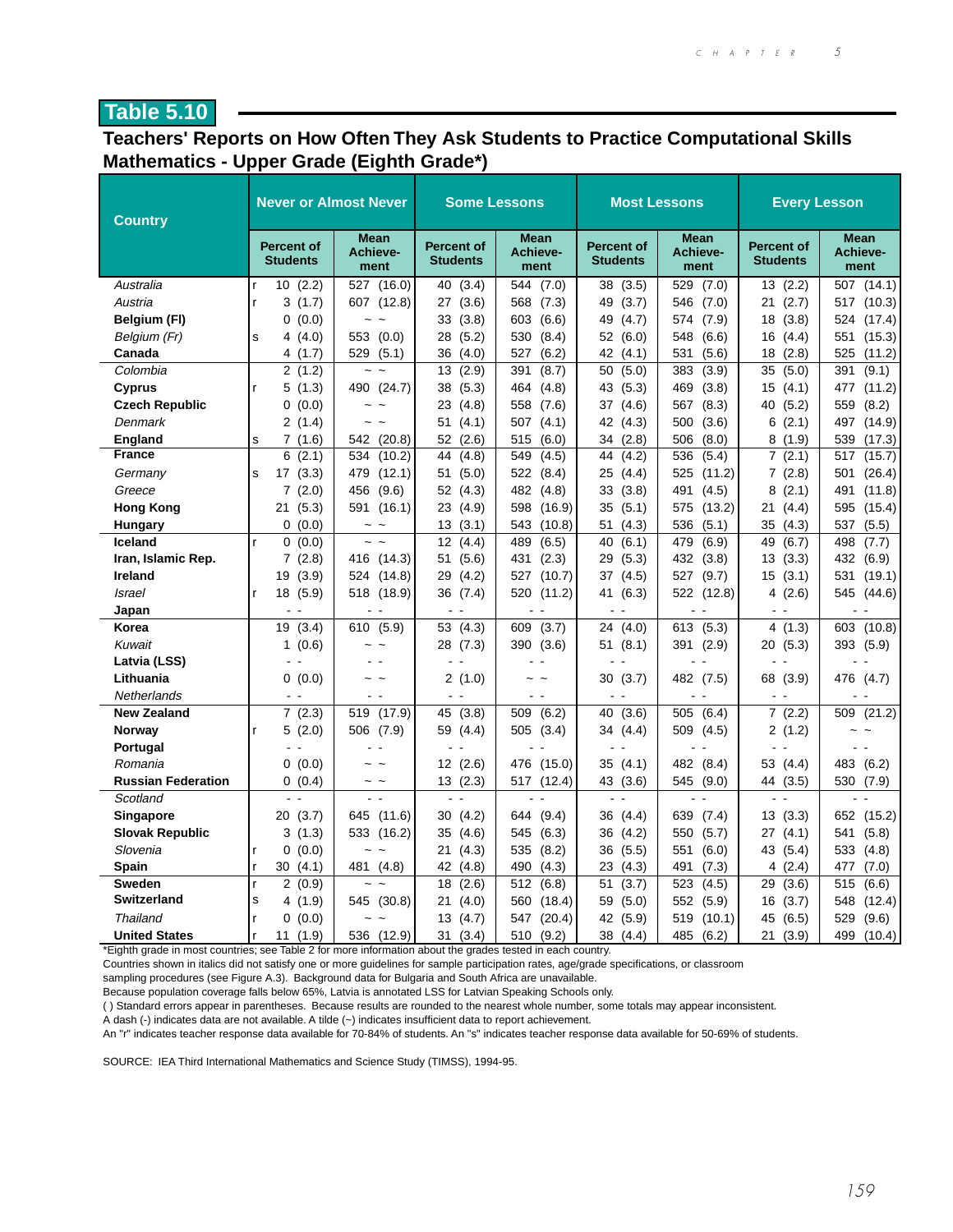### **Teachers' Reports on How Often They Ask Students to Do Reasoning Tasks1 Mathematics - Upper Grade (Eighth Grade\*)**

| <b>Country</b>            |                                      | <b>Never or Almost Never</b>                      | <b>Some Lessons</b>                   |                                        | <b>Most Lessons</b>                  |                                 | <b>Every Lesson</b>              |                                 |  |
|---------------------------|--------------------------------------|---------------------------------------------------|---------------------------------------|----------------------------------------|--------------------------------------|---------------------------------|----------------------------------|---------------------------------|--|
|                           | <b>Percent of</b><br><b>Students</b> | Mean<br><b>Achieve-</b><br>ment                   | <b>Percent of</b><br><b>Students</b>  | <b>Mean</b><br><b>Achieve-</b><br>ment | <b>Percent of</b><br><b>Students</b> | <b>Mean</b><br>Achieve-<br>ment | Percent of<br><b>Students</b>    | <b>Mean</b><br>Achieve-<br>ment |  |
| Australia                 | $\mathbf{1}$<br>(0.9)<br>r           | $\sim$ $\sim$                                     | 38<br>(3.0)                           | 520<br>(8.6)                           | 48<br>(3.2)                          | 538<br>(6.0)                    | 13<br>(2.4)                      | 547<br>(8.5)                    |  |
| Austria                   | (0.0)<br>0<br>r                      | $\sim$ $\sim$                                     | 25<br>(3.4)                           | 539<br>(10.2)                          | 57<br>(4.5)                          | (6.4)<br>548                    | 18<br>(3.4)                      | 561<br>(10.3)                   |  |
| Belgium (FI)              | (0.3)<br>0                           | $\sim$ $\sim$                                     | 25<br>(4.3)                           | 549<br>(13.7)                          | 56<br>(4.7)                          | (8.4)<br>577                    | 19<br>(3.4)                      | (9.2)<br>604                    |  |
| Belgium (Fr)              | (0.0)<br>0<br>s                      | $\sim$ $\sim$                                     | 21<br>(4.3)                           | (8.7)<br>531                           | (6.1)<br>48                          | 542<br>(6.1)                    | (5.7)<br>31                      | 556<br>(9.3)                    |  |
| Canada                    | 0<br>(0.0)                           | $\sim$ $\sim$                                     | 19<br>(3.0)                           | (8.1)<br>527                           | (3.8)<br>62                          | (4.0)<br>529                    | 19<br>(3.6)                      | 529<br>(8.7)                    |  |
| Colombia                  | 0<br>(0.0)                           | $\sim$ $\sim$                                     | 18<br>(3.5)                           | 377<br>(4.4)                           | 56<br>(5.1)                          | (3.4)<br>392                    | 26<br>(5.0)                      | 382<br>(11.7)                   |  |
| <b>Cyprus</b>             | (0.0)<br>0<br>r                      | $\sim$ $\sim$                                     | 4 (2.2)                               | (41.8)<br>468                          | 39<br>(4.8)                          | 469<br>(5.6)                    | 58<br>(5.2)                      | 471<br>(2.8)                    |  |
| <b>Czech Republic</b>     | 0<br>(0.0)                           | $\sim$<br>$\sim$                                  | 9<br>(3.4)                            | 570<br>(20.6)                          | 56<br>(5.5)                          | 558<br>(7.3)                    | 36(5.1)                          | (8.0)<br>566                    |  |
| <b>Denmark</b>            | (2.6)<br>4                           | (8.1)<br>477                                      | 59<br>(4.8)                           | (3.4)<br>507                           | 31<br>(4.5)                          | (4.3)<br>504                    | 5(2.3)                           | 500<br>(16.6)                   |  |
| <b>England</b>            | (0.0)<br>0<br>s                      | $\sim$ $\sim$                                     | 25<br>(2.7)                           | (9.5)<br>506                           | (3.0)<br>60                          | 518<br>(5.4)                    | 14(2.1)                          | 524<br>(12.3)                   |  |
| <b>France</b>             | (0.0)<br>0                           | $\sim$ $\sim$                                     | 32<br>(4.3)                           | 528<br>(5.2)                           | 48<br>(4.7)                          | (5.5)<br>550                    | (3.8)<br>20                      | 537<br>(9.9)                    |  |
| Germany                   | (1.0)<br>1<br>s                      |                                                   | 24<br>(4.4)                           | (13.5)<br>515                          | 58<br>(4.8)                          | 518<br>(7.6)                    | (3.9)<br>17                      | 510<br>(11.4)                   |  |
| Greece                    | 1<br>(0.6)                           |                                                   | (2.9)<br>15                           | 475<br>(6.7)                           | 47<br>(4.1)                          | 485<br>(4.8)                    | (3.9)<br>37                      | 488<br>(6.4)                    |  |
| <b>Hong Kong</b>          | (1.2)<br>1                           | $\sim$ $\sim$                                     | 33<br>(5.5)                           | (12.6)<br>595                          | 58<br>(5.6)                          | (9.8)<br>585                    | 8(3.2)                           | 578<br>(28.7)                   |  |
| <b>Hungary</b>            | (0.0)<br>0                           | ~ ~                                               | (2.4)<br>8                            | 502<br>(6.6)                           | (4.6)<br>54                          | (5.2)<br>538                    | 38<br>(4.5)                      | 543<br>(5.8)                    |  |
| Iceland                   | 1<br>(1.3)<br>r                      | $\sim$ $\sim$                                     | 72<br>(6.4)                           | 489<br>(5.1)                           | 22<br>(5.9)                          | 497<br>(15.0)                   | 5<br>(2.3)                       | 468<br>(19.5)                   |  |
| Iran, Islamic Rep.        | (0.0)<br>0                           | $\sim$ $\sim$                                     | 30<br>(6.3)                           | (5.6)<br>427                           | 47 (6.0)                             | (3.0)<br>429                    | 23 (4.5)                         | 434<br>(4.0)                    |  |
| <b>Ireland</b>            | (0.6)<br>1                           | $\tilde{}$<br>$\overline{\phantom{0}}$            | 55<br>(4.8)                           | 525<br>(8.1)                           | 33<br>(4.3)                          | (8.8)<br>520                    | (3.3)<br>12                      | 562<br>(18.0)                   |  |
| <b>Israel</b>             | 3<br>(2.7)<br>r                      | 474 (0.0)                                         | (4.3)<br>9                            | 532<br>(12.5)                          | (8.1)<br>68                          | 528<br>(9.9)                    | 20<br>(5.9)                      | 502<br>(15.7)                   |  |
| Japan                     | (0.0)<br>0                           | $\sim$ $\sim$                                     | 7(2.2)                                | (5.1)<br>594                           | 55<br>(4.4)                          | (2.9)<br>604                    | (4.3)<br>37                      | 608<br>(4.4)                    |  |
| Korea                     | $\mathbf{1}$<br>(0.7)                | $\sim$<br>$\overline{\phantom{0}}$                | (1.5)<br>3                            | 640<br>(9.6)                           | 72<br>(3.7)                          | (3.0)<br>608                    | 24<br>(3.4)                      | 612<br>(6.8)                    |  |
| Kuwait                    | 2(2.4)                               | $\sim$ $\sim$                                     | 49<br>(6.5)                           | 392<br>(3.5)                           | 41<br>(6.1)                          | 392 (2.9)                       | 8(4.1)                           | 386<br>(3.3)                    |  |
| Latvia (LSS)              | (0.0)<br>0<br>r                      | $\sim$ $\sim$                                     | 16<br>(3.6)                           | 482<br>(8.6)                           | 60<br>(4.8)                          | (4.2)<br>490                    | 24 (4.4)                         | 499<br>(7.1)                    |  |
| Lithuania                 | 0<br>(0.0)                           | $\overline{\phantom{a}}$                          | 15 (2.8)                              | (10.6)<br>467                          | 59<br>(4.4)                          | 475<br>(5.5)                    | 26 (4.0)                         | (6.4)<br>490                    |  |
| Netherlands               | $\sim$ $\sim$                        | $\sim$ $\sim$                                     | $\tilde{\phantom{a}}$<br>$\mathbf{r}$ | $\blacksquare$                         | J.<br>$\sim$                         | $\blacksquare$                  | $\blacksquare$<br>$\overline{a}$ | $\overline{a}$                  |  |
| <b>New Zealand</b>        | (0.0)<br>0                           | $\sim$ $\sim$                                     | (3.4)<br>35                           | 493<br>(6.9)                           | 53<br>(3.9)                          | 514<br>(6.6)                    | 12(2.7)                          | (12.7)<br>525                   |  |
| <b>Norway</b>             | 0<br>(0.0)<br>r                      | $\sim$ $\sim$                                     | 47<br>(4.4)                           | 506<br>(4.0)                           | 48 (4.3)                             | 508<br>(3.6)                    | 5(2.2)                           | 509<br>(13.0)                   |  |
| Portugal                  | 0<br>(0.0)                           | $\sim$ $\sim$                                     | (3.1)<br>16                           | 454<br>(5.7)                           | 66<br>(4.0)                          | 454<br>(3.1)                    | 18 (3.5)                         | 456<br>(6.5)                    |  |
| Romania                   | (0.0)<br>0                           | $\sim$ $\sim$                                     | 5 (1.7)                               | (21.5)<br>444                          | 22 (3.2)                             | 476 (9.4)                       | 74 (3.4)                         | 486 (4.9)                       |  |
| <b>Russian Federation</b> | 0<br>(0.0)                           | $\tilde{\phantom{a}}$<br>$\overline{\phantom{a}}$ | 6(1.9)                                | (13.3)<br>508                          | 39 (4.0)                             | 525<br>(6.1)                    | 55 (4.8)                         | 545<br>(7.0)                    |  |
| Scotland                  | $\blacksquare$                       | - -                                               |                                       |                                        |                                      | $\blacksquare$                  |                                  |                                 |  |
| Singapore                 | (0.0)<br>0                           | $\sim$ $\sim$                                     | 34 (4.1)                              | 637<br>(9.5)                           | 57<br>(4.5)                          | 648<br>(6.2)                    | (2.3)<br>8                       | 642<br>(20.7)                   |  |
| <b>Slovak Republic</b>    | 0<br>(0.0)                           | $\overline{\phantom{a}}$                          | 5(2.0)                                | 531<br>(7.2)                           | 66<br>(4.0)                          | 545<br>(4.0)                    | 29<br>(3.9)                      | 548<br>(5.7)                    |  |
| Slovenia                  | 0<br>(0.0)<br>r                      | $\sim$ $\sim$                                     | (3.4)<br>13                           | 537<br>(7.0)                           | (4.6)<br>77                          | 541<br>(4.2)                    | 10(3.2)                          | 539<br>(6.9)                    |  |
| Spain                     | (0.0)<br>0<br>$\mathsf{r}$           | $\sim$ $\sim$                                     | 15<br>(3.3)                           | (5.2)<br>469                           | (4.2)<br>67                          | 488<br>(3.5)                    | (3.3)<br>18                      | 497<br>(6.2)                    |  |
| Sweden                    | $\mathbf{1}$<br>(0.5)<br>r           | $\sim$ $\sim$                                     | 35<br>(3.8)                           | 515<br>(6.6)                           | (3.7)<br>46                          | 520<br>(4.0)                    | (2.8)<br>18                      | 523<br>(7.5)                    |  |
| <b>Switzerland</b>        | s<br>2(1.6)                          | $\sim$ $\sim$                                     | 31<br>(4.7)                           | 538<br>(12.0)                          | 52 (5.0)                             | 556<br>(7.3)                    | 15(3.2)                          | (8.9)<br>583                    |  |
| Thailand                  | (0.0)<br>0<br>r                      | ~ ~                                               | 49<br>(6.7)                           | 526<br>(11.5)                          | (6.2)<br>34                          | (10.7)<br>521                   | (4.7)<br>17                      | 544<br>(11.3)                   |  |
| <b>United States</b>      | 0<br>(0.0)<br>r                      | ~ ~                                               | 24<br>(3.4)                           | 495<br>(0.0)                           | (3.5)<br>50                          | 498<br>(5.9)                    | 26<br>(3.3)                      | 514<br>(10.2)                   |  |

1 Based on most frequent response for: explain reasoning behind an idea; represent and analyze relationships using tables, charts or graphs;

work on problems for which there is no immediately obvious method of solution; and write equations to represent relationships.

\*Eighth grade in most countries; see Table 2 for more information about the grades tested in each country.

Countries shown in italics did not satisfy one or more guidelines for sample participation rates, age/grade specifications, or classroom

sampling procedures (see Figure A.3). Background data for Bulgaria and South Africa are unavailable.

Because population coverage falls below 65%, Latvia is annotated LSS for Latvian Speaking Schools only.

( ) Standard errors appear in parentheses. Because results are rounded to the nearest whole number, some totals may appear inconsistent.

A dash (-) indicates data are not available. A tilde (~) indicates insufficient data to report achievement.

An "r" indicates teacher response data available for 70-84% of students. An "s" indicates teacher response data available for 50-69% of students.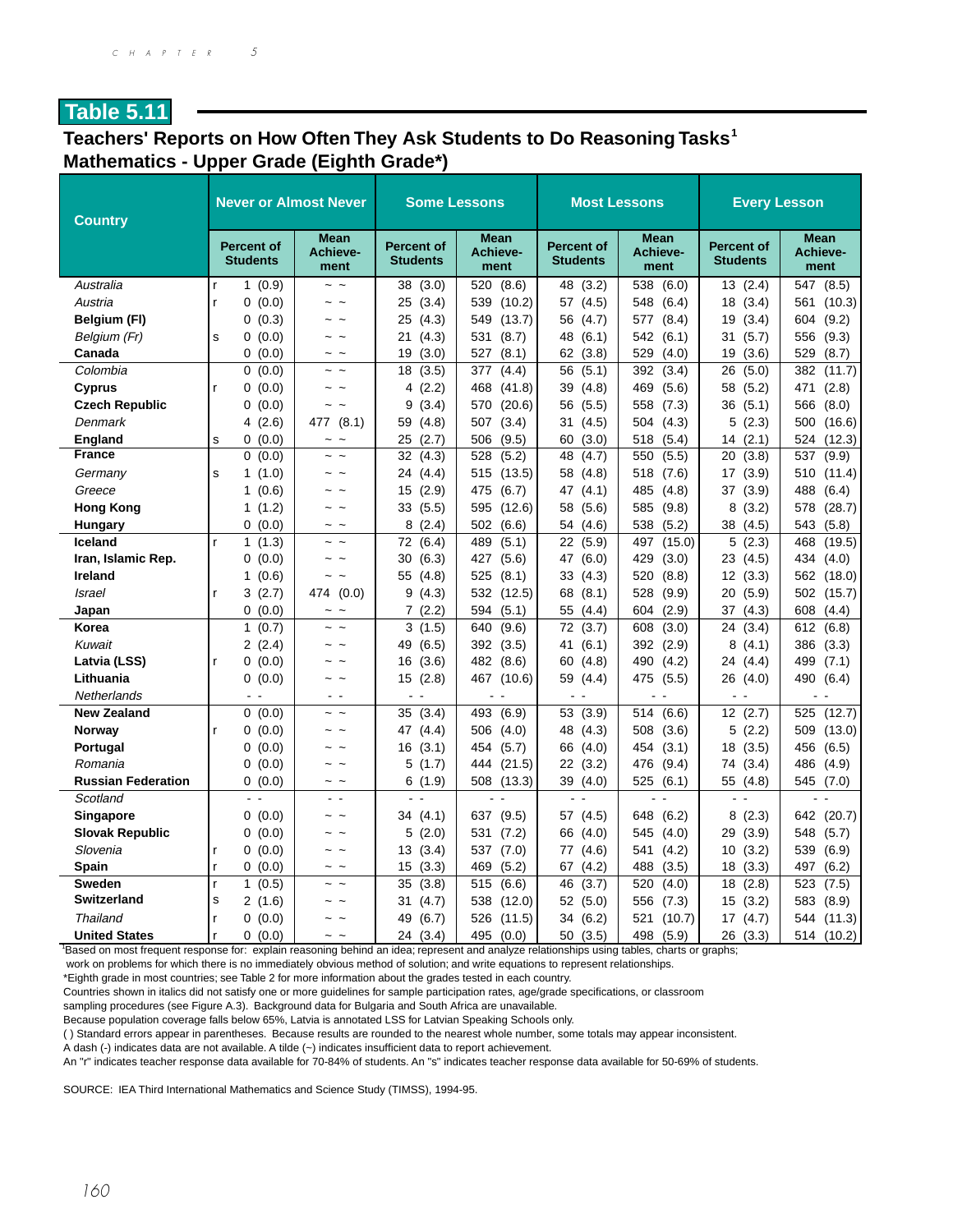# **Students' Reports on Frequency of Using Things from Everyday Life in Solving Mathematics Problems - Upper Grade (Eighth Grade\*)**

| <b>Country</b>            | <b>Never</b><br><b>Once in a While</b><br>Mean<br>Mean<br>Percent of<br><b>Percent of</b><br><b>Percent of</b><br>Achieve-<br><b>Achieve-</b><br><b>Students</b><br><b>Students</b><br><b>Students</b><br>ment<br>ment |               |             | <b>Pretty Often</b> | <b>Almost Always</b> |                                 |                                      |                           |
|---------------------------|------------------------------------------------------------------------------------------------------------------------------------------------------------------------------------------------------------------------|---------------|-------------|---------------------|----------------------|---------------------------------|--------------------------------------|---------------------------|
|                           |                                                                                                                                                                                                                        |               |             |                     |                      | Mean<br><b>Achieve-</b><br>ment | <b>Percent of</b><br><b>Students</b> | Mean<br>Achieve-<br>ment  |
| Australia                 | (0.6)                                                                                                                                                                                                                  | 512           | (0.9)       | (3.9)               | (0.8)                | 536                             | (0.6)                                | 513                       |
|                           | 14                                                                                                                                                                                                                     | (5.4)         | 39          | 543                 | 34                   | (4.7)                           | 13                                   | (5.5)                     |
| Austria                   | 21<br>(1.1)                                                                                                                                                                                                            | 536<br>(4.6)  | (1.2)<br>44 | 546<br>(4.1)        | 23<br>(0.8)          | 545<br>(4.8)                    | 12(0.8)                              | 519<br>(6.3)              |
| Belgium (FI)              | (1.5)<br>34                                                                                                                                                                                                            | (5.0)<br>563  | 41<br>(1.4) | (7.8)<br>576        | 20<br>(1.0)          | (5.6)<br>567                    | 5(0.5)                               | 512<br>(10.2)             |
| Belgium (Fr)              | 39<br>(1.5)                                                                                                                                                                                                            | 525<br>(4.4)  | 39<br>(1.4) | 543<br>(4.1)        | 15<br>(1.0)          | 514<br>(7.7)                    | 8(0.7)                               | 510<br>(11.8)             |
| Canada                    | 13                                                                                                                                                                                                                     | 528           | 36          | 534                 | 34                   | 530                             | 17                                   | (3.9)                     |
|                           | (1.0)                                                                                                                                                                                                                  | (6.9)         | (0.8)       | (2.3)               | (1.0)                | (3.3)                           | (0.6)                                | 517                       |
| Colombia                  | 20                                                                                                                                                                                                                     | 386           | 32          | 392                 | 23                   | 392                             | 25                                   | 382                       |
|                           | (1.6)                                                                                                                                                                                                                  | (4.9)         | (1.5)       | (4.5)               | (1.0)                | (4.5)                           | (1.2)                                | (5.5)                     |
| Cyprus                    | 18<br>(1.0)                                                                                                                                                                                                            | 464<br>(3.6)  | 28<br>(0.9) | 483<br>(3.4)        | 38<br>(1.0)          | 481<br>(3.5)                    | (0.9)<br>16                          | 462 (4.4)                 |
| <b>Czech Republic</b>     | (0.8)                                                                                                                                                                                                                  | 553           | 41          | (5.8)               | (1.3)                | (5.5)                           | 9                                    | 552                       |
|                           | 16                                                                                                                                                                                                                     | (5.6)         | (1.1)       | 565                 | 34                   | 573                             | (0.6)                                | (8.3)                     |
| Denmark                   | (1.3)                                                                                                                                                                                                                  | 494           | 51          | (3.5)               | 16                   | 508                             | 5                                    | 485                       |
|                           | 28                                                                                                                                                                                                                     | (4.7)         | (1.5)       | 510                 | (1.3)                | (5.2)                           | (0.5)                                | (11.0)                    |
| England                   | (0.9)<br>11                                                                                                                                                                                                            | 509<br>(7.4)  | 36<br>(1.2) | (4.3)<br>508        | 41<br>(1.3)          | (2.7)<br>512                    | 12(0.8)                              | 487<br>(6.9)              |
| <b>France</b>             | 24                                                                                                                                                                                                                     | 526           | 38          | 543                 | 26                   | (4.5)                           | 12                                   | 536                       |
|                           | (1.5)                                                                                                                                                                                                                  | (3.7)         | (1.0)       | (3.2)               | (1.3)                | 549                             | (0.8)                                | (5.8)                     |
| Germany                   | 26<br>(1.4)                                                                                                                                                                                                            | 505<br>(4.8)  | 45<br>(1.5) | 519<br>(5.1)        | 19<br>(1.1)          | (6.7)<br>511                    | 10 (0.8)                             | 488<br>(6.6)              |
| Greece                    | (0.8)                                                                                                                                                                                                                  | (5.3)         | 28          | 482                 | 36                   | (3.8)                           | (0.7)                                | (4.3)                     |
|                           | 16                                                                                                                                                                                                                     | 467           | (0.9)       | (3.9)               | (1.1)                | 496                             | 20                                   | 484                       |
| <b>Hong Kong</b>          | (1.3)                                                                                                                                                                                                                  | 578           | 45          | 599                 | (0.9)                | (7.2)                           | 8                                    | 570                       |
|                           | 26                                                                                                                                                                                                                     | (7.8)         | (1.1)       | (6.7)               | 20                   | 593                             | (0.6)                                | (10.7)                    |
| Hungary                   | 29                                                                                                                                                                                                                     | 537           | 48          | 545                 | 18                   | 534                             | 6                                    | 508                       |
|                           | (1.2)                                                                                                                                                                                                                  | (4.5)         | (1.2)       | (4.0)               | (0.8)                | (6.3)                           | (0.5)                                | (9.7)                     |
| Iceland                   | (2.6)                                                                                                                                                                                                                  | 491           | (2.4)       | (4.8)               | 21                   | 482                             | 8                                    | (10.6)                    |
|                           | 35                                                                                                                                                                                                                     | (6.4)         | 36          | 497                 | (1.3)                | (6.9)                           | (1.2)                                | 451                       |
| Iran, Islamic Rep.        | (0.9)                                                                                                                                                                                                                  | 424           | (1.0)       | 429                 | 28                   | 432                             | 33                                   | 432                       |
|                           | 15                                                                                                                                                                                                                     | (5.6)         | 24          | (4.1)               | (1.2)                | (2.5)                           | (1.0)                                | (3.4)                     |
| <b>Ireland</b>            | 39<br>(1.3)                                                                                                                                                                                                            | 529<br>(5.0)  | 33<br>(0.9) | 543<br>(5.6)        | 18<br>(0.9)          | 524<br>(7.2)                    | 9(0.7)                               | 495<br>(7.5)              |
| <b>Israel</b>             | 19<br>(1.9)                                                                                                                                                                                                            | 527<br>(10.7) | 41<br>(1.5) | 533<br>(8.6)        | 23<br>(1.5)          | 516<br>(6.3)                    | 16(1.1)                              | (6.7)<br>511              |
| Japan                     | 25<br>(1.1)                                                                                                                                                                                                            | 594<br>(3.8)  | 57<br>(0.9) | 608<br>(2.1)        | 16<br>(0.8)          | 612<br>(3.4)                    | 2(0.2)                               | $\widetilde{\phantom{m}}$ |
| Korea                     | 31<br>(1.1)                                                                                                                                                                                                            | 604<br>(3.4)  | 50<br>(1.0) | 613<br>(3.3)        | 13<br>(0.7)          | 613<br>(6.7)                    | 5(0.5)                               | (10.8)<br>571             |
| Kuwait                    | 22                                                                                                                                                                                                                     | 399           | 35          | 396                 | 23                   | (3.3)                           | 21                                   | 381                       |
|                           | (1.5)                                                                                                                                                                                                                  | (3.9)         | (1.6)       | (2.8)               | (1.5)                | 390                             | (1.7)                                | (3.6)                     |
| Latvia (LSS)              | (0.9)                                                                                                                                                                                                                  | 494           | 18          | 498                 | 29                   | 495                             | 45                                   | 492                       |
|                           | 8                                                                                                                                                                                                                      | (7.2)         | (0.9)       | (5.3)               | (1.0)                | (4.0)                           | (1.4)                                | (3.9)                     |
| Lithuania                 | 20<br>(1.0)                                                                                                                                                                                                            | 479<br>(5.1)  | 39<br>(1.0) | 481<br>(4.1)        | 27<br>(1.1)          | 480<br>(4.8)                    | 14(0.8)                              | 466<br>(6.4)              |
| Netherlands               | 27                                                                                                                                                                                                                     | 522           | 48          | 549                 | 17                   | (7.1)                           | 8                                    | 545                       |
|                           | (1.5)                                                                                                                                                                                                                  | (10.0)        | (1.5)       | (6.1)               | (1.1)                | 558                             | (0.7)                                | (11.1)                    |
| <b>New Zealand</b>        | 8                                                                                                                                                                                                                      | 488           | 38          | (5.1)               | 39                   | 512                             | 15                                   | 495                       |
|                           | (0.6)                                                                                                                                                                                                                  | (7.1)         | (1.0)       | 516                 | (1.1)                | (4.7)                           | (0.7)                                | (5.9)                     |
| Norway                    | (1.2)<br>31                                                                                                                                                                                                            | (3.1)<br>493  | 46<br>(1.1) | 508<br>(2.5)        | 18<br>(0.9)          | 522<br>(4.5)                    | 6(0.5)                               | 487<br>(8.2)              |
| Portugal                  | (0.9)                                                                                                                                                                                                                  | (3.5)         | 36          | (3.1)               | 24                   | 452                             | 20                                   | (3.2)                     |
|                           | 20                                                                                                                                                                                                                     | 457           | (1.0)       | 459                 | (0.9)                | (3.4)                           | (0.9)                                | 448                       |
| Romania                   | 15                                                                                                                                                                                                                     | 483           | (1.2)       | 492                 | 23                   | 479                             | 21                                   | 469                       |
|                           | (0.8)                                                                                                                                                                                                                  | (5.9)         | 41          | (4.9)               | (0.8)                | (5.2)                           | (0.9)                                | (5.2)                     |
| <b>Russian Federation</b> | 17                                                                                                                                                                                                                     | (5.0)         | (1.2)       | (5.0)               | 21                   | (9.4)                           | 9                                    | 502                       |
|                           | (1.1)                                                                                                                                                                                                                  | 532           | 52          | 542                 | (1.6)                | 541                             | (0.8)                                | (8.5)                     |
| Scotland                  | 17                                                                                                                                                                                                                     | 492           | 35          | 511                 | 33                   | 502                             | 15                                   | 479                       |
|                           | (1.0)                                                                                                                                                                                                                  | (6.2)         | (1.1)       | (6.1)               | (1.1)                | (6.6)                           | (0.9)                                | (8.4)                     |
| Singapore                 | 20                                                                                                                                                                                                                     | (6.3)         | 41          | (5.2)               | 30                   | 645                             | 10                                   | (5.9)                     |
|                           | (0.9)                                                                                                                                                                                                                  | 633           | (1.0)       | 652                 | (0.9)                | (5.7)                           | (0.5)                                | 627                       |
| <b>Slovak Republic</b>    | (1.6)<br>36                                                                                                                                                                                                            | (3.7)<br>531  | 43<br>(1.2) | 560<br>(4.4)        | 16<br>(0.9)          | (5.3)<br>557                    | 5(0.5)                               | 527<br>(11.2)             |
| Slovenia                  | 15                                                                                                                                                                                                                     | 536           | 55          | 543                 | 21                   | 546                             | 8                                    | 522                       |
|                           | (0.9)                                                                                                                                                                                                                  | (4.1)         | (1.2)       | (3.8)               | (0.9)                | (5.0)                           | (0.8)                                | (7.0)                     |
| Spain                     | 15<br>(1.0)                                                                                                                                                                                                            | (3.6)<br>469  | 31<br>(1.1) | (2.7)<br>492        | 26<br>(1.0)          | (2.8)<br>495                    | 27 (1.1)                             | 486<br>(3.1)              |
| <b>Sweden</b>             | 29                                                                                                                                                                                                                     | 509           | 41          | 525                 | 23                   | 525                             | $\overline{7}$                       | (5.8)                     |
|                           | (1.1)                                                                                                                                                                                                                  | (3.8)         | (0.9)       | (3.6)               | (0.8)                | (3.9)                           | (0.6)                                | 517                       |
| <b>Switzerland</b>        | 17<br>(1.0)                                                                                                                                                                                                            | 543<br>(5.1)  | 51<br>(1.1) | 552<br>(3.0)        | 25<br>(1.2)          | 549<br>(4.3)                    | 7(0.6)                               | (8.9)<br>523              |
| <b>Thailand</b>           | 19                                                                                                                                                                                                                     | (5.4)         | 44          | (5.3)               | 26                   | 530                             | 11                                   | (7.5)                     |
|                           | (0.8)                                                                                                                                                                                                                  | 513           | (0.9)       | 524                 | (0.9)                | (8.1)                           | (0.7)                                | 518                       |
| <b>United States</b>      | (0.8)                                                                                                                                                                                                                  | 491           | 34          | 515                 | 31                   | (5.0)                           | 21                                   | (5.4)                     |
|                           | 14                                                                                                                                                                                                                     | (6.3)         | (1.1)       | (4.7)               | (1.0)                | 504                             | (0.9)                                | 481                       |

\*Eighth grade in most countries; see Table 2 for more information about the grades tested in each country.

Countries shown in italics did not satisfy one or more guidelines for sample participation rates, age/grade specifications, or classroom

sampling procedures (see Figure A.3). Background data for Bulgaria and South Africa are unavailable.

Because population coverage falls below 65%, Latvia is annotated LSS for Latvian Speaking Schools only.

( ) Standard errors appear in parentheses. Because results are rounded to the nearest whole number, some totals may appear inconsistent.

A tilde (~) indicates insufficient data to report achievement.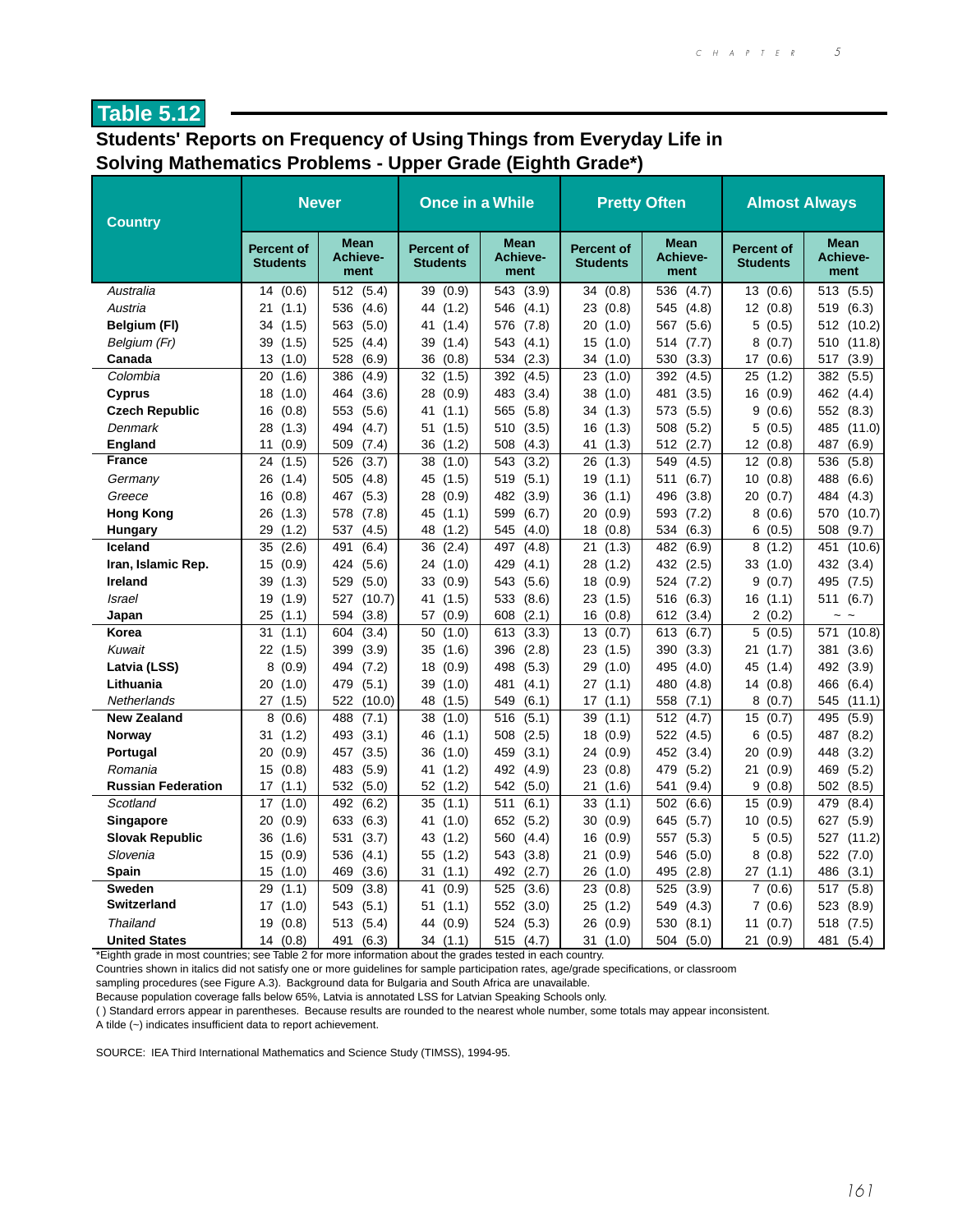#### HOW ARE CALCULATORS AND COMPUTERS USED?

As shown in Table 5.13, nearly all eighth-grade students reported having a calculator in the home, except in Iran (61%), Romania (62%), and Thailand (68%). Internationally, fewer students reported a computer in the home, even though more than three-fourths did so in Denmark, England, Iceland, Ireland, Israel, the Netherlands, and Scotland. Between 50% and 75% so reported in Australia, Austria, Belgium (Flemish), Belgium (French), Canada, Germany, Kuwait, New Zealand, Norway, Sweden, Switzerland, and the United States. Fewer than 20% of the eighth-grade students reported home computers in Colombia, Iran, Latvia (LSS), Romania, and Thailand.

Table 5.14 provides teachers' reports about how often calculators are used in eighthgrade mathematics classes. Even though calculators appear to be widely available in most countries, teachers reported considerable variation from country to country in the frequency of calculator use in mathematics classrooms. Although using calculators can take the drudgery out of mathematics and free the learner to concentrate on higher-order problem-solving skills, another point of view is that permitting unrestricted use of calculators may damage students' mastery of basic skills in mathematics.

According to teachers in many of the TIMSS countries, three-fourths or more of the eighth-grade students use calculators almost every day in their mathematics classes. The exceptions to at least weekly usage for the majority of the students were Belgium (Flemish), Greece, Iran, Ireland, Japan, Korea, Romania, and Thailand. As revealed in Table 5.15, teachers reported that students use calculators for a variety of purposes. Across countries, no single use appears to predominate, although checking answers, routine computation, and solving complex problems are frequent purposes in many countries. Using calculators on tests and exams was often less frequent than other uses, ranging from 0% of the students in Japan and Thailand to 64% in Austria.

Students' reports about the frequency of calculator usage in mathematics classes are presented in Table 5.16. Because different response categories were used for the student and teacher versions of the question, a direct comparison is difficult. It does appear that fewer students than teachers indicated nearly always using calculators. However, combining the two most frequent categories for students (pretty often and almost always) and comparing those percentages of responses to the two most frequent response categories for teachers (almost every day and once or twice a week) yields a fair degree of agreement between teachers' and students' reports.

Table 5.17 contains teachers' reports about how often computers are used in mathematics class to solve exercises or problems, and Table 5.18 contains students' responses to a similar question. Internationally, substantial percentages of teachers and students agreed that the computer is almost never used in most students' mathematics lessons. Teachers and students agree on moderate use of computers (more than 20% of the students in some lessons) in Austria, Denmark, England, Sweden, and the United States.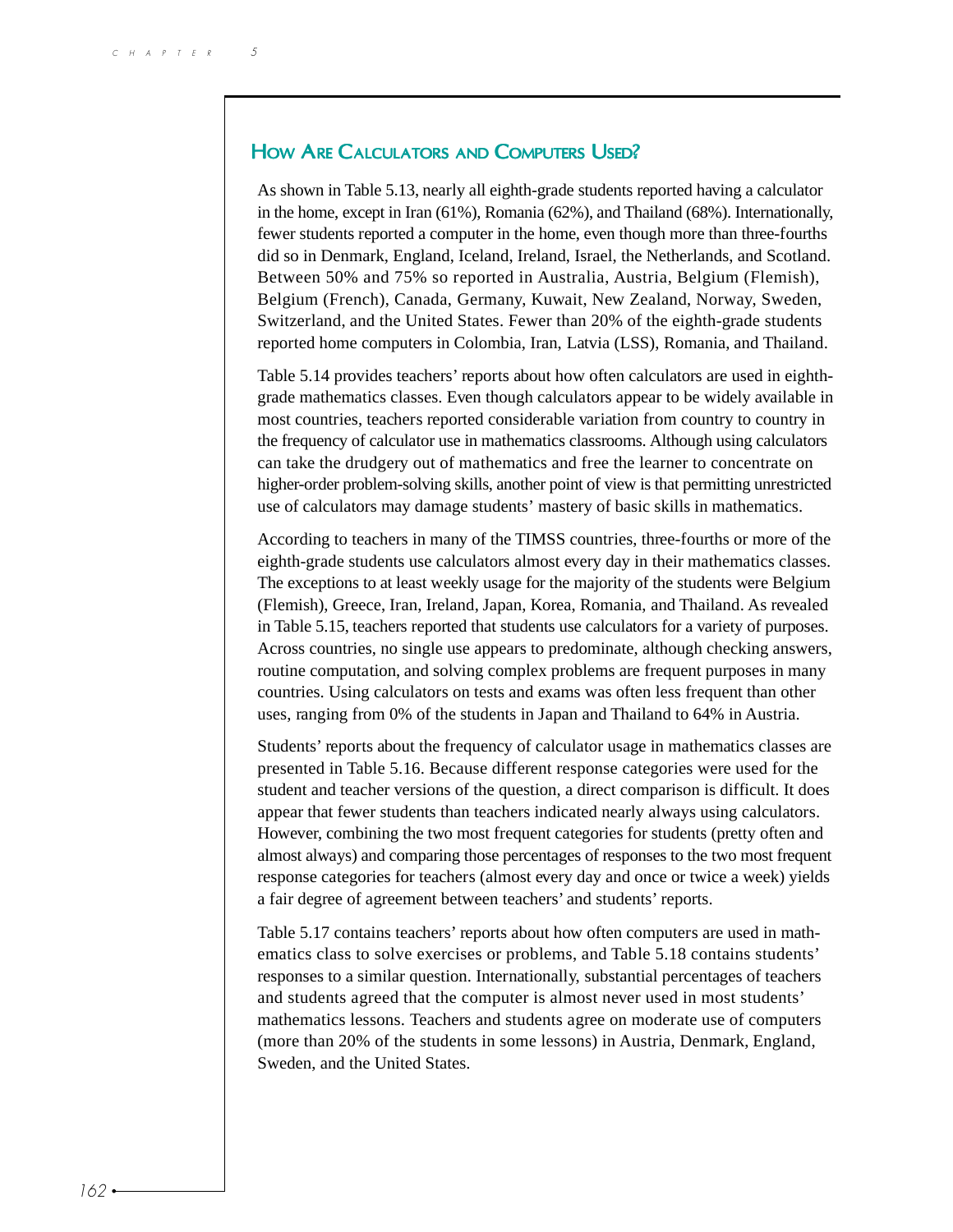### **Students' Reports on Having a Calculator and Computer in the Home Mathematics - Upper Grade (Eighth Grade\*)**

|                                                                                                                                    |                                      |                                        | <b>Calculator</b>                    |                                                   | <b>Computer</b>                      |                                 |                                      |                                        |  |  |
|------------------------------------------------------------------------------------------------------------------------------------|--------------------------------------|----------------------------------------|--------------------------------------|---------------------------------------------------|--------------------------------------|---------------------------------|--------------------------------------|----------------------------------------|--|--|
| <b>Country</b>                                                                                                                     | <b>Yes</b>                           |                                        | <b>No</b>                            |                                                   | <b>Yes</b>                           |                                 |                                      | <b>No</b>                              |  |  |
|                                                                                                                                    | <b>Percent of</b><br><b>Students</b> | <b>Mean</b><br><b>Achieve-</b><br>ment | <b>Percent of</b><br><b>Students</b> | Mean<br>Achieve-<br>ment                          | <b>Percent of</b><br><b>Students</b> | <b>Mean</b><br>Achieve-<br>ment | <b>Percent of</b><br><b>Students</b> | <b>Mean</b><br><b>Achieve-</b><br>ment |  |  |
| Australia                                                                                                                          | 97<br>(0.3)                          | 533<br>(4.0)                           | 3(0.3)                               | 447<br>(11.1)                                     | 73 (1.2)                             | 539<br>(4.3)                    | (1.2)<br>27                          | 510<br>(4.5)                           |  |  |
| Austria                                                                                                                            | 100<br>(0.1)                         | (3.2)<br>540                           | 0(0.1)                               |                                                   | 59<br>(1.5)                          | 546<br>(3.5)                    | 41<br>(1.5)                          | 532<br>(4.0)                           |  |  |
| Belgium (FI)                                                                                                                       | 97<br>(0.8)                          | (5.2)<br>569                           | 3(0.8)                               | 465<br>(20.2)                                     | 67<br>(1.3)                          | (5.8)<br>573                    | 33<br>(1.3)                          | 551<br>(6.3)                           |  |  |
| Belgium (Fr)                                                                                                                       | 98<br>(0.3)                          | 528<br>(3.4)                           | 2(0.3)                               |                                                   | 60<br>(1.4)                          | 538<br>(3.2)                    | 40<br>(1.4)                          | 511<br>(4.7)                           |  |  |
| Canada                                                                                                                             | 98<br>(0.2)                          | 529<br>(2.3)                           | 2 (0.2)                              | $\sim$                                            | 61<br>(1.3)                          | (2.4)<br>537                    | 39<br>(1.3)                          | 512<br>(3.2)                           |  |  |
| Colombia                                                                                                                           | 88<br>(1.5)                          | (3.0)<br>389                           | 12 <sup>°</sup><br>(1.5)             | 356<br>(8.6)                                      | (1.2)<br>11                          | (8.7)<br>405                    | (1.2)<br>89                          | 382<br>(3.4)                           |  |  |
| <b>Cyprus</b>                                                                                                                      | 96<br>(0.4)                          | 477<br>(2.0)                           | 4 (0.4)                              | 418<br>(7.3)                                      | 39<br>(0.9)                          | 484<br>(2.9)                    | (0.9)<br>61                          | 469<br>(2.4)                           |  |  |
| <b>Czech Republic</b>                                                                                                              | 99<br>(0.2)                          | (4.9)<br>564                           | 1<br>(0.2)                           |                                                   | 36<br>(1.2)                          | (5.3)<br>579                    | 64<br>(1.2)                          | (5.1)<br>555                           |  |  |
| Denmark                                                                                                                            | 99<br>(0.3)                          | 504<br>(2.9)                           | (0.3)<br>1                           |                                                   | 76<br>(1.2)                          | 508<br>(2.9)                    | 24<br>(1.2)                          | 490<br>(4.9)                           |  |  |
| England                                                                                                                            | 99<br>(0.2)                          | 508<br>(2.7)                           | (0.2)<br>1.                          | $\sim$<br>÷                                       | 89<br>(0.8)                          | 506<br>(3.1)                    | (0.8)<br>11                          | 512<br>(8.2)                           |  |  |
| <b>France</b>                                                                                                                      | 99<br>(0.2)                          | 540<br>(3.1)                           | 1<br>(0.2)                           | $\sim$<br>$\sim$                                  | 50<br>(1.3)                          | 547<br>(3.6)                    | 50<br>(1.3)                          | 531<br>(3.6)                           |  |  |
| Germany                                                                                                                            | 99<br>(0.2)                          | 510<br>(4.4)                           | 1 $(0.2)$                            | ∼<br>$\ddot{\phantom{1}}$                         | 71<br>(1.0)                          | 512<br>(4.3)                    | 29<br>(1.0)                          | 504<br>(5.6)                           |  |  |
| Greece                                                                                                                             | 87<br>(0.6)                          | 491<br>(3.0)                           | 13(0.6)                              | 437 (4.6)                                         | 29<br>(1.0)                          | 500<br>(5.3)                    | (1.0)<br>71                          | (2.8)<br>478                           |  |  |
| <b>Hong Kong</b>                                                                                                                   | 99<br>(0.1)                          | 590<br>(6.4)                           | (0.1)<br>1                           |                                                   | 39<br>(1.9)                          | 606<br>(7.2)                    | 61<br>(1.9)                          | 580<br>(6.5)                           |  |  |
| <b>Hungary</b>                                                                                                                     | 97<br>(0.4)                          | 541<br>(3.1)                           | 3 (0.4)                              | 457 (12.9)                                        | 37<br>(1.2)                          | (3.7)<br>569                    | 63<br>(1.2)                          | 521<br>(3.4)                           |  |  |
| <b>Iceland</b>                                                                                                                     | 100<br>(0.1)                         | 488<br>(4.5)                           | 0<br>(0.1)                           |                                                   | 77<br>(1.4)                          | 488<br>(4.7)                    | 23<br>(1.4)                          | 483<br>(5.7)                           |  |  |
| Iran, Islamic Rep.                                                                                                                 | (1.8)<br>61                          | 437<br>(2.2)                           | 39 (1.8)                             | 417 (2.9)                                         | 4<br>(0.4)                           | 440<br>(6.9)                    | (0.4)<br>96                          | 429<br>(2.1)                           |  |  |
| Ireland                                                                                                                            | 97<br>(0.3)                          | 529<br>(5.0)                           | 3(0.3)                               | 497 (13.3)                                        | (1.1)<br>78                          | 531<br>(5.3)                    | 22 (1.1)                             | 521<br>(6.4)                           |  |  |
| <b>Israel</b>                                                                                                                      | 99<br>(0.3)                          | 524<br>(6.1)                           | 1(0.3)                               | ∼<br>$\ddot{\phantom{1}}$                         | 76<br>(2.1)                          | 534<br>(5.8)                    | 24 (2.1)                             | 496<br>(9.1)                           |  |  |
| Japan                                                                                                                              |                                      |                                        | $\sim$ $\sim$                        |                                                   |                                      |                                 |                                      |                                        |  |  |
| Korea                                                                                                                              | 91<br>(0.5)                          | 610<br>(2.5)                           | 9(0.5)                               | (8.1)<br>578                                      | (1.2)<br>39                          | 632<br>(3.6)                    | 61<br>(1.2)                          | 592 (2.8)                              |  |  |
| Kuwait                                                                                                                             | 84<br>(1.4)                          | (2.5)<br>395                           | 16(1.4)                              | (3.6)<br>380                                      | (2.1)<br>53                          | 394<br>(3.4)                    | (2.1)<br>47                          | 390<br>(2.8)                           |  |  |
| Latvia (LSS)                                                                                                                       | 94 (0.5)                             | 495<br>(3.1)                           | 6 (0.5)                              | 473<br>(8.1)                                      | (0.9)<br>13                          | 492<br>(5.6)                    | (0.9)<br>87                          | 495<br>(3.1)                           |  |  |
| Lithuania                                                                                                                          | 90<br>(1.0)                          | 482<br>(3.6)                           | (1.0)<br>10                          | 443<br>(6.3)                                      | 42<br>(1.4)                          | 478<br>(3.9)                    | 58<br>(1.4)                          | 477<br>(4.2)                           |  |  |
| Netherlands                                                                                                                        | 100<br>(0.1)                         | 542<br>(7.0)                           | 0<br>(0.1)                           | $\overline{\phantom{a}}$<br>$\tilde{\phantom{a}}$ | 85<br>(1.2)                          | 545<br>(8.1)                    | 15<br>(1.2)                          | 524<br>(7.7)                           |  |  |
| <b>New Zealand</b>                                                                                                                 | 99<br>(0.2)                          | 509<br>(4.5)                           | (0.2)<br>1                           | $\sim$                                            | (1.3)<br>60                          | 520<br>(5.0)                    | 40<br>(1.3)                          | 491<br>(4.6)                           |  |  |
| Norway                                                                                                                             | 99<br>(0.2)                          | (2.2)<br>504                           | (0.2)<br>1.                          | $\overline{\phantom{a}}$                          | 64<br>(1.1)                          | 512<br>(2.7)                    | 36<br>(1.1)                          | 489<br>(3.1)                           |  |  |
| Portugal                                                                                                                           | (0.2)<br>99                          | (2.5)<br>455                           | 1 $(0.2)$                            | $\ddot{\phantom{1}}$                              | 39<br>(1.8)                          | 469<br>(3.4)                    | 61<br>(1.8)                          | 446<br>(2.2)                           |  |  |
| Romania                                                                                                                            | 62 (1.5)                             | 491<br>(4.7)                           | 38<br>(1.5)                          | (5.1)<br>467                                      | 19<br>(1.2)                          | 496<br>(7.3)                    | 81<br>(1.2)                          | 479<br>(4.0)                           |  |  |
| <b>Russian Federation</b>                                                                                                          | 92<br>(0.8)                          | (5.0)<br>539                           | 8(0.8)                               | 498<br>(10.8)                                     | (1.5)<br>35                          | 537<br>(5.6)                    | (1.5)<br>65                          | 535<br>(6.2)                           |  |  |
| Scotland                                                                                                                           | 98<br>(0.4)                          | 500<br>(5.7)                           | 2(0.4)                               |                                                   | 90<br>(0.6)                          | 499<br>(5.8)                    | 10<br>(0.6)                          | 504<br>(7.4)                           |  |  |
| <b>Singapore</b>                                                                                                                   | 100<br>(0.1)                         | 644<br>(4.9)                           | 0<br>(0.1)                           |                                                   | 49<br>(1.5)                          | (5.1)<br>657                    | 51<br>(1.5)                          | 630<br>(5.0)                           |  |  |
| <b>Slovak Republic</b>                                                                                                             | 99<br>(0.2)                          | 548<br>(3.3)                           | 1 $(0.2)$                            |                                                   | (1.2)<br>31                          | 563<br>(4.4)                    | (1.2)<br>69                          | (3.6)<br>540                           |  |  |
| Slovenia                                                                                                                           | 98<br>(0.3)                          | 542<br>(3.0)                           | 2 (0.3)                              | $\sim$                                            | 47<br>(1.3)                          | (3.7)<br>560                    | 53<br>(1.3)                          | (3.4)<br>524                           |  |  |
| <b>Spain</b>                                                                                                                       | 99<br>(0.2)                          | 488<br>(2.0)                           | (0.2)<br>1                           | $\sim$<br>$\sim$                                  | 42<br>(1.2)                          | 499<br>(2.9)                    | 58<br>(1.2)                          | 479<br>(2.1)                           |  |  |
| <b>Sweden</b>                                                                                                                      | 99<br>(0.1)                          | 519<br>(2.9)                           | 1<br>(0.1)                           |                                                   | 60<br>(1.3)                          | 531<br>(2.8)                    | 40<br>(1.3)                          | 500<br>(3.6)                           |  |  |
| <b>Switzerland</b>                                                                                                                 | 99<br>(0.2)                          | (2.8)<br>547                           | (0.2)<br>1                           |                                                   | 66<br>(1.2)                          | (3.1)<br>554                    | (1.2)<br>34                          | (3.8)<br>531                           |  |  |
| Thailand                                                                                                                           | 68<br>(2.2)                          | 530<br>(7.1)                           | 32 (2.2)                             | 508<br>(4.1)                                      | (0.9)<br>4                           | (14.2)<br>573                   | 96<br>(0.9)                          | (5.4)<br>521                           |  |  |
| <b>United States</b><br>*Eighth grade in most countries: see Table 2 for more information about the grades tested in each country. | 98 (0.3)                             | 502 (4.5)                              | 2(0.3)                               | $\sim$<br>÷                                       | 59<br>(1.7)                          | 518<br>(4.8)                    | (1.7)<br>41                          | 474<br>(4.1)                           |  |  |

Countries shown in italics did not satisfy one or more guidelines for sample participation rates, age/grade specifications, or classroom

sampling procedures (see Figure A.3). Background data for Bulgaria and South Africa are unavailable.

Because population coverage falls below 65%, Latvia is annotated LSS for Latvian Speaking Schools only.

( ) Standard errors appear in parentheses. Because results are rounded to the nearest whole number, some totals may appear inconsistent.

A dash (-) indicates data are not available. A tilde (~) indicates insufficient data to report achievement.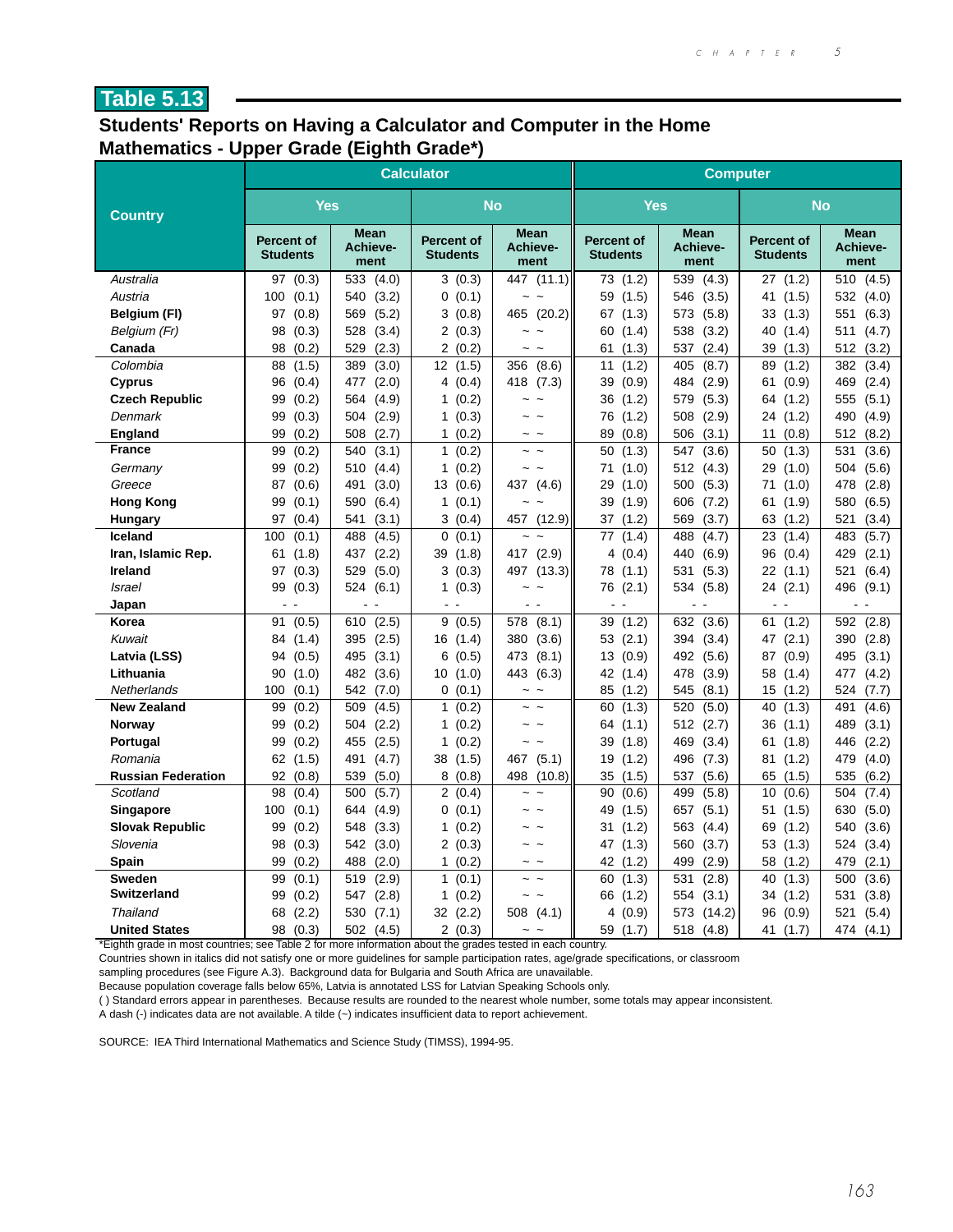### **Teachers' Reports on Frequency of Students' Use of Calculators in Mathematics Class1 Upper Grade (Eighth Grade\*)**

| <b>Country</b>            | <b>Never or Hardly Ever</b>                                             | <b>Once or Twice a</b><br><b>Month</b>                           | <b>Once or Twice a Week</b>                                             | <b>Almost Every Day</b>                                                        |  |  |  |
|---------------------------|-------------------------------------------------------------------------|------------------------------------------------------------------|-------------------------------------------------------------------------|--------------------------------------------------------------------------------|--|--|--|
|                           | Mean<br><b>Percent of</b><br><b>Achieve-</b><br><b>Students</b><br>ment | Mean<br>Percent of<br><b>Achieve-</b><br><b>Students</b><br>ment | <b>Mean</b><br><b>Percent of</b><br>Achieve-<br><b>Students</b><br>ment | <b>Mean</b><br><b>Percent of</b><br><b>Achieve-</b><br><b>Students</b><br>ment |  |  |  |
| Australia                 | 6(2.0)<br>512 (26.3)<br>$\mathsf{r}$                                    | 1(0.7)<br>$\sim$ $\sim$                                          | 10(1.7)<br>511<br>(14.7)                                                | (2.6)<br>537<br>83<br>(5.0)                                                    |  |  |  |
| Austria                   | 2(1.3)<br>r<br>$\tilde{\phantom{a}}$                                    | 470<br>3<br>(1.7)<br>(14.6)                                      | (2.1)<br>$\overline{7}$<br>560<br>(17.4)                                | (3.1)<br>87<br>550<br>(4.2)                                                    |  |  |  |
| Belgium (FI)              | 39<br>(4.9)<br>577<br>(12.1)                                            | 23<br>(3.9)<br>572<br>(16.4)                                     | (3.8)<br>584<br>(15.6)<br>14                                            | (3.5)<br>24<br>571<br>(6.4)                                                    |  |  |  |
| Belgium (Fr)              | (5.1)<br>553 (11.0)<br>s<br>18                                          | 25<br>(5.0)<br>551<br>(9.9)                                      | (4.9)<br>537<br>(8.7)<br>27                                             | 30<br>(5.5)<br>543<br>(9.2)                                                    |  |  |  |
| Canada                    | 5<br>489<br>(1.4)<br>(17.5)                                             | 3(0.9)<br>(13.1)<br>515                                          | 12<br>(2.5)<br>518<br>(9.9)                                             | 80<br>(2.8)<br>533<br>(3.8)                                                    |  |  |  |
| Colombia                  | 383<br>33<br>(4.6)<br>(4.0)                                             | (2.7)<br>11<br>397<br>(8.9)                                      | 22<br>(4.7)<br>401<br>(17.5)                                            | 34<br>(4.7)<br>377<br>(3.5)                                                    |  |  |  |
| Cyprus                    | (6.4)<br>27<br>(4.6)<br>471                                             | 8(2.5)<br>464<br>(4.3)                                           | 21<br>(4.1)<br>463<br>(6.9)                                             | (5.2)<br>44<br>475<br>(4.3)                                                    |  |  |  |
| <b>Czech Republic</b>     | 3<br>(1.9)<br>523<br>(19.8)                                             | 6<br>(2.3)<br>552<br>(17.5)                                      | (4.4)<br>566<br>(9.2)<br>17                                             | (4.9)<br>563<br>(5.7)<br>74                                                    |  |  |  |
| Denmark                   | 28<br>(4.9)<br>502 (5.6)                                                | 15(3.6)<br>503 (7.6)                                             | (6.2)<br>18<br>(3.7)<br>507                                             | 39<br>(4.9)<br>507<br>(4.1)                                                    |  |  |  |
| England                   | (0.0)<br>0<br>S<br>$\sim$                                               | 2(0.7)<br>$\tilde{}$<br>$\sim$                                   | (2.2)<br>479<br>(9.8)<br>15                                             | (2.2)<br>83<br>523<br>(4.5)                                                    |  |  |  |
| <b>France</b>             | (21.7)<br>4<br>(2.0)<br>537                                             | (23.3)<br>3<br>(1.6)<br>565                                      | 19<br>(3.4)<br>538<br>(6.0)                                             | 74<br>(4.2)<br>537<br>(4.1)                                                    |  |  |  |
| Germany                   | s<br>19<br>(3.8)<br>(9.8)<br>511                                        | 5(2.4)<br>579<br>(25.4)                                          | (3.2)<br>526<br>(19.4)<br>15                                            | 62 (4.5)<br>508<br>(7.0)                                                       |  |  |  |
| Greece                    | (4.1)<br>486<br>(3.8)<br>46                                             | 23(4.1)<br>475<br>(7.3)                                          | (2.4)<br>483<br>(9.1)<br>12                                             | 19<br>(3.6)<br>490<br>(6.0)                                                    |  |  |  |
| <b>Hong Kong</b>          | (38.8)<br>8<br>(3.0)<br>558                                             | 7(2.9)<br>581<br>(21.4)                                          | 18<br>(3.7)<br>555<br>(18.4)                                            | 67<br>(4.9)<br>601<br>(8.0)                                                    |  |  |  |
| <b>Hungary</b>            | (3.8)<br>29<br>533 (7.5)                                                | 512 (18.3)<br>5 (1.9)                                            | 6<br>(1.9)<br>534<br>(16.8)                                             | 60<br>(4.2)<br>540<br>(4.9)                                                    |  |  |  |
| <b>Iceland</b>            | $\mathbf{r}$<br>(0.0)<br>0<br>$\overline{\phantom{a}}$<br>$\sim$        | 0<br>(0.0)<br>$\overline{\phantom{a}}$<br>$\sim$                 | 4<br>(1.8)<br>476<br>(15.8)                                             | 96<br>(1.8)<br>(5.2)<br>490                                                    |  |  |  |
| Iran, Islamic Rep.        | (5.9)<br>422 (3.4)<br>54                                                | 32 (5.9)<br>437 (2.3)                                            | 9<br>(2.6)<br>432<br>(8.7)                                              | (2.0)<br>442<br>5<br>(5.8)                                                     |  |  |  |
| Ireland                   | 535 (8.0)<br>68<br>(4.6)                                                | 7(2.3)<br>490<br>(15.9)                                          | 515<br>13<br>(3.5)<br>(16.2)                                            | (3.2)<br>521<br>11<br>(16.6)                                                   |  |  |  |
| Israel                    | (5.7)<br>(9.0)<br>$\mathsf{r}$<br>11<br>501                             | 5(3.7)<br>588<br>(34.8)                                          | 517<br>(34.6)<br>11<br>(4.6)                                            | 73<br>(6.9)<br>518<br>(7.6)                                                    |  |  |  |
| Japan                     | 79<br>(3.7)<br>603<br>(2.9)                                             | 16<br>(3.4)<br>609<br>(9.1)                                      | (22.6)<br>(1.6)<br>620<br>4                                             | 2 (1.2)<br>$\sim$ $\sim$                                                       |  |  |  |
| Korea                     | (2.9)<br>76<br>(4.1)<br>613                                             | 16<br>(3.5)<br>608<br>(7.3)                                      | 8<br>(2.7)<br>585<br>(6.8)                                              | $\mathbf{1}$<br>(0.6)<br>$\sim$ $\sim$                                         |  |  |  |
| Kuwait                    | 23<br>(5.5)<br>(4.4)<br>400                                             | (2.9)<br>396<br>(6.5)<br>11                                      | 23<br>(7.2)<br>390<br>(4.3)                                             | 43<br>388<br>(7.9)<br>(3.2)                                                    |  |  |  |
| Latvia (LSS)              | (3.0)<br>13<br>499<br>(7.8)<br>r                                        | 13(3.6)<br>479<br>(8.6)                                          | 27<br>(4.4)<br>492<br>(7.1)                                             | 46<br>(4.9)<br>492<br>(5.2)                                                    |  |  |  |
| Lithuania                 | 12(2.9)<br>$\mathsf{r}$<br>453 (10.8)                                   | 6(2.2)<br>496 (22.0)                                             | (3.7)<br>461<br>(9.0)<br>20                                             | 62 (4.4)<br>485<br>(4.9)                                                       |  |  |  |
| Netherlands               | 0<br>(0.0)<br>$\ddot{ }$                                                | 2(1.5)<br>$\overline{\phantom{a}}$                               | (20.4)<br>(4.3)<br>535<br>17                                            | 81<br>(4.5)<br>545<br>(9.2)                                                    |  |  |  |
| <b>New Zealand</b>        | 7(2.1)<br>536 (18.4)                                                    | 5(1.6)<br>507 (12.6)                                             | 21<br>(3.4)<br>510<br>(9.3)                                             | (4.0)<br>505<br>(6.0)<br>66                                                    |  |  |  |
| <b>Norway</b>             | 2(1.3)<br>r<br>$\tilde{\phantom{a}}$                                    | 1(1.0)<br>$\tilde{\phantom{a}}$                                  | (3.8)<br>15<br>504<br>(6.2)                                             | 82<br>(3.8)<br>507<br>(2.8)                                                    |  |  |  |
| Portugal                  | 1<br>(0.9)<br>$\overline{ }$<br>$\ddot{\phantom{0}}$                    | 4(1.3)<br>452 (10.4)                                             | (3.4)<br>(5.9)<br>21<br>454                                             | (3.8)<br>74<br>455<br>(2.8)                                                    |  |  |  |
| Romania                   | 63 (4.2)<br>470 (5.1)                                                   | 7(2.3)<br>494 (12.2)                                             | (2.5)<br>521<br>(10.0)<br>10                                            | 19<br>(3.1)<br>490<br>(10.5)                                                   |  |  |  |
| <b>Russian Federation</b> | 9(2.1)<br>512 (11.0)                                                    | 6(2.1)<br>556 (21.4)                                             | (3.0)<br>533<br>(7.9)<br>18                                             | 67 (3.9)<br>536<br>(7.4)                                                       |  |  |  |
| Scotland                  | $\sim$ $\sim$<br>$\sim$ $\sim$                                          |                                                                  |                                                                         |                                                                                |  |  |  |
| <b>Singapore</b>          | 1<br>(0.8)<br>$\sim$ $\sim$                                             | 5(1.9)<br>617<br>(23.0)                                          | 12(2.7)<br>636<br>(14.1)                                                | 82<br>(3.2)<br>(5.4)<br>647                                                    |  |  |  |
| <b>Slovak Republic</b>    | 2<br>(1.1)<br>$\sim$<br>$\tilde{}$                                      | 6<br>(2.0)<br>547<br>(11.6)                                      | (2.5)<br>547<br>(12.2)<br>10                                            | 82 (3.1)<br>546<br>(3.6)                                                       |  |  |  |
| Slovenia                  | 35<br>539<br>(5.2)<br>(4.7)                                             | (3.3)<br>542<br>(10.3)<br>13                                     | (4.0)<br>534<br>(8.9)<br>17                                             | 35<br>(4.7)<br>543<br>(6.1)                                                    |  |  |  |
| Spain                     | $\mathsf{r}$<br>40<br>(4.4)<br>487<br>(4.7)                             | (12.2)<br>4 (1.9)<br>490                                         | (2.6)<br>(7.0)<br>11<br>479                                             | 45<br>(4.7)<br>489<br>(4.3)                                                    |  |  |  |
| <b>Sweden</b>             | (2.2)<br>495<br>7<br>(17.2)                                             | 21<br>(3.0)<br>523<br>(6.5)                                      | 37<br>(4.0)<br>520<br>(5.0)                                             | (3.9)<br>521<br>(5.6)<br>35                                                    |  |  |  |
| <b>Switzerland</b>        | s<br>545<br>36<br>(4.6)<br>(10.7)                                       | 8<br>(2.6)<br>547<br>(13.1)                                      | 24<br>(4.0)<br>545<br>(13.4)                                            | 32<br>(3.5)<br>567<br>(7.9)                                                    |  |  |  |
| Thailand                  | $\mathsf{r}$<br>72<br>(5.8)<br>(9.3)<br>532                             | (12.0)<br>15<br>(4.9)<br>525                                     | 9<br>(3.6)<br>(4.7)<br>501                                              | (1.8)<br>523<br>(13.1)<br>4                                                    |  |  |  |
| <b>United States</b>      | (2.3)<br>8<br>489<br>(17.7)<br>$\mathsf{r}$                             | (8.4)<br>10(2.0)<br>460                                          | 492<br>20<br>(3.4)<br>(7.6)                                             | 62 (4.2)<br>513<br>(5.8)                                                       |  |  |  |

1 Based on most frequent response for: checking answers, test and exams, routine computations, solving complex problems, and exploring number concepts.

\*Eighth grade in most countries; see Table 2 for more information about the grades tested in each country.

Countries shown in italics did not satisfy one or more guidelines for sample participation rates, age/grade specifications, or classroom

sampling procedures (see Figure A.3). Background data for Bulgaria and South Africa are unavailable.

Because population coverage falls below 65%, Latvia is annotated LSS for Latvian Speaking Schools only.

( ) Standard errors appear in parentheses. Because results are rounded to the nearest whole number, some totals may appear inconsistent.

A dash  $(-)$  indicates data are not available. A tilde  $(-)$  indicates insufficient data to report achievement.

An "r" indicates teacher response data available for 70-84% of students. An "s" indicates teacher response data available for 50-69% of students.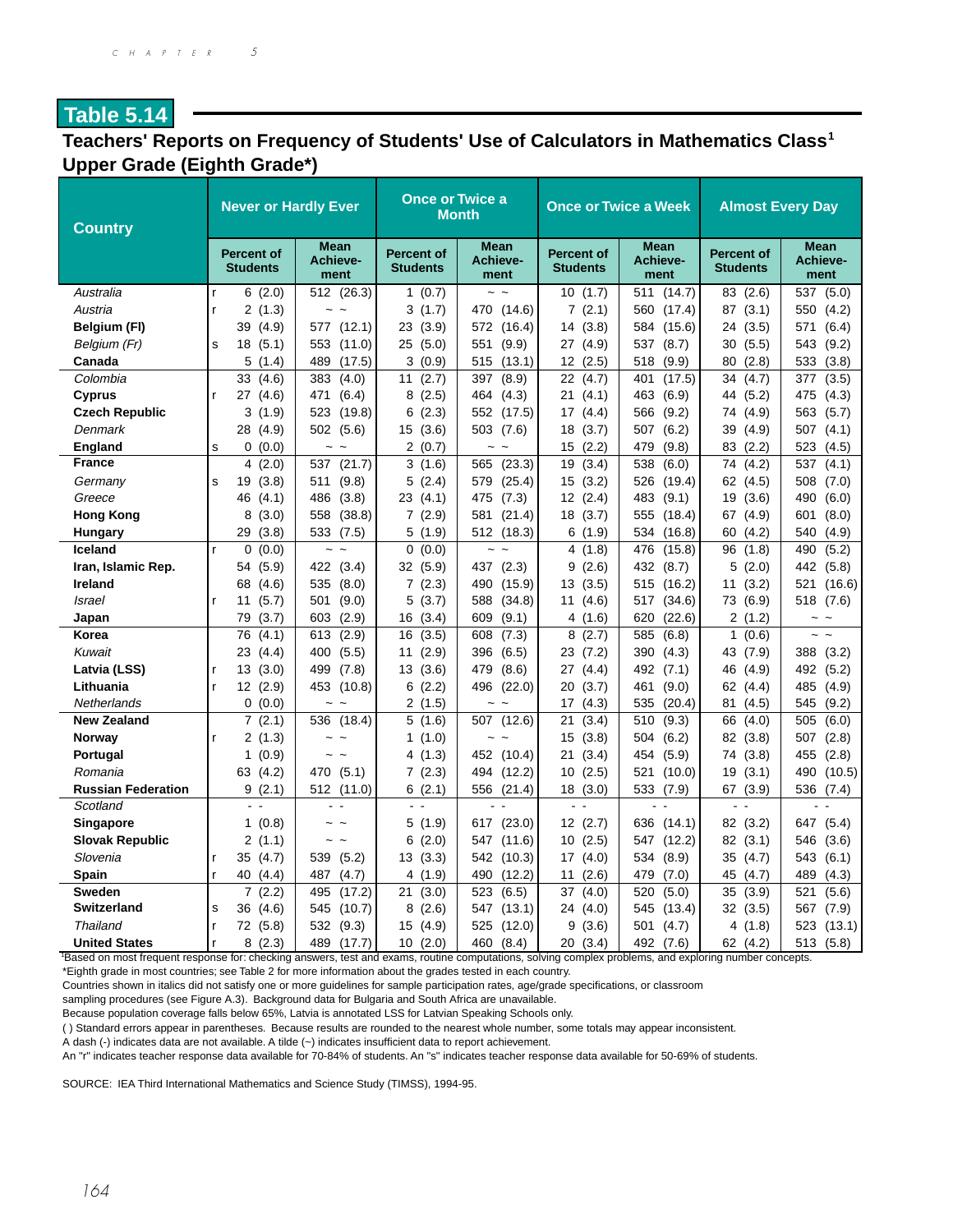# **Teachers' Reports on Ways in Which Calculators Are Used at Least Once or Twice a Week - Mathematics - Upper Grade (Eighth Grade\*)**

|                           | <b>Percent of Students by Type of Use</b> |                                                                    |   |                                   |   |                                  |              |                                       |              |                                                     |   |                                                      |
|---------------------------|-------------------------------------------|--------------------------------------------------------------------|---|-----------------------------------|---|----------------------------------|--------------|---------------------------------------|--------------|-----------------------------------------------------|---|------------------------------------------------------|
| <b>Country</b>            |                                           | Never or<br><b>Hardly Ever</b><br><b>Use</b><br><b>Calculators</b> |   | <b>Checking</b><br><b>Answers</b> |   | <b>Tests and</b><br><b>Exams</b> |              | <b>Routine</b><br><b>Computations</b> |              | <b>Solving</b><br><b>Complex</b><br><b>Problems</b> |   | <b>Exploring</b><br><b>Number</b><br><b>Concepts</b> |
| Australia                 | r                                         | 6(2.0)                                                             | r | (3.0)<br>84                       | r | (3.5)<br>47                      | r            | 92(2.1)                               | $\mathsf{r}$ | 76 (3.1)                                            | r | 48 (3.9)                                             |
| Austria                   | r                                         | $\overline{2}$<br>(1.3)                                            | r | (2.9)<br>91                       | r | 64 (4.2)                         | r            | 91(2.2)                               | r            | 70<br>(4.6)                                         | s | 28<br>(3.7)                                          |
| Belgium (FI)              |                                           | 39<br>(4.9)                                                        |   | (3.4)<br>24                       |   | (2.5)<br>10                      |              | (4.3)<br>28                           |              | (3.2)<br>15                                         |   | (2.3)<br>10                                          |
| Belgium (Fr)              | s                                         | (5.1)<br>18                                                        | s | 53<br>(6.3)                       | s | 16<br>(4.3)                      | s            | (5.8)<br>41                           | s            | (5.7)<br>39                                         | s | (5.5)<br>24                                          |
| Canada                    |                                           | 5<br>(1.4)                                                         |   | 85<br>(2.4)                       | r | 52<br>(4.4)                      |              | 82<br>(2.5)                           |              | 86<br>(2.7)                                         | r | 63<br>(4.2)                                          |
| Colombia                  |                                           | 33<br>(4.6)                                                        |   | 33<br>(4.4)                       |   | 18<br>(3.8)                      |              | 34<br>(4.7)                           |              | 32<br>(4.4)                                         |   | 30<br>(4.9)                                          |
| <b>Cyprus</b>             | r                                         | 27<br>(4.6)                                                        | r | 57<br>(5.3)                       | r | 4(2.3)                           | r            | (5.8)<br>51                           | r            | 35<br>(4.3)                                         | r | 21<br>(4.6)                                          |
| <b>Czech Republic</b>     |                                           | 3<br>(1.9)                                                         |   | 80<br>(4.2)                       |   | 22(5.1)                          |              | (5.2)<br>67                           |              | 80<br>(4.0)                                         |   | (5.2)<br>16                                          |
| Denmark                   |                                           | 28<br>(4.9)                                                        |   | 52<br>(4.9)                       | r | 5<br>(2.0)                       |              | 48<br>(5.1)                           |              | 33<br>(4.4)                                         |   | 25<br>(4.2)                                          |
| <b>England</b>            | s                                         | 0<br>(0.0)                                                         | s | 86<br>(2.4)                       | s | 42<br>(3.4)                      | s            | 96<br>(1.0)                           | s            | 73<br>(2.6)                                         | s | 55<br>(3.4)                                          |
| <b>France</b>             |                                           | (2.0)<br>4                                                         | r | 91<br>(2.8)                       | r | 57<br>(4.8)                      |              | 82<br>(3.5)                           |              | 50<br>(5.0)                                         | r | 39<br>(5.3)                                          |
| Germany                   | s                                         | 19<br>(3.8)                                                        | s | 67<br>(4.8)                       | s | 39<br>(4.9)                      | s            | 72<br>(4.4)                           | s            | (5.4)<br>64                                         | s | 27<br>(5.5)                                          |
| Greece                    |                                           | (4.1)<br>46                                                        |   | (3.5)<br>24                       |   | 2<br>(1.0)                       |              | 21<br>(3.5)                           |              | 21<br>(3.4)                                         |   | 8<br>(2.4)                                           |
| <b>Hong Kong</b>          |                                           | 8<br>(3.0)                                                         |   | (5.0)<br>74                       |   | (6.1)<br>53                      |              | (5.1)<br>79                           |              | 62<br>(5.8)                                         |   | (5.4)<br>29                                          |
| <b>Hungary</b>            |                                           | 29<br>(3.8)                                                        |   | (5.1)<br>56                       | r | (2.9)<br>14                      | r            | 43<br>(4.4)                           | r            | 53<br>(4.7)                                         | r | 53<br>(4.4)                                          |
| Iceland                   | r.                                        | 0<br>(0.0)                                                         | r | 91<br>(3.8)                       | r | 51<br>(8.4)                      | r            | 97<br>(2.1)                           | $\mathsf{r}$ | 99<br>(0.1)                                         | r | 69<br>(6.2)                                          |
| Iran, Islamic Rep.        |                                           | (5.9)<br>54                                                        |   | 4<br>(1.6)                        |   | 2 (1.7)                          |              | 8<br>(2.4)                            |              | 8<br>(2.8)                                          |   | 6<br>(1.6)                                           |
| Ireland                   |                                           | 68<br>(4.6)                                                        |   | 18<br>(4.0)                       |   | 4<br>(2.0)                       | r            | 17<br>(3.9)                           | r            | 7<br>(2.5)                                          | r | 4<br>(1.8)                                           |
| <b>Israel</b>             | r                                         | (5.7)<br>11                                                        | r | (6.4)<br>75                       | r | (7.9)<br>57                      | $\mathsf{r}$ | 72<br>(6.3)                           | r            | 56<br>(7.4)                                         | r | 43<br>(8.5)                                          |
| Japan                     |                                           | (3.7)<br>79                                                        |   | 1<br>(0.6)                        |   | 0<br>(0.0)                       |              | 3<br>(1.5)                            |              | 2<br>(0.7)                                          |   | 3<br>(1.4)                                           |
| Korea                     |                                           | 76<br>(4.1)                                                        |   | (0.9)<br>1                        |   | 1<br>(0.6)                       |              | 6<br>(2.5)                            |              | 4<br>(1.6)                                          |   | 1<br>(0.8)                                           |
| Kuwait                    |                                           | 23<br>(4.4)                                                        |   | (8.0)<br>51                       |   | 25<br>(6.6)                      |              | 52<br>(7.7)                           |              | 48<br>(6.3)                                         |   | 22<br>(6.4)                                          |
| Latvia (LSS)              | r                                         | 13<br>(3.0)                                                        | r | 50<br>(4.9)                       | r | 8<br>(2.8)                       | r            | 59<br>(4.2)                           | r            | (5.2)<br>49                                         | r | 17<br>(3.9)                                          |
| Lithuania                 | r                                         | 12 (2.9)                                                           | r | 72<br>(4.1)                       | r | (2.9)<br>9                       | r            | 66 (4.1)                              | r            | 58<br>(4.5)                                         | r | 18<br>(3.7)                                          |
| Netherlands               |                                           | 0<br>(0.0)                                                         |   | 83<br>(4.5)                       |   | 50<br>(6.1)                      |              | 97<br>(1.8)                           |              | 67<br>(4.9)                                         |   | 46<br>(5.3)                                          |
| <b>New Zealand</b>        |                                           | $\overline{7}$<br>(2.1)                                            |   | 41<br>(4.3)                       |   | 20<br>(3.1)                      |              | 85<br>(3.0)                           |              | 70<br>(4.0)                                         |   | (4.5)<br>54                                          |
| Norway                    | r                                         | 2(1.3)                                                             | r | 93<br>(2.4)                       | r | (4.0)<br>24                      | r            | (2.8)<br>91                           | r            | 72 (4.7)                                            | r | 35<br>(4.8)                                          |
| Portugal                  |                                           | 1<br>(0.9)                                                         |   | (2.6)<br>86                       |   | (3.5)<br>31                      |              | (3.4)<br>76                           |              | 67<br>(3.7)                                         |   | 55<br>(4.2)                                          |
| Romania                   |                                           | 63<br>(4.2)                                                        |   | (3.4)<br>20                       |   | (1.1)<br>1                       |              | (3.3)<br>25                           |              | (2.7)<br>11                                         |   | (2.3)<br>9                                           |
| <b>Russian Federation</b> |                                           | 9(2.1)                                                             |   | 73<br>(4.5)                       |   | 15 (2.8)                         |              | 76 (3.9)                              |              | 45<br>(5.2)                                         |   | 6<br>(1.7)                                           |
| Scotland                  |                                           | $\overline{a}$                                                     |   |                                   |   | . .                              |              | $\sim$                                |              | $\sim$ $\sim$                                       |   | ÷.                                                   |
| Singapore                 |                                           | (0.8)<br>1                                                         |   | 89<br>(2.7)                       |   | 47<br>(4.7)                      |              | 83 (3.4)                              |              | 82<br>(3.7)                                         |   | (4.4)<br>57                                          |
| <b>Slovak Republic</b>    |                                           | 2<br>(1.1)                                                         |   | 79<br>(3.7)                       |   | 31<br>(4.1)                      |              | 72 (4.6)                              |              | 77<br>(3.8)                                         |   | 60<br>(4.3)                                          |
| Slovenia                  | r                                         | 35 (4.7)                                                           | r | (5.2)<br>39                       | r | 4(2.1)                           | r            | (5.3)<br>38                           | r            | 28<br>(4.6)                                         | r | (2.5)<br>6                                           |
| <b>Spain</b>              | r                                         | 40<br>(4.4)                                                        | r | 46<br>(4.6)                       | r | (3.4)<br>16                      | r            | 35<br>(4.4)                           | r            | 39<br>(4.8)                                         | r | 29<br>(4.2)                                          |
| <b>Sweden</b>             |                                           | $\overline{7}$<br>(2.2)                                            | r | 42<br>(4.1)                       | r | 13<br>(2.8)                      | r            | 57<br>(4.1)                           | r            | 60<br>(3.6)                                         | r | 25<br>(3.5)                                          |
| <b>Switzerland</b>        | s                                         | (4.6)<br>36                                                        | s | 47<br>(4.9)                       | s | 16(2.7)                          | s            | (4.3)<br>48                           | s            | 35<br>(3.9)                                         | s | 17<br>(2.8)                                          |
| Thailand                  | r                                         | 72<br>(5.8)                                                        | r | (3.0)<br>7                        | r | (0.0)<br>0                       | $\mathsf{r}$ | 5<br>(2.4)                            | r            | 9<br>(3.1)                                          | s | (3.6)<br>10                                          |
| <b>United States</b>      | r                                         | (2.3)<br>8                                                         | r | 71<br>(3.8)                       | r | 47<br>(4.2)                      | r            | 68<br>(3.6)                           | r            | (3.4)<br>76                                         | r | 58<br>(3.9)                                          |

\*Eighth grade in most countries; see Table 2 for more information about the grades tested in each country.

Countries shown in italics did not satisfy one or more guidelines for sample participation rates, age/grade specifications, or classroom

sampling procedures (see Figure A.3). Background data for Bulgaria and South Africa are unavailable.

Because population coverage falls below 65%, Latvia is annotated LSS for Latvian Speaking Schools only.

( ) Standard errors appear in parentheses. Because results are rounded to the nearest whole number, some totals may appear inconsistent. A dash (-) indicates data are not available.

An "r" indicates teacher response data available for 70-84% of students. An "s" indicates teacher response data available for 50-69% of students.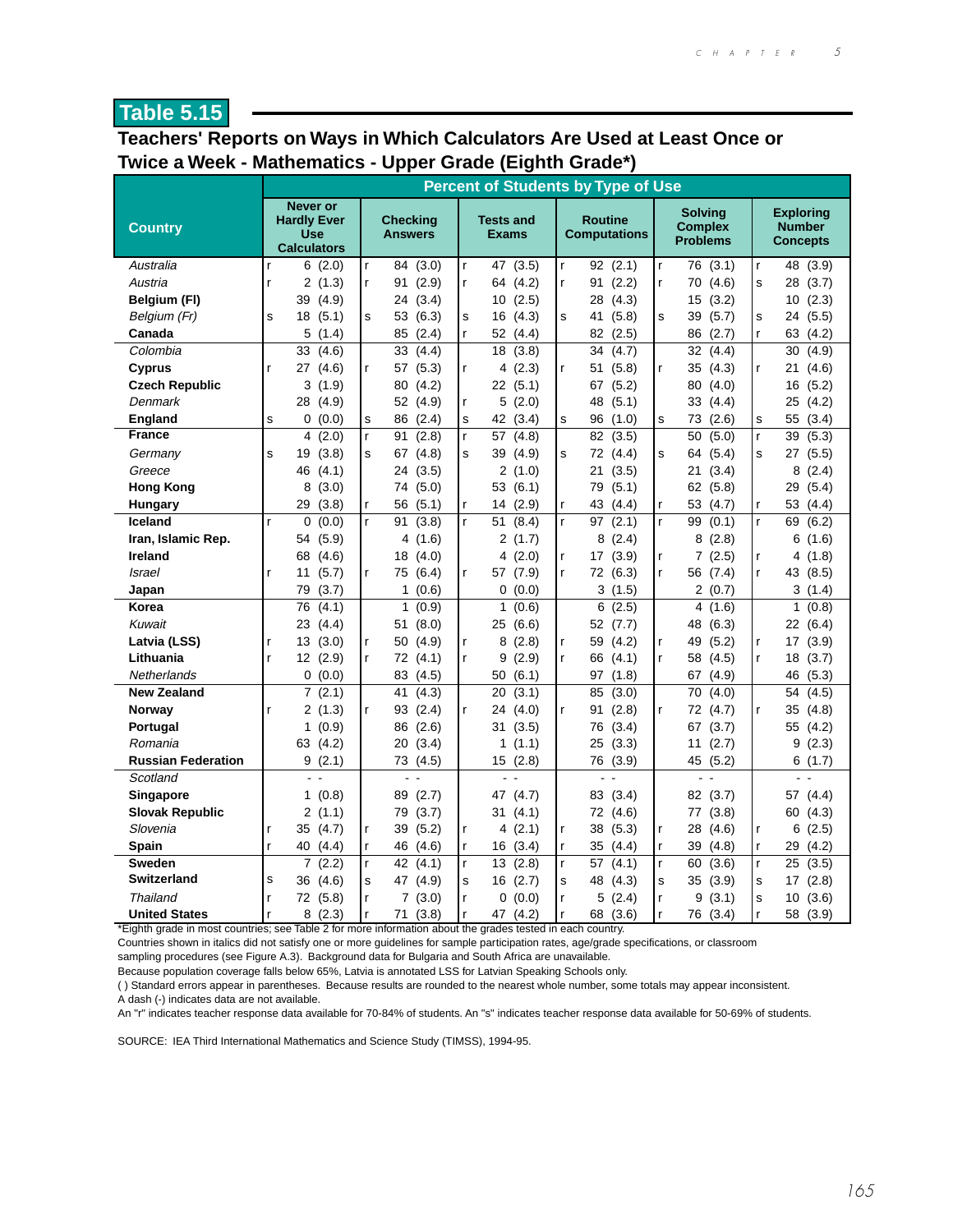# **Students' Reports on Frequency of Using Calculators in Mathematics Class Upper Grade (Eighth Grade\*)**

| <b>Country</b>                                                                                             |                                                                                | <b>Once in a While</b><br><b>Pretty Often</b><br><b>Never</b> |                                      |                                                             | <b>Almost Always</b> |                                        |                                      |                                 |
|------------------------------------------------------------------------------------------------------------|--------------------------------------------------------------------------------|---------------------------------------------------------------|--------------------------------------|-------------------------------------------------------------|----------------------|----------------------------------------|--------------------------------------|---------------------------------|
|                                                                                                            | <b>Mean</b><br><b>Percent of</b><br><b>Achieve-</b><br><b>Students</b><br>ment |                                                               | <b>Percent of</b><br><b>Students</b> | <b>Mean</b><br><b>Percent of</b><br><b>Achieve-</b><br>ment |                      | <b>Mean</b><br><b>Achieve-</b><br>ment | <b>Percent of</b><br><b>Students</b> | <b>Mean</b><br>Achieve-<br>ment |
| Australia                                                                                                  | 4(1.1)                                                                         | 495<br>(28.4)                                                 | 10<br>(0.9)                          | 509<br>(7.5)                                                | 31<br>(1.1)          | 533<br>(4.4)                           | 55<br>(1.9)                          | 539<br>(4.6)                    |
| Austria                                                                                                    | $\overline{2}$<br>(0.7)                                                        |                                                               | 7(0.8)                               | (9.9)<br>515                                                | 17<br>(1.2)          | 542<br>(7.2)                           | 74 (2.1)                             | 542<br>(3.3)                    |
| Belgium (FI)                                                                                               | (4.1)<br>34                                                                    | 571 (12.4)                                                    | (2.4)<br>36                          | (6.1)<br>577                                                | 20<br>(2.5)          | (10.5)<br>556                          | 10(1.6)                              | 530<br>(11.7)                   |
| Belgium (Fr)                                                                                               | (2.7)<br>37                                                                    | 526<br>(4.6)                                                  | 41<br>(1.9)                          | 543<br>(3.9)                                                | 14<br>(1.6)          | (8.4)<br>516                           | 9(1.1)                               | 491<br>(8.6)                    |
| Canada                                                                                                     | 6<br>(1.2)                                                                     | (8.7)<br>493                                                  | 22<br>(1.6)                          | 523<br>(3.6)                                                | 33<br>(1.2)          | 532<br>(3.0)                           | (2.2)<br>38                          | 534<br>(4.4)                    |
| Colombia                                                                                                   | 54<br>(2.5)                                                                    | 394<br>(3.2)                                                  | 26<br>(1.3)                          | 382<br>(4.4)                                                | (0.9)<br>9           | 393<br>(6.9)                           | 11<br>(1.1)                          | 371<br>(4.1)                    |
| Cyprus                                                                                                     | (2.0)<br>30                                                                    | 480<br>(3.5)                                                  | 39<br>(1.4)                          | 477<br>(3.1)                                                | 21<br>(1.0)          | 475<br>(4.2)                           | 10<br>(0.9)                          | 452<br>(4.5)                    |
| <b>Czech Republic</b>                                                                                      | 5<br>(1.2)                                                                     | 552 (12.0)                                                    | 33<br>(2.5)                          | 553<br>(6.1)                                                | (2.1)<br>37          | 578<br>(6.8)                           | 24 (1.9)                             | 560<br>(5.5)                    |
| Denmark                                                                                                    | 32(3.7)                                                                        | 506<br>(4.0)                                                  | 37<br>(2.6)                          | 499<br>(4.2)                                                | 19<br>(1.7)          | 514<br>(6.3)                           | 12(1.7)                              | 498<br>(5.0)                    |
| England                                                                                                    | 0<br>(0.1)                                                                     | $\sim$ $\sim$                                                 | 9<br>(0.9)                           | 467<br>(6.6)                                                | (1.6)<br>46          | 507<br>(4.3)                           | 45<br>(1.8)                          | 517<br>(3.3)                    |
| <b>France</b>                                                                                              | 2<br>(0.9)                                                                     | $\tilde{\phantom{a}}$<br>$\sim$                               | 27<br>(1.5)                          | 539<br>(4.0)                                                | 40<br>(1.3)          | (3.4)<br>548                           | 30<br>(1.4)                          | 530<br>(5.1)                    |
| Germany                                                                                                    | 25<br>(2.8)                                                                    | 502 (7.1)                                                     | 19<br>(1.7)                          | 527<br>(9.1)                                                | 20<br>(1.5)          | (7.6)<br>517                           | 35(2.0)                              | 504<br>(6.2)                    |
| Greece                                                                                                     | (2.6)<br>51                                                                    | 482 (3.9)                                                     | 26<br>(1.3)                          | 494<br>(4.0)                                                | 14<br>(1.1)          | 489<br>(5.6)                           | (1.0)<br>9                           | 473<br>(6.0)                    |
| <b>Hong Kong</b>                                                                                           | (2.3)<br>8                                                                     | 572 (27.9)                                                    | 9<br>(1.2)                           | 567<br>(15.8)                                               | 33<br>(1.9)          | 593<br>(6.4)                           | 49 (2.5)                             | 595<br>(7.0)                    |
| <b>Hungary</b>                                                                                             | 20<br>(2.2)                                                                    | 521<br>(6.2)                                                  | (1.9)<br>39                          | 539<br>(4.0)                                                | 24<br>(1.3)          | 547<br>(5.9)                           | 17(1.3)                              | (5.7)<br>547                    |
| Iceland                                                                                                    | 1<br>(0.3)                                                                     | $\sim$ $\sim$                                                 | 6<br>(0.9)                           | 474<br>(10.9)                                               | 32<br>(2.0)          | 491<br>(5.5)                           | (2.3)<br>61                          | 487<br>(4.8)                    |
| Iran, Islamic Rep.                                                                                         | 79<br>(1.4)                                                                    | 432 (2.4)                                                     | 13<br>(1.0)                          | 435<br>(4.7)                                                | (0.5)<br>4           | 415<br>(4.4)                           | 4 (0.5)                              | 400<br>(6.5)                    |
| Ireland                                                                                                    | (1.7)<br>79                                                                    | (5.3)<br>535                                                  | (1.0)<br>14                          | 517<br>(7.0)                                                | (0.6)<br>4           | 493<br>(9.4)                           | 3(0.5)                               | 484<br>(11.7)                   |
| Israel                                                                                                     | (1.8)<br>7                                                                     | 517 (12.5)                                                    | (2.2)<br>21                          | (7.6)<br>536                                                | 27<br>(1.6)          | 532<br>(8.6)                           | 45 (3.4)                             | 515<br>(6.2)                    |
| Japan                                                                                                      | (2.3)<br>75                                                                    | (2.1)<br>607                                                  | 21<br>(1.9)                          | 603<br>(3.4)                                                | 3<br>(0.7)           | 575<br>(7.0)                           | 0(0.1)                               | $\sim$ $\sim$                   |
| Korea                                                                                                      | (0.5)<br>93                                                                    | 613 (2.5)                                                     | 5<br>(0.4)                           | 570<br>(9.7)                                                | 1<br>(0.3)           | $\overline{ }$                         | 1(0.2)                               | $\sim$                          |
| Kuwait                                                                                                     | 27<br>(3.2)                                                                    | (3.7)<br>394                                                  | 35<br>(2.1)                          | (3.1)<br>395                                                | 23<br>(1.5)          | 391<br>(3.8)                           | 14(1.7)                              | 387<br>(3.3)                    |
| Latvia (LSS)                                                                                               | 14<br>(1.4)                                                                    | 502<br>(5.7)                                                  | 27<br>(1.4)                          | 499<br>(4.1)                                                | 35<br>(1.3)          | 492<br>(4.1)                           | (2.0)<br>24                          | 487<br>(5.2)                    |
| Lithuania                                                                                                  | 17<br>(1.7)                                                                    | 476<br>(6.5)                                                  | 34<br>(1.5)                          | 472<br>(3.9)                                                | 24<br>(1.2)          | 484<br>(4.5)                           | 25 (1.7)                             | 482<br>(5.8)                    |
| Netherlands                                                                                                | 1<br>(0.2)                                                                     | $\overline{ }$                                                | 9<br>(1.3)                           | (16.9)<br>514                                               | 36<br>(1.7)          | (7.2)<br>547                           | (2.1)<br>54                          | (7.4)<br>544                    |
| <b>New Zealand</b>                                                                                         | 6<br>(1.1)                                                                     | 519 (13.3)                                                    | 20<br>(1.7)                          | 503<br>(6.9)                                                | 37<br>(1.3)          | 511<br>(5.3)                           | (2.0)<br>36                          | 510<br>(6.1)                    |
| Norway                                                                                                     | 4 (1.0)                                                                        | (9.6)<br>465                                                  | 25<br>(1.7)                          | 497<br>(3.3)                                                | 39<br>(1.2)          | (3.1)<br>509                           | 33 (1.9)                             | (3.1)<br>508                    |
| Portugal                                                                                                   | 3<br>(0.6)                                                                     | (7.3)<br>455                                                  | 27<br>(1.6)                          | (3.1)<br>457                                                | 34<br>(1.2)          | 454<br>(3.5)                           | 35 (1.5)                             | 454<br>(2.8)                    |
| Romania                                                                                                    | 57<br>(1.7)                                                                    | 484 (4.7)                                                     | 25<br>(1.2)                          | 490<br>(5.4)                                                | 9<br>(0.6)           | (6.8)<br>475                           | 9<br>(0.8)                           | 465<br>(7.3)                    |
| <b>Russian Federation</b>                                                                                  | 9(1.4)                                                                         | 538<br>(11.3)                                                 | (2.3)<br>37                          | (7.2)<br>537                                                | 25<br>(1.6)          | 537<br>(5.3)                           | 29<br>(1.6)                          | (5.7)<br>534                    |
| Scotland                                                                                                   | $\overline{2}$<br>(0.7)                                                        | $\sim$ $\sim$                                                 | 16<br>(1.5)                          | 498<br>(7.0)                                                | 48<br>(1.5)          | (5.3)<br>501                           | (2.0)<br>34                          | 498<br>(8.8)                    |
| Singapore                                                                                                  | 1<br>(0.4)                                                                     | $\tilde{\phantom{a}}$<br>$\sim$                               | 16<br>(1.5)                          | (6.0)<br>613                                                | 54<br>(1.2)          | (5.0)<br>648                           | 29<br>(1.7)                          | 655<br>(5.6)                    |
| <b>Slovak Republic</b>                                                                                     | 4<br>(0.7)                                                                     | 550 (13.7)                                                    | 24<br>(1.7)                          | 543<br>(4.9)                                                | 37<br>(1.3)          | 554<br>(4.3)                           | 35 (1.7)                             | 544<br>(4.5)                    |
| Slovenia                                                                                                   | (3.0)<br>44                                                                    | (4.1)<br>544                                                  | 38<br>(2.2)                          | 540<br>(4.2)                                                | (1.0)<br>10          | 534<br>(7.9)                           | 8(0.8)                               | 535<br>(8.5)                    |
| <b>Spain</b>                                                                                               | 49<br>(3.3)                                                                    | (2.9)<br>493                                                  | 23<br>(1.9)                          | 492<br>(3.4)                                                | 12<br>(1.1)          | 479<br>(5.3)                           | (2.0)<br>17                          | 471<br>(4.3)                    |
| <b>Sweden</b>                                                                                              | 4<br>(0.9)                                                                     | 482<br>(13.1)                                                 | 42<br>(2.2)                          | 520<br>(3.2)                                                | 36<br>(1.7)          | (3.9)<br>527                           | 18(2.2)                              | (5.2)<br>511                    |
| <b>Switzerland</b>                                                                                         | (2.9)<br>45                                                                    | 538<br>(4.6)                                                  | 22<br>(1.6)                          | (5.1)<br>552                                                | 16<br>(1.2)          | 553<br>(5.5)                           | 16(1.3)                              | 561<br>(6.3)                    |
| Thailand                                                                                                   | (2.2)<br>59                                                                    | 514<br>(4.7)                                                  | 34<br>(1.7)                          | 535<br>(8.0)                                                | 5<br>(0.8)           | 543<br>(16.3)                          | 2 (0.3)                              |                                 |
| <b>United States</b>                                                                                       | (1.6)<br>10                                                                    | 464 (9.4)                                                     | 20(1.6)                              | 498<br>(5.8)                                                | (1.2)<br>26          | (5.3)<br>501                           | 44 (2.7)                             | 511<br>(5.6)                    |
| *Eighth grade in most countries; see Table 2 for more information about the grades tested in each country. |                                                                                |                                                               |                                      |                                                             |                      |                                        |                                      |                                 |

Countries shown in italics did not satisfy one or more guidelines for sample participation rates, age/grade specifications, or classroom

sampling procedures (see Figure A.3). Background data for Bulgaria and South Africa are unavailable.

Because population coverage falls below 65%, Latvia is annotated LSS for Latvian Speaking Schools only.

( ) Standard errors appear in parentheses. Because results are rounded to the nearest whole number, some totals may appear inconsistent.

A tilde (~) indicates insufficient data to report achievement.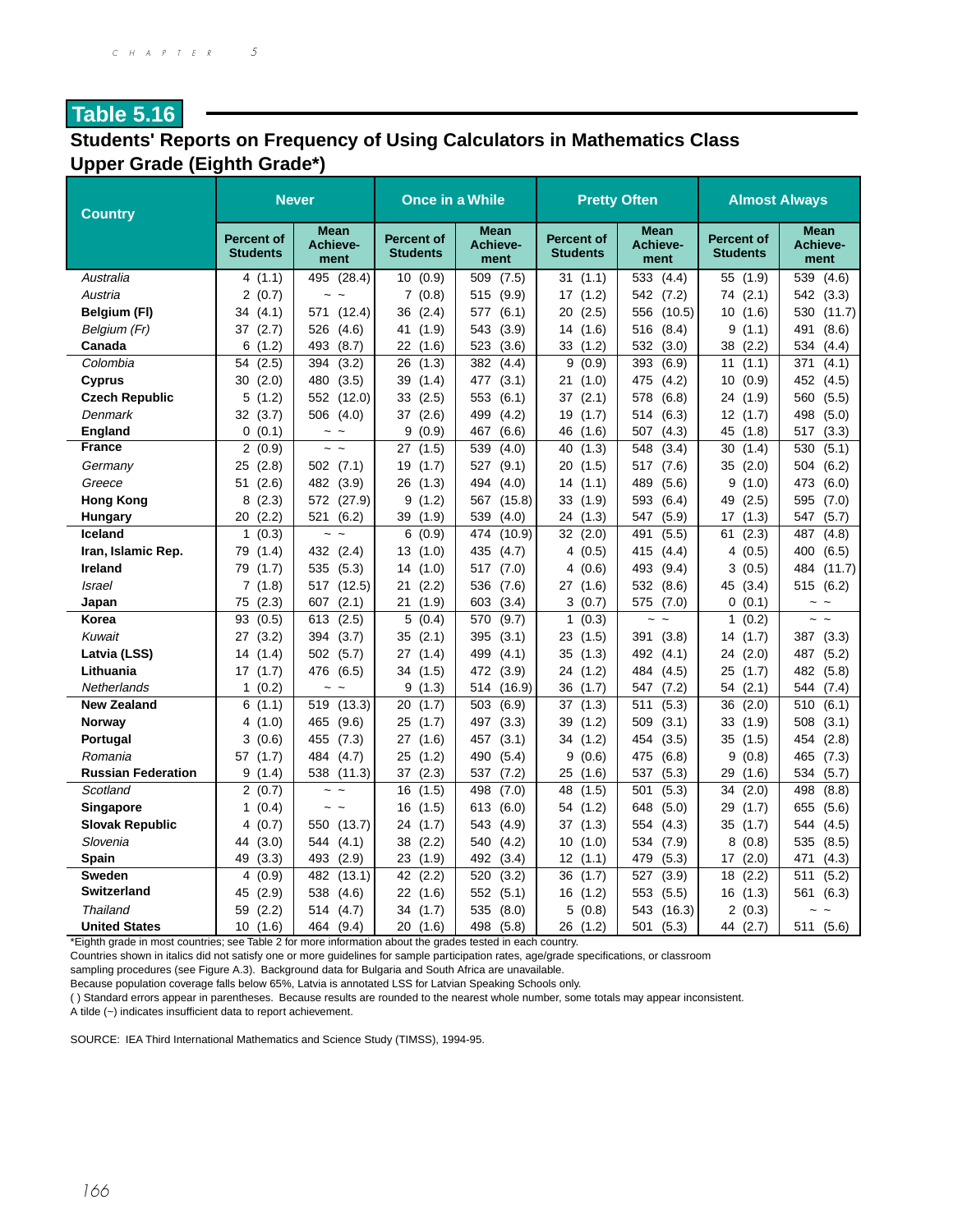### **Teachers' Reports on Frequency of Using Computers in Mathematics Class to Solve Exercises or Problems - Upper Grade (Eighth Grade\*)**

| <b>Country</b>                        |                                      | <b>Never or Almost Never</b>      |                                      | <b>Some Lessons</b>               | <b>Most or Every Lesson</b>          |                                   |  |  |
|---------------------------------------|--------------------------------------|-----------------------------------|--------------------------------------|-----------------------------------|--------------------------------------|-----------------------------------|--|--|
|                                       | <b>Percent of</b><br><b>Students</b> | <b>Mean</b><br><b>Achievement</b> | <b>Percent of</b><br><b>Students</b> | <b>Mean</b><br><b>Achievement</b> | <b>Percent of</b><br><b>Students</b> | <b>Mean</b><br><b>Achievement</b> |  |  |
| Australia                             | 78 (3.2)<br>r                        | 531<br>(5.3)                      | 21(3.2)                              | 535 (9.6)                         | 0(0.2)                               |                                   |  |  |
| Austria                               | 69<br>(4.5)<br>r                     | 551<br>(5.6)                      | 29 (4.4)                             | 543 (7.3)                         | 1(0.5)                               |                                   |  |  |
| Belgium (FI)                          | 99<br>(0.7)                          | 574<br>(4.6)                      | 1 $(0.7)$                            | $\ddot{\phantom{0}}$<br>$\sim$    | 0(0.0)                               |                                   |  |  |
| Belgium (Fr)                          | 95 (2.4)<br>s                        | 543<br>(4.4)                      | 4(2.2)                               | 555 (25.7)                        | 1(1.0)                               |                                   |  |  |
| Canada                                | 82 (3.5)                             | 533<br>(2.9)                      | 18 (3.5)                             | 511 (10.3)                        | 1(0.5)                               |                                   |  |  |
| Colombia                              | 94<br>(2.2)                          | (3.8)<br>387                      | 5(2.0)                               | 391<br>(12.9)                     | 1(0.9)                               | $\sim$<br>$\sim$                  |  |  |
| <b>Cyprus</b>                         | 89<br>(3.3)<br>r                     | 468<br>(2.9)                      | 11(3.3)                              | 476 (11.4)                        | 0(0.0)                               |                                   |  |  |
| <b>Czech Republic</b>                 | 74 (5.4)                             | 560<br>(6.4)                      | 23 (5.1)                             | 568 (8.8)                         | 4 (2.8)                              | 549 (0.7)                         |  |  |
| Denmark                               | 38<br>(4.5)                          | 500<br>(4.5)                      | 62 (4.5)                             | 507 (2.9)                         | 0(0.0)                               | $\sim$ $\sim$                     |  |  |
| <b>England</b>                        | 53 (3.9)<br>s                        | 517<br>(5.9)                      | 46 (3.7)                             | 514 (6.9)                         | 2(1.0)                               | $\sim$                            |  |  |
| <b>France</b>                         | 86 (3.2)                             | 541<br>(3.3)                      | 14 (3.2)                             | 536 (11.5)                        | 0(0.0)                               | $\sim$ $\sim$                     |  |  |
| Germany                               | 87 (3.1)<br>s                        | 510 (5.8)                         | 13 (3.1)                             | 550 (12.3)                        | 0(0.0)                               |                                   |  |  |
| Greece                                | 85 (2.9)                             | 481<br>(3.3)                      | 12(2.5)                              | 500 (7.7)                         | 2(1.4)                               |                                   |  |  |
| <b>Hong Kong</b>                      | 90(3.5)                              | 590 (7.3)                         | 9(3.7)                               | 576 (29.4)                        | 1 $(1.2)$                            |                                   |  |  |
| Hungary                               | $\sim$ $\sim$                        | $\sim$ $\sim$                     | $\sim$ $-$                           | $\sim$ $\sim$                     | $\sim$ $\sim$                        |                                   |  |  |
| <b>Iceland</b>                        | $\sim$                               | $\sim$ $\sim$                     | $\sim$ $\sim$                        |                                   | $\sim$ $\sim$                        |                                   |  |  |
| Iran, Islamic Rep.                    | 93 (5.5)                             | 430 (2.3)                         | 6(5.5)                               | 435 (18.2)                        | 1(1.0)                               |                                   |  |  |
| Ireland                               | 99 (0.9)                             | 528 (6.0)                         | 1(0.9)                               | ~ ~                               | 0(0.0)                               |                                   |  |  |
| <b>Israel</b>                         | $\overline{\phantom{a}}$             | $\sim$                            | $\sim$ $\sim$                        | $\sim$ $\sim$                     | $\sim$ $\sim$                        |                                   |  |  |
| Japan                                 | 90(2.7)                              | 604 (2.5)                         | 9(2.6)                               | 612 (10.1)                        | 1(0.5)                               | $\sim$ $\sim$                     |  |  |
| Korea                                 | 96 (1.6)                             | 610<br>(2.5)                      | 3(1.3)                               | 618 (21.6)                        | 1(1.0)                               | $\tilde{\phantom{a}}$<br>$\sim$   |  |  |
| Kuwait                                | 73 (7.1)                             | 393 (2.9)                         | 21 (6.6)                             | 387 (3.4)                         | 6(3.4)                               | 389 (10.6)                        |  |  |
| Latvia (LSS)                          | 97 (1.6)<br>r                        | 490 (3.3)                         | 3(1.6)                               | 494 (14.9)                        | 0(0.0)                               |                                   |  |  |
| Lithuania                             | 94 (1.8)                             | 480 (4.1)                         | 6 (1.8)                              | 450 (12.3)                        | 0(0.0)                               |                                   |  |  |
| Netherlands                           | $\sim$ $\sim$                        | $\sim$ $\sim$                     | $\sim$ $\sim$                        | $\sim$ $\sim$                     | $\sim$ $\sim$                        | - -                               |  |  |
| <b>New Zealand</b>                    | 86 (3.1)                             | 506 (4.4)                         | 14(3.1)                              | 526 (15.7)                        | 0(0.0)                               | $\sim$ $\sim$                     |  |  |
| Norway                                | 90(2.6)<br>r                         | 507 (2.7)                         | 10(2.6)                              | 509(5.1)                          | 0(0.0)                               |                                   |  |  |
| Portugal                              | 97 (1.5)                             | 454<br>(2.6)                      | 3(1.5)                               | 482 (23.2)                        | 0(0.0)                               | $\sim$                            |  |  |
| Romania                               | 96 (1.7)                             | 481<br>(4.4)                      | 4 (1.7)                              | 512 (20.6)                        | 0(0.0)                               |                                   |  |  |
| <b>Russian Federation</b><br>Scotland | 78 (2.6)<br>$\sim$                   | 533 (6.8)                         | 15 (2.2)                             | 537 (6.9)                         | 6(2.4)<br>$\sim$                     | (14.6)<br>566                     |  |  |
| Singapore                             | 92 (2.7)                             |                                   | 8(2.7)                               |                                   |                                      |                                   |  |  |
| <b>Slovak Republic</b>                |                                      | 643 (5.3)                         |                                      | 652 (15.3)                        | 0(0.0)                               | $\sim$                            |  |  |
| Slovenia                              | 95 (1.5)                             | 543 (3.3)                         | 4 (1.3)                              | 592 (13.5)                        | 1(0.8)                               |                                   |  |  |
| <b>Spain</b>                          | 69 (4.5)<br>r<br>89<br>(3.1)<br>r    | 539 (4.5)<br>488<br>(2.6)         | 27 (4.5)<br>(3.1)<br>11              | 545 (7.2)<br>472 (9.1)            | 4 (2.1)<br>0(0.0)                    | 527 (21.9)<br>$\sim$ $\sim$       |  |  |
| <b>Sweden</b>                         | $\mathsf{r}$                         | 519                               |                                      |                                   |                                      |                                   |  |  |
| <b>Switzerland</b>                    | 74 (2.9)<br>s<br>87 (3.2)            | (4.1)<br>(5.6)<br>549             | 25 (2.9)<br>13(3.3)                  | 515 (7.3)                         | 0(0.3)<br>1(0.8)                     |                                   |  |  |
| Thailand                              | 97 (2.0)<br>$\mathsf{r}$             | 528                               |                                      | 577 (13.0)<br>$\tilde{}$<br>∼     |                                      |                                   |  |  |
| <b>United States</b>                  | 76 (3.1)<br>r                        | (7.5)<br>502 (5.9)                | 1 $(1.5)$<br>21(3.2)                 | 497 (9.1)                         | 2 (1.3)<br>3(1.7)                    | 506 (22.2)                        |  |  |
|                                       |                                      |                                   |                                      |                                   |                                      |                                   |  |  |

\*Eighth grade in most countries; see Table 2 for more information about the grades tested in each country.

Countries shown in italics did not satisfy one or more guidelines for sample participation rates, age/grade specifications, or classroom

sampling procedures (see Figure A.3). Background data for Bulgaria and South Africa are unavailable.

Because population coverage falls below 65%, Latvia is annotated LSS for Latvian Speaking Schools only.

( ) Standard errors appear in parentheses. Because results are rounded to the nearest whole number, some totals may appear inconsistent.

A dash (-) indicates data are not available. A tilde (~) indicates insufficient data to report achievement.

An "r" indicates teacher response data available for 70-84% of students. An "s" indicates teacher response data available for 50-69% of students.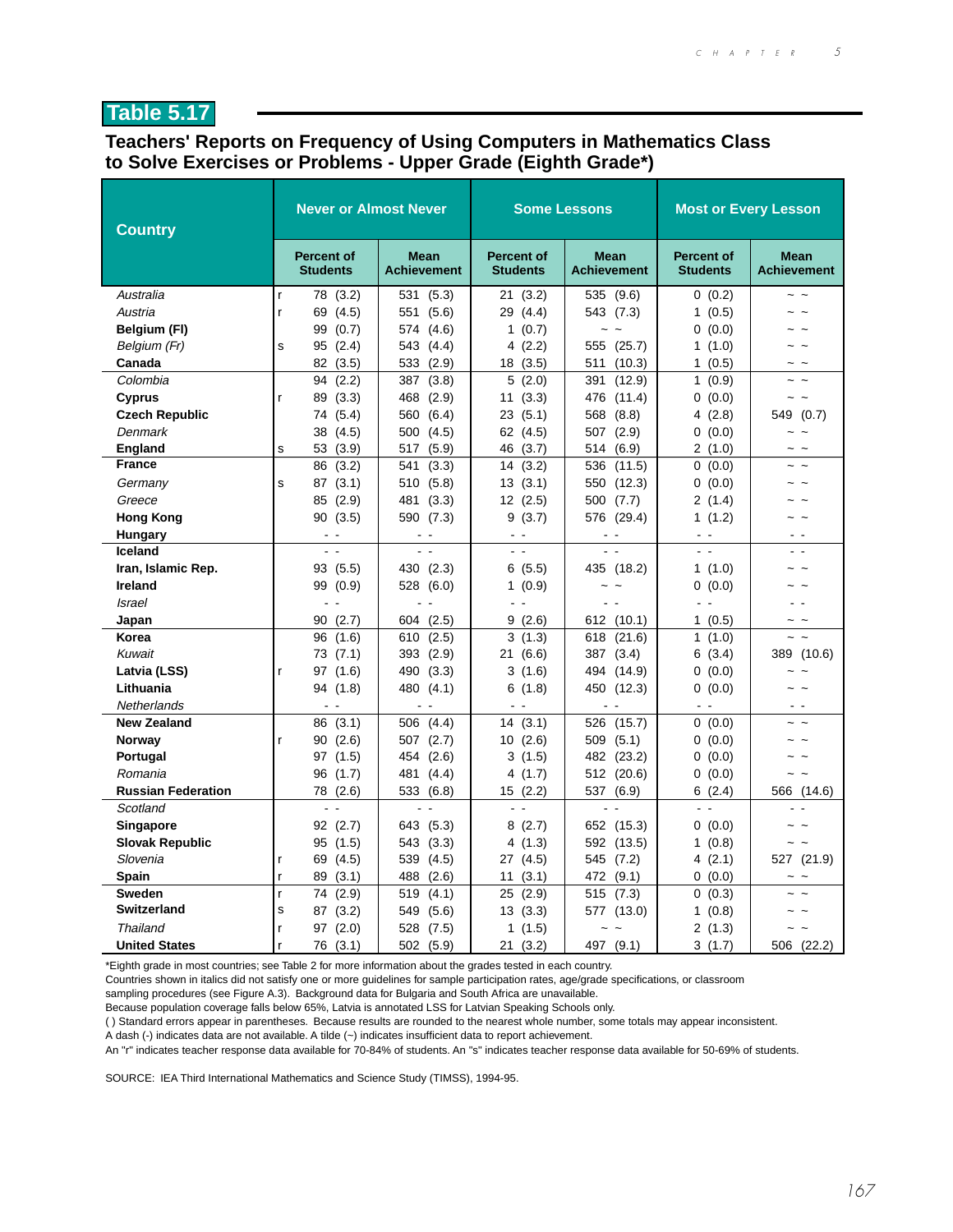### **Students' Reports on Frequency of Using Computers in Mathematics Class Upper Grade (Eighth Grade\*)**

| <b>Country</b>            |                                      | <b>Never</b>                      | <b>Once in a While</b>               |                                   | <b>Always or Pretty Often</b>        |                                   |  |  |  |  |
|---------------------------|--------------------------------------|-----------------------------------|--------------------------------------|-----------------------------------|--------------------------------------|-----------------------------------|--|--|--|--|
|                           | <b>Percent of</b><br><b>Students</b> | <b>Mean</b><br><b>Achievement</b> | <b>Percent of</b><br><b>Students</b> | <b>Mean</b><br><b>Achievement</b> | <b>Percent of</b><br><b>Students</b> | <b>Mean</b><br><b>Achievement</b> |  |  |  |  |
| Australia                 | (2.1)<br>77                          | 536<br>(4.4)                      | 18<br>(1.7)                          | 536<br>(7.6)                      | (0.9)<br>5                           | 477<br>(11.4)                     |  |  |  |  |
| Austria                   | 62<br>(2.6)                          | 545<br>(3.8)                      | 32 (2.2)                             | 540<br>(5.4)                      | 6<br>(0.8)                           | 487 (7.9)                         |  |  |  |  |
| Belgium (FI)              | 94<br>(1.1)                          | 568<br>(5.7)                      | 4(0.9)                               | 544<br>(15.7)                     | 2(0.6)                               |                                   |  |  |  |  |
| Belgium (Fr)              | 94 (1.4)                             | 532 (3.3)                         | 3(0.7)                               | 531<br>(22.2)                     | (0.9)<br>4                           | 437 (20.4)                        |  |  |  |  |
| Canada                    | (1.4)<br>82                          | 532<br>(2.4)                      | 13<br>(1.3)                          | 528<br>(8.4)                      | 5<br>(0.4)                           | 476<br>(6.7)                      |  |  |  |  |
| Colombia                  | 95<br>(0.5)                          | 389<br>(2.9)                      | 3<br>(0.4)                           | 390<br>(6.9)                      | 3<br>(0.3)                           | 370<br>(5.9)                      |  |  |  |  |
| Cyprus                    | 73<br>(0.9)                          | 485<br>(1.8)                      | 16(0.9)                              | 459<br>(4.9)                      | 11<br>(0.8)                          | 432<br>(4.3)                      |  |  |  |  |
| <b>Czech Republic</b>     | 88<br>(2.9)                          | 564<br>(5.1)                      | 8<br>(1.9)                           | (12.5)<br>560                     | 4<br>(1.8)                           | (18.0)<br>570                     |  |  |  |  |
| Denmark                   | (3.6)<br>40                          | 505<br>(4.0)                      | 51<br>(3.0)                          | (3.6)<br>507                      | 9<br>(1.3)                           | (8.4)<br>486                      |  |  |  |  |
| <b>England</b>            | 45 (2.6)                             | 512 (4.9)                         | 46 (2.3)                             | (4.3)<br>514                      | (1.2)<br>9                           | (6.8)<br>457                      |  |  |  |  |
| <b>France</b>             | 88<br>(2.4)                          | 542<br>(3.3)                      | 8<br>(2.0)                           | 531<br>(10.8)                     | 4<br>(0.8)                           | 492<br>(9.6)                      |  |  |  |  |
| Germany                   | 84<br>(2.1)                          | 511<br>(4.6)                      | 11<br>(1.9)                          | 533<br>(9.3)                      | 5<br>(0.7)                           | 455<br>(7.7)                      |  |  |  |  |
| Greece                    | 83<br>(1.0)                          | 490<br>(2.9)                      | (0.7)<br>10                          | 471<br>(6.4)                      | 7<br>(0.6)                           | 443<br>(6.2)                      |  |  |  |  |
| <b>Hong Kong</b>          | (0.7)<br>91                          | 592<br>(6.2)                      | 6<br>(0.5)                           | 580<br>(11.4)                     | 3<br>(0.4)                           | 559 (16.7)                        |  |  |  |  |
| <b>Hungary</b>            | 92(0.8)                              | 539<br>(3.2)                      | 5<br>(0.8)                           | (12.3)<br>548                     | 2<br>(0.4)                           | $\ddot{\phantom{0}}$              |  |  |  |  |
| Iceland                   | (2.4)<br>81                          | 494<br>(4.4)                      | 11(1.3)                              | 479<br>(5.1)                      | 8<br>(1.6)                           | 442 (9.8)                         |  |  |  |  |
| Iran, Islamic Rep.        | 92(0.8)                              | 432 (2.3)                         | 3(0.4)                               | 416<br>(5.2)                      | (0.5)<br>4                           | 399 (5.6)                         |  |  |  |  |
| Ireland                   | 96<br>(1.1)                          | 531<br>(5.0)                      | 3<br>(0.9)                           | 498<br>(30.4)                     | (0.3)<br>1                           | $\tilde{}$                        |  |  |  |  |
| <b>Israel</b>             | (4.5)<br>76                          | 530<br>(6.9)                      | 12 (2.6)                             | 523<br>(11.5)                     | (3.0)<br>11                          | 489 (15.7)                        |  |  |  |  |
| Japan                     | (3.3)<br>77                          | (2.9)<br>604                      | 19<br>(2.6)                          | 611<br>(4.6)                      | 4<br>(1.2)                           | 604 (14.5)                        |  |  |  |  |
| Korea                     | 93<br>(0.7)                          | (2.4)<br>611                      | 5<br>(0.5)                           | 587<br>(9.4)                      | 2<br>(0.3)                           | $\tilde{\phantom{a}}$             |  |  |  |  |
| Kuwait                    | (2.0)<br>78                          | (2.5)<br>398                      | 8(0.9)                               | 380<br>(7.6)                      | 14(1.7)                              | 371 (2.8)                         |  |  |  |  |
| Latvia (LSS)              | 91<br>(1.1)                          | 497<br>(3.1)                      | 6(0.9)                               | 484<br>(8.5)                      | 3<br>(0.4)                           | 458 (12.9)                        |  |  |  |  |
| Lithuania                 | 92<br>(1.0)                          | 481<br>(3.4)                      | 5<br>(0.8)                           | 456<br>(8.8)                      | 3<br>(0.5)                           | 456<br>(13.2)                     |  |  |  |  |
| <b>Netherlands</b>        | (3.4)<br>81                          | 536<br>(7.8)                      | (3.3)<br>18                          | (13.8)<br>575                     | 2<br>(0.4)                           | $\tilde{\phantom{a}}$             |  |  |  |  |
| <b>New Zealand</b>        | 79<br>(2.5)                          | (4.5)<br>512                      | (2.1)<br>17                          | (8.7)<br>514                      | 4<br>(0.6)                           | 442 (9.1)                         |  |  |  |  |
| Norway                    | 88<br>(1.5)                          | 508<br>(2.4)                      | 10<br>(1.5)                          | 487<br>(6.1)                      | 2<br>(0.3)                           |                                   |  |  |  |  |
| <b>Portugal</b>           | (0.6)<br>97                          | 455<br>(2.5)                      | 2(0.6)                               |                                   | 1<br>(0.2)                           |                                   |  |  |  |  |
| Romania                   | 78<br>(1.2)                          | 487<br>(4.5)                      | 8(0.7)                               | 471<br>(8.7)                      | 14<br>(0.9)                          | 468<br>(8.8)                      |  |  |  |  |
| <b>Russian Federation</b> | 94<br>(0.8)                          | 538<br>(5.7)                      | 4(0.6)                               | 528<br>(6.8)                      | $\overline{2}$<br>(0.3)              |                                   |  |  |  |  |
| Scotland                  | 54<br>(3.1)                          | 504<br>(6.9)                      | (2.5)<br>37                          | 503<br>(6.1)                      | 9<br>(1.3)                           | 459<br>(4.7)                      |  |  |  |  |
| <b>Singapore</b>          | (1.5)<br>90                          | (5.2)<br>644                      | 8(1.4)                               | 653<br>(8.2)                      | 2<br>(0.4)                           |                                   |  |  |  |  |
| <b>Slovak Republic</b>    | 94<br>(1.0)                          | 549<br>(3.5)                      | 5<br>(1.0)                           | 539<br>(9.6)                      | 1<br>(0.2)                           |                                   |  |  |  |  |
| Slovenia                  | 89<br>(0.7)                          | 547<br>(3.1)                      | 7(0.6)                               | 494<br>(7.0)                      | 3<br>(0.4)                           | 492 (10.1)                        |  |  |  |  |
| Spain                     | 93<br>(1.3)                          | 490<br>(2.0)                      | 4(0.8)                               | 466<br>(7.5)                      | 3<br>(0.7)                           | 452 (12.4)                        |  |  |  |  |
| <b>Sweden</b>             | 61<br>(3.2)                          | 527<br>(3.5)                      | 30<br>(2.7)                          | 521<br>(3.8)                      | 9<br>(1.1)                           | (5.6)<br>467                      |  |  |  |  |
| <b>Switzerland</b>        | 82<br>(2.1)                          | 549<br>(3.2)                      | 14(1.8)                              | 546<br>(6.0)                      | 4<br>(0.6)                           | 512 (16.9)                        |  |  |  |  |
| Thailand                  | 91<br>(1.0)                          | 522<br>(5.8)                      | 6(0.6)                               | 535<br>(10.3)                     | 3<br>(0.5)                           | 510<br>(9.2)                      |  |  |  |  |
| <b>United States</b>      | 69<br>(2.5)                          | 504<br>(4.6)                      | 21<br>(1.8)                          | (6.8)<br>514                      | 10<br>(1.5)                          | 458<br>(7.5)                      |  |  |  |  |

\*Eighth grade in most countries; see Table 2 for more information about the grades tested in each country.

Countries shown in italics did not satisfy one or more guidelines for sample participation rates, age/grade specifications, or classroom

sampling procedures (see Figure A.3). Background data for Bulgaria and South Africa are unavailable.

Because population coverage falls below 65%, Latvia is annotated LSS for Latvian Speaking Schools only.

( ) Standard errors appear in parentheses. Because results are rounded to the nearest whole number, some totals may appear inconsistent. A tilde (~) indicates insufficient data to report achievement.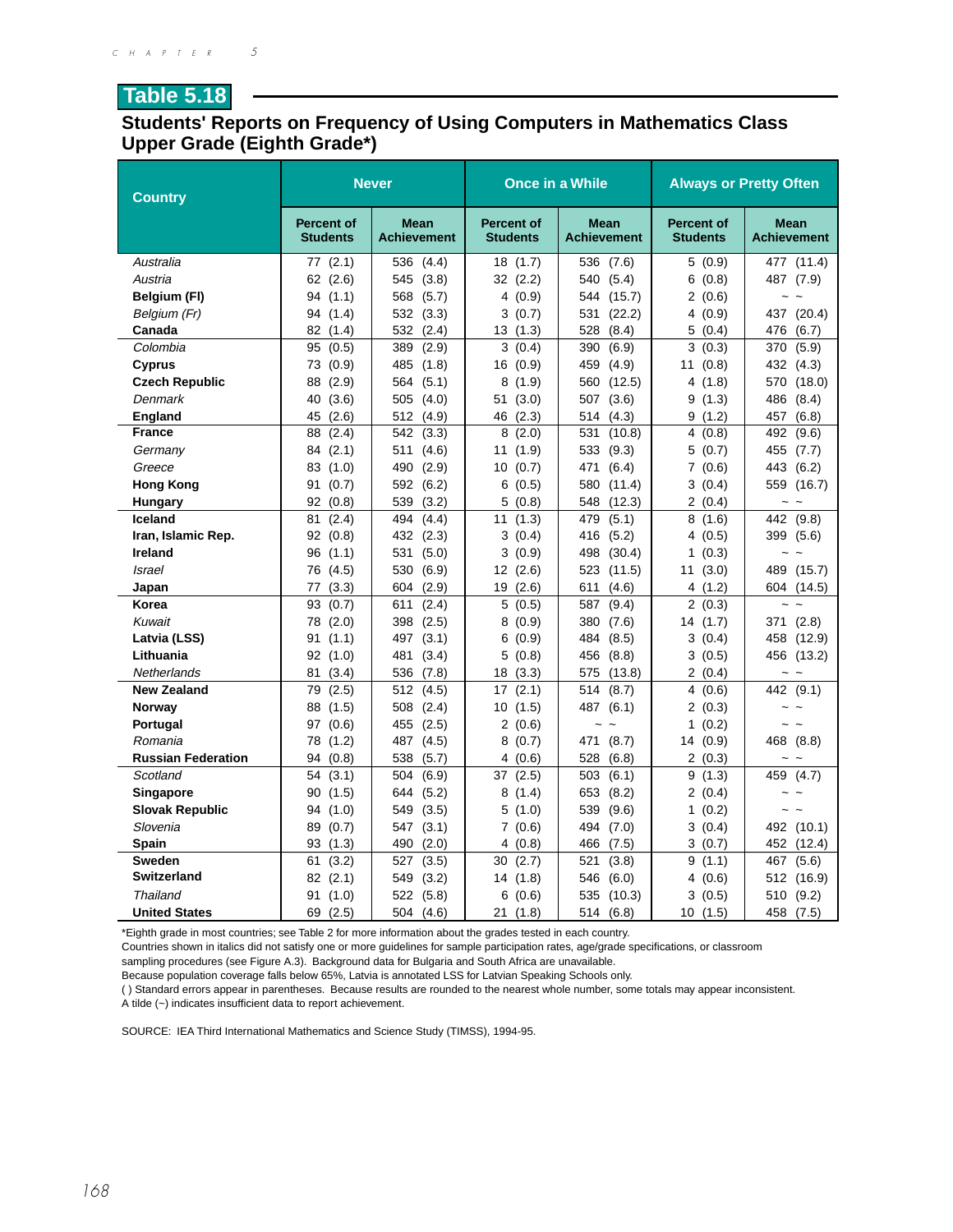#### HOW MUCH HOMEWORK ARE STUDENTS ASSIGNED?

Although teachers often give students time to begin or review homework assignments in class, homework is generally considered a method of extending the time spent on regular classroom lessons. Table 5.19 presents teachers' reports about how often they assigned homework and the typical lengths of such assignments. Internationally, most eighth-grade students are assigned homework at least three times a week. Most typically, for the majority of students the assignments were 30 minutes or less in length. Homework assignments were more than 30 minutes for the majority of students in Cyprus, Greece, Romania, the Russian Federation, Singapore, and Thailand. The majority of students were assigned mathematics homework less frequently than three times a week in Belgium (Flemish), the Czech Republic, England, Iran, Japan, Korea, Scotland, and Sweden, although teachers in England and Iran gave longer assignments for about half of their students.

Homework generally has its biggest impact when it is commented on and graded by teachers. Table 5.20 presents teachers' reports about their use of students' written mathematics homework. In most countries, for at least 70% of the students, teachers reported at least sometimes, if not always, correcting homework assignments and returning those assignments to students. The exceptions were France, Germany, Hungary, Iceland, Japan, the Netherlands, Portugal, the Slovak Republic, and Slovenia.

Many teachers do not count mathematics homework directly in determining grades, but use it more as a method to monitor students' understanding and to correct misconceptions. In general, for the TIMSS countries, teachers reported that mathematics homework assignments contributed only sometimes to students' grades or marks. In some countries, however, it had even less impact on grades. According to their teachers, homework never or only rarely contributed to the grades for the majority of the students in Austria, Belgium (Flemish), the Czech Republic, Denmark, France, Germany, Hungary, Ireland, Japan, Korea, Latvia (LSS), Lithuania, the Netherlands, Norway, Singapore, the Slovak Republic, Slovenia, Sweden, and Switzerland. At the other end of the continuum, teachers reported that homework always contributed to the grades for the majority of the students in Cyprus, England, Portugal, the Russian Federation, and the United States.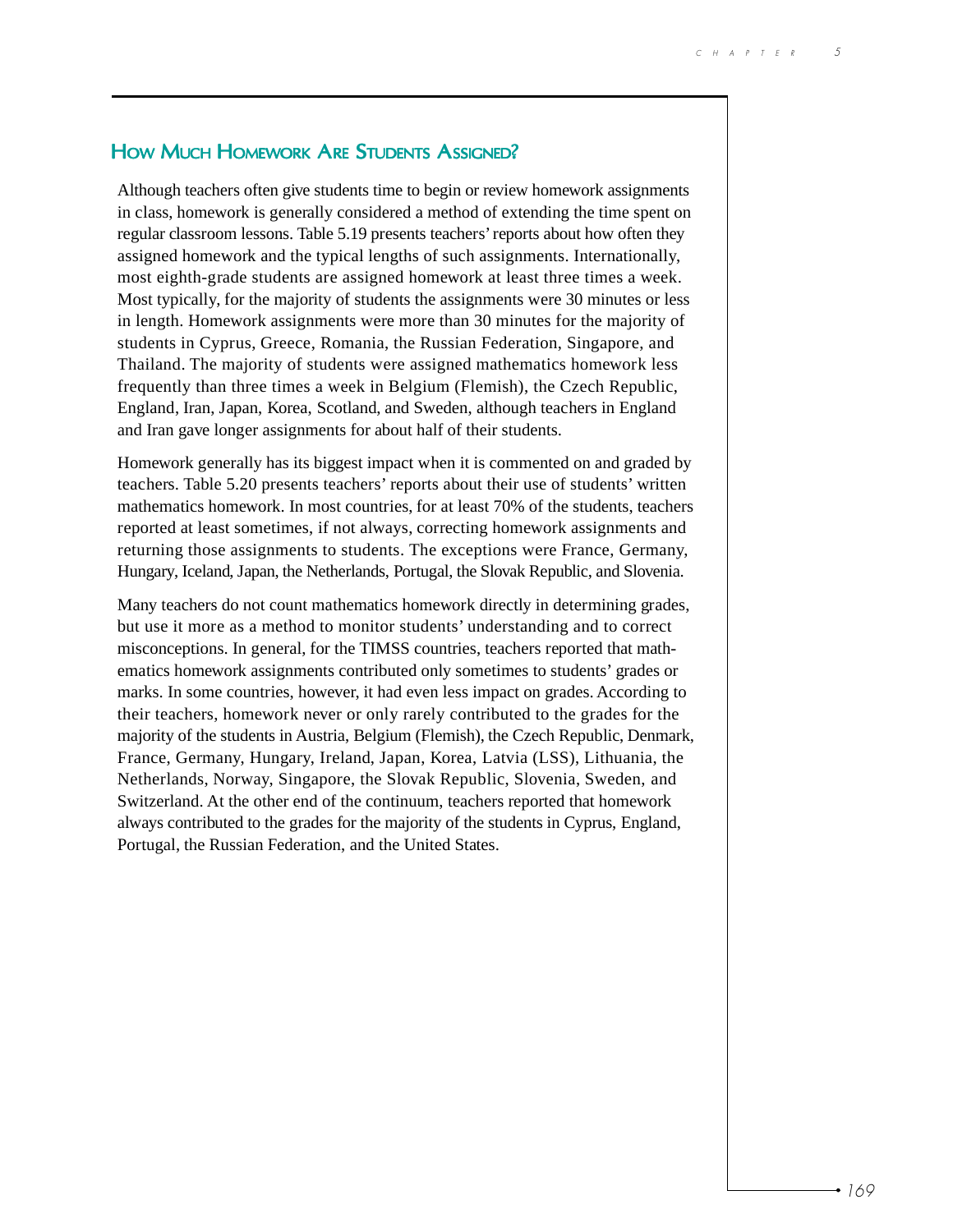# **Teachers' Reports About the Amount of Mathematics Homework Assigned Upper Grade (Eighth Grade\*)**

|                              | <b>Percent of Students Taught by Teachers</b> |                              |                                                           |                              |                                |                                                                         |                                |  |  |  |  |  |
|------------------------------|-----------------------------------------------|------------------------------|-----------------------------------------------------------|------------------------------|--------------------------------|-------------------------------------------------------------------------|--------------------------------|--|--|--|--|--|
| <b>Country</b>               | <b>Never</b><br><b>Assigning</b>              |                              | <b>Assigning Homework</b><br><b>Less Than Once a Week</b> | <b>Once or Twice a Week</b>  | <b>Assigning Homework</b>      | <b>Assigning Homework</b><br>Three Times a Week or<br><b>More Often</b> |                                |  |  |  |  |  |
|                              | <b>Homework</b>                               | <b>30 Minutes or</b><br>Less | More Than 30<br><b>Minutes</b>                            | <b>30 Minutes or</b><br>Less | More Than 30<br><b>Minutes</b> | <b>30 Minutes or</b><br>Less                                            | More Than 30<br><b>Minutes</b> |  |  |  |  |  |
| Australia                    | 1(0.8)<br>$\mathsf{r}$                        | 6(1.6)                       | 0(0.2)                                                    | 21<br>(2.6)                  | 4 (1.9)                        | 62 (3.4)                                                                | 5(1.7)                         |  |  |  |  |  |
| Austria                      | $\mathsf{r}$<br>0(0.0)                        | 1(0.5)                       | 0(0.0)                                                    | 24 (4.4)                     | 3(1.4)                         | 63 (5.0)                                                                | 10(2.1)                        |  |  |  |  |  |
| Belgium (FI)                 | 0<br>(0.0)                                    | 17(3.5)                      | 2(1.1)                                                    | 52 (4.8)                     | 10(2.6)                        | 15<br>(2.9)                                                             | 5(2.1)                         |  |  |  |  |  |
| Belgium (Fr)                 | 1(1.2)                                        | 2(1.4)                       | 0(0.0)                                                    | 30(5.1)                      | 5(2.2)                         | (5.5)<br>55                                                             | 7(2.8)                         |  |  |  |  |  |
| Canada                       | 2(1.1)<br>r                                   | 2(0.9)                       | 1(0.7)                                                    | 22 (3.4)                     | 2(0.9)                         | 59<br>(3.7)                                                             | 13(2.7)                        |  |  |  |  |  |
| Colombia                     | 0<br>(0.0)                                    | 1(0.9)                       | 1(0.8)                                                    | 17<br>(4.7)                  | 13 (2.9)                       | 29<br>(4.2)                                                             | 39<br>(4.2)                    |  |  |  |  |  |
| Cyprus                       | r<br>0<br>(0.0)                               | 0(0.0)                       | 0(0.0)                                                    | 0(0.0)                       | 0(0.0)                         | 50<br>(5.3)                                                             | 50 (5.3)                       |  |  |  |  |  |
| <b>Czech Republic</b>        | (0.4)<br>0                                    | (4.5)<br>14                  | 0(0.0)                                                    | 62 (5.2)                     | 0(0.3)                         | (3.5)<br>23                                                             | 1(0.6)                         |  |  |  |  |  |
| Denmark                      | 0<br>(0.0)                                    | 4(1.8)                       | 0(0.0)                                                    | 42 (4.7)                     | 3(1.6)                         | 49<br>(5.2)                                                             | 2(1.0)                         |  |  |  |  |  |
| England                      | (0.0)<br>0                                    | 3(1.0)                       | 1(0.6)                                                    | 44 (3.8)                     | (3.7)<br>47                    | 3(1.4)                                                                  | 2(1.1)                         |  |  |  |  |  |
| <b>France</b>                | 0<br>(0.0)                                    | 0(0.0)                       | 2(0.9)                                                    | 7(2.5)                       | 4 (1.2)                        | 77<br>(3.9)                                                             | 10<br>(2.8)                    |  |  |  |  |  |
| Germany                      | (1.4)<br>1                                    | 1 $(1.4)$                    | 0(0.0)                                                    | 22 (4.4)                     | 0(0.0)                         | (5.0)<br>73                                                             | 3(1.8)                         |  |  |  |  |  |
| Greece                       | 0<br>(0.0)                                    | 1(0.9)                       | 0(0.0)                                                    | 0(0.0)                       | 0(0.2)                         | (3.4)<br>31                                                             | 67<br>(3.5)                    |  |  |  |  |  |
| <b>Hong Kong</b>             | $\mathbf{1}$<br>(1.4)                         | 4(2.2)                       | 3(1.8)                                                    | 25 (4.7)                     | 15(4.1)                        | 38<br>(6.0)                                                             | 14(4.1)                        |  |  |  |  |  |
| Hungary                      | $\Omega$<br>(0.0)                             | 1(0.7)                       | 0(0.0)                                                    | 2(1.3)                       | 0(0.0)                         | 82 (3.0)                                                                | 15(3.1)                        |  |  |  |  |  |
| Iceland                      | 0<br>(0.0)                                    | 0(0.0)                       | 0(0.0)                                                    | 5(2.0)                       | (1.0)<br>$\mathbf{1}$          | 75<br>(5.5)                                                             | 19 (5.5)                       |  |  |  |  |  |
| Iran, Islamic Rep.           | 0<br>(0.0)                                    | 1(0.5)                       | 3(1.4)                                                    | 10(3.0)                      | 59 (4.4)                       | 2(1.1)                                                                  | 26 (4.3)                       |  |  |  |  |  |
| Ireland                      | (0.0)<br>0                                    | 0(0.0)                       | 0(0.0)                                                    | 1(0.9)                       | 0(0.0)                         | (2.2)<br>94                                                             | 5(2.0)                         |  |  |  |  |  |
| <b>Israel</b>                | 0<br>(0.0)<br>$\mathsf{r}$                    | (1.2)<br>1                   | 0(0.0)                                                    | 3<br>(2.2)                   | 0<br>(0.0)                     | 48<br>(7.1)                                                             | 48 (6.8)                       |  |  |  |  |  |
| Japan                        | 0<br>(0.0)                                    | 27<br>(4.0)                  | 4 (1.7)                                                   | 37 (3.7)                     | 10(2.3)                        | (2.9)<br>16                                                             | 6(1.5)                         |  |  |  |  |  |
| Korea                        | 0<br>(0.0)                                    | 5(1.6)                       | 8(2.2)                                                    | 27 (3.7)                     | 21<br>(3.3)                    | (3.2)<br>21                                                             | 18<br>(3.4)                    |  |  |  |  |  |
| Kuwait                       | 0<br>(0.0)                                    | 0(0.0)                       | 0(0.0)                                                    | 19 (6.1)                     | 2(2.0)                         | (8.3)<br>60                                                             | 18(6.0)                        |  |  |  |  |  |
| Latvia (LSS)                 | 0<br>(0.0)                                    | 0(0.0)                       | 0(0.0)                                                    | 8(2.8)                       | 1(0.9)                         | 83<br>(3.9)                                                             | 9<br>(2.4)                     |  |  |  |  |  |
| Lithuania                    | (0.0)<br>0                                    | 0(0.0)                       | 0(0.0)                                                    | 2(1.3)                       | 0(0.0)                         | (3.9)<br>76                                                             | 22 (3.9)                       |  |  |  |  |  |
| Netherlands                  | 1(1.2)                                        | 1(0.9)                       | 0(0.0)                                                    | 12(3.5)                      | 2(1.4)                         | 81<br>(4.2)                                                             | 4(2.2)                         |  |  |  |  |  |
| <b>New Zealand</b>           | (0.0)<br>0                                    | 5(1.9)                       | 2(0.1)                                                    | 34 (4.3)                     | 4(1.5)                         | 54<br>(4.2)                                                             | 2(1.2)                         |  |  |  |  |  |
| Norway                       | (0.0)<br>0<br>r                               | 0(0.0)                       | 0(0.0)                                                    | 7(2.7)                       | 8(2.7)                         | 67<br>(4.3)                                                             | 18(4.0)                        |  |  |  |  |  |
| Portugal                     | (0.0)<br>0                                    | 1(0.9)                       | 1(0.5)                                                    | 30(4.0)                      | 2(1.1)                         | (4.1)<br>57                                                             | 9(2.4)                         |  |  |  |  |  |
| Romania                      | (0.0)<br>0                                    | 0(0.0)                       | 0(0.0)                                                    | 1(0.8)                       | 1<br>(0.6)                     | (2.8)<br>11                                                             | 87 (2.8)                       |  |  |  |  |  |
| <b>Russian Federation</b>    | 0<br>(0.0)                                    | 0<br>(0.0)                   | 0(0.0)                                                    | 2(0.9)                       | 1(0.8)                         | 42<br>(3.5)                                                             | 55 (3.4)                       |  |  |  |  |  |
| Scotland                     | r<br>0<br>(0.4)                               | (4.3)<br>20                  | 4(2.0)                                                    | (5.1)<br>46                  | 6<br>(2.3)                     | 24<br>(4.1)                                                             | 0<br>(0.0)                     |  |  |  |  |  |
| Singapore                    | 0<br>(0.0)                                    | 1(0.9)                       | 0(0.0)                                                    | 3(1.5)                       | 11(3.1)                        | 26<br>(4.1)                                                             | 58 (4.5)                       |  |  |  |  |  |
| <b>Slovak Republic</b>       | (0.0)<br>0                                    | (0.9)<br>1                   | 0(0.0)                                                    | 12(2.8)                      | (0.7)<br>$\mathbf{1}$          | (3.4)<br>83                                                             | 4 (1.7)                        |  |  |  |  |  |
| Slovenia                     | (0.0)<br>0<br>r                               | (0.0)<br>0                   | 0(0.0)                                                    | 2(1.4)                       | (0.0)<br>0                     | (4.4)<br>74                                                             | 24 (4.2)                       |  |  |  |  |  |
| Spain                        | (0.0)<br>r<br>0<br>r                          | 4(1.6)                       | 0(0.0)                                                    | 18(3.3)                      | 9<br>(2.7)                     | 47 (4.4)                                                                | 22 (3.7)                       |  |  |  |  |  |
| <b>Sweden</b><br>Switzerland | 0<br>(0.4)                                    | 19<br>(3.0)                  | 7(1.9)                                                    | (4.0)<br>45                  | 26<br>(3.3)                    | (1.2)<br>2                                                              | (1.2)<br>1                     |  |  |  |  |  |
| <b>Thailand</b>              | (0.0)<br>0                                    | 1(0.4)                       | 1(0.3)                                                    | 26 (4.2)                     | 4 (1.5)                        | (4.4)<br>61                                                             | 6<br>(2.3)                     |  |  |  |  |  |
|                              | 0<br>(0.0)<br>r                               | 0(0.0)                       | 0(0.0)                                                    | (3.5)<br>6                   | 20 (4.8)                       | (4.7)<br>16                                                             | 58<br>(6.6)                    |  |  |  |  |  |
| <b>United States</b>         | 0(0.1)<br>r                                   | 3(1.3)                       | 0(0.0)                                                    | 7(1.8)                       | 3(0.9)                         | 64 (2.9)                                                                | 23(3.1)                        |  |  |  |  |  |

\*Eighth grade in most countries; see Table 2 for more information about the grades tested in each country.

Countries shown in italics did not satisfy one or more guidelines for sample participation rates, age/grade specifications, or classroom

sampling procedures (see Figure A.3). Background data for Bulgaria and South Africa are unavailable.

Because population coverage falls below 65%, Latvia is annotated LSS for Latvian Speaking Schools only.

( ) Standard errors appear in parentheses. Because results are rounded to the nearest whole number, some totals may appear inconsistent.

An "r" indicates teacher response data available for 70-84% of students.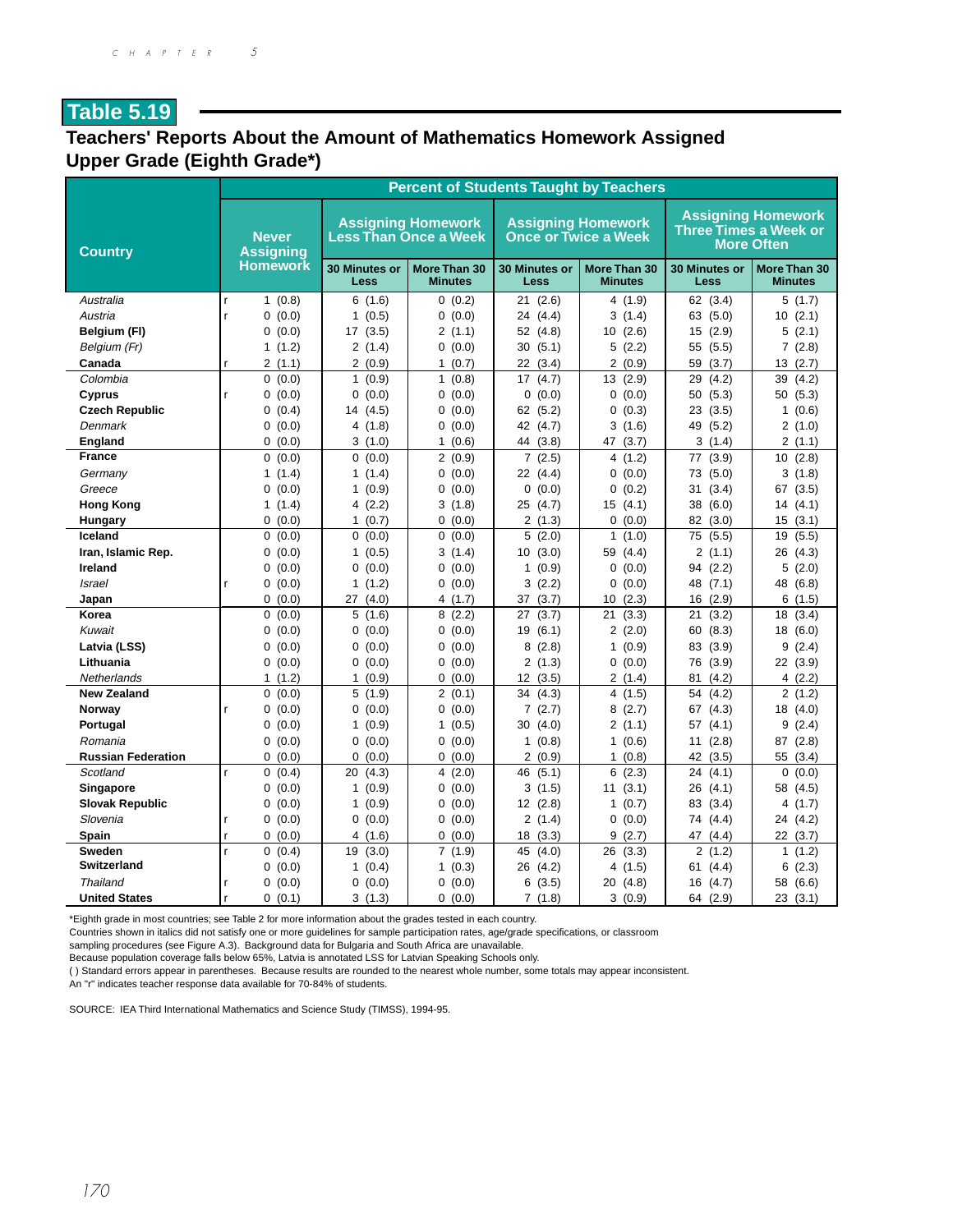#### **Teachers' Reports on Their Use of Students' Written Mathematics Homework1 Upper Grade (Eighth Grade\*)**

|                           | <b>Percent of Students Taught by Teachers</b> |                       |                       |                                                                                     |                         |                                                                                 |              |               |                  |               |  |  |  |  |
|---------------------------|-----------------------------------------------|-----------------------|-----------------------|-------------------------------------------------------------------------------------|-------------------------|---------------------------------------------------------------------------------|--------------|---------------|------------------|---------------|--|--|--|--|
| <b>Country</b>            |                                               |                       |                       | <b>Collecting, Correcting, and then Returning</b><br><b>Assignments to Students</b> |                         | <b>Using Homework to Contribute Towards</b><br><b>Students' Grades or Marks</b> |              |               |                  |               |  |  |  |  |
|                           |                                               | <b>Never</b>          | Rarely                | Sometimes                                                                           | <b>Always</b>           |                                                                                 | <b>Never</b> | Rarely        | <b>Sometimes</b> | <b>Always</b> |  |  |  |  |
| Australia                 | $\mathsf{r}$                                  | 7(1.9)                | 14(2.5)               | 41 (3.7)                                                                            | 38 (3.6)                | $\mathbf{r}$                                                                    | 23(3.1)      | 17(2.6)       | 41<br>(3.4)      | 20(2.8)       |  |  |  |  |
| Austria                   | r                                             | (0.5)<br>$\mathbf{1}$ | (3.4)<br>25           | 22<br>(3.2)                                                                         | 53<br>(3.8)             | $\mathsf r$                                                                     | 22<br>(3.8)  | 34 (4.0)      | 27<br>(3.4)      | 17<br>(3.6)   |  |  |  |  |
| Belgium (FI)              |                                               | 5(1.6)                | 5(2.9)                | 9(2.3)                                                                              | 80<br>(3.7)             |                                                                                 | 34 (4.9)     | 16 (3.0)      | 21<br>(3.9)      | 29<br>(3.9)   |  |  |  |  |
| Belgium (Fr)              | S                                             | 7(3.2)                | 7(2.9)                | 28<br>(5.2)                                                                         | 58<br>(6.0)             | ls                                                                              | (4.6)<br>21  | 20 (4.0)      | 25<br>(4.9)      | 33 (5.7)      |  |  |  |  |
| Canada                    | r                                             | 4(1.6)                | (2.9)<br>21           | 50<br>(4.2)                                                                         | 25<br>(3.3)             | r                                                                               | 12(2.7)      | 10 (2.7)      | 49<br>(4.3)      | (3.4)<br>29   |  |  |  |  |
| Colombia                  |                                               | (0.0)<br>0            | (2.2)<br>9            | 11<br>(2.9)                                                                         | 80<br>(3.7)             |                                                                                 | 1<br>(1.0)   | (2.2)<br>10   | (5.1)<br>49      | 40<br>(4.8)   |  |  |  |  |
| <b>Cyprus</b>             | r                                             | 8(2.9)                | 18<br>(3.4)           | 56<br>(5.0)                                                                         | 17<br>(4.4)             | $\mathbf{r}$                                                                    | 0<br>(0.0)   | 2(0.6)        | 37<br>(4.7)      | 62 (4.7)      |  |  |  |  |
| <b>Czech Republic</b>     |                                               | 4(2.8)                | 2(1.3)                | 24<br>(3.9)                                                                         | 70<br>(4.7)             |                                                                                 | 42<br>(4.9)  | 35(5.2)       | 19<br>(4.5)      | 3(1.5)        |  |  |  |  |
| Denmark                   |                                               | 10(3.8)               | 17(3.7)               | 45<br>(5.0)                                                                         | 27<br>(4.8)             |                                                                                 | 44 (5.0)     | 29 (4.4)      | 17(3.7)          | 10(2.9)       |  |  |  |  |
| <b>England</b>            | $\mathbf s$                                   | 2(1.1)                | 3(1.0)                | 42<br>(3.6)                                                                         | 53<br>(3.9)             | s                                                                               | 4<br>(1.5)   | 7(1.5)        | (3.2)<br>39      | (3.4)<br>50   |  |  |  |  |
| <b>France</b>             |                                               | 11<br>(2.8)           | 43<br>(4.6)           | 26<br>(4.0)                                                                         | 19<br>(3.7)             |                                                                                 | 44<br>(4.4)  | 33<br>(4.5)   | (2.7)<br>14      | 9(2.9)        |  |  |  |  |
| Germany                   | s                                             | 13<br>(4.0)           | (5.1)<br>34           | 47<br>(6.0)                                                                         | $\overline{7}$<br>(2.0) | ls                                                                              | 32 (5.1)     | 33(5.0)       | 28<br>(4.4)      | 6(2.9)        |  |  |  |  |
| Greece                    |                                               | 9<br>(2.4)            | 20<br>(3.2)           | 49<br>(3.9)                                                                         | 22<br>(3.6)             |                                                                                 | 3<br>(1.4)   | 7(1.8)        | 43<br>(3.6)      | 46<br>(3.9)   |  |  |  |  |
| <b>Hong Kong</b>          |                                               | 0(0.0)                | $\mathbf{1}$<br>(1.1) | 12 (3.5)                                                                            | 87 (3.6)                |                                                                                 | 23 (4.4)     | 25(4.9)       | 19<br>(4.3)      | 33(5.3)       |  |  |  |  |
| <b>Hungary</b>            |                                               | 9(2.5)                | 35<br>(4.2)           | 49<br>(4.5)                                                                         | 7(2.3)                  |                                                                                 | (3.7)<br>20  | 40 (4.2)      | 28<br>(3.7)      | (2.8)<br>11   |  |  |  |  |
| Iceland                   | r                                             | 8<br>(3.7)            | 25<br>(7.1)           | 62<br>(7.5)                                                                         | 6<br>(1.8)              | $\mathsf{r}$                                                                    | (3.9)<br>9   | 16 (4.3)      | (6.4)<br>40      | 35<br>(7.6)   |  |  |  |  |
| Iran, Islamic Rep.        |                                               | 10(2.9)               | 14<br>(3.1)           | 40<br>(4.7)                                                                         | 37 (4.8)                |                                                                                 | (2.3)<br>11  | 27 (5.9)      | 41<br>(5.2)      | 21(4.4)       |  |  |  |  |
| Ireland                   |                                               | 6<br>(2.4)            | 16<br>(3.8)           | 57(5.1)                                                                             | (4.2)<br>20             |                                                                                 | 35<br>(5.2)  | 20(4.1)       | 37<br>(4.5)      | 7(2.4)        |  |  |  |  |
| <b>Israel</b>             | $\mathsf{r}$                                  | (0.0)<br>0            | 17(5.2)               | 59<br>(8.1)                                                                         | (8.3)<br>24             | $\mathsf{r}$                                                                    | 0<br>(0.0)   | 11(5.3)       | 59<br>(8.4)      | 30(8.5)       |  |  |  |  |
| Japan                     |                                               | 21<br>(3.4)           | 34 (4.3)              | (3.9)<br>25                                                                         | (3.6)<br>21             |                                                                                 | 32 (3.6)     | 37 (4.5)      | (4.0)<br>18      | 13(3.1)       |  |  |  |  |
| Korea                     |                                               | 1<br>(1.0)            | 10<br>(2.4)           | 61<br>(3.9)                                                                         | 28<br>(3.7)             |                                                                                 | 26<br>(3.2)  | 34<br>(4.0)   | 35<br>(4.0)      | 6(1.7)        |  |  |  |  |
| Kuwait                    |                                               | 1<br>(0.8)            | 3(2.6)                | 28<br>(6.9)                                                                         | 68<br>(6.6)             |                                                                                 | 9<br>(3.9)   | 11 (4.6)      | 38<br>(8.0)      | 42 (7.6)      |  |  |  |  |
| Latvia (LSS)              | r                                             | 2(1.6)                | (3.0)<br>11           | 30<br>(4.1)                                                                         | 57<br>(4.7)             | $\mathbf{r}$                                                                    | 32 (4.0)     | 23(3.4)       | (3.4)<br>25      | 20(3.6)       |  |  |  |  |
| Lithuania                 |                                               | 5<br>(1.7)            | 9<br>(2.6)            | 52<br>(4.4)                                                                         | 35<br>(4.5)             | $\mathsf{r}$                                                                    | 48<br>(5.0)  | 9(2.7)        | 28<br>(4.2)      | 15<br>(3.2)   |  |  |  |  |
| Netherlands               |                                               | 49<br>(5.2)           | 29<br>(5.0)           | 22 (3.9)                                                                            | 1<br>(0.8)              |                                                                                 | (5.2)<br>67  | 17(4.6)       | 12(3.8)          | 4(1.9)        |  |  |  |  |
| <b>New Zealand</b>        |                                               | 3(1.7)                | 20<br>(3.1)           | 48<br>(4.2)                                                                         | 28<br>(3.7)             |                                                                                 | 15 (2.9)     | 28 (3.8)      | 41<br>(4.3)      | 16(3.2)       |  |  |  |  |
| Norway                    | r                                             | 7(2.4)                | 17(3.6)               | 64<br>(4.6)                                                                         | (3.5)<br>13             | $\mathsf{r}$                                                                    | 16(3.5)      | 48 (5.0)      | 29<br>(4.6)      | 7(2.6)        |  |  |  |  |
| Portugal                  |                                               | (2.5)<br>9            | 23<br>(4.0)           | 43<br>(4.0)                                                                         | 26 (4.0)                |                                                                                 | 2(1.2)       | 13(3.1)       | 34<br>(4.3)      | 51<br>(4.4)   |  |  |  |  |
| Romania                   |                                               | 4(1.9)                | 11(2.5)               | 49<br>(4.0)                                                                         | 37 (4.2)                |                                                                                 | 8(2.4)       | 16(2.9)       | 44 (4.3)         | 32(3.5)       |  |  |  |  |
| <b>Russian Federation</b> |                                               | 0(0.1)                | 2(1.1)                | 23(3.7)                                                                             | 75 (4.0)                |                                                                                 | 2(0.9)       | 3(1.3)        | 38 (5.5)         | 57 (5.1)      |  |  |  |  |
| Scotland                  |                                               | $\sim$ $\sim$         | $\sim$ $\sim$         | $\overline{\phantom{a}}$                                                            |                         |                                                                                 | ÷<br>$\sim$  | $\sim$ $\sim$ | $\overline{a}$   | $\sim$ $\sim$ |  |  |  |  |
| Singapore                 |                                               | 0<br>(0.0)            | (0.0)<br>0            | 6<br>(2.2)                                                                          | 94<br>(2.2)             |                                                                                 | 33 (4.6)     | 26 (4.2)      | 32(4.0)          | 9(2.5)        |  |  |  |  |
| <b>Slovak Republic</b>    |                                               | 6(2.6)                | 30<br>(3.8)           | 57 (4.7)                                                                            | 7(2.2)                  |                                                                                 | 51<br>(4.7)  | 30 (4.3)      | 18 (3.0)         | 1(0.6)        |  |  |  |  |
| Slovenia                  | r                                             | (2.0)<br>4            | 28 (4.9)              | 60<br>(5.1)                                                                         | (2.8)<br>8              | r                                                                               | 39<br>(4.1)  | 40 (5.0)      | 19<br>(4.2)      | 2(1.6)        |  |  |  |  |
| Spain                     | r                                             | 9(2.9)                | 4(1.8)                | 26<br>(4.6)                                                                         | 61<br>(4.8)             | $\mathbf{r}$                                                                    | 3<br>(1.6)   | 7(2.5)        | 41<br>(4.8)      | 49 (4.8)      |  |  |  |  |
| <b>Sweden</b>             | r                                             | 6(2.0)                | 8<br>(2.0)            | 24 (3.1)                                                                            | 62 (3.9)                | $\mathbf{r}$                                                                    | (3.7)<br>27  | 23(3.2)       | 32(3.5)          | 18(2.8)       |  |  |  |  |
| <b>Switzerland</b>        | s                                             | 5(1.8)                | 23<br>(3.8)           | 56<br>(4.6)                                                                         | (2.9)<br>16             | ls                                                                              | 42 (4.5)     | 42 (4.7)      | 15<br>(3.4)      | 0(0.2)        |  |  |  |  |
| Thailand                  | s                                             | 0<br>(0.0)            | 1<br>(0.6)            | 19<br>(4.9)                                                                         | 80<br>(4.9)             | lls                                                                             | 16(4.8)      | 11(3.1)       | (5.8)<br>57      | 16<br>(4.7)   |  |  |  |  |
| <b>United States</b>      | $\mathsf{r}$                                  | 5(1.4)                | 15(2.3)               | 42<br>(4.2)                                                                         | 38<br>(4.4)             | ll r                                                                            | 1(0.4)       | 4(1.6)        | 27(4.3)          | 68 (4.3)      |  |  |  |  |

1 Based on those teachers who assign homework.

\*Eighth grade in most countries; see Table 2 for more information about the grades tested in each country.

Countries shown in italics did not satisfy one or more guidelines for sample participation rates, age/grade specifications, or classroom

sampling procedures (see Figure A.3). Background data for Bulgaria and South Africa are unavailable.

Because population coverage falls below 65%, Latvia is annotated LSS for Latvian Speaking Schools only.

( ) Standard errors appear in parentheses. Because results are rounded to the nearest whole number, some totals may appear inconsistent.

A dash (-) indicates data are not available.

An "r" indicates teacher response data available for 70-84% of students. An "s" indicates teacher response data available for 50-69% of students.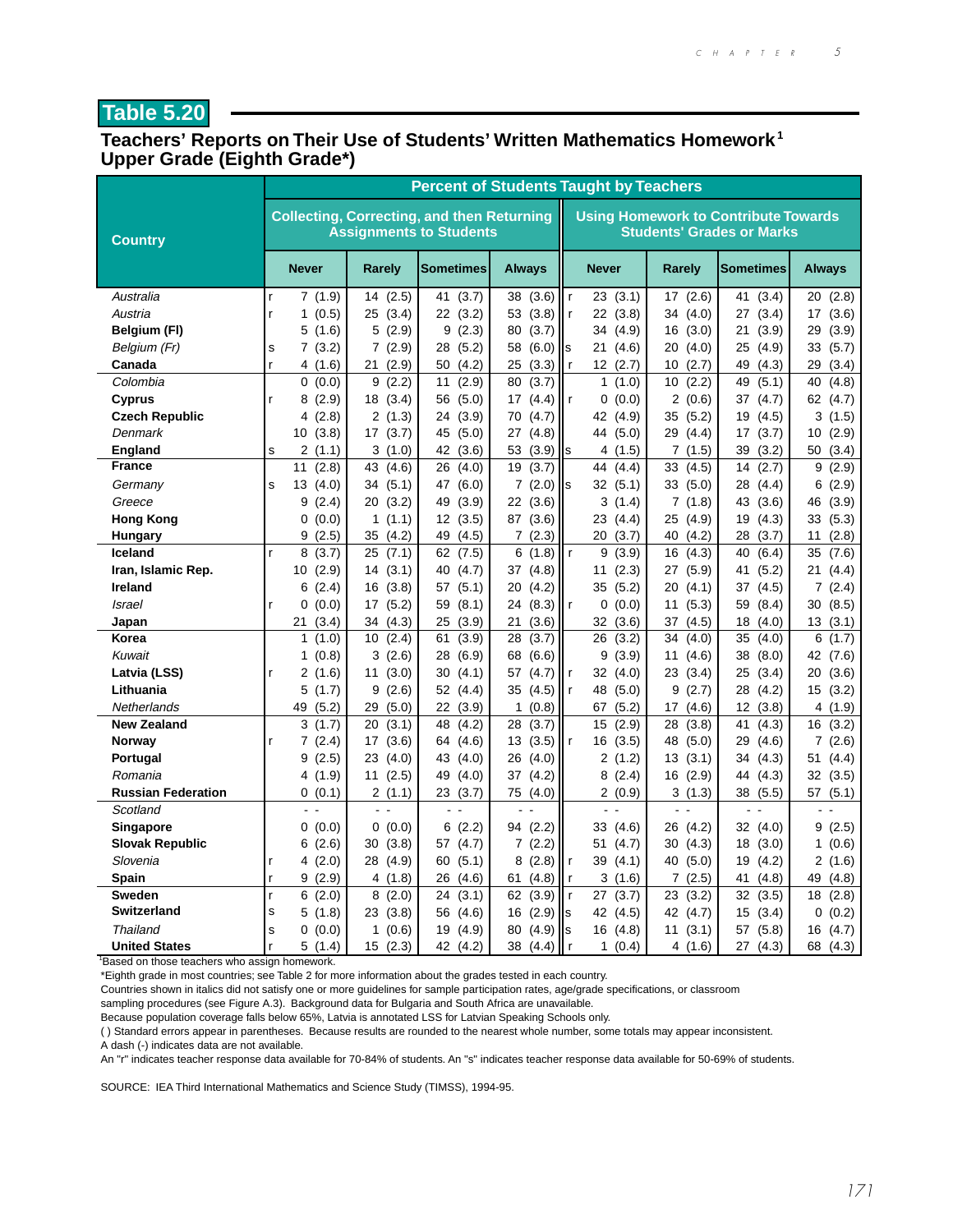#### WHAT ASSESSMENT AND EVALUATION PROCEDURES DO TEACHERS USE?

Teachers in participating countries were asked about the importance they place on different types of assessment and how they use assessment information. Their responses to these two questions are presented in Tables 5.21 and 5.22, respectively. The weight given to each type of assessment varied greatly from country to country. Internationally, the least weight reportedly was given to external standardized tests and teacher-made objective tests. Across all participating countries, fewer than 80% of the eighth-grade students had mathematics teachers who reported giving quite a lot or a great deal of weight to these types of assessments.

The Hungarian teachers reported the heaviest emphasis on projects or practical exercises. They reported relying on this type of assessment for 90% of the students, with the next highest countries being Colombia with 77%, Denmark with 74%, and Israel with 70%. However, the most heavily weighted types of assessment were teacher-made tests requiring explanations, observations of students, and students' responses in class. One or more of these assessment types was weighted heavily for 80% or more of the eighth-grade students in many European and Eastern European countries. In contrast, teachers were in less agreement about assessment approaches within Australia, Canada, England, Hong Kong, Israel, Japan, Korea, New Zealand, Singapore, Slovenia, Switzerland, Thailand, and the United States, where no type of assessment was weighted heavily for as many as 80% of the students.

As might be anticipated, mathematics teachers in most countries reported using assessment information to provide grades or marks, to provide student feedback, to diagnose learning problems, and to plan future lessons. Teachers in fewer countries reported considerable use of assessment information to report to parents or for the purpose of tracking or making program assignments.

As reported in Table 5.23, eighth-grade students reported substantial variation in the frequency of testing in mathematics classes. The majority of the students reported having quizzes and tests only once in a while or never in Austria, the Czech Republic, Denmark, England, Germany, Hungary, Iceland, Ireland, Japan, Korea, Latvia (LSS), Norway, Scotland, and the Slovak Republic. In contrast, one-third or more of the students reported almost always having quizzes or tests in Colombia, Hong Kong, Kuwait, Romania, Spain, and the United States. In a number of countries, there was a tendency for the reports of the most frequent testing to be associated with lowerachieving students. One could argue that these students can least afford time diverted from their ongoing instructional program. However, teachers may provide shorter lessons and follow-up quizzes for lower-achieving students to more closely monitor their grasp of the subject matter.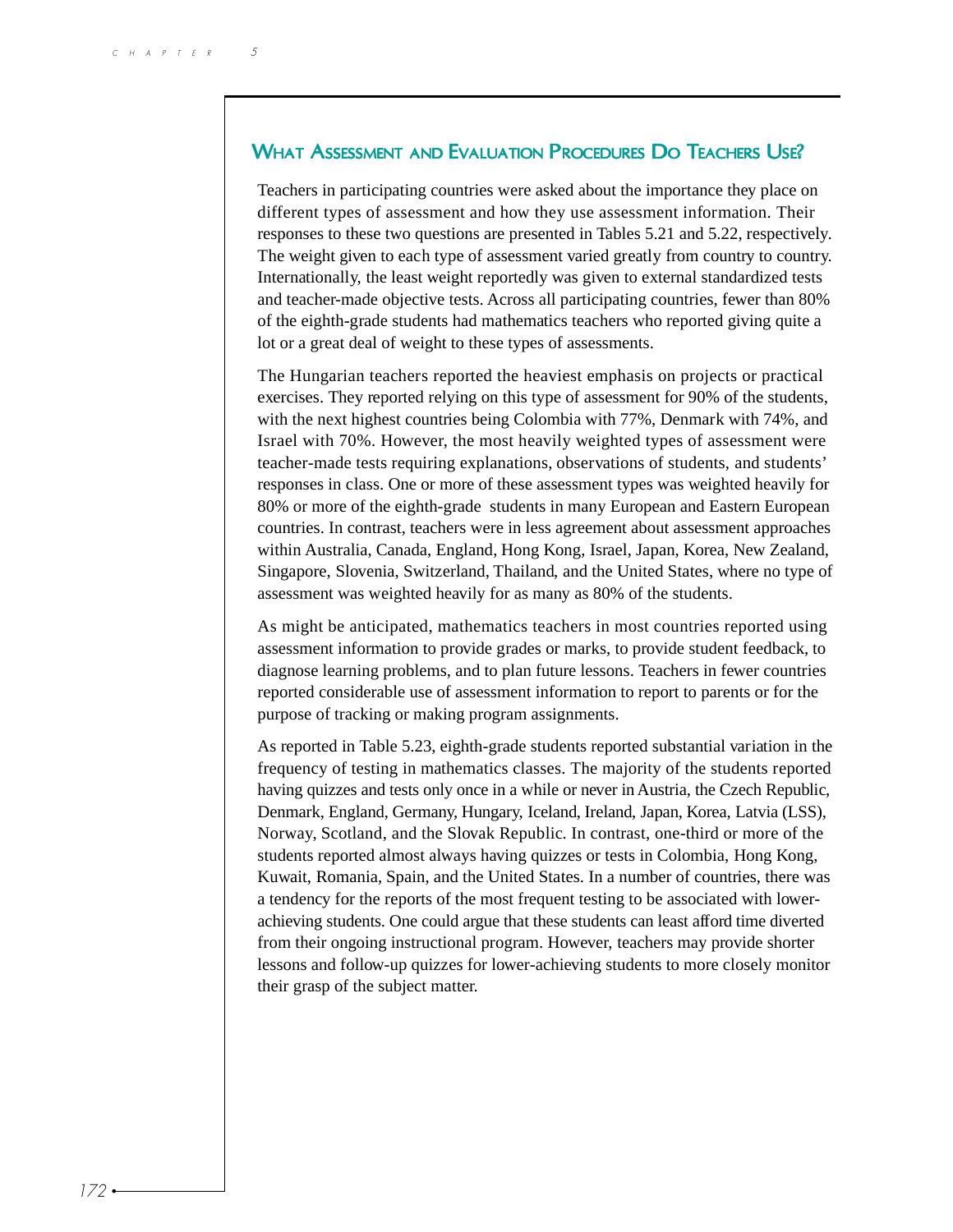### **Teachers' Reports on the Types of Assessment Given "Quite A Lot" or "A Great Deal" of Weight in Assessing Students' Work in Mathematics Class Upper Grade (Eighth Grade\*)**

|                              | Percent of Students Taught by Teachers Relying on Different Types of Assessment |    |                                                        |                              |                 |                                                              |          |                                                |                  |                   |          |                                       |                   |                                                     |          |              |    |                                    |                              |                           |                     |
|------------------------------|---------------------------------------------------------------------------------|----|--------------------------------------------------------|------------------------------|-----------------|--------------------------------------------------------------|----------|------------------------------------------------|------------------|-------------------|----------|---------------------------------------|-------------------|-----------------------------------------------------|----------|--------------|----|------------------------------------|------------------------------|---------------------------|---------------------|
| <b>Country</b>               |                                                                                 |    | <b>External</b><br><b>Standardized</b><br><b>Tests</b> |                              | <b>Teacher-</b> | <b>Made Tests</b><br><b>Requiring</b><br><b>Explanations</b> |          | <b>Teacher-</b><br><b>Made</b><br><b>Tests</b> | <b>Objective</b> |                   |          | <b>Homework</b><br><b>Assignments</b> |                   | <b>Projects or</b><br><b>Practical</b><br>Exercises |          |              |    | <b>Observations</b><br>of Students |                              | Students'<br><b>Class</b> | <b>Responses in</b> |
| Australia                    | r                                                                               |    | 8(1.8)                                                 | r                            |                 | 42 (2.9)                                                     | r        |                                                | 24 (2.9)         | r                 | 26       | (2.9)                                 | $\mathsf r$       | 29                                                  | (2.9)    | r            |    | 37 (3.4)                           | r                            | 34                        | (3.3)               |
| Austria                      | $\mathsf{r}$                                                                    | 4  | (1.1)                                                  | r                            | 29              | (3.1)                                                        | r        | 1.                                             | (0.5)            | r                 | 47       | (3.7)                                 | s                 | 23                                                  | (3.8)    | $\mathsf{r}$ | 97 | (1.6)                              | $\mathsf{r}$                 | 81                        | (4.0)               |
| Belgium (FI)                 |                                                                                 |    | 10(2.6)                                                |                              | 94              | (1.9)                                                        |          | 11                                             | (3.1)            |                   | 15       | (2.7)                                 |                   | 16                                                  | (2.6)    |              |    | 50 (4.0)                           |                              | 55                        | (4.0)               |
| Belgium (Fr)                 | s                                                                               | 6  | (2.5)                                                  | s                            | 85              | (4.8)                                                        | S        |                                                | 16 (4.4)         | s                 | 35       | (6.0)                                 | s                 |                                                     | 6(3.6)   | s            |    | 47 (6.3)                           | s                            | 58                        | (5.5)               |
| Canada                       | $\mathsf{r}$                                                                    | 16 | (3.3)                                                  |                              | 49              | (4.0)                                                        |          | 18                                             | (3.0)            |                   | 44       | (4.5)                                 |                   |                                                     | 32 (3.6) |              | 43 | (4.5)                              |                              | 41                        | (3.9)               |
| Colombia                     |                                                                                 | 16 | (3.7)                                                  |                              | 81              | (4.0)                                                        |          | 55                                             | (4.7)            |                   | 90       | (2.5)                                 |                   | 77                                                  | (3.9)    |              | 88 | (3.2)                              |                              | 94                        | (2.0)               |
| Cyprus                       | r                                                                               | 40 | (3.7)                                                  | $\mathsf{r}$                 | 71              | (4.9)                                                        | r        |                                                | 56 (4.7)         | r                 | 96       | (2.0)                                 | $\mathsf{r}$      |                                                     | 67 (4.7) | r            |    | 88 (3.1)                           | $\mathsf{r}$                 | 100                       | (0.0)               |
| <b>Czech Republic</b>        | $\mathsf{r}$                                                                    | 43 | (5.4)                                                  |                              | 100             | (0.3)                                                        | r        | 19                                             | (5.1)            |                   | 14       | (3.1)                                 | $\mathsf{r}$      | 29                                                  | (4.9)    |              |    | 74 (4.4)                           |                              | 96                        | (2.6)               |
| Denmark                      |                                                                                 | 54 | (5.2)                                                  |                              | 75              | (4.8)                                                        |          | 21                                             | (4.0)            |                   | 66       | (5.2)                                 |                   |                                                     | 74 (4.2) |              |    | 97 (1.8)                           |                              | 91                        | (2.9)               |
| <b>England</b>               | s                                                                               | 36 | (3.2)                                                  | s                            | 32              | (3.0)                                                        | s        |                                                | 7(1.8)           | s                 | 68       | (3.3)                                 | s                 | 48                                                  | (3.5)    | s            | 71 | (2.9)                              | $\mathbf s$                  | 66                        | (3.4)               |
| <b>France</b>                |                                                                                 | 23 | (3.7)                                                  |                              | 83              | (3.7)                                                        |          |                                                | 25 (3.9)         |                   | 28       | (4.8)                                 | $\mathsf{r}$      |                                                     | 16(3.6)  |              | 49 | (4.6)                              |                              | 54                        | (4.9)               |
| Germany                      | s                                                                               | 0  | (0.0)                                                  | s                            | 55              | (5.1)                                                        | S        |                                                | 7(2.9)           | s                 | 18       | (4.6)                                 | s                 | 40                                                  | (4.7)    | s            |    | 74 (5.2)                           | s                            | 81                        | (4.3)               |
| Greece                       |                                                                                 |    | 32 (4.9)                                               |                              |                 | 92 (2.2)                                                     |          |                                                | 44 (4.3)         |                   | 58       | (4.7)                                 | r                 |                                                     | 45 (4.3) |              |    | 87 (3.0)                           |                              | 99                        | (0.6)               |
| <b>Hong Kong</b>             |                                                                                 |    | 32 (5.4)                                               |                              | 40              | (5.4)                                                        |          | 40                                             | (5.8)            |                   | 74       | (5.4)                                 |                   |                                                     | 12(3.7)  |              | 68 | (5.2)                              |                              | 74                        | (4.8)               |
| <b>Hungary</b>               |                                                                                 | 34 | (4.1)                                                  |                              | 71              | (3.5)                                                        |          |                                                | 24 (3.6)         |                   | 43       | (4.6)                                 |                   | 90                                                  | (2.7)    |              | 69 | (4.2)                              |                              | 87                        | (2.9)               |
| <b>Iceland</b>               | r                                                                               | 45 | (8.3)                                                  | s                            | 42              | (9.0)                                                        | S        | 9                                              | (3.5)            | r                 | 92       | (3.0)                                 | $\mathsf{r}$      | 53                                                  | (7.0)    | r            | 73 | (7.3)                              | r                            | 68                        | (6.1)               |
| Iran, Islamic Rep.           |                                                                                 | 22 | (3.6)                                                  |                              | 88              | (5.2)                                                        |          | 24                                             | (4.0)            |                   | 60       | (5.2)                                 | $\mathsf{r}$      |                                                     | 14(3.3)  | l r          |    | 45 (5.3)                           |                              | 86                        | (3.8)               |
| <b>Ireland</b>               | r                                                                               | 35 | (4.7)                                                  | $\mathsf{r}$                 | 26              | (4.2)                                                        |          | 25                                             | (4.3)            |                   | 75       | (4.1)                                 | $\mathsf{r}$      |                                                     | 37 (4.9) | r            |    | 76 (4.0)                           |                              | 86                        | (3.6)               |
| <b>Israel</b>                | $\mathsf{r}$                                                                    | 77 | (6.0)                                                  | $\mathsf{r}$                 | 29              | (7.4)                                                        | r        |                                                | 64 (7.0)         | r                 | 61       | (7.6)                                 | $\mathsf{r}$      | 70                                                  | (7.7)    | r            |    | 54 (7.1)                           | $\mathsf{r}$                 | 46                        | (6.1)               |
| Japan                        |                                                                                 | 16 | (2.5)                                                  |                              | 54              | (3.8)                                                        |          | 20                                             | (3.2)            |                   | 44       | (3.8)                                 |                   | 34                                                  | (3.7)    |              | 68 | (3.7)                              |                              | 71                        | (3.6)               |
| Korea                        |                                                                                 | 36 | (3.9)                                                  |                              | 54              | (4.3)                                                        |          |                                                | 32 (3.8)         |                   | 24       | (3.9)                                 |                   | 20                                                  | (3.6)    |              | 31 | (3.8)                              |                              | 62                        | (3.9)               |
| Kuwait                       |                                                                                 | 30 | (8.1)                                                  |                              | 78              | (6.4)                                                        |          | 77                                             | (5.3)            |                   | 62       | (7.5)                                 |                   |                                                     | 32 (6.4) |              | 61 | (5.6)                              |                              | 88                        | (5.3)               |
| Latvia (LSS)                 | r                                                                               | 52 | (4.7)                                                  | $\mathsf{r}$                 | 61              | (5.2)                                                        | r        | 33                                             | (4.4)            | r                 | 79       | (4.3)                                 | $\mathsf{r}$      |                                                     | 62 (4.9) | l r          | 83 | (3.6)                              | $\mathsf{r}$                 | 100                       | (0.0)               |
| Lithuania                    | $\mathsf{r}$                                                                    | 10 | (3.0)                                                  | $\mathsf{r}$                 | 31              | (4.0)                                                        | s        |                                                | 11(3.1)          | $\mathsf{r}$      | 34       | (4.8)                                 | s                 |                                                     | 16(3.3)  | s            |    | 24 (4.5)                           | $\mathsf{r}$                 | 83                        | (3.3)               |
| Netherlands                  |                                                                                 | 29 | (5.8)                                                  |                              | 99              | (1.1)                                                        |          | 31                                             | (6.2)            |                   | 30       | (5.4)                                 |                   |                                                     | 14(4.1)  |              |    | 36 (5.1)                           |                              |                           | 42 (5.6)            |
| <b>New Zealand</b>           |                                                                                 | 14 | (2.9)                                                  |                              | 52              | (4.5)                                                        |          | 20                                             | (3.3)            |                   | 34       | (4.0)                                 |                   |                                                     | 36 (4.5) |              |    | 52 (4.3)                           |                              | 46                        | (4.3)               |
| Norway                       | r                                                                               | 27 | (4.0)                                                  | r                            | 100             | (0.0)                                                        | r        |                                                | 3(1.6)           | r                 | 25       | (3.9)                                 | r                 |                                                     | 15(3.6)  | r            |    | 55 (4.6)                           | r                            | 59                        | (4.8)               |
| Portugal                     |                                                                                 | 14 | (2.8)                                                  |                              | 69              | (3.9)                                                        |          |                                                | 16 (3.4)         |                   | 79       | (3.2)                                 |                   | 61                                                  | (4.4)    |              | 89 | (3.1)                              |                              | 97                        | (1.5)               |
| Romania                      |                                                                                 |    | 48 (4.0)                                               |                              | 90              | (2.7)                                                        |          | 51                                             | (4.2)            |                   | 81       | (3.6)                                 |                   |                                                     | 37(4.1)  |              |    | 78 (3.7)                           |                              |                           | 97 (1.6)            |
| <b>Russian Federation</b>    |                                                                                 |    | $\sim$ $\sim$                                          |                              | 100             | (0.4)                                                        |          |                                                | 54 (4.6)         |                   |          | 64 (3.9)                              |                   |                                                     | 52 (5.3) |              |    | 97 (1.5)                           |                              | $ -$                      |                     |
| Scotland                     |                                                                                 |    |                                                        |                              |                 |                                                              |          | $\sim$ $\sim$                                  |                  |                   |          | $\overline{\phantom{a}}$              |                   |                                                     |          |              | ÷  | $\sim$                             |                              |                           |                     |
| Singapore                    |                                                                                 |    |                                                        |                              | 30              | (3.8)                                                        |          |                                                | 6(2.2)           |                   |          | 72 (4.9)                              |                   |                                                     | 37 (4.7) |              | 61 | (5.2)                              |                              | 70                        | (4.7)               |
| <b>Slovak Republic</b>       |                                                                                 | 75 | (3.8)                                                  |                              |                 | 97 (1.3)                                                     |          |                                                | 24 (4.4)         |                   | 35       | (4.7)                                 |                   |                                                     | 36 (4.3) |              | 89 | (2.8)                              |                              | 99                        | (0.9)               |
| Slovenia                     | r                                                                               | 56 | (5.2)                                                  | r                            | 76              | (4.2)                                                        | r<br>r   |                                                | 22 (4.4)         | r                 | 59       | (5.2)                                 | r                 |                                                     | 44 (5.0) | $\mathsf{r}$ |    | 70 (4.0)                           | $\mathsf{r}$                 | 73                        | (3.9)               |
| Spain                        | $\mathsf{r}$<br>r                                                               | 5  | (2.1)                                                  | $\mathsf{r}$                 | 92              | (2.5)                                                        | r        |                                                | 23 (3.8)         | r<br>r            | 75       | (4.3)                                 | $\mathbf{r}$      | 42                                                  | (4.6)    | r            | 90 | (2.1)                              | $\mathsf{r}$<br>$\mathsf{r}$ | 95                        | (1.7)               |
| Sweden<br><b>Switzerland</b> | S                                                                               | 59 | (3.2)                                                  | $\mathsf{r}$                 | 90              | (2.4)                                                        |          |                                                | 19 (2.9)         |                   | 50       | (4.3)                                 | $\mathsf{r}$      | 53                                                  | (4.3)    | r            |    | 87 (2.8)                           |                              | 79                        | (3.2)               |
|                              |                                                                                 | 28 | (3.5)                                                  | s                            | 77              | (4.2)                                                        | s        |                                                | 6(2.1)           | s                 | 13       | (2.8)                                 | s                 |                                                     | 14(2.8)  | s            |    | 47 (5.1)                           | s                            | 54                        | (5.0)               |
| Thailand                     | s<br>r                                                                          | 22 | (5.1)                                                  | $\mathsf{r}$<br>$\mathsf{r}$ | 52              | (6.2)                                                        | s<br>l r | 71                                             | (5.0)            | s<br>$\mathsf{r}$ | 75<br>57 | (5.4)                                 | s<br>$\mathsf{r}$ | 21                                                  | (4.5)    | s<br>l r     | 51 | (7.0)                              | s<br>$\mathsf{r}$            | 66                        | (6.6)               |
| <b>United States</b>         |                                                                                 |    | 20 (2.2)                                               |                              |                 | 51 (3.7)                                                     |          |                                                | 26 (3.7)         |                   |          | (3.9)                                 |                   |                                                     | 35 (3.3) |              |    | 44 (3.3)                           |                              |                           | 45 (3.3)            |

\*Eighth grade in most countries; see Table 2 for more information about the grades tested in each country.

Countries shown in italics did not satisfy one or more guidelines for sample participation rates, age/grade specifications, or classroom

sampling procedures (see Figure A.3). Background data for Bulgaria and South Africa are unavailable.

Because population coverage falls below 65%, Latvia is annotated LSS for Latvian Speaking Schools only.

( ) Standard errors appear in parentheses. Because results are rounded to the nearest whole number, some totals may appear inconsistent.

A dash (-) indicates data are not available.

An "r" indicates teacher response data available for 70-84% of students. An "s" indicates teacher response data available for 50-69% of students.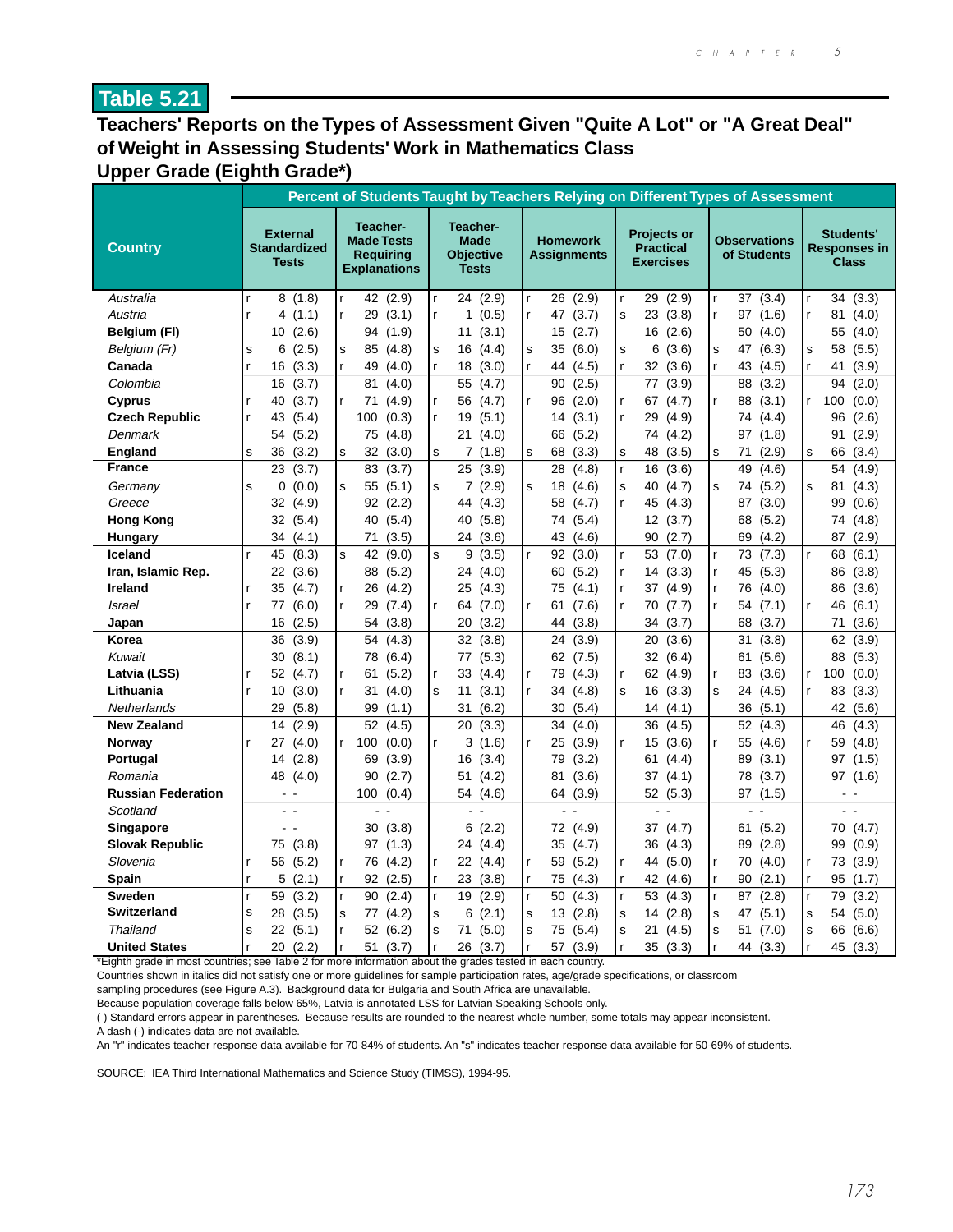#### **Teachers' Reports on Ways Assessment Information Is Used "Quite A Lot" or "A Great Deal" - Mathematics - Upper Grade (Eighth Grade\*)**

|                           | <b>Percent of Students Taught by Teachers Using Assessment Information</b> |                                                |          |              |                                                        |          |              |                                                   |          |              |                                       |          |   |                                   |                                          |              |                                                |          |
|---------------------------|----------------------------------------------------------------------------|------------------------------------------------|----------|--------------|--------------------------------------------------------|----------|--------------|---------------------------------------------------|----------|--------------|---------------------------------------|----------|---|-----------------------------------|------------------------------------------|--------------|------------------------------------------------|----------|
| <b>Country</b>            |                                                                            | <b>To Provide</b><br><b>Grades or</b><br>Marks |          |              | <b>To Provide</b><br><b>Student</b><br><b>Feedback</b> |          |              | <b>To Diagnose</b><br>Learning<br><b>Problems</b> |          |              | <b>To Report to</b><br><b>Parents</b> |          |   | <b>To Assign</b><br><b>Tracks</b> | <b>Students to</b><br><b>Programs or</b> |              | To Plan for<br><b>Future</b><br><b>Lessons</b> |          |
| Australia                 | r                                                                          |                                                | 86 (2.8) | $\mathsf{r}$ |                                                        | 89 (2.3) | $\mathsf{r}$ |                                                   | 75 (3.5) | r            |                                       | 76 (3.1) | r |                                   | 55 (3.9)                                 | r            |                                                | 73 (3.0) |
| Austria                   |                                                                            |                                                |          | r            |                                                        | 72 (3.8) | r            | 75                                                | (3.7)    | r            | 39                                    | (4.3)    | r |                                   | 17(3.5)                                  | $\mathsf{r}$ | 53                                             | (3.9)    |
| Belgium (FI)              | r                                                                          | 70                                             | (4.1)    | $\mathsf{r}$ | 78                                                     | (3.7)    | $\mathsf r$  |                                                   | 88 (2.7) | r            | 80                                    | (3.8)    | r |                                   | 84 (3.3)                                 | r            | 54                                             | (4.8)    |
| Belgium (Fr)              | S                                                                          |                                                | 92(3.1)  | S            |                                                        | 81 (4.3) | s            |                                                   | 92 (2.9) | s            | 61                                    | (5.6)    |   | $\blacksquare$                    |                                          | S            | 89                                             | (3.0)    |
| Canada                    |                                                                            |                                                | 87(2.6)  |              |                                                        | 92 (1.8) |              |                                                   | 84 (3.1) |              | 79                                    | (3.0)    |   |                                   | 52 (3.6)                                 |              | 79                                             | (3.2)    |
| Colombia                  |                                                                            | 68                                             | (4.3)    |              | 90                                                     | (2.5)    |              |                                                   | 92 (2.5) |              | 53                                    | (5.2)    |   | 37                                | (5.3)                                    |              | 94                                             | (2.2)    |
| <b>Cyprus</b>             | r                                                                          | 100                                            | (0.0)    | r            |                                                        | 93 (3.2) | r            |                                                   | 96 (2.5) | r            | 96                                    | (2.3)    | r |                                   | 60(6.0)                                  | r            | 91                                             | (3.2)    |
| <b>Czech Republic</b>     |                                                                            | 94                                             | (3.2)    |              |                                                        | 93 (2.7) |              | 100                                               | (0.5)    |              |                                       | 67 (4.5) |   |                                   | 38 (5.2)                                 |              | 98                                             | (1.3)    |
| Denmark                   |                                                                            | 26                                             | (4.3)    |              | 85                                                     | (3.6)    | r            | 85                                                | (3.6)    |              | 54                                    | (5.2)    |   | 68                                | (4.7)                                    |              | 85                                             | (3.6)    |
| England                   | s                                                                          | 91                                             | (1.8)    | s            | 91                                                     | (1.8)    | s            | 84                                                | (2.3)    | s            | 81                                    | (2.7)    | s | 78                                | (2.6)                                    | s            | 85                                             | (2.1)    |
| <b>France</b>             |                                                                            | 89                                             | (2.9)    |              | 93                                                     | (2.4)    |              | 90                                                | (3.0)    |              | 61                                    | (4.3)    |   | 36                                | (4.4)                                    |              | 91                                             | (2.6)    |
| Germany                   | s                                                                          |                                                | 84 (4.3) | s            | 86                                                     | (3.6)    | s            |                                                   | 89 (3.6) | s            | 48                                    | (5.5)    | s |                                   | 28 (4.8)                                 | s            | 86                                             | (3.8)    |
| Greece                    |                                                                            | 97                                             | (1.4)    |              | 88                                                     | (2.8)    |              | 90                                                | (2.0)    |              | 89                                    | (3.7)    |   | 41                                | (4.2)                                    |              | 77                                             | (3.4)    |
| <b>Hong Kong</b>          |                                                                            |                                                | 72 (5.1) |              |                                                        | 82 (4.7) |              | 81                                                | (4.9)    |              |                                       | 13(4.1)  |   |                                   | 13(4.1)                                  |              | 74                                             | (4.4)    |
| <b>Hungary</b>            |                                                                            | 58                                             | (4.2)    |              | 71                                                     | (3.9)    |              | 95                                                | (2.0)    |              | 81                                    | (3.5)    |   |                                   | 83 (3.5)                                 |              | 79                                             | (3.7)    |
| Iceland                   | r                                                                          | 84                                             | (6.2)    | $\mathsf{r}$ | 71                                                     | (7.7)    | $\mathsf{r}$ |                                                   | 82 (6.8) | r            | 78                                    | (7.3)    | r | 10                                | (4.5)                                    | r            | 91                                             | (4.5)    |
| Iran, Islamic Rep.        |                                                                            | 83                                             | (3.6)    | r            | 71                                                     | (4.1)    |              |                                                   | 81 (3.8) |              | 63                                    | (4.5)    |   |                                   | 62 (4.2)                                 |              | 79                                             | (3.4)    |
| Ireland                   | r                                                                          |                                                | 72 (4.3) |              | 83                                                     | (3.5)    | r            |                                                   | 84 (3.5) |              | 76                                    | (3.8)    | r | 54                                | (4.6)                                    |              | 85                                             | (3.5)    |
| <b>Israel</b>             | r                                                                          | 14                                             | (5.9)    | $\mathsf{r}$ | 14                                                     | (4.2)    | r            | 20                                                | (5.8)    | r            | 27                                    | (7.3)    | r | 36                                | (6.2)                                    | r            | 7                                              | (3.8)    |
| Japan                     |                                                                            |                                                | 73 (3.6) |              | 60                                                     | (3.9)    |              |                                                   | 66 (3.6) |              | 9                                     | (2.1)    |   |                                   | 29 (3.3)                                 |              | 58                                             | (3.9)    |
| Korea                     |                                                                            | 39                                             | (3.7)    |              | 42                                                     | (4.3)    |              | 65                                                | (3.8)    |              | 10                                    | (2.7)    |   | 3                                 | (1.4)                                    |              | 56                                             | (4.3)    |
| Kuwait                    |                                                                            |                                                | 70 (8.0) |              | 75                                                     | (6.7)    | r            |                                                   | 81 (5.8) | r            | 53                                    | (7.2)    | r |                                   | 66 (5.9)                                 | r            | 83                                             | (5.7)    |
| Latvia (LSS)              | r                                                                          | 97                                             | (1.6)    | r            | 69                                                     | (4.3)    | r            | 96                                                | (2.1)    | r            | 39                                    | (4.7)    | r |                                   | 42 (4.9)                                 | r            | 95                                             | (2.2)    |
| Lithuania                 | r                                                                          |                                                | 78 (4.1) |              |                                                        | 52 (4.4) | r            |                                                   | 54 (4.5) |              |                                       | 54 (4.8) |   |                                   | 45 (4.6)                                 | r            | 78                                             | (4.1)    |
| Netherlands               |                                                                            |                                                | 86 (3.6) |              |                                                        | 68 (5.6) |              |                                                   | 65 (5.3) |              |                                       | 57 (5.7) |   |                                   | 68 (5.4)                                 |              | 50                                             | (5.7)    |
| <b>New Zealand</b>        |                                                                            | 87                                             | (2.9)    |              | 87                                                     | (2.7)    |              | 81                                                | (3.0)    |              | 86                                    | (3.1)    |   | 45                                | (4.2)                                    |              | 76                                             | (3.4)    |
| Norway                    |                                                                            |                                                | 69 (4.6) | r            |                                                        | 77 (4.4) | r            |                                                   | 47 (5.2) | r            |                                       | 31 (4.1) | r |                                   | 57 (5.0)                                 | r            |                                                | 82 (3.9) |
| Portugal                  |                                                                            |                                                | 92(2.3)  |              | 80                                                     | (3.7)    |              |                                                   | 95 (2.0) |              | 64                                    | (4.5)    |   |                                   | 43 (4.1)                                 |              | 90                                             | (2.7)    |
| Romania                   |                                                                            |                                                | 94 (1.8) |              | 90                                                     | (2.5)    |              |                                                   | 94 (1.9) |              | 75                                    | (3.6)    |   |                                   | 78 (3.1)                                 |              | 95                                             | (1.8)    |
| <b>Russian Federation</b> |                                                                            |                                                | 90(2.8)  |              |                                                        | 97 (1.2) |              |                                                   | 98 (1.2) |              | 25                                    | (4.2)    |   |                                   | 90(2.7)                                  |              |                                                | 98 (1.0) |
| Scotland                  |                                                                            | $\sim$ $\sim$                                  |          |              | $\sim$ $\sim$                                          |          |              | $\sim$ $-$                                        |          |              | $\sim$ $\sim$                         |          |   | $\sim$ $\sim$                     |                                          |              | $\sim$ $\sim$                                  |          |
| Singapore                 |                                                                            | 71                                             | (3.7)    |              |                                                        | 87 (3.3) |              |                                                   | 88 (3.2) |              |                                       | 39 (4.4) |   | 31                                | (4.4)                                    |              | 76                                             | (4.3)    |
| <b>Slovak Republic</b>    |                                                                            | 74                                             | (4.0)    |              | 79                                                     | (3.4)    |              | 90                                                | (2.7)    |              | 68                                    | (4.3)    |   |                                   | 12 (2.8)                                 |              | 78                                             | (4.2)    |
| Slovenia                  | r                                                                          |                                                | 73 (4.1) | $\mathsf{r}$ |                                                        | 97(2.0)  | r            |                                                   | 95 (2.4) | r            |                                       | 76 (4.7) | r |                                   | 40 (5.2)                                 | r            |                                                | 92 (2.9) |
| Spain                     | r                                                                          | 95                                             | (2.1)    | r            |                                                        | 93 (2.3) | r            | 90                                                | (2.8)    | r            | 86                                    | (3.5)    | r |                                   | 72 (4.1)                                 | r            | 92                                             | (2.6)    |
| <b>Sweden</b>             | r                                                                          | 73                                             | (3.6)    | $\mathsf{r}$ | 91                                                     | (2.4)    | $\mathsf{r}$ | 85                                                | (2.9)    | r            | 53                                    | (4.2)    | r | 32                                | (3.7)                                    | r            | 93                                             | (1.9)    |
| <b>Switzerland</b>        | S                                                                          | 85                                             | (3.5)    | S            |                                                        | 92(2.7)  | s            |                                                   | 88 (2.9) | s            |                                       | 47 (4.3) | s |                                   | 23 (3.3)                                 | S            | 80                                             | (4.2)    |
| Thailand                  | r                                                                          | 65                                             | (6.2)    | $\mathsf{r}$ | 77                                                     | (5.4)    | s            | 84                                                | (4.7)    | s            | 41                                    | (6.4)    | s |                                   | 72 (5.1)                                 | s            | 87                                             | (4.2)    |
| <b>United States</b>      | r                                                                          | 96                                             | (1.0)    | l r          | 91                                                     | (2.4)    | $\mathsf{r}$ | 80                                                | (2.8)    | $\mathbf{r}$ |                                       | 82 (2.6) | r | 30                                | (3.1)                                    | $\mathsf{r}$ | 86                                             | (2.4)    |

\*Eighth grade in most countries; see Table 2 for more information about the grades tested in each country.

Countries shown in italics did not satisfy one or more guidelines for sample participation rates, age/grade specifications, or classroom

sampling procedures (see Figure A.3). Background data for Bulgaria and South Africa are unavailable.

Because population coverage falls below 65%, Latvia is annotated LSS for Latvian Speaking Schools only.

( ) Standard errors appear in parentheses. Because results are rounded to the nearest whole number, some totals may appear inconsistent. A dash (-) indicates data are not available.

An "r" indicates teacher response data available for 70-84% of students. An "s" indicates teacher response data available for 50-69% of students.